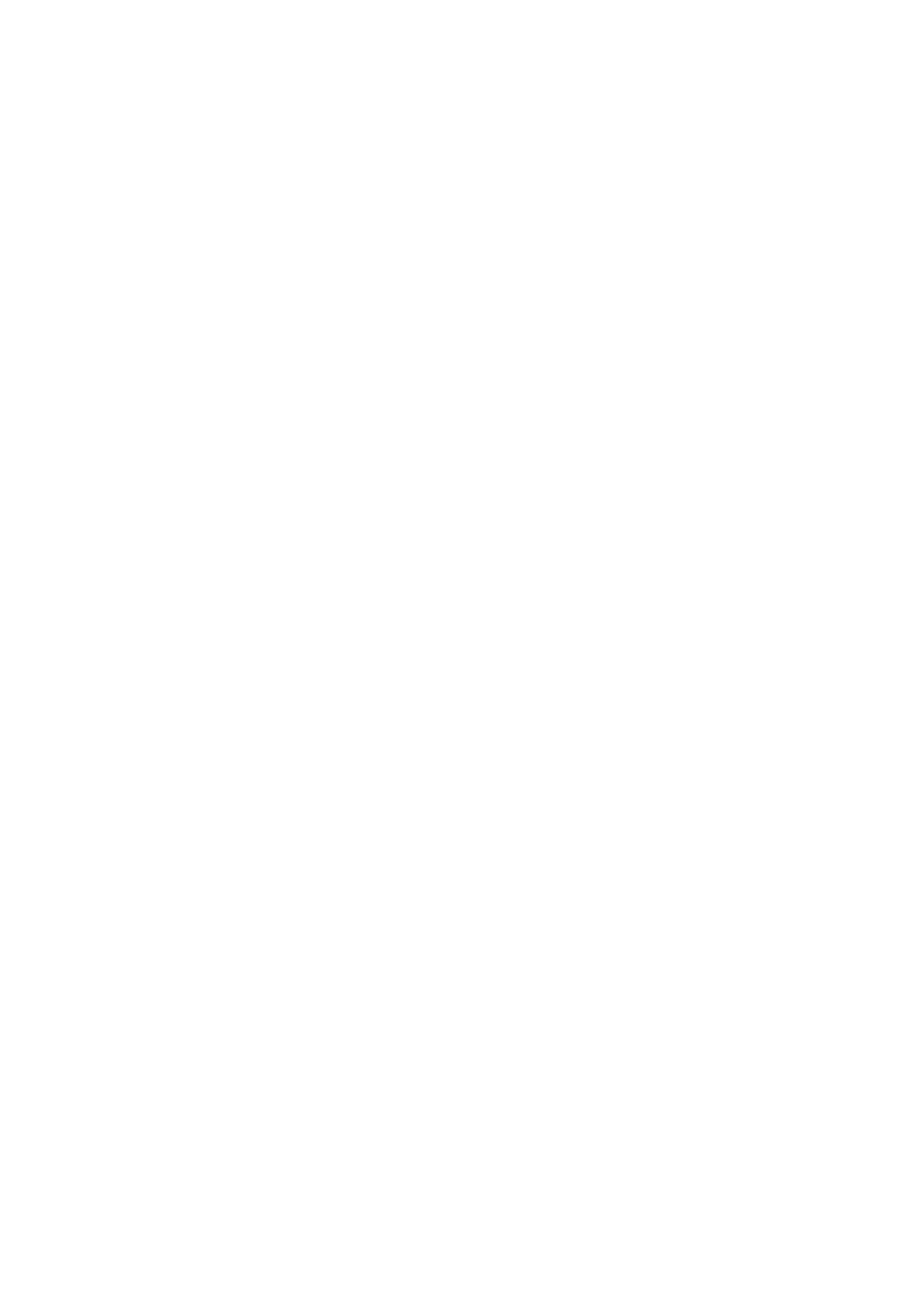# **Dangerous Goods Safety (Storage and Handling of Non-explosives) Regulations 2007**

# **Contents**

# **Part 1 — Preliminary**

| 1.   | Citation                                            | $\mathbf{1}$ |
|------|-----------------------------------------------------|--------------|
| 2.   | Commencement                                        | $\mathbf{1}$ |
| 4.   | Terms used                                          | 1            |
| 5.   | Notes are not part of the law except in Schedules   | 11           |
| 6.   | Application of regulations                          | 11           |
| 7.   | Incorporation etc. of references in other documents | 14           |
|      | Part 2 — General                                    |              |
| 8.   | Dangerous goods defined                             | 15           |
| 9A.  | Term used: bulk                                     | 16           |
| 9.   | Term used: subsidiary hazard                        | 16           |
| 10.  | Packing group defined                               | 17           |
| 11.  | Goods too dangerous to transport defined            |              |
|      | (Act s. 16)                                         | 17           |
| 12A. | Chief Officer may determine classification of       |              |
|      | goods                                               | 18           |
| 12.  | Quantity of dangerous goods, determining            | 18           |
|      | Part 3 — Duties of manufacturers,                   |              |
|      | importers and suppliers                             |              |
|      | Division 1 — General duties                         |              |
| 13A. | Duties of manufacturer and importer as to           |              |
|      | classification of goods                             | 20           |
| 13B. | Chief Officer may direct analysis of goods          | 20           |
|      |                                                     |              |

As at 20 May 2022 Version 02-q0-00 Page i Published on www.legislation.wa.gov.au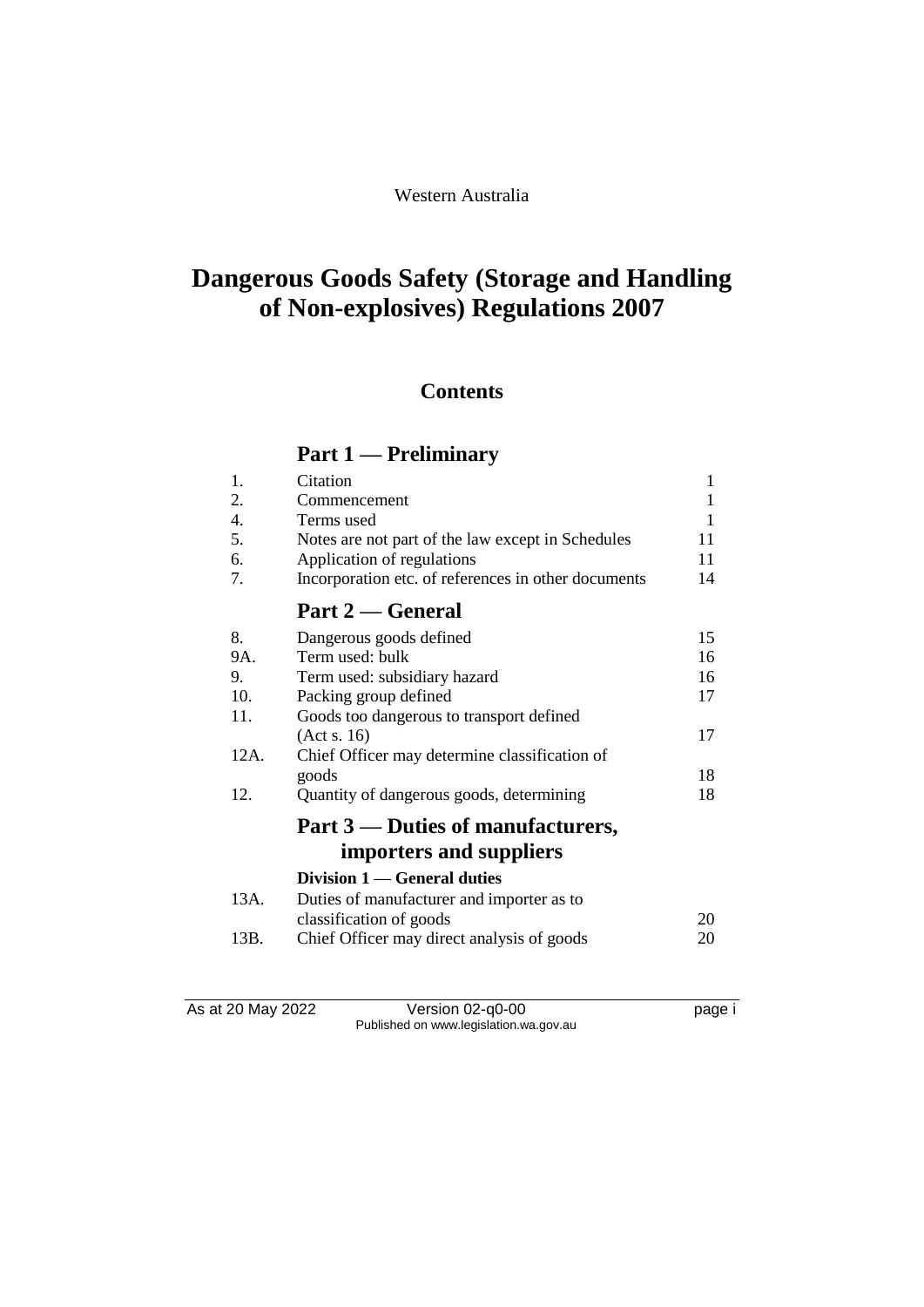### **Contents**

| 13C.       | Duties of manufacturer or importer as to packaging                                               |          |
|------------|--------------------------------------------------------------------------------------------------|----------|
|            | and container labelling                                                                          | 22       |
| 13.        | Prohibitions on supply                                                                           | 22       |
| 14.        | Application of r. 13 to retailers                                                                | 23       |
| 15.        | Chief Officer may prohibit supply of dangerous                                                   |          |
|            | goods to certain sites or in certain pipelines                                                   | 24       |
|            | Division $2$ — Safe storage and handling                                                         |          |
|            | information                                                                                      |          |
| 16.        | Terms used                                                                                       | 25       |
| 17.        | Application of Division to combustible liquids                                                   | 25       |
| 18.        | SDS to be prepared before goods supplied                                                         | 25       |
| 19.        | When revised SDS required                                                                        | 26       |
| 20.        | Provision of current SDS                                                                         | 26       |
| 21.        | Dangerous goods at dangerous goods site to be in                                                 |          |
|            | labelled etc. containers                                                                         | 27       |
| 22.        | Safe storage and handling information not in SDS                                                 |          |
|            | to be provided                                                                                   | 28       |
| 23.        | Medical practitioners, providing information to                                                  | 28       |
|            | Part 4 – Dangerous goods sites                                                                   |          |
|            | Division 1 — Licensing of dangerous goods sites                                                  |          |
|            | <b>Subdivision 1 — Preliminary matters</b>                                                       |          |
| 24.        | Terms used                                                                                       | 29       |
|            | <b>Subdivision 2 — General matters</b>                                                           |          |
| 25.        |                                                                                                  |          |
|            |                                                                                                  |          |
| 26.        | Certain sites to be licensed (Act s. 13)                                                         | 29<br>32 |
| 27.        | Licence, applying for                                                                            | 33       |
| 28.        | Licence, renewal of                                                                              | 34       |
| 29.        | Transfer of licence, applying for                                                                | 34       |
| 30.        | Amending licence                                                                                 | 37       |
| 31.        | Chief Officer may request further information<br>Licence for site that is or may be major hazard |          |
|            | facility                                                                                         | 37       |
| 32.        |                                                                                                  | 38       |
| 33.        | Grant of licence application<br>Conditions of licence                                            | 38       |
| 34.        | Duration of licence                                                                              | 39       |
| 35.        | Form of licence                                                                                  | 39       |
| 36.        | Licence valid according to its terms                                                             | 39       |
| 37.<br>38. | Licence, surrender of<br>Lost etc. licence, replacement of                                       | 40<br>40 |

page ii Version 02-q0-00 As at 20 May 2022 Published on www.legislation.wa.gov.au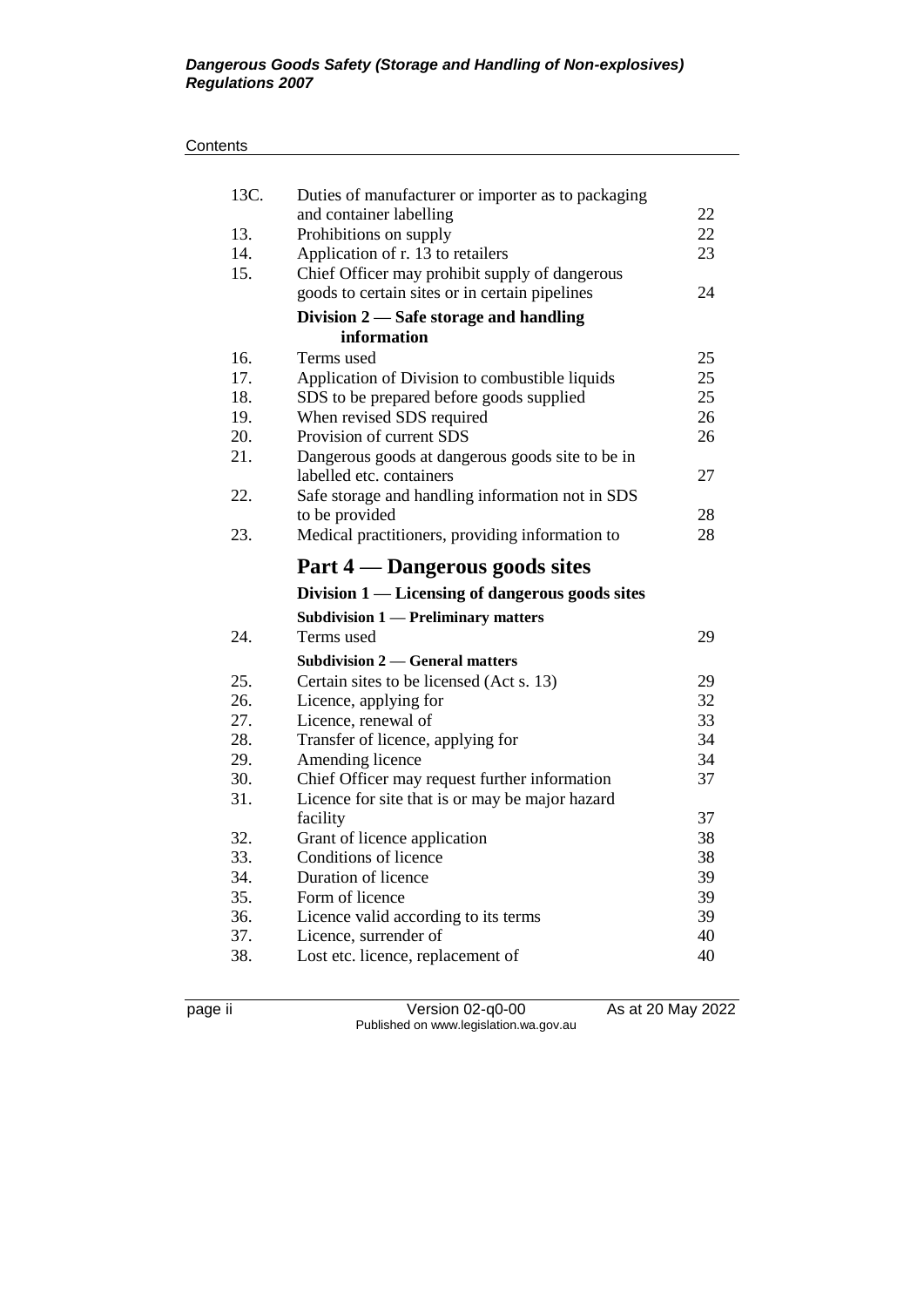|      |                                                      | Contents |
|------|------------------------------------------------------|----------|
|      |                                                      |          |
|      | Subdivision 3 – Suspending and cancelling licences   |          |
| 39.  | Grounds for suspending or cancelling                 | 40       |
| 40.  | Procedure for suspending or cancelling               | 41       |
| 41.  | Suspension in urgent circumstances                   | 42       |
| 42.  | Licence to be returned on suspension etc.            | 42       |
| 43.  | Suspension may be terminated                         | 42       |
|      | Subdivision 4 — Duties of licence holders            |          |
| 44A. | Annual fees for licence                              | 43       |
| 44   | Wrong information, duty to correct                   | 43       |
| 45.  | Licence holder charged with or convicted of          |          |
|      | dangerous goods offence to notify Chief Officer      | 44       |
| 46.  | Condition of licence, contravening                   | 44       |
|      | <b>Subdivision 5 – Miscellaneous matters</b>         |          |
| 47.  | Register of licences                                 | 44       |
| 48A. | Refunds of fees if licence surrendered etc.          | 45       |
|      | Division 2 – Risk assessment and control             |          |
|      | <b>Subdivision 1 – Risk assessment</b>               |          |
| 48.  | Risk assessment, requirements as to                  | 45       |
| 49.  | Record of r. 48 assessment                           | 46       |
|      | Subdivision 2 — Risk control measures in relation to |          |
|      | dangerous goods                                      |          |
| 51.  | Spills and leaks, containment and clean up of        | 46       |
| 52.  | Segregation of dangerous goods                       | 47       |
| 53.  | Stability of dangerous goods, requirements for       | 47       |
| 54.  | Dangerous goods to be protected from impact          | 48       |
| 55.  | Transferring dangerous goods, requirements for       | 48       |
| 56.  | Ignition sources in hazardous areas, requirements    |          |
|      | as to                                                | 48       |
| 57.  | Hazardous atmosphere, requirements as to             | 49       |
| 58.  | Storage and handling systems, design etc. of         | 49       |
| 59.  | Packaged dangerous goods etc., requirements as to    |          |
|      | delivery of etc.                                     | 50       |
| 60.  | Pipework containing dangerous goods, labelling of    | 51       |
| 61.  | Bulk dangerous goods not in IBCs, requirements as    |          |
|      | to                                                   | 51       |
| 62.  | Underground storage or handling systems for          |          |
|      | Class 3 dangerous goods and petroleum products,      |          |
|      | requirements for                                     | 52       |

As at 20 May 2022 Version 02-q0-00 page iii Published on www.legislation.wa.gov.au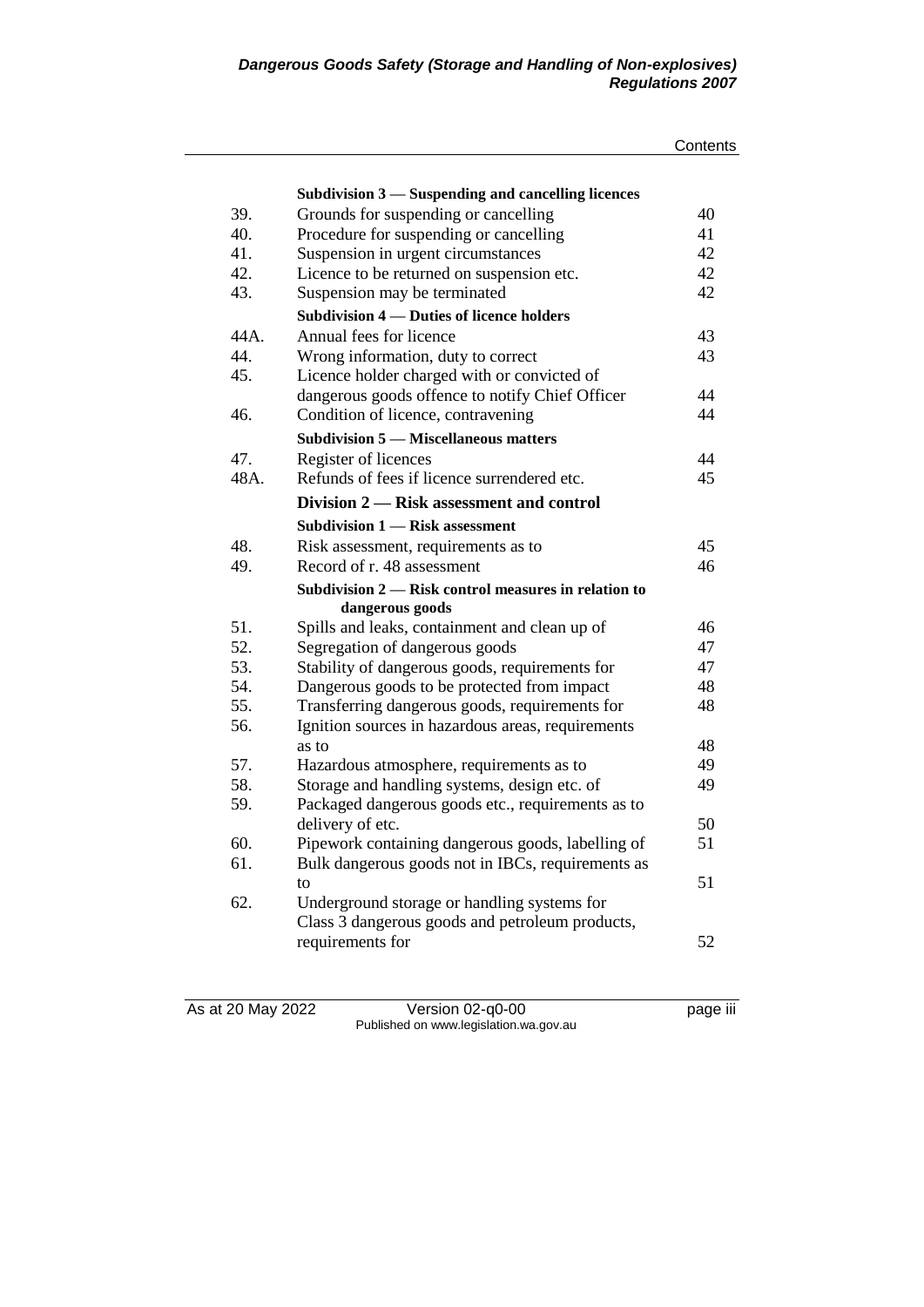### **Contents**

| 63.        | Decommissioned storage or handling systems to be<br>cleaned etc.                         | 55       |
|------------|------------------------------------------------------------------------------------------|----------|
| 64.        | Lighting requirements                                                                    | 56       |
| 65.        | Entrances and exits to be clear                                                          | 56       |
| 66.        | Security requirements                                                                    | 56       |
| 67.        | Fire hazards, requirements as to                                                         | 56       |
|            | <b>Subdivision 3 – Placards</b>                                                          |          |
| 68.        | HAZCHEM placards, when and where required                                                | 57       |
| 69.        | Dangerous goods stored in bulk, signs at sites of                                        | 57       |
| 70.        | Dangerous goods stored in packages or IBCs, signs                                        |          |
|            | at sites of                                                                              | 59       |
| 71.        | Signs to be properly displayed at sites                                                  | 60       |
| 72.        | Placards, revision of                                                                    | 61       |
|            | Subdivision 4 — Emergency management and                                                 |          |
|            | planning                                                                                 |          |
| 73.<br>74. | Fire control equipment required on site                                                  | 61<br>63 |
| 75.        | Other risk control equipment, requirements for<br>Emergency plan required for some sites | 64       |
| 76A.       | Information for occupier of site adjacent to                                             |          |
|            | dangerous goods site                                                                     | 65       |
| 76B.       | FES emergency response guide required for some                                           |          |
|            | sites                                                                                    | 66       |
| 76.        | Dangerous goods incidents, containment of                                                | 68       |
|            | <b>Subdivision 5 – Records</b>                                                           |          |
| 78.        | Manifest and dangerous goods site plan,                                                  |          |
|            | requirements as to                                                                       | 68       |
| 79.        | Requirements as to SDS for dangerous goods                                               | 69       |
|            | Subdivision 6 – Duties relating to persons at a                                          |          |
|            | dangerous goods site                                                                     |          |
| 80.        | Persons under 15 on sites                                                                | 70       |
| 81.        | Training, supervision etc. of people involved with                                       |          |
|            | dangerous goods                                                                          | 70       |
| 82.        | Copies of risk assessment and emergency plan to                                          |          |
|            | be available to employees                                                                | 71       |
| 83.        | Consultation with employees about risk assessment                                        |          |
|            | etc.                                                                                     | 72       |
| 84.        | Visitors, supervision of etc.                                                            | 72       |
| 85.        | General duties of people other than operator of site                                     | 72       |
| 86.        | Damaging etc. storage or handling system, offence                                        | 73       |
|            |                                                                                          |          |

page iv Version 02-q0-00 As at 20 May 2022 Published on www.legislation.wa.gov.au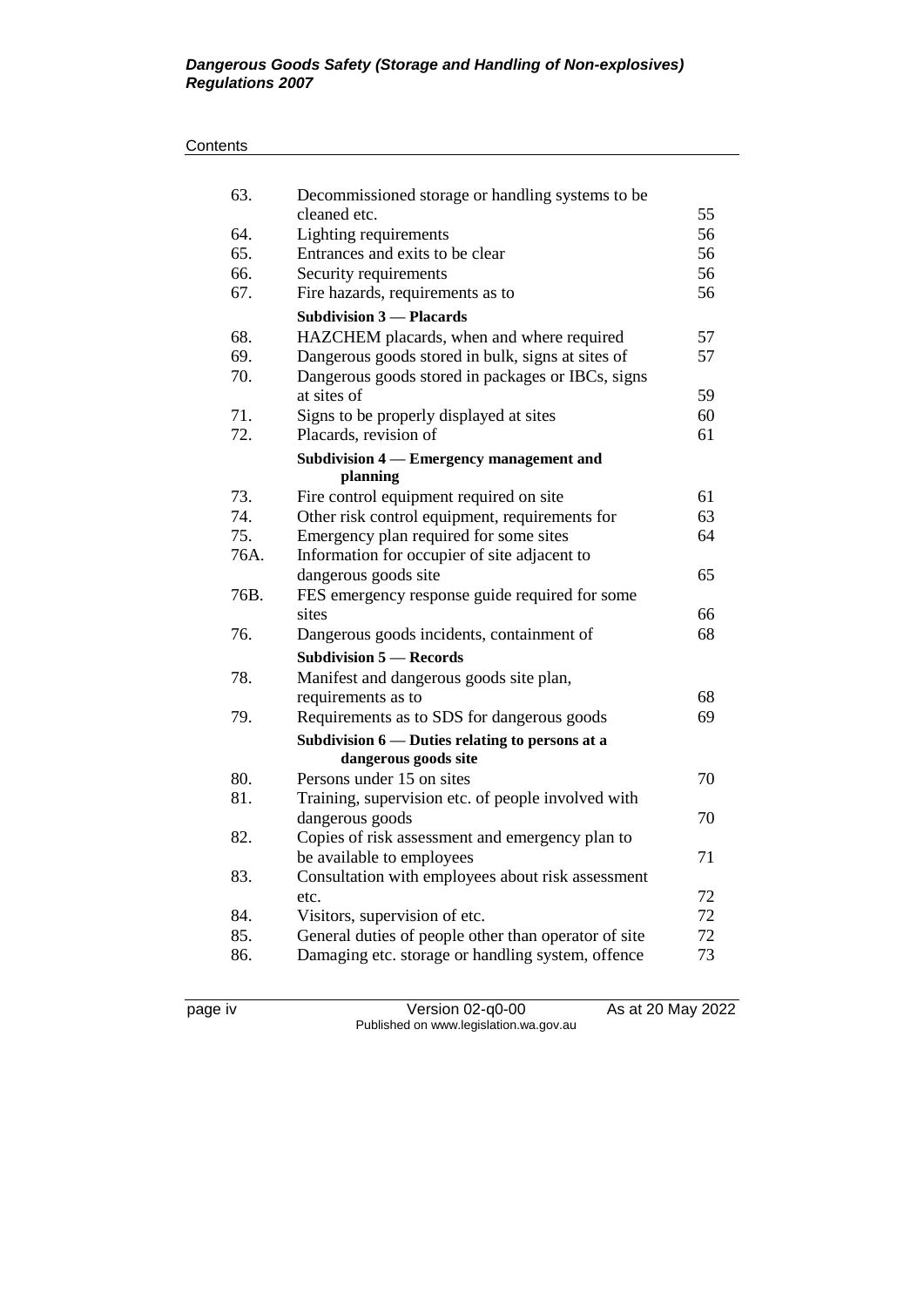| Contents |  |
|----------|--|
|          |  |

|      | Part 5 — Dangerous goods pipelines                |    |
|------|---------------------------------------------------|----|
|      | Division 1 — Registration of dangerous goods      |    |
|      | pipelines                                         |    |
|      | <b>Subdivision 1 — Preliminary matters</b>        |    |
| 87.  | Terms used                                        | 74 |
|      | <b>Subdivision 2 — General matters</b>            |    |
| 88.  | Some pipelines to be registered                   | 74 |
| 89.  | Registration, applying for                        | 75 |
| 90.  | Registration, renewal of                          | 75 |
| 91.  | Transfer of registration, applying for            | 76 |
| 92.  | Amending registration                             | 76 |
| 93.  | Chief Officer may request further information     | 77 |
| 94.  | Registration of pipeline connected to or part of  |    |
|      | major hazard facility                             | 77 |
| 95.  | Grant of registration application                 | 78 |
| 96.  | Conditions of registration                        | 79 |
| 97.  | Duration of registration                          | 79 |
| 98.  | Form of registration                              | 80 |
| 99.  | Registration valid according to its terms         | 80 |
| 100. | Registration, surrender of                        | 80 |
| 101. | Lost etc. registration documents, replacement of  | 81 |
|      | Subdivision $3$ — Suspending and cancelling       |    |
|      | registrations                                     |    |
| 102. | Grounds for suspending or cancelling              | 81 |
| 103. | Procedure for suspending or cancelling            | 81 |
| 104. | Suspension in urgent circumstances                | 82 |
| 105. | Registration to be returned on suspension etc.    | 83 |
| 106. | Suspension may be terminated                      | 83 |
|      | Subdivision 4 - Duties of registration holders    |    |
| 107. | Wrong information, duty to correct                | 83 |
| 108. | Registration holder charged with or convicted of  |    |
|      | dangerous goods offence to notify Chief Officer   | 84 |
| 109. | Condition of registration, contravening           | 84 |
|      | <b>Subdivision 5 — Miscellaneous matters</b>      |    |
| 110. | Register of registrations                         | 84 |
|      | Division 2 – Risk control                         |    |
| 111. | Pipelines to be designed etc. to reduce risk from |    |
|      | dangerous goods                                   | 85 |
|      |                                                   |    |
|      |                                                   |    |

As at 20 May 2022 Version 02-q0-00 page v Published on www.legislation.wa.gov.au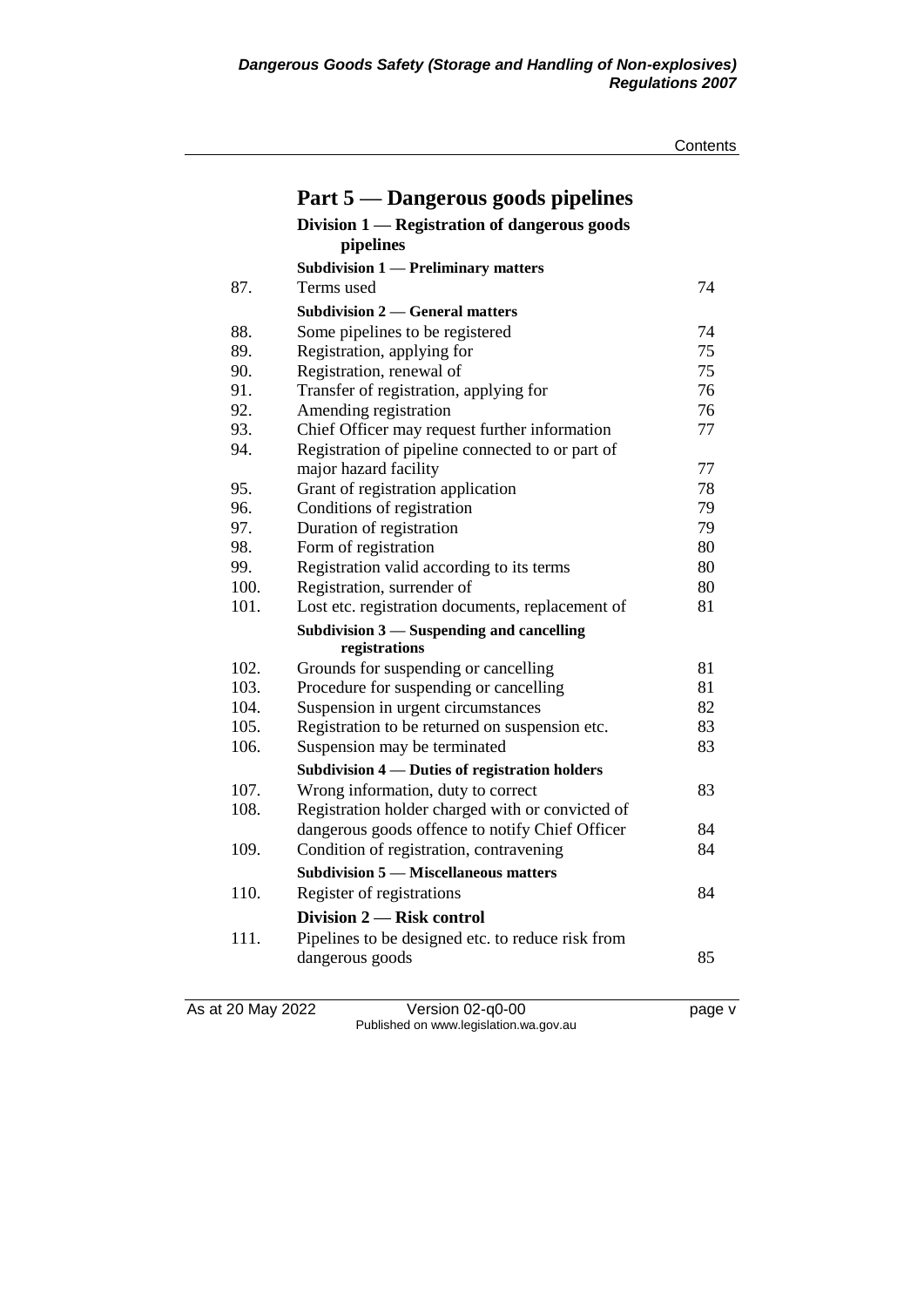#### **Contents**

| 113.<br>Pipelines to be accessible for examination and                   |    |
|--------------------------------------------------------------------------|----|
| maintenance                                                              | 86 |
| 114.<br>Requirements as to SDS for goods in pipeline                     | 86 |
| 115.<br>Decommissioned pipelines to be cleaned etc.                      | 86 |
| 116.<br>Damaging etc. pipeline, offence                                  | 87 |
| Part 6 — Dangerous goods incidents                                       |    |
| at dangerous goods sites and                                             |    |
| dangerous goods pipelines                                                |    |
| 118.<br>Dangerous goods incidents, response required to                  | 88 |
| Affected persons to be advised of dangerous goods<br>119.                |    |
| incident                                                                 | 88 |
| 120.<br>Investigating and recording dangerous goods                      |    |
| incidents                                                                | 89 |
| 121.<br>Reportable situations prescribed (Act s. 9)                      | 89 |
| 122.<br>Reports about dangerous goods incidents                          | 90 |
| Part 7 — Rural dangerous goods                                           |    |
| locations or small quantity                                              |    |
| dangerous goods locations                                                |    |
| Division 1 — Provisions relating to rural                                |    |
| dangerous goods locations and small                                      |    |
| quantity dangerous goods locations                                       |    |
| 123.<br>Spill or leak to be cleaned up                                   | 92 |
| 124.<br>Segregation of dangerous goods                                   | 92 |
| 125.<br>Dangerous goods to be protected from impact                      | 92 |
| 126.<br>Ignition sources in hazardous areas, requirements                |    |
| as to                                                                    | 92 |
| 127.<br>Packaged dangerous goods, requirements as to                     |    |
| delivery of etc.                                                         | 93 |
| 128.<br>Decommissioned storage or handling systems to be<br>cleaned etc. | 94 |
| 129.                                                                     |    |
| Personal protective equipment etc., provision etc.<br>of                 | 94 |
| 130.<br>Security of locations                                            | 95 |
| 131.<br>Requirements as to SDS for dangerous goods                       | 95 |
| 132.<br>Training, supervision etc. of people involved with               |    |
| dangerous goods                                                          | 96 |
|                                                                          |    |

page vi Version 02-q0-00 As at 20 May 2022 Published on www.legislation.wa.gov.au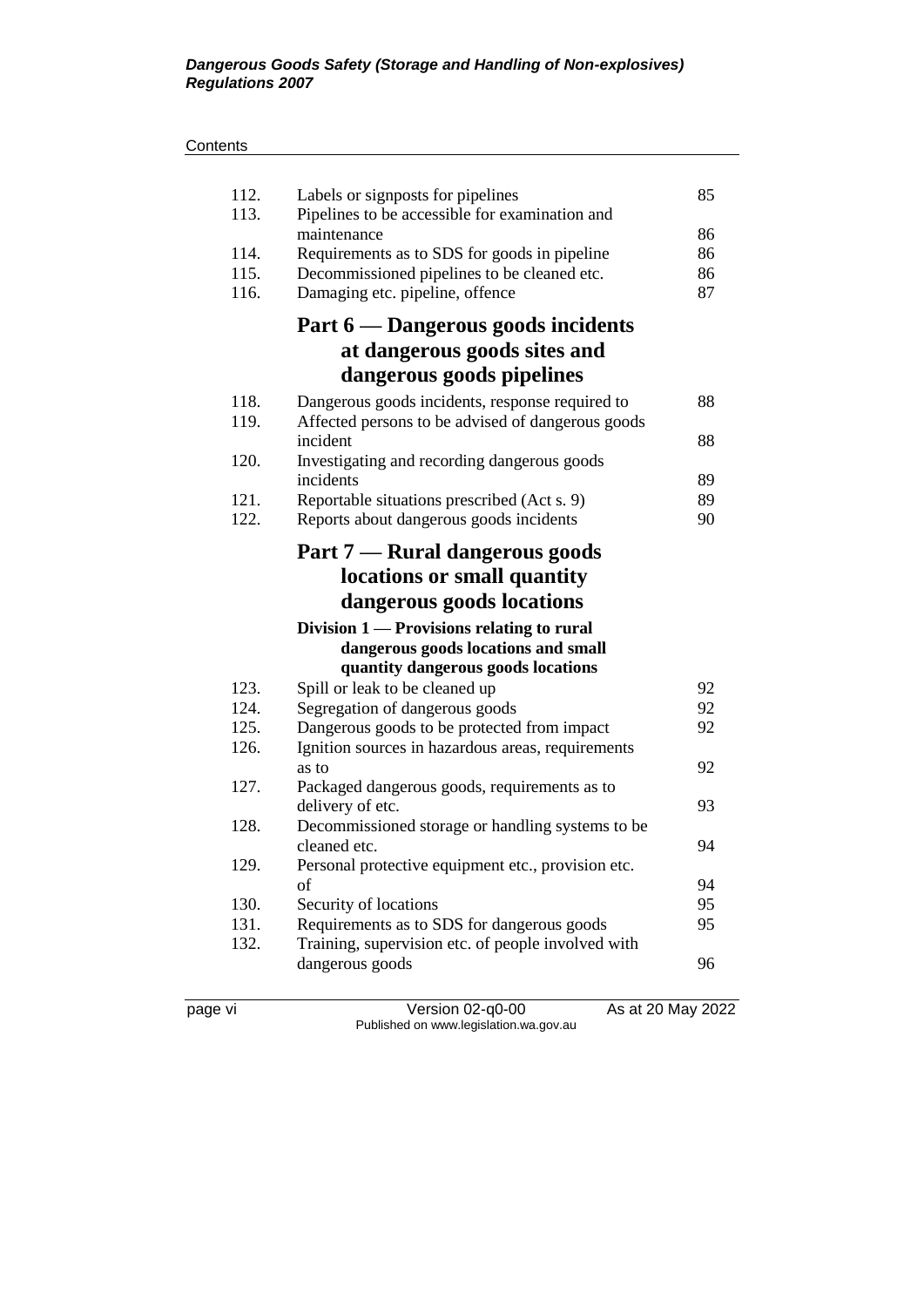|                   |                                                                                                                    | Contents |
|-------------------|--------------------------------------------------------------------------------------------------------------------|----------|
|                   | Division 2 — Provisions relating only to rural<br>dangerous goods locations                                        |          |
| 133.              | Underground storage or handling systems for<br>Class 3 dangerous goods and petroleum products,<br>requirements for | 97       |
|                   | Part 8A - Dangerous goods in ports                                                                                 |          |
|                   | Division 1 — Preliminary matters                                                                                   |          |
| 134.              | Terms used                                                                                                         | 101      |
| 135A.             | Meaning of consignor                                                                                               | 102      |
| 135B.             | Meaning of explosion risk goods                                                                                    | 103      |
|                   | Division 2 - Non-explosives in port areas                                                                          |          |
| 135C.             | Application of this Division                                                                                       | 104      |
| 135D.             | Packaging and documentation requirements for                                                                       |          |
|                   | non-explosives                                                                                                     | 104      |
| 135E.             | Master's duties as to emergency plan for vessel                                                                    | 106      |
| 135F.             | Berth operator's duties as to emergency plan for                                                                   |          |
|                   | berth                                                                                                              | 107      |
| 135G.             | Berth operator's duty to minimise time dangerous                                                                   |          |
|                   | goods kept at berth                                                                                                | 107      |
|                   | Division 3 — Explosion risk goods in port areas                                                                    |          |
| 135H.             | When special berth (non-explosives) required                                                                       | 108      |
| 135I.             | Applying for declaration of special berth                                                                          |          |
|                   | (non-explosives)                                                                                                   | 108      |
| 135J.             | Content of risk assessment and implementation                                                                      |          |
|                   | plan                                                                                                               | 110      |
| 135K.             | Dealing with application under r. 135I                                                                             | 111      |
| 135L.             | Explosion risk goods not to be in loose form                                                                       | 113      |
| 135M.             | Ammonium nitrate (UN 1942 and 2067) not to be                                                                      |          |
|                   | imported, consigned or handled without evidence                                                                    |          |
|                   | of analysis and testing                                                                                            | 113      |
| 135N.             | Master's duties                                                                                                    | 115      |
| 1350.             | Berth operator's duties                                                                                            | 116      |
| 135P.             | Berth operator to give Chief Officer report after                                                                  |          |
|                   | handling explosion risk goods                                                                                      | 118      |
|                   | <b>Part 8 — Miscellaneous</b>                                                                                      |          |
| 135.              | Storage or handling systems and pipelines, duties                                                                  |          |
|                   | of manufacturers etc. of                                                                                           | 120      |
|                   |                                                                                                                    |          |
| As at 20 May 2022 | Version 02-q0-00                                                                                                   | page vii |
|                   | Published on www.legislation.wa.gov.au                                                                             |          |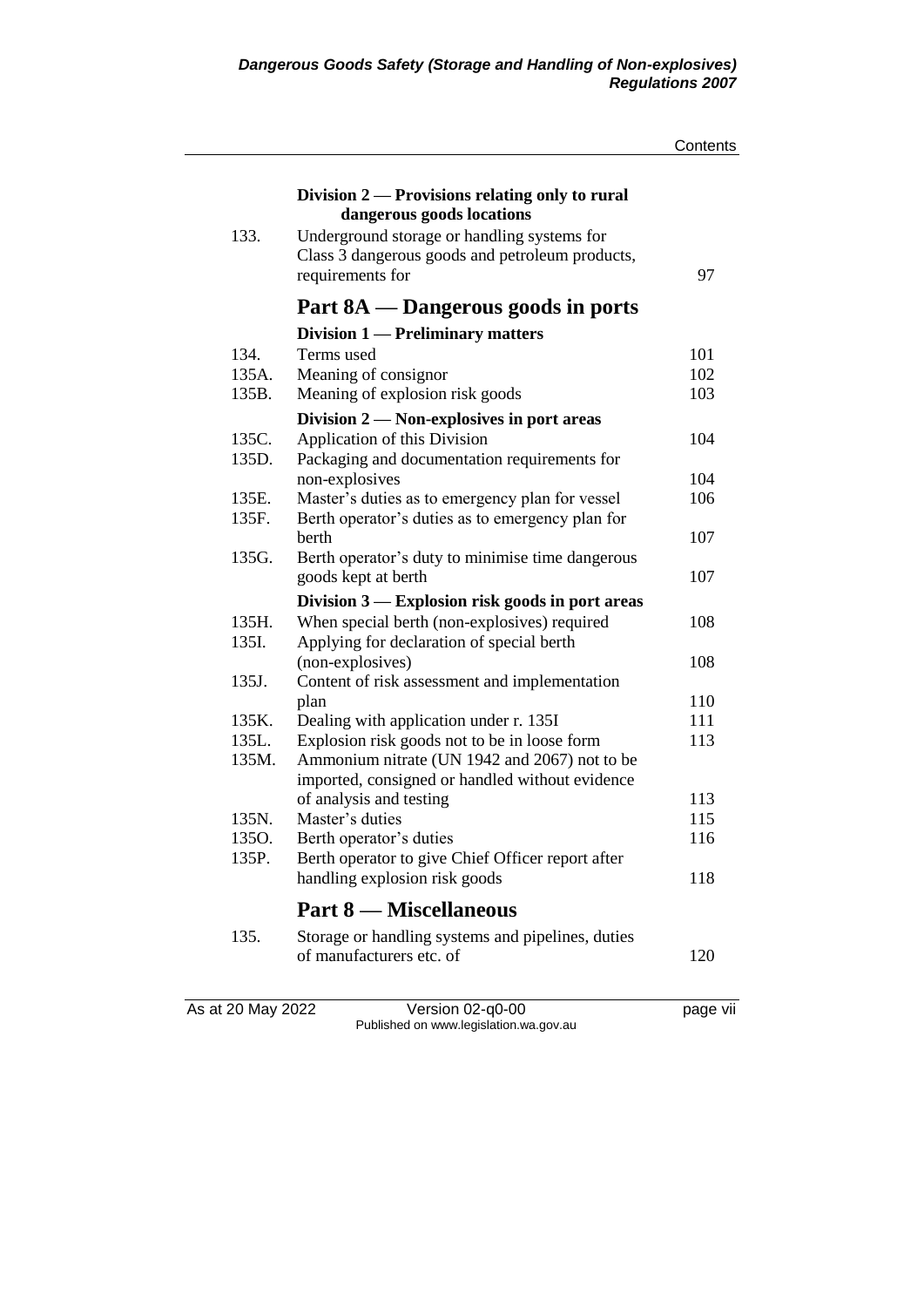| 137.             | Flammable liquids, filling of tanks etc. with                       | 120 |
|------------------|---------------------------------------------------------------------|-----|
| 138.             | Storage of Class 3 or combustible liquids in<br>vehicles            | 121 |
| 139.             | False or misleading information, offence                            | 121 |
| 140.             | Infringement notices, offences and modified                         |     |
|                  | penalties (Act s. $56(3)$ )                                         | 122 |
| 141.             | Savings and transitional (Sch. 6)                                   | 122 |
|                  | Schedule 1 — Quantities of                                          |     |
|                  | dangerous goods                                                     |     |
|                  | <b>Schedule 3 – Manifest and</b>                                    |     |
|                  | dangerous goods site plan                                           |     |
|                  | Division 1 — General                                                |     |
| 1.               | Term used: storage location                                         | 125 |
|                  | Division 2 – Manifest                                               |     |
| 2.               | General information in manifest                                     | 125 |
| 3.               | Emergency contacts in manifest                                      | 125 |
| $\overline{4}$ . | Dangerous goods at site, information in manifest<br>about           | 125 |
| 5.               | Bulk dangerous goods not in IBCs and certain                        |     |
|                  | other dangerous goods, information in manifest                      |     |
|                  | about                                                               | 126 |
| 6.               | Packaged dangerous goods etc., information in                       |     |
|                  | manifest about                                                      | 126 |
| 7.               | Dangerous goods in manufacture or process,                          |     |
| 8.               | information in manifest about                                       | 128 |
|                  | Dangerous goods in transit, information about for<br>cl. 4, 5 and 6 | 128 |
|                  | Division 3 - Dangerous goods site plan                              |     |
| 9.               | General information in plan                                         | 128 |
| 10.              | Other information in plan                                           | 129 |
|                  | <b>Schedule 4 — Placarding</b>                                      |     |
|                  | requirements                                                        |     |
| 1.               | Figures referred to in Sch. 4                                       | 130 |
| 2.               | Outer warning placard (r. 68)                                       | 133 |

page viii Version 02-q0-00 As at 20 May 2022 Published on www.legislation.wa.gov.au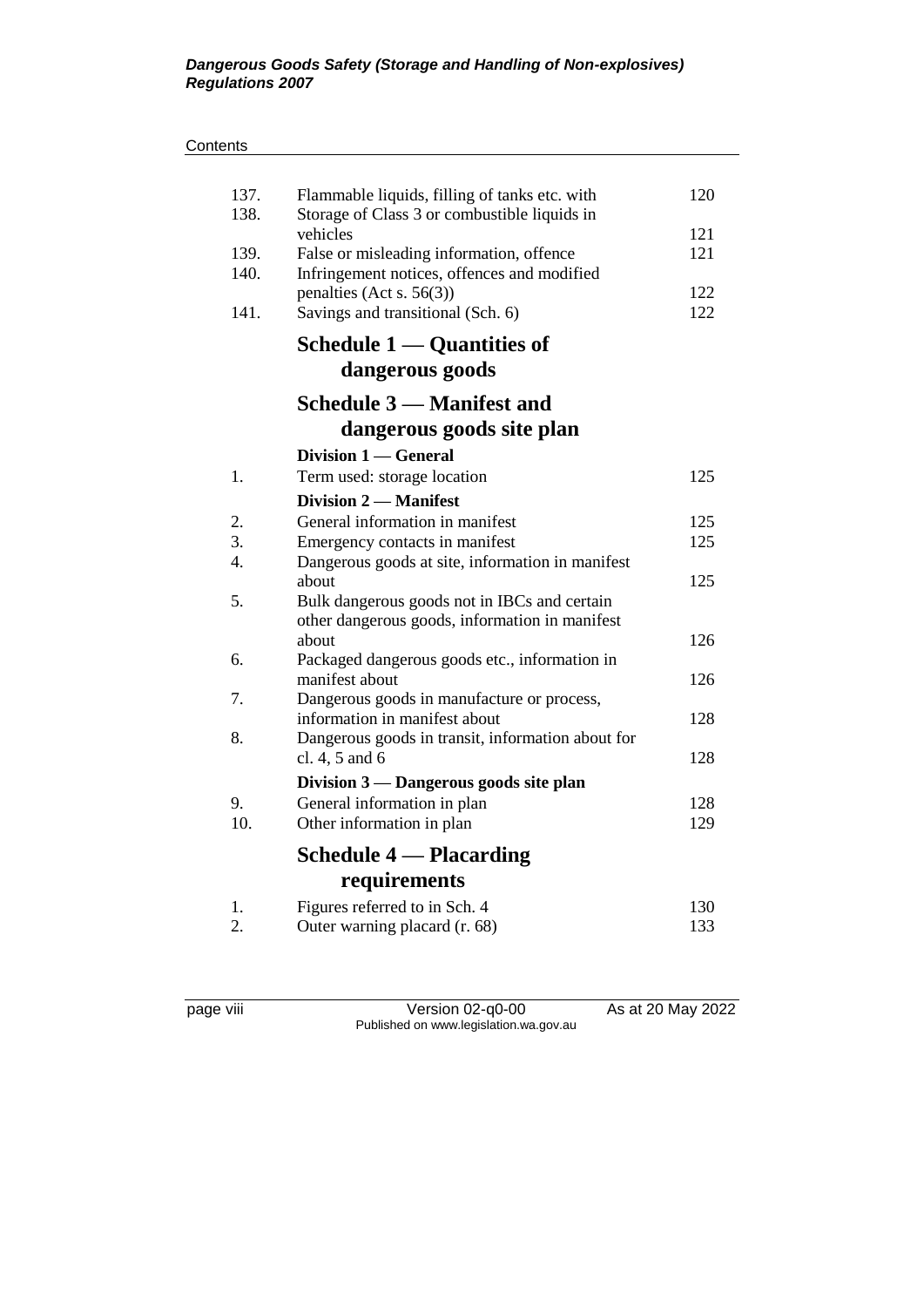|                   |                                                                                                                                                               | Contents |
|-------------------|---------------------------------------------------------------------------------------------------------------------------------------------------------------|----------|
| 3.                | Placard for dangerous goods in bulk that are not                                                                                                              |          |
| 4.                | goods too dangerous to transport or combustible<br>liquids $(r. 69)$                                                                                          | 133      |
|                   | Placard for dangerous goods in bulk that are goods<br>too dangerous to transport (r. 69)                                                                      | 134      |
| 5.                | Placard for packaged dangerous goods (r. 70)                                                                                                                  | 134      |
| 6.                | Placard for combustible liquids (in bulk or in                                                                                                                |          |
|                   | containers) (r. 69 and 70)                                                                                                                                    | 135      |
|                   | <b>Schedule 5 – Fees</b>                                                                                                                                      |          |
|                   | Division 1 — Fees for grant, renewal or<br>amendment of licence for dangerous<br>goods site                                                                   |          |
| 1.                | Interpretation                                                                                                                                                | 136      |
| 2.                | Annual fee for Part 4 licence                                                                                                                                 | 136      |
|                   | Schedule 6 — Savings and                                                                                                                                      |          |
|                   | transitional provisions                                                                                                                                       |          |
|                   | Division $1$ — Provisions relating to the<br>commencement of these regulations                                                                                |          |
| 1.                | Terms used                                                                                                                                                    | 138      |
| 2.                | Dangerous goods sites                                                                                                                                         | 138      |
| 3.                | Dangerous goods pipelines                                                                                                                                     | 138      |
| 4.                | Spill containment                                                                                                                                             | 139      |
|                   | Division 2 — Provisions relating to Dangerous<br><b>Goods Safety (Storage and Handling of</b><br><b>Non-explosives</b> ) Amendment<br><b>Regulations 2012</b> |          |
| 5.                | Placards about combustible liquids                                                                                                                            | 139      |
|                   | Division 3 — Provisions relating to Dangerous<br><b>Goods Safety (Storage and Handling of</b><br><b>Non-explosives</b> ) Amendment<br><b>Regulations 2013</b> |          |
| 6.                | Term used: commencement day                                                                                                                                   | 140      |
| 7.                | Emergency plans                                                                                                                                               | 140      |
| 8.                | Special risk plans deemed FES emergency                                                                                                                       |          |
|                   | response guides                                                                                                                                               | 140      |
| 9.                | Deferral of licensing requirement for unlicensed                                                                                                              |          |
|                   | dangerous goods site in port area                                                                                                                             | 140      |
| As at 20 May 2022 | Version 02-q0-00                                                                                                                                              | page ix  |

Published on www.legislation.wa.gov.au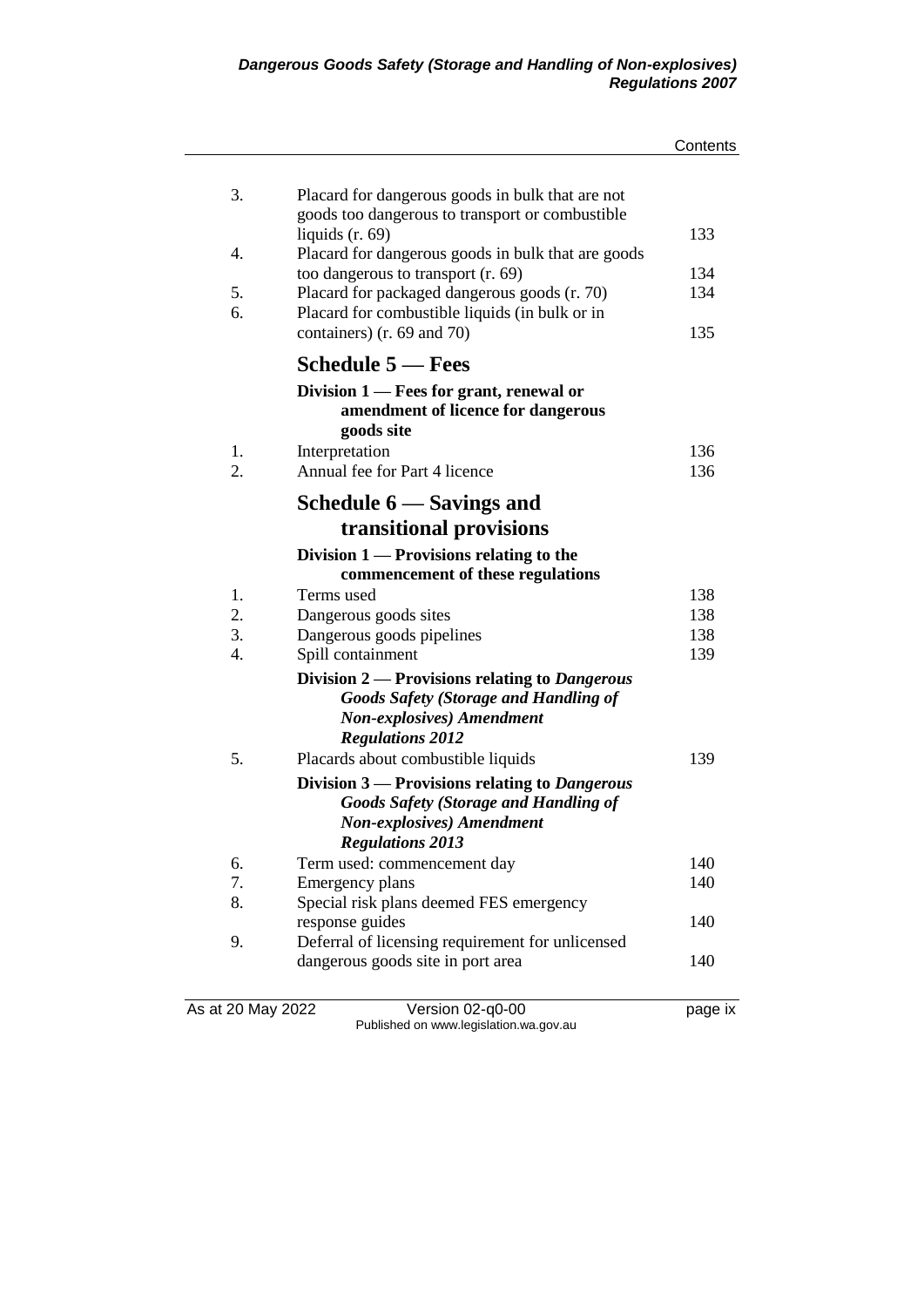### **Contents**

|     | Division 4 — Provisions relating to Dangerous<br><b>Goods Safety (Goods in Ports) Repeal</b><br><b>Regulations 2013</b> |     |
|-----|-------------------------------------------------------------------------------------------------------------------------|-----|
| 10. | Term used: commencement day                                                                                             | 141 |
| 11. | Special berth declarations                                                                                              | 141 |
| 12. | Application of Part 8A to certain cargoes                                                                               | 141 |
|     | <b>Notes</b>                                                                                                            |     |
|     | Compilation table                                                                                                       | 143 |
|     | Uncommenced provisions table                                                                                            | 145 |
|     | Other notes                                                                                                             | 145 |
|     |                                                                                                                         |     |

# **Defined terms**

page x Version 02-q0-00 As at 20 May 2022 Published on www.legislation.wa.gov.au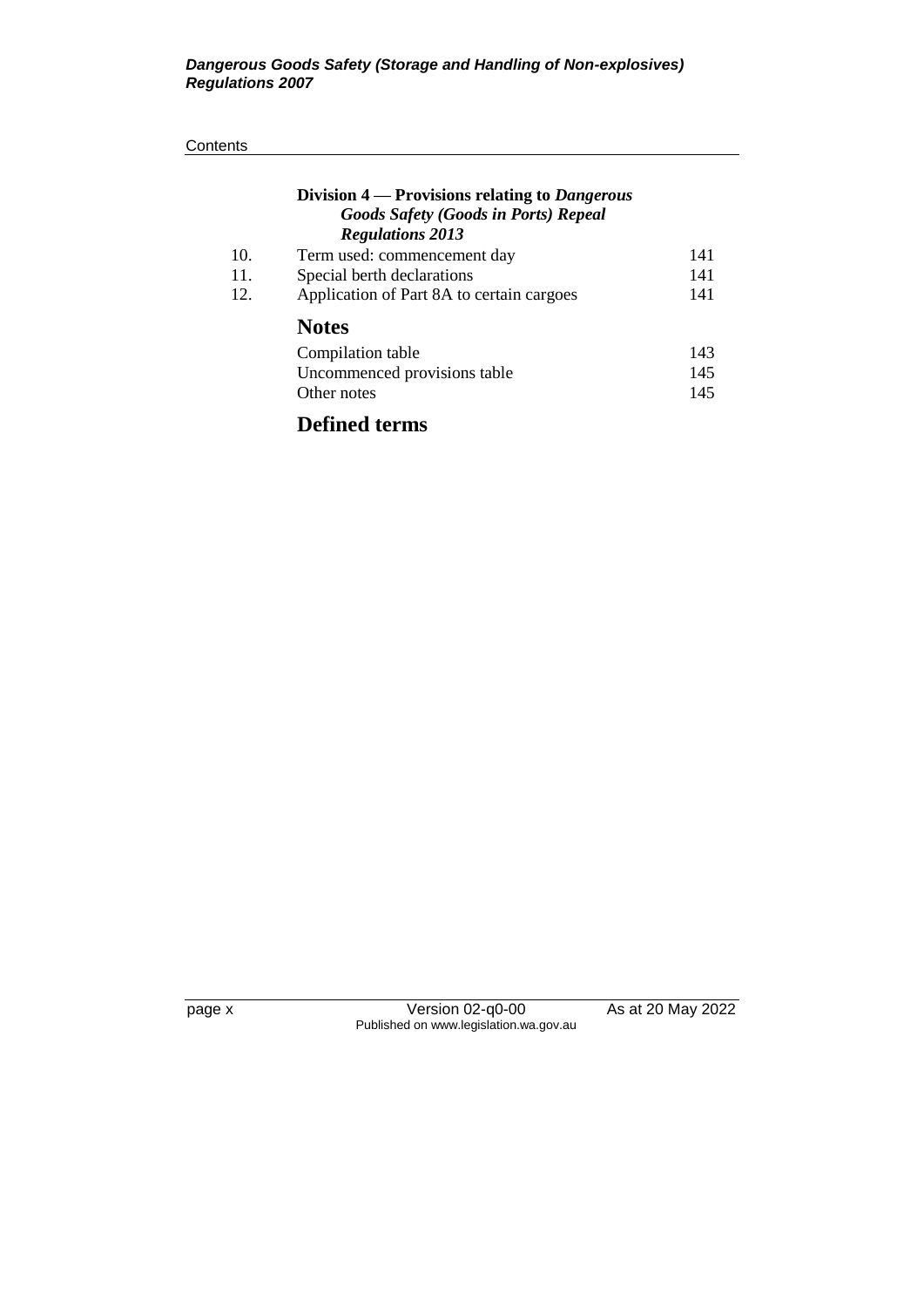# **Dangerous Goods Safety (Storage and Handling of Non-explosives) Regulations 2007**

# **Part 1 — Preliminary**

### **1. Citation**

These regulations are the *Dangerous Goods Safety (Storage and Handling of Non-explosives) Regulations 2007*.

### **2. Commencement**

These regulations come into operation as follows:

- (a) regulations 1 and  $2$  on the day on which these regulations are published in the *Gazette*;
- (b) the rest of the regulations except Part 5 Division  $1 \text{on}$ the day on which the *Dangerous Goods Safety Act 2004* comes into operation;
- (c) Part 5 Division  $1$  on the day 12 months after the day on which the *Dangerous Goods Safety Act 2004* comes into operation.
- *[3. Deleted: Gazette 2 Dec 2013 p. 5521.]*

# **4. Terms used**

In these regulations, unless the contrary intention appears —

*ADG Code* has the meaning given in the *Dangerous Goods Safety (Road and Rail Transport of Non-explosives) Regulations 2007* regulation 4;

*approved form* means a form approved by the Chief Officer;

As at 20 May 2022 Version 02-q0-00 Page 1 Published on www.legislation.wa.gov.au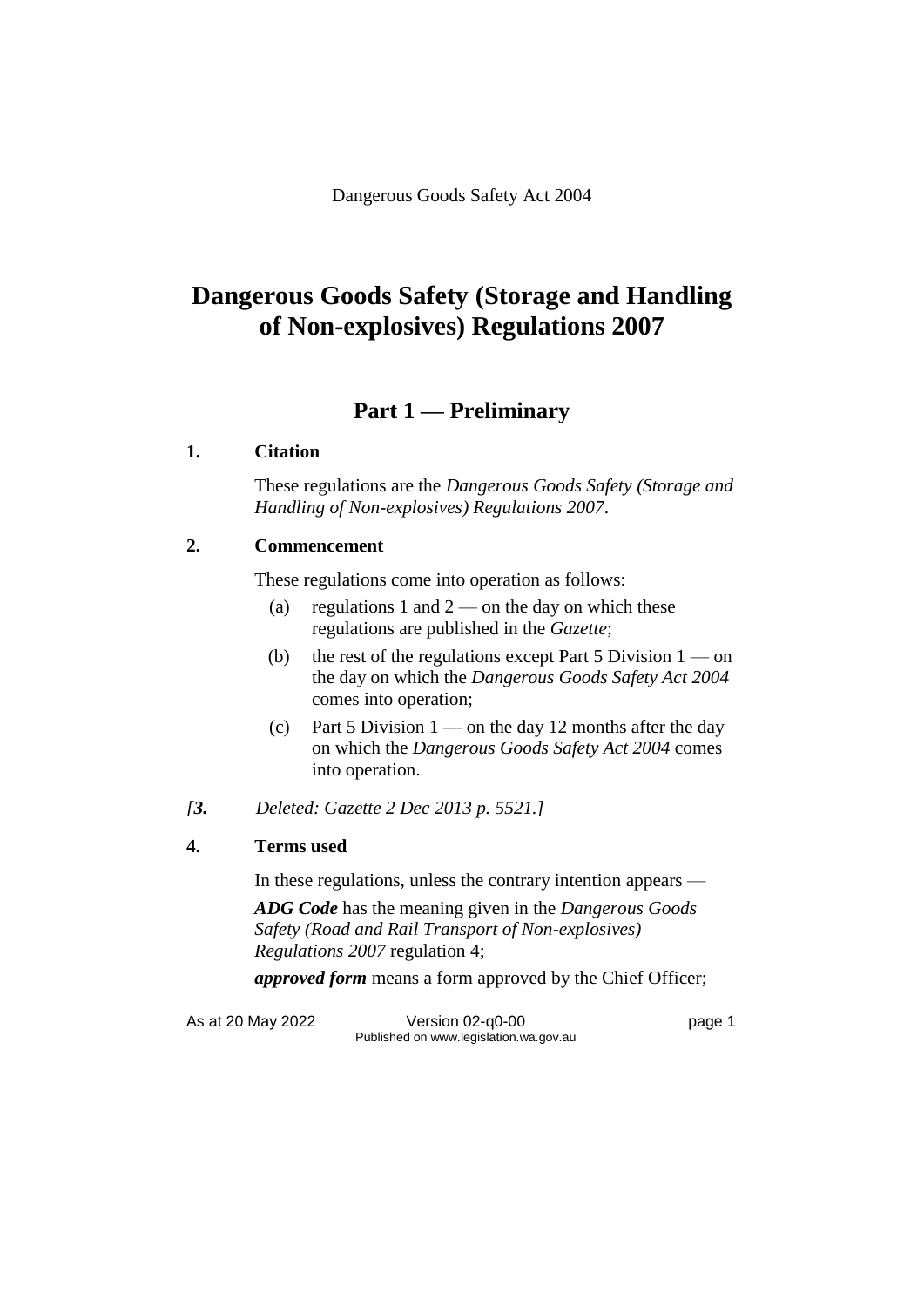*AS*, followed by a designation, refers to the Australian Standard having that designation that is published by Standards Australia, as amended from time to time;

*AS/NZS*, followed by a designation, refers to the Australian/New Zealand Standard having that designation that is published jointly by Standards Australia and Standards New Zealand, as amended from time to time;

*bulk*, in relation to dangerous goods, has the meaning given by regulation 9A;

*capacity* means the internal volume, expressed in litres, of a container at 15°C;

*class*, in relation to dangerous goods, means the class number the goods have under the ADG Code;

*class label* means a label of a type specified in the ADG Code for the class of dangerous goods;

*combustible liquid* means a liquid that is not a Class 3 dangerous good that has —

- (a) a flashpoint that is no higher than  $93^{\circ}$ C; and
- (b) a fire point, as defined in AS 1940:2017, that is less than the boiling point;

*compatible*, in relation to 2 or more substances or items, means that they will not react together to cause a fire, explosion, harmful reaction or the evolution of flammable, corrosive or toxic vapours;

*consumer container* means a container that is intended for retail display and sale and includes anything in which a number of such identical containers are transported or distributed;

*current SDS* means the most recent SDS that, if applicable, has been reviewed and revised in accordance with regulation 19;

*dangerous goods* has the meaning given to that term in regulation 8;

page 2 Version 02-q0-00 As at 20 May 2022 Published on www.legislation.wa.gov.au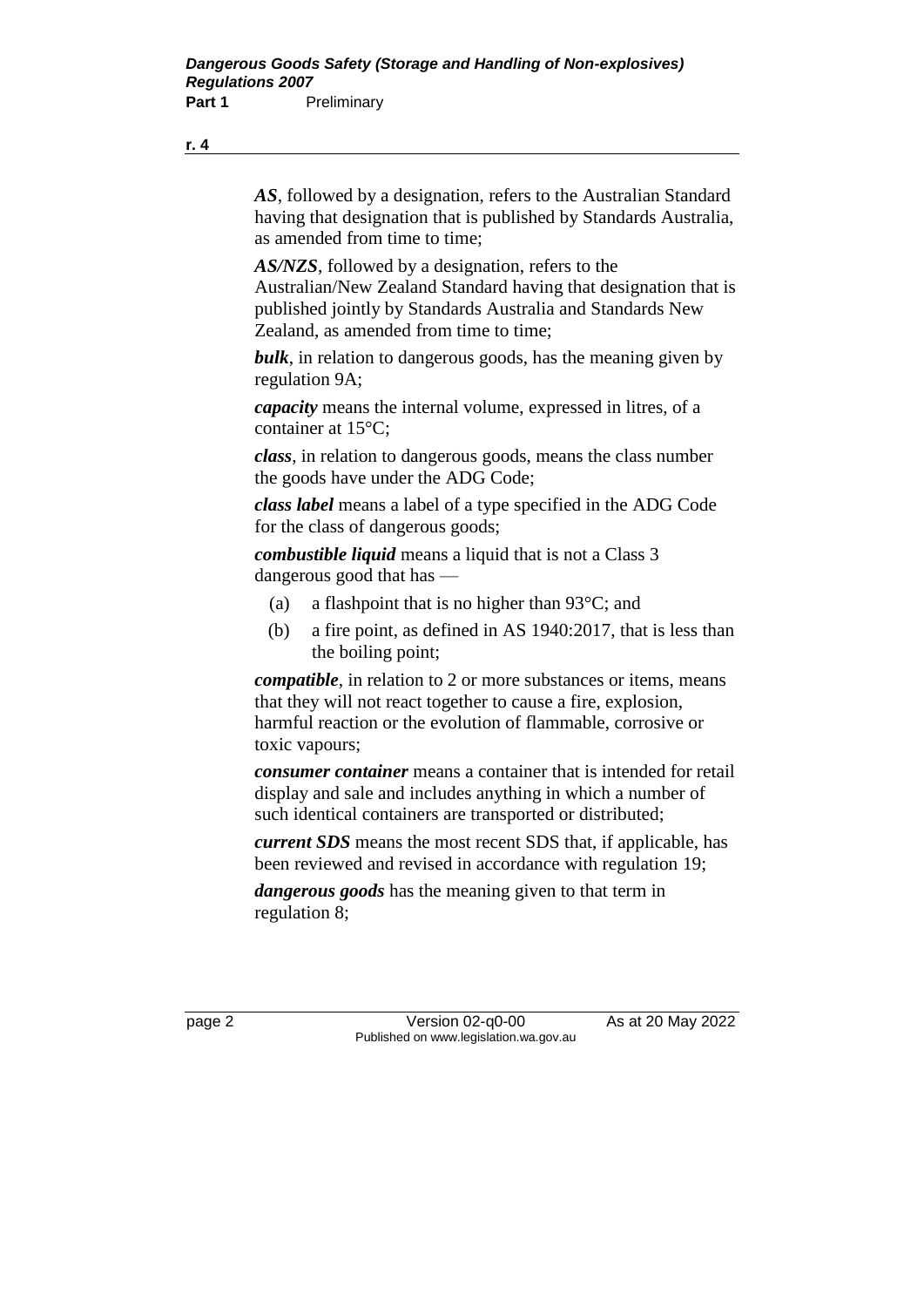*dangerous goods in transit* means dangerous goods that —

- (a) are supplied to a dangerous goods site in containers that are not opened at the site; and
- (b) are not used at the site; and
- (c) are kept at the site for a period of not more than 5 consecutive days;

*dangerous goods offence* means any of the following —

- (a) an offence against the Act, these regulations or any other regulations made under the Act;
- (b) an offence against a law of another place that substantially corresponds to the Act or the regulations made under it;
- (c) an offence against the law of this State or another place an element of which is the storage and handling of dangerous goods;

*dangerous goods pipeline* means a pipeline that is or is intended to be used to convey dangerous goods;

*dangerous goods site* does not include a rural dangerous goods location or a small quantity dangerous goods location;

*Department* means the department principally assisting the Minister in the administration of the Act;

*division*, in relation to dangerous goods, means the division number (including the class number) the goods have under the ADG Code;

*emergency plan* means an emergency plan, or a revised emergency plan, under regulation 75;

*employee*, at a dangerous goods site, means any person who works at the dangerous goods site under —

- (a) a contract of service; or
- (b) a contract for services; or
- (c) a training contract registered under the *Vocational Education and Training Act 1996* Part 7 Division 2;

As at 20 May 2022 Version 02-q0-00 Page 3 Published on www.legislation.wa.gov.au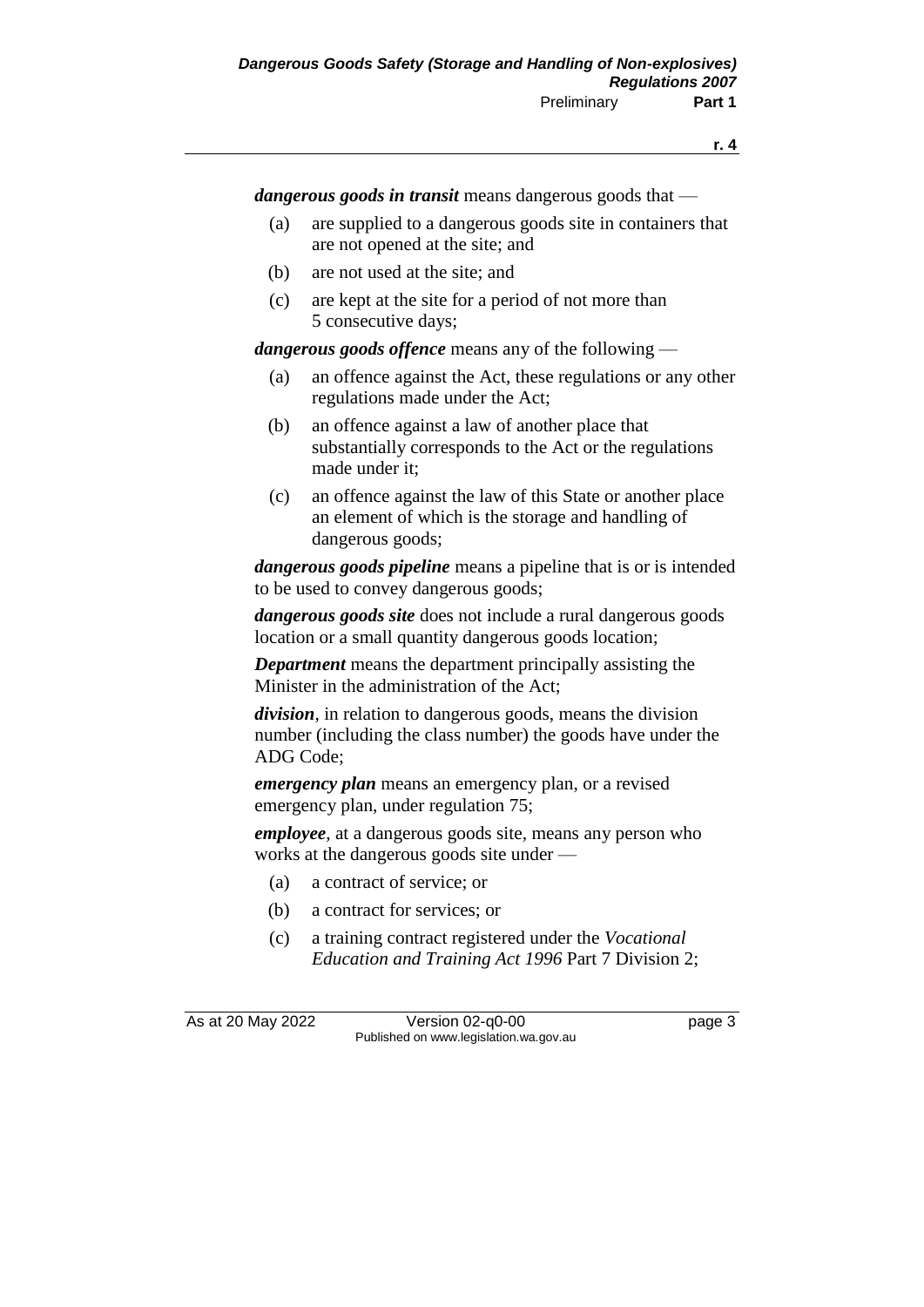*exposure standard* means a standard specified in the *Adopted National Exposure Standards for Atmospheric Contaminants in the Occupational Environment* [NOHSC: 1003 (1995)] made by the Australian Safety and Compensation Council established under the *Australian Workplace Safety Standards Act 2005* of the Commonwealth<sup>1</sup>;

*FES Commissioner* has the meaning given in the *Fire and Emergency Services Act 1998* section 3;

*FES Department* means the department of the Public Service principally assisting the Minister in the administration of the *Fire and Emergency Services Act 1998*;

### *fire risk dangerous goods* means —

- (a) dangerous goods of
	- (i) Division 2.1; or
	- (ii) Class 3; or
	- (iii) Division 4.1, 4.2 or 4.3; or
	- $(iv)$  Division 5.1 or 5.2;

or

- (b) dangerous goods of
	- (i) subsidiary hazard 2.1; or
	- (ii) subsidiary hazard 3; or
	- (iii) subsidiary hazard 4.1, 4.2 or 4.3; or
	- (iv) subsidiary hazard 5.1 or 5.2;

*flashpoint* means the temperature at which a liquid first evolves vapour capable of being ignited when tested in accordance with —

- (a) AS/NZS 2106; or
- (b) a technical standard that specifies a test that is equivalent to that specified in AS/NZS 2106;

page 4 Version 02-q0-00 As at 20 May 2022 Published on www.legislation.wa.gov.au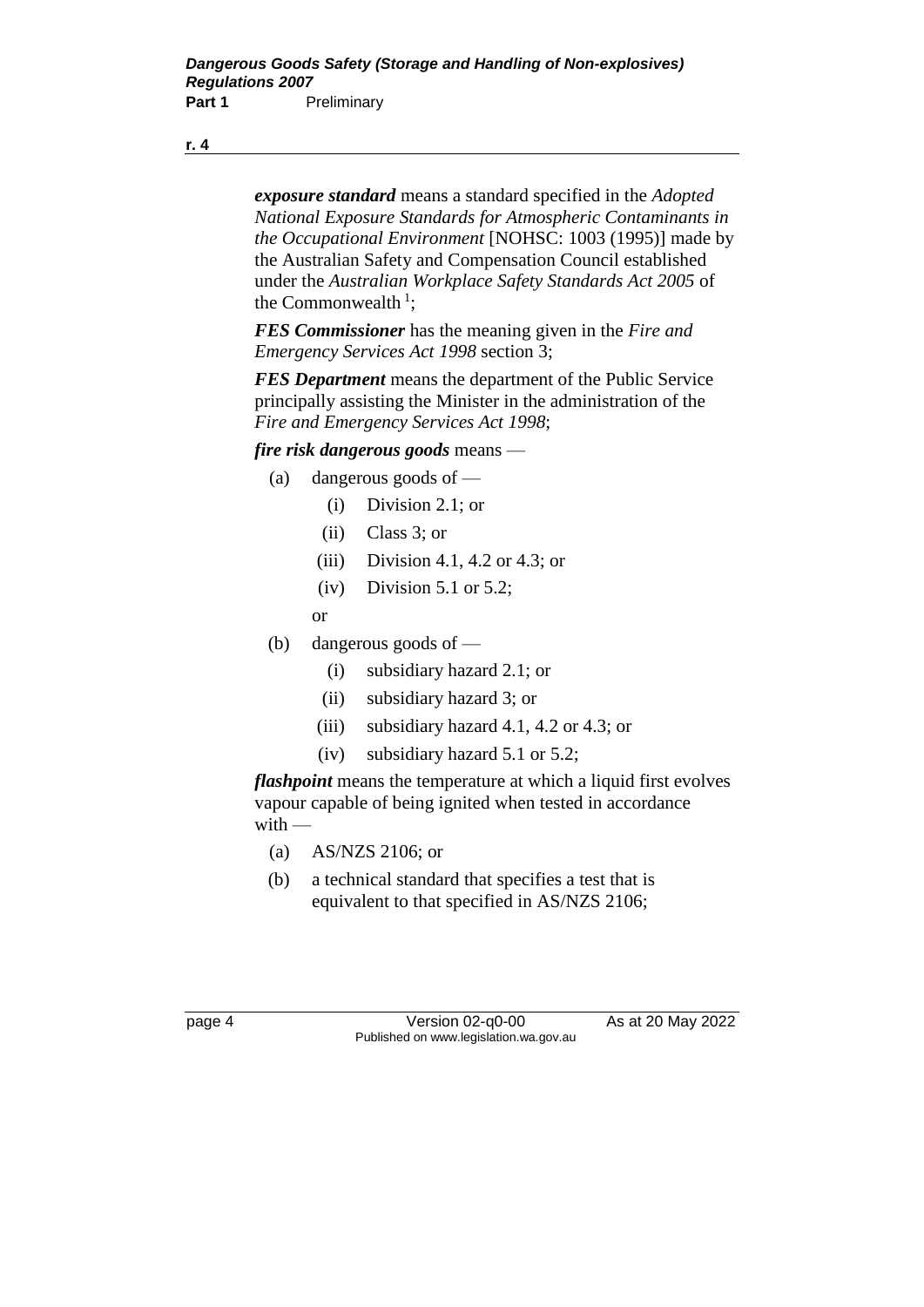*free from dangerous goods*, in relation to a container or pipeline, means —

- (a) that the container or pipeline has been
	- (i) thoroughly cleaned so that there is no discernable trace of the dangerous goods; or
	- (ii) subjected to a process in which its contents were neutralised, cured or chemically deactivated;

and

- (b) that the atmosphere within the container or pipeline has been cleared —
	- (i) if the atmosphere includes dangerous goods of Division 2.1 or vapour from dangerous goods of Class 3 or subsidiary hazard 3 — so that the concentration of the dangerous goods is less than 5% of the lower explosive limit for the goods when sampled at ambient temperature; or
	- (ii) if the atmosphere includes any other dangerous goods — so that the concentration of the dangerous goods in the atmosphere is less than the maximum specified in that standard for the dangerous goods;

*GHS* means any of the following editions of the *Globally Harmonised System of Classification and Labelling of Chemicals* published by the United Nations —

- $(a)$ 3<sup>rd</sup> revised edition (2009) (ISBN 978-92-1-1170067-1);
- $(b)$ 4<sup>th</sup> revised edition (2011) (ISBN 978-92-1-117042-9);
- $(c)$ 5<sup>th</sup> revised edition (2013) (ISBN 978-92-1-117067-2);
- $(d)$  $6<sup>th</sup>$  revised edition (2015) (ISBN 978-92-1-117087-0);

*goods too dangerous to transport* has the meaning given to that term in regulation 11;

*hazardous area* means an area or space in which the atmosphere contains or may be reasonably expected to contain any material or substance (including combustible dusts, combustible fibres,

As at 20 May 2022 Version 02-q0-00 Page 5 Published on www.legislation.wa.gov.au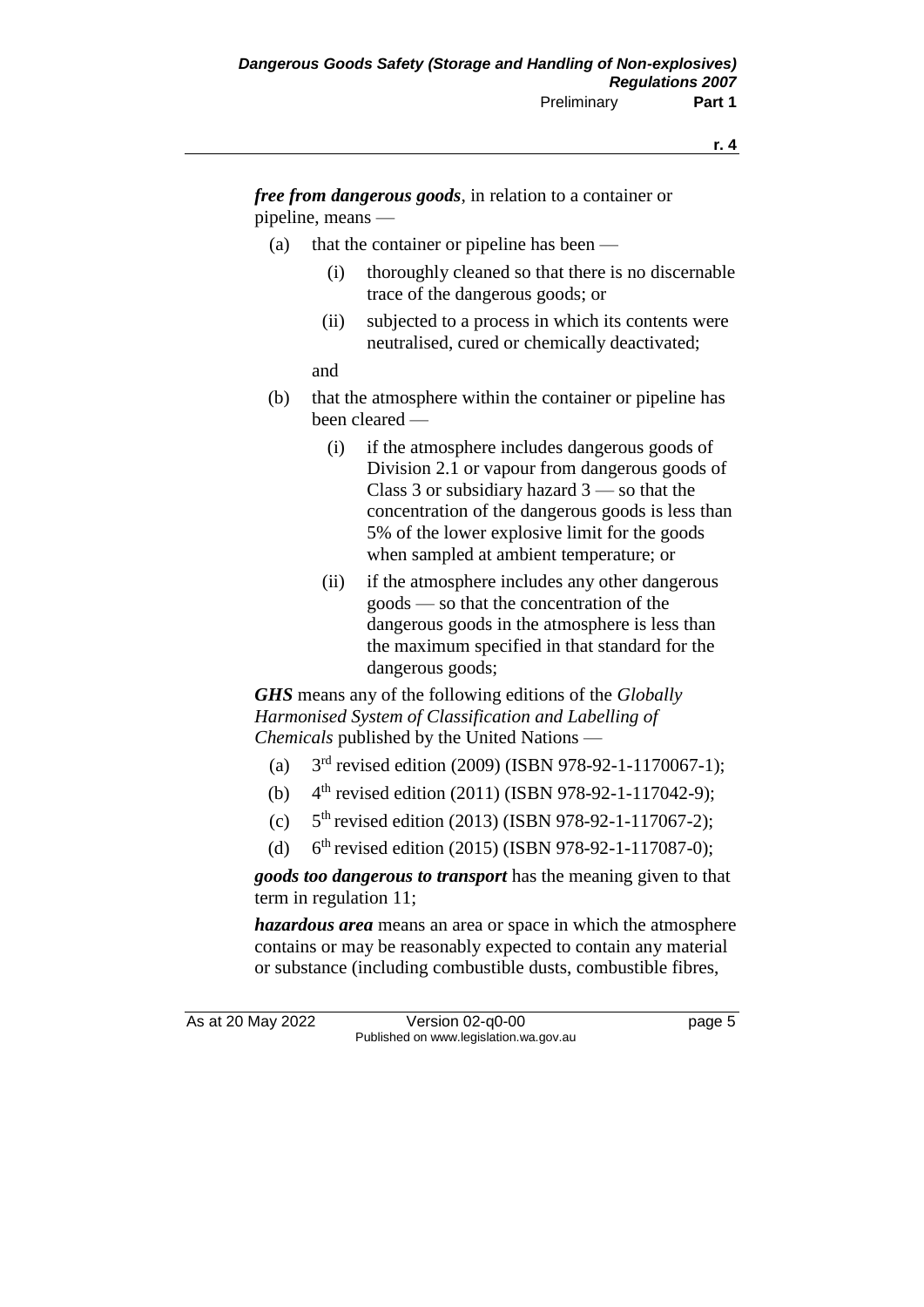flammable vapours, flammable liquids, flammable gases, flammable or combustible fumes) at a concentration that is capable of being ignited by an ignition source;

*IBC* (intermediate bulk container) means a rigid or flexible portable packaging for the transport of dangerous goods that —

- (a) has a capacity of not more than
	- (i) for solids of packing group I in a composite, fibreboard, flexible, wooden or rigid plastics or wooden container — 1 500 L; or
	- (ii) for solids of packing group I in a metal container — 3 000 L; or
	- (iii) for solids or liquids of packing groups II and  $III - 3000$  L;

and

- (b) is designed for mechanical handling; and
- (c) is resistant to the stresses produced in usual handling and transport;

*ignition source* means a source of energy sufficient to ignite a flammable atmosphere and includes —

- (a) any naked flame, exposed incandescent material, an electrical welding arc, or a mechanical or static spark; and
- (b) any electrical or mechanical equipment that is not specifically designed to be used in a hazardous area;

*IMDG Code* means the *IMDG Code, International Maritime Dangerous Goods Code*, 2014 Edition, incorporating Amendment 37-14 (ISBN: 978-92-801-1597-0);

*importer*, in relation to goods, means a person who imports the goods into the State from outside Australia;

*label* includes a marking;

*level 1 fine* means —

(a) for an individual, a fine of  $$10,000$ ;

page 6 Version 02-q0-00 As at 20 May 2022 Published on www.legislation.wa.gov.au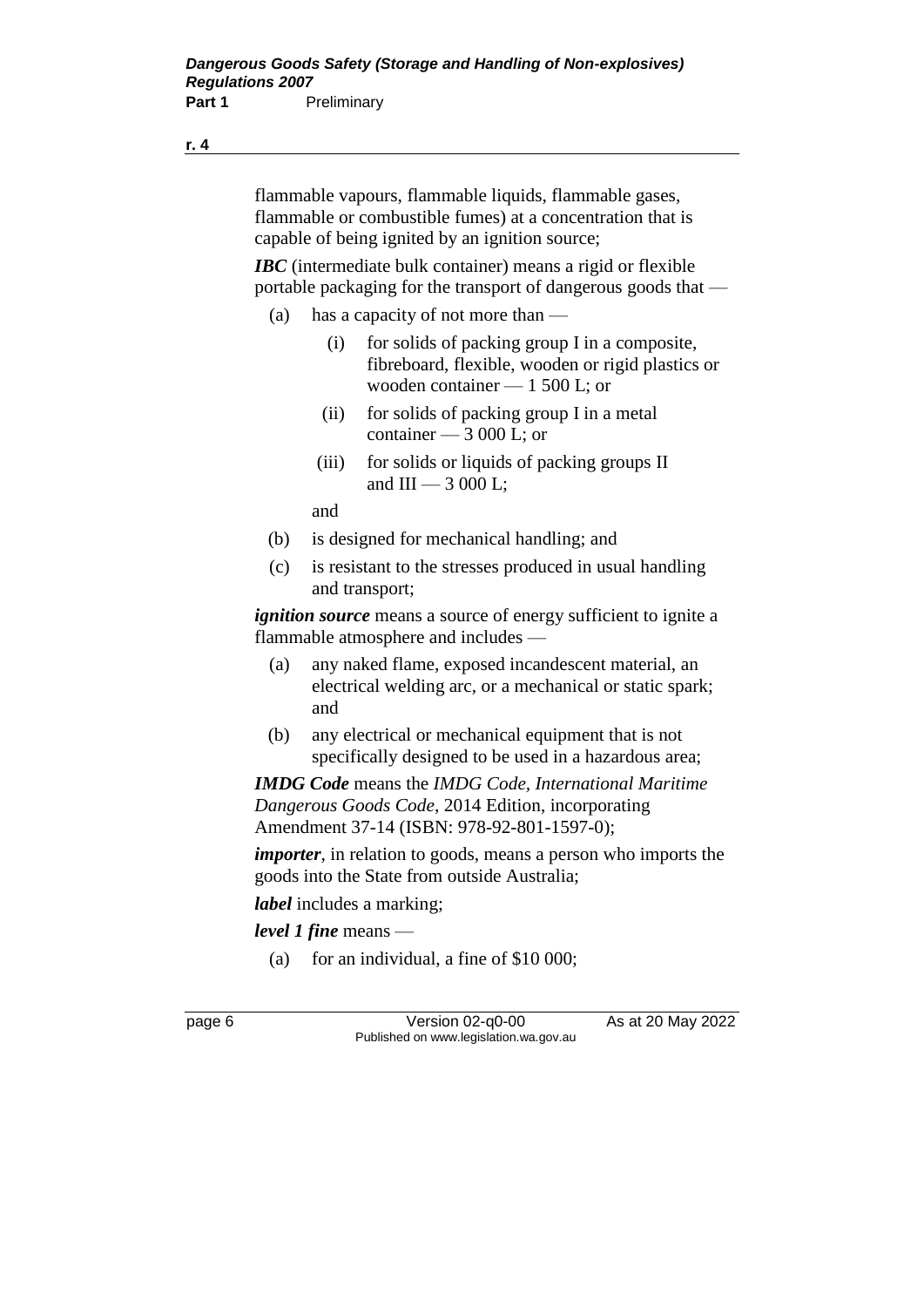(b) for a body corporate, a fine of \$50 000;

*level 2 fine* means —

- (a) for an individual, a fine of \$5 000;
- (b) for a body corporate, a fine of \$25 000;

*level 3 fine* means —

- (a) for an individual, a fine of \$1 000;
- (b) for a body corporate, a fine of \$5 000;

*liquid* means a substance that —

- (a) at 50°C has a vapour pressure of not more than 300 kPa; and
- (b) is not completely gaseous at  $20^{\circ}$ C and at a pressure of 101.3 kPa; and
- (c) melts partly or completely at 20°C or less at a pressure of 101.3 kPa;

*lower explosive limit,* in relation to dangerous goods of Division 2.1 or vapour from dangerous goods of Class 3 or subsidiary hazard 3, means the lowest concentration of the dangerous goods capable of causing that substance to be ignited by an ignition source;

*LP gas* means liquefied petroleum gas, being dangerous goods of Division 2.1 (UN 1075);

*major hazard facility* has the meaning given in the *Dangerous Goods Safety (Major Hazard Facilities) Regulations 2007* regulation 4;

*manifest quantity*, in relation to dangerous goods, means a quantity of those dangerous goods greater than the quantity specified in relation to those goods in the column headed "Manifest quantity" in Schedule 1;

#### *operate* —

(a) in relation to a dangerous goods site, means to control or manage the site; and

As at 20 May 2022 Version 02-q0-00 Page 7 Published on www.legislation.wa.gov.au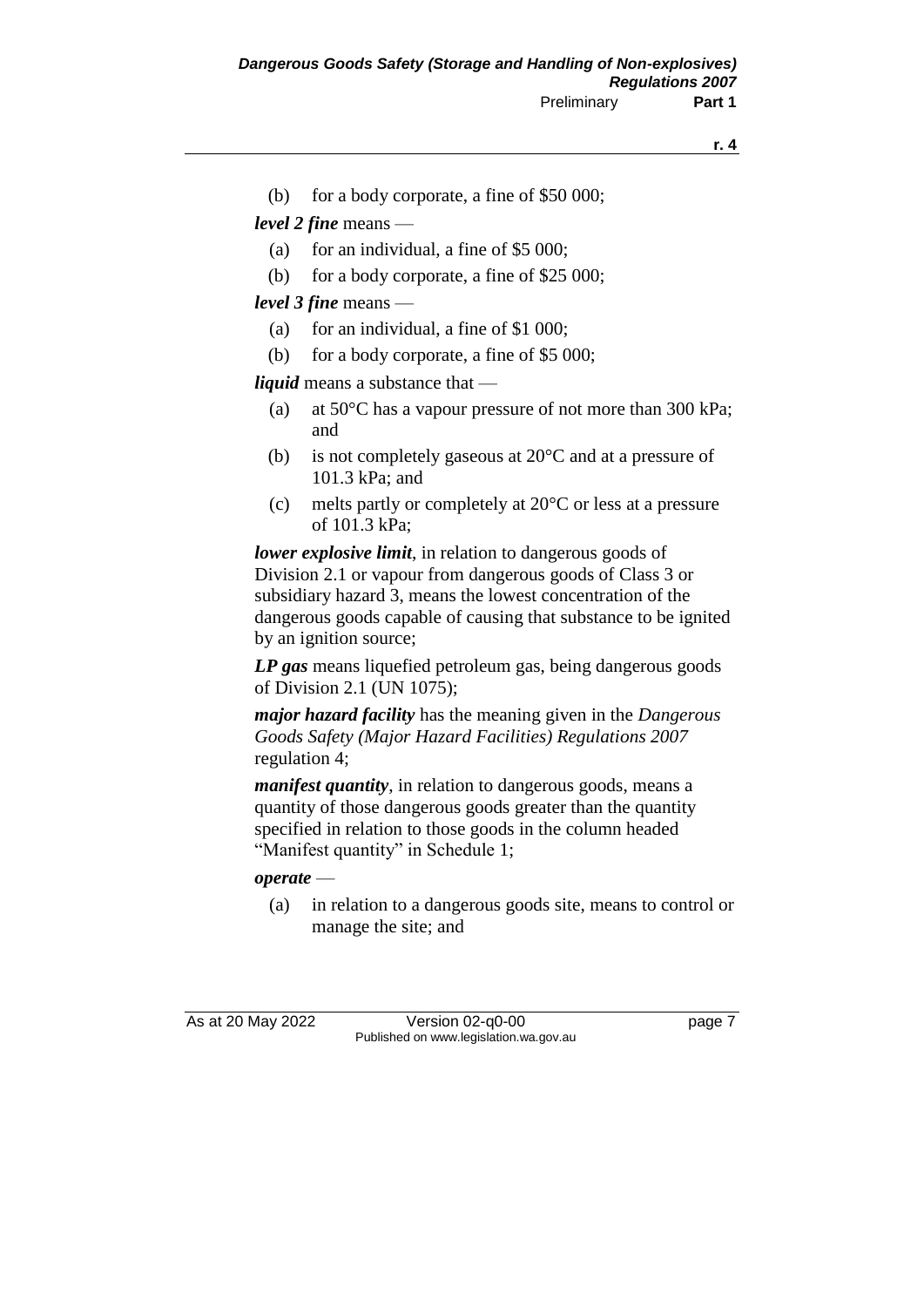- **r. 4**
- (b) in relation to a dangerous goods pipeline, means to cause or permit dangerous goods to be conveyed in the pipeline;

*operator*, in relation to a dangerous goods site or a dangerous goods pipeline, means a person who operates the site or pipeline;

### *packaged dangerous goods* means —

- (a) dangerous goods in a container that has a capacity of not more than 500 L; or
- (b) dangerous goods in a container that has a net mass of not more than 500 kg;

*packing group* has the meaning given to that term in regulation 10;

*petrol station* means a place where a business involving the retail sale of fuel for road vehicles and the refuelling of road vehicles is conducted;

*petroleum product* means a single substance or mixture of substances —

- (a) comprising at least 70% hydrocarbon by volume refined from crude oil, with or without additives; and
- (b) that is used or could be used as a fuel; and
- (c) is liquid at a temperature of 15°C and pressure of 101.325 kPa,

and includes combustible liquids;

*pipework* means —

- (a) a pipe, assembly of pipes or pipeline; and
- (b) associated pipe fittings, valves and pipe accessories,

used to convey dangerous goods;

*plant* includes any machinery, equipment, scaffolding, pipework, appliance, implement and tool, any component of it, and anything fitted, connected or appurtenant to it;

page 8 Version 02-q0-00 As at 20 May 2022 Published on www.legislation.wa.gov.au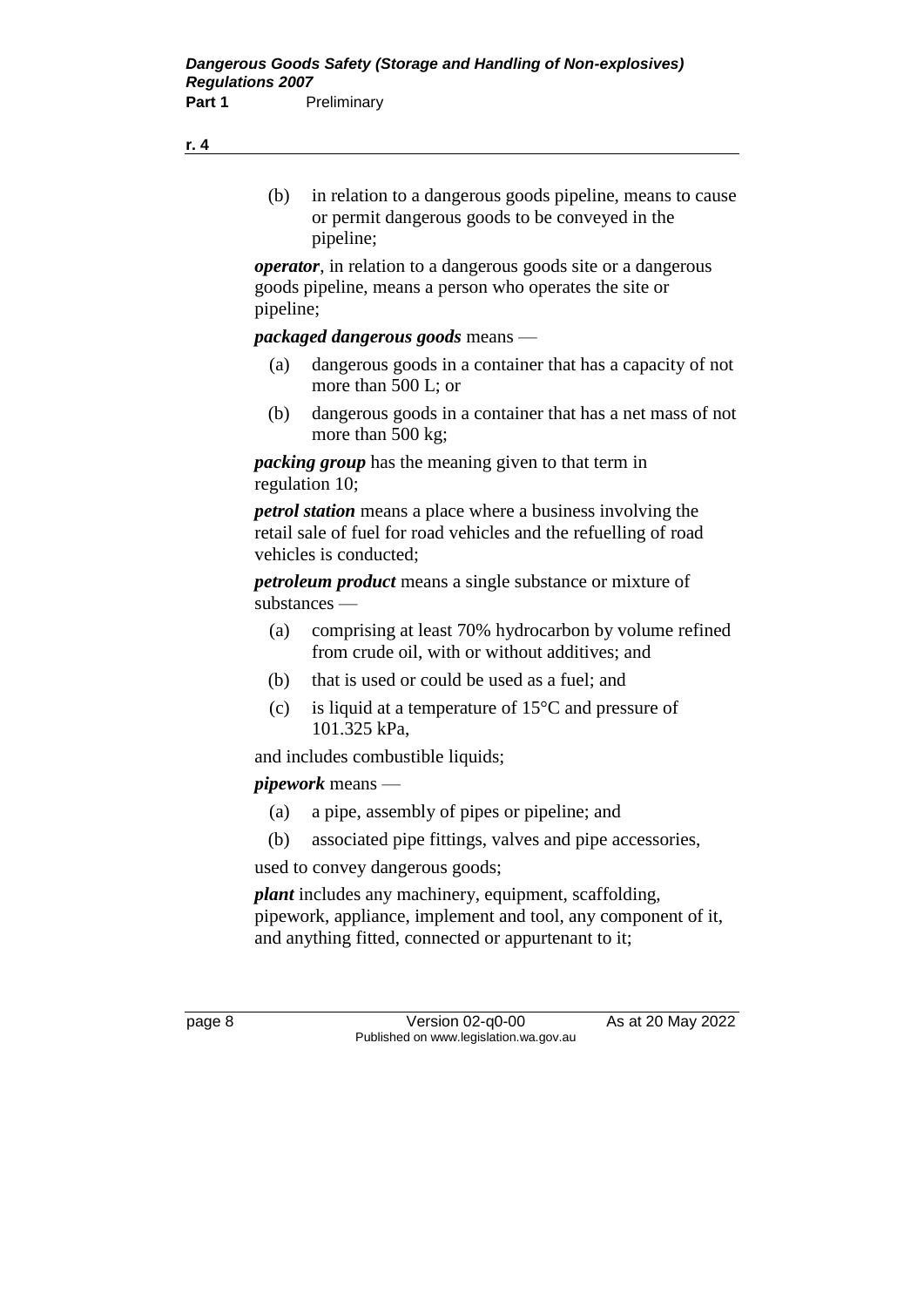*proper shipping name* has the meaning given to that term in the ADG Code;

*risk assessment* for a dangerous goods site is a document that, in relation to the site as the site exists, or will exist, at the relevant time —

- (a) identifies all hazards relating to dangerous goods at the site; and
- (b) for each hazard, assesses
	- (i) the probability of the hazard causing a dangerous goods incident; and
	- (ii) the nature of the harm to people, property and the environment that would result from the occurrence of that incident;

and

- (c) for each hazard, identifies the risk control measures; and
- (d) in relation to each judgment required above, explains the methods used to make the judgment and the reasons for the judgment; and
- (e) has been prepared in a form acceptable to the Chief Officer;

*risk control measures*, in relation to a hazard relating to dangerous goods at a dangerous goods site, means measures that will eliminate or, if it is not reasonably practicable to eliminate, that will reduce so far as reasonably practicable —

- (a) the probability of the hazard causing a dangerous goods incident; and
- (b) the harm to people, property and the environment that would result from the occurrence of that incident;

*rural dangerous goods location* means a place —

- (a) that is outside the metropolitan region as defined in the *Planning and Development Act 2005* section 4(1); and
- (b) that is outside a townsite as defined in the *Land Administration Act 1997* section 3(1); and

As at 20 May 2022 Version 02-q0-00 Page 9 Published on www.legislation.wa.gov.au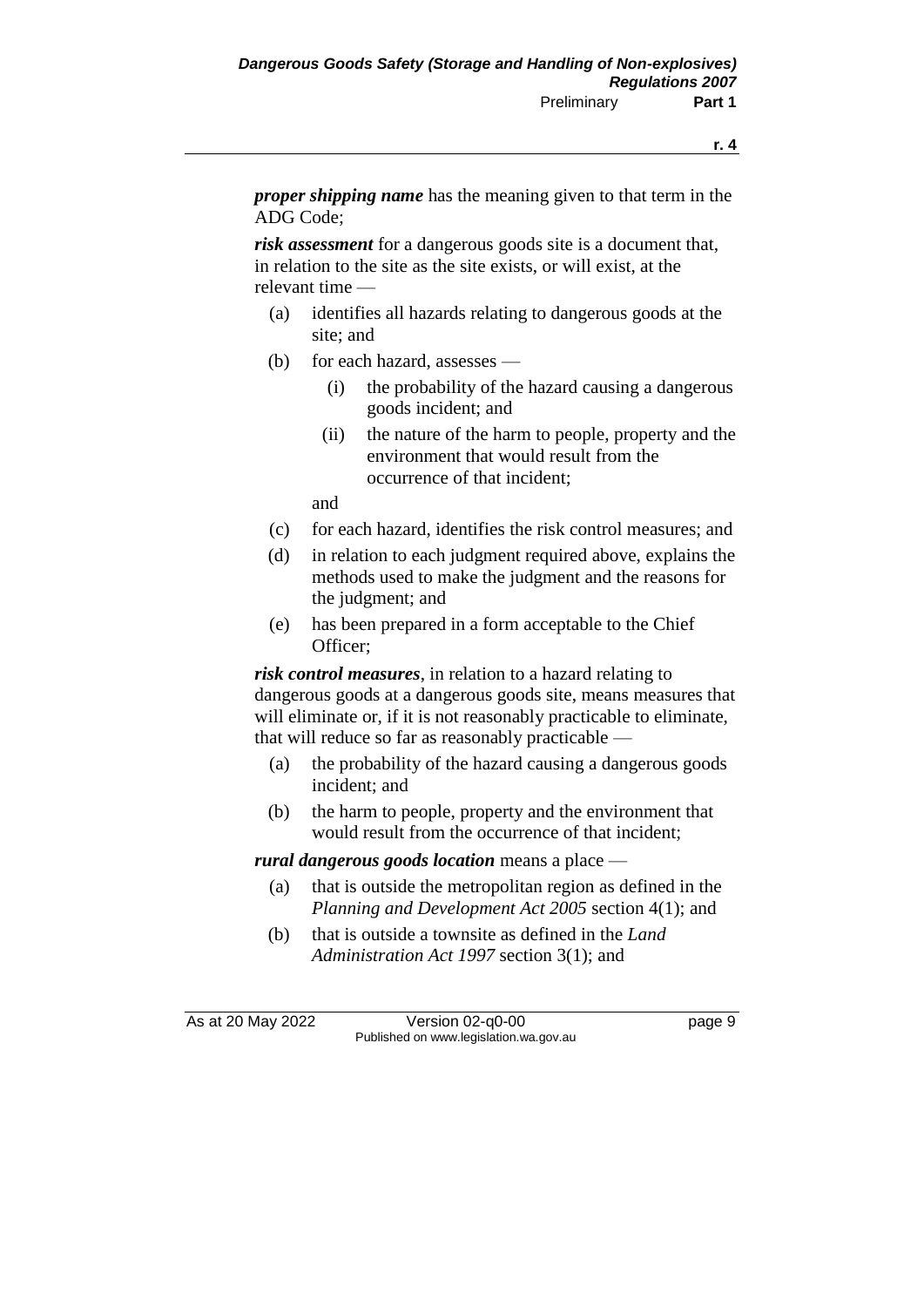- (c) that is one or more lots, as defined in the *Planning and Development Act 2005* section 4(1), that are adjoining; and
- (d) that is 5 ha or more; and
- (e) at which dangerous goods used for agricultural, aquacultural, floricultural, horticultural or pastoral purposes are stored or handled but not supplied to others;

*safety data sheet* (*SDS*), for particular dangerous goods, means a document in English that contains the information in relation to the dangerous goods that is required by —

- (a) the *National Code of Practice for the Preparation of Material Safety Data Sheets 2 nd Edition* [NOHSC: 2011 (2003)] (ISBN-1-920763-10-4); or
- (b) the *Preparation of Safety Data Sheets for Hazardous Chemicals* - *Code of Practice* published by Safe Work Australia in February 2016 (ISBN 978-0-642-33311-7);

*Safe Work Australia* means Safe Work Australia established by the *Safe Work Act 2008* (Commonwealth) section 5;

*small quantity dangerous goods location* means a place where dangerous goods are stored or handled in quantities that do not exceed those specified in the column headed "Placarding quantity" in Schedule 1;

*storage or handling system* means a container, plant, pipework or any other thing that can contain dangerous goods;

*subsidiary hazard* has the meaning given in regulation 9;

*subsidiary hazard label*, in relation to dangerous goods, means a label of a type specified in the ADG Code for the subsidiary hazard of the dangerous goods;

*underground storage or handling system* means a storage or handling system comprising one or more tanks each of which —

- (a) is at least 50% below ground level; and
- (b) is covered with at least 600 mm of earth or equivalent material;

page 10 Version 02-q0-00 As at 20 May 2022 Published on www.legislation.wa.gov.au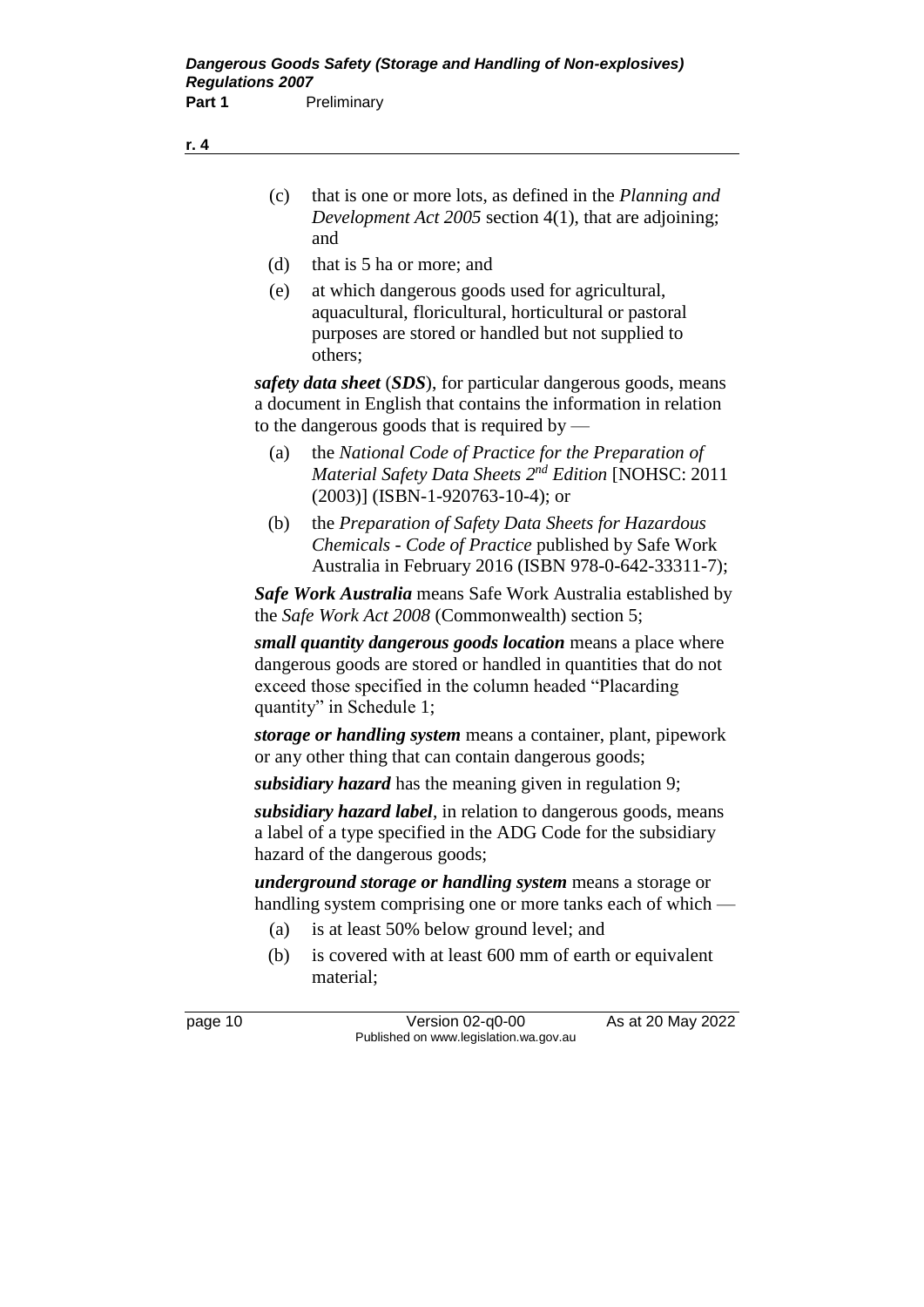*UN Number* (or "UN" followed by a number), in relation to dangerous goods, means the identification serial number in the ADG Code Chapter 3.2.3 Column 1 in relation to those goods;

*UNTC* means the *Recommendations on the Transport of Dangerous Goods, Manual of Tests and Criteria*, Sixth revised edition, published by the United Nations (ISBN 978-92-1-139155-8).

*[Regulation 4 amended: Gazette 16 Mar 2012 p. 1197-9; 19 Feb 2013 p. 990; 2 Dec 2013 p. 5521-2; 5 Feb 2016 p. 365-6; 3 Mar 2017 p. 1476-7 and 1481; 20 Mar 2018 p. 1003; SL 2020/193 r. 31 and 32.]*

### **5. Notes are not part of the law except in Schedules**

Notes in these regulations, except in the Schedules, do not form part of them and are provided to assist understanding.

# **6. Application of regulations**

These regulations do not apply to —

- (a) dangerous goods while they are being transported by a road vehicle on a road or other place over which vehicles move, whether on private property or not, that is open to, or used by, the public, whether on payment of consideration or not; or
- (b) dangerous goods while they are being transported by rail other than on —
	- (i) a slipway; or
	- (ii) a railway used exclusively by a crane;

or

- (c) dangerous goods in a battery that has been installed to supply energy to any plant; or
- (d) dangerous goods that form part of the refrigeration system of refrigerated freight containers; or

As at 20 May 2022 Version 02-q0-00 page 11 Published on www.legislation.wa.gov.au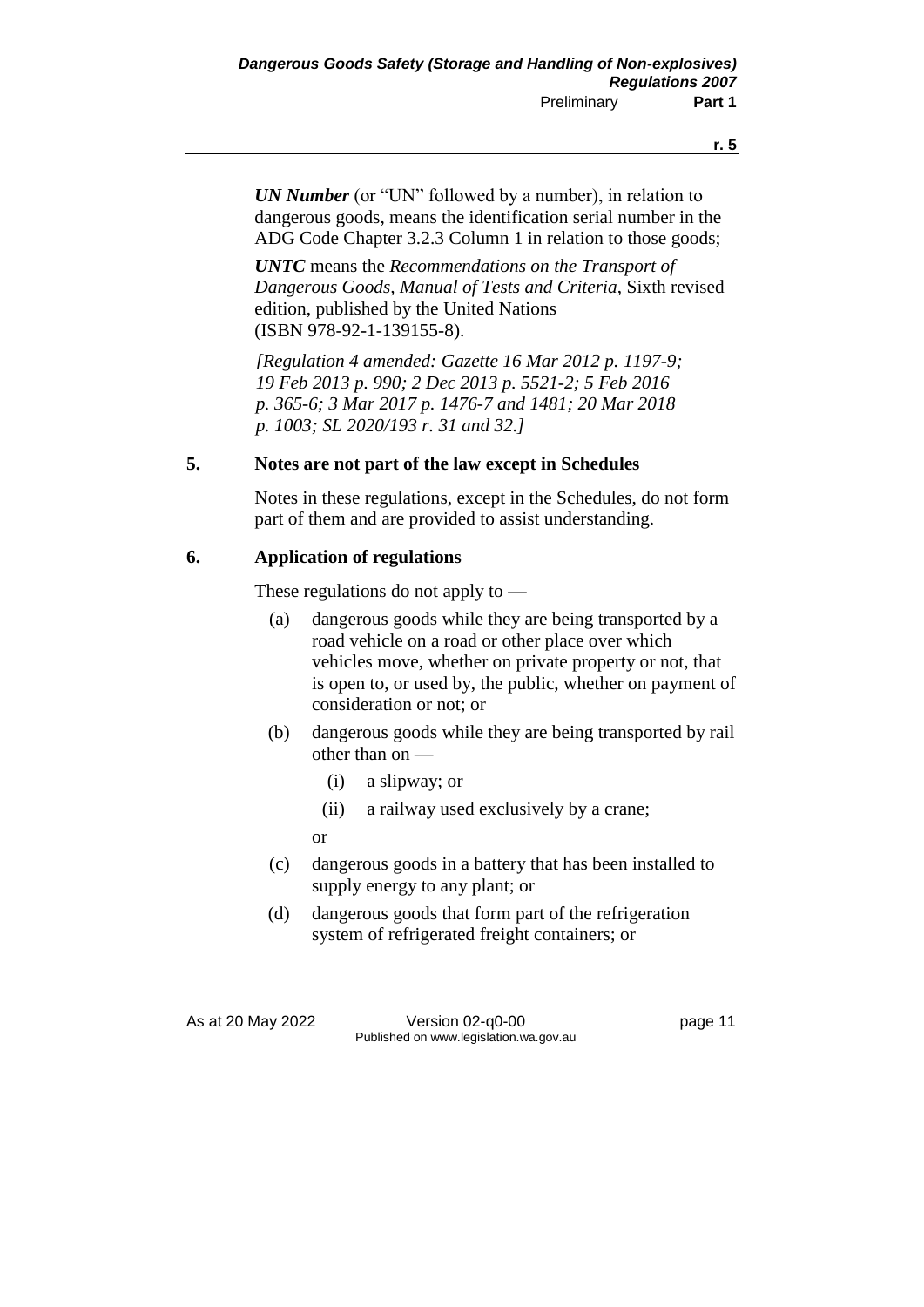- (e) dangerous goods in a fuel container that is fitted to a vehicle, vessel or aircraft, mobile plant, appliance or other device, where the dangerous goods are intended for use in its operation; or
- *[(f) deleted]*
- (g) dangerous goods in portable fire fighting equipment, portable safety equipment or portable medical equipment, where that equipment is held at premises for use at the premises; or
- (h) asbestos; or
- (i) a storage or handling system in respect of which an operator of a dangerous goods site has complied with regulation 63; or
- (j) a dangerous goods pipeline in respect of which the operator has complied with regulation 115; or
- (k) dangerous goods that are the property of the Australian Defence Force and that are on any land or in any building owned or held under lease by the Commonwealth; or
- (l) the following dangerous goods at a dangerous goods site that is not a workplace as defined in the *Work Health and Safety Act 2020* section 8(1) —
	- (i) compressed gas of Division 2.1 or 2.2 or compressed oxygen if —
		- (I) the total quantity of compressed gas and oxygen is contained in one or more containers each of which has a total capacity of not more than 50 L; and
		- (II) the total quantity of compressed gas and oxygen is not more than 100 L; and
		- (III) the dangerous goods as a whole form part of a welding set or are used or intended to be used with a portable flame torch;

page 12 Version 02-q0-00 As at 20 May 2022 Published on www.legislation.wa.gov.au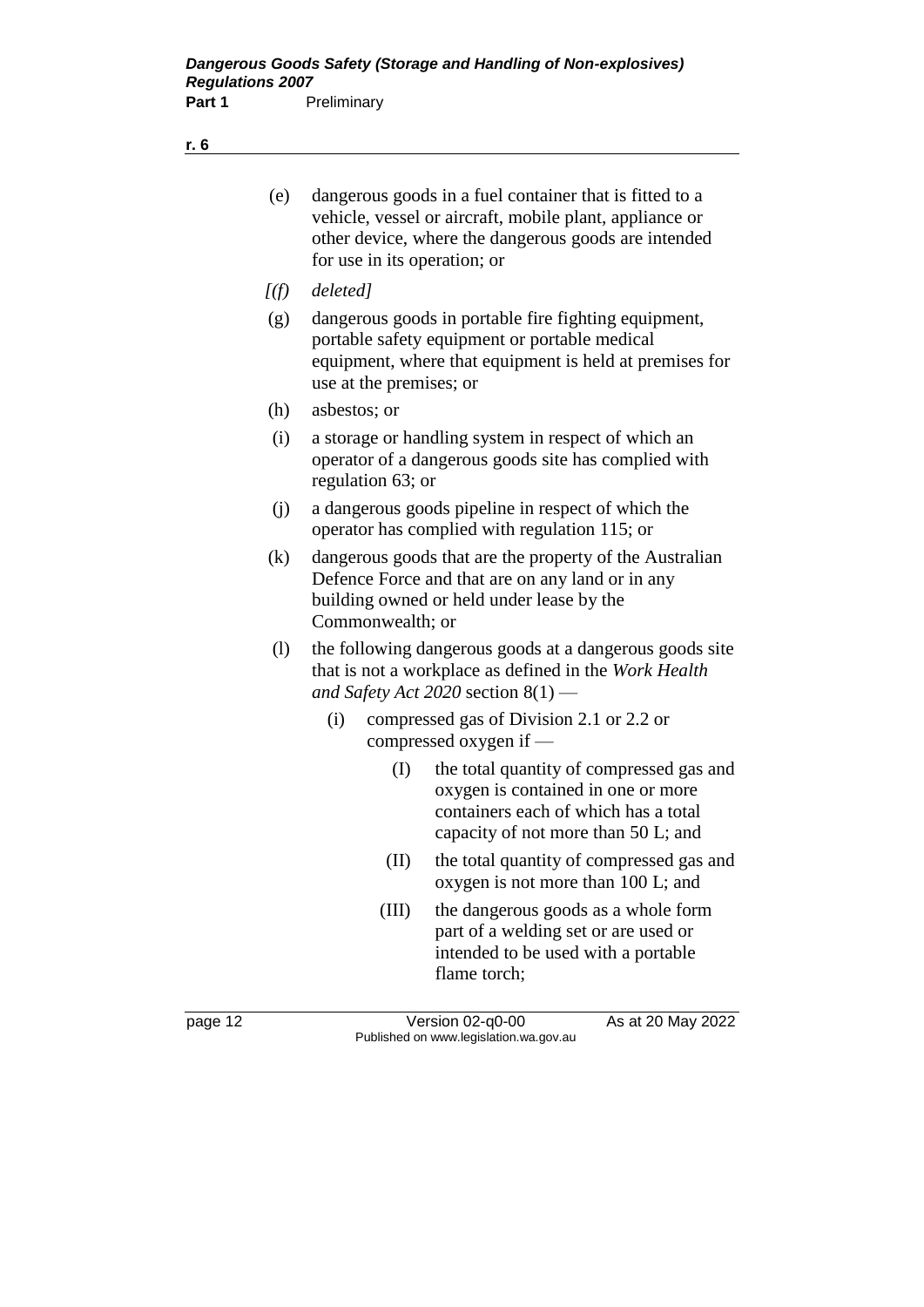or

- (ii) dangerous goods of Division 2.2 in portable gas cylinders that are used or intended to be used for medical purposes in a total quantity of not more than 100 L; or
- (iii) dangerous goods of Class 3 in a total quantity of not more than 250 L; or
- (iv) pool and spa sanitising agents (comprising calcium hypochlorite, sodium dichloroisocyanurate, sodium trichloroisocyanurate, potassium dichloroisocyanurate, trichloroisocyanuric acid or any other oxidising substances, in solid form, used for sanitising water) in a total quantity of not more than 100 kg; or
- (v) hypochlorite solutions designated by UN 1791 in a total quantity of not more than 100 L; or
- (vi) Class 9 dangerous goods in a total quantity of not more than 100 kg or L; or
- (vii) dangerous goods of packing group I in a total quantity of not more than 5 kg or L; or
- (viii) combustible liquids in a total quantity of not more than 1 000 L; or
- (ix) any dangerous goods other than those specified in subparagraphs (i) to (viii) (not including dangerous goods of Division 2.3) in a total quantity of not more than 100 kg or L;
- or
- (m) compressed gas in pneumatic tyres; or
- (n) Division 2.2 dangerous goods in balloons or dirigibles; or
- (o) dangerous goods comprising potable liquids in consumer containers at retail premises; or

As at 20 May 2022 Version 02-q0-00 page 13 Published on www.legislation.wa.gov.au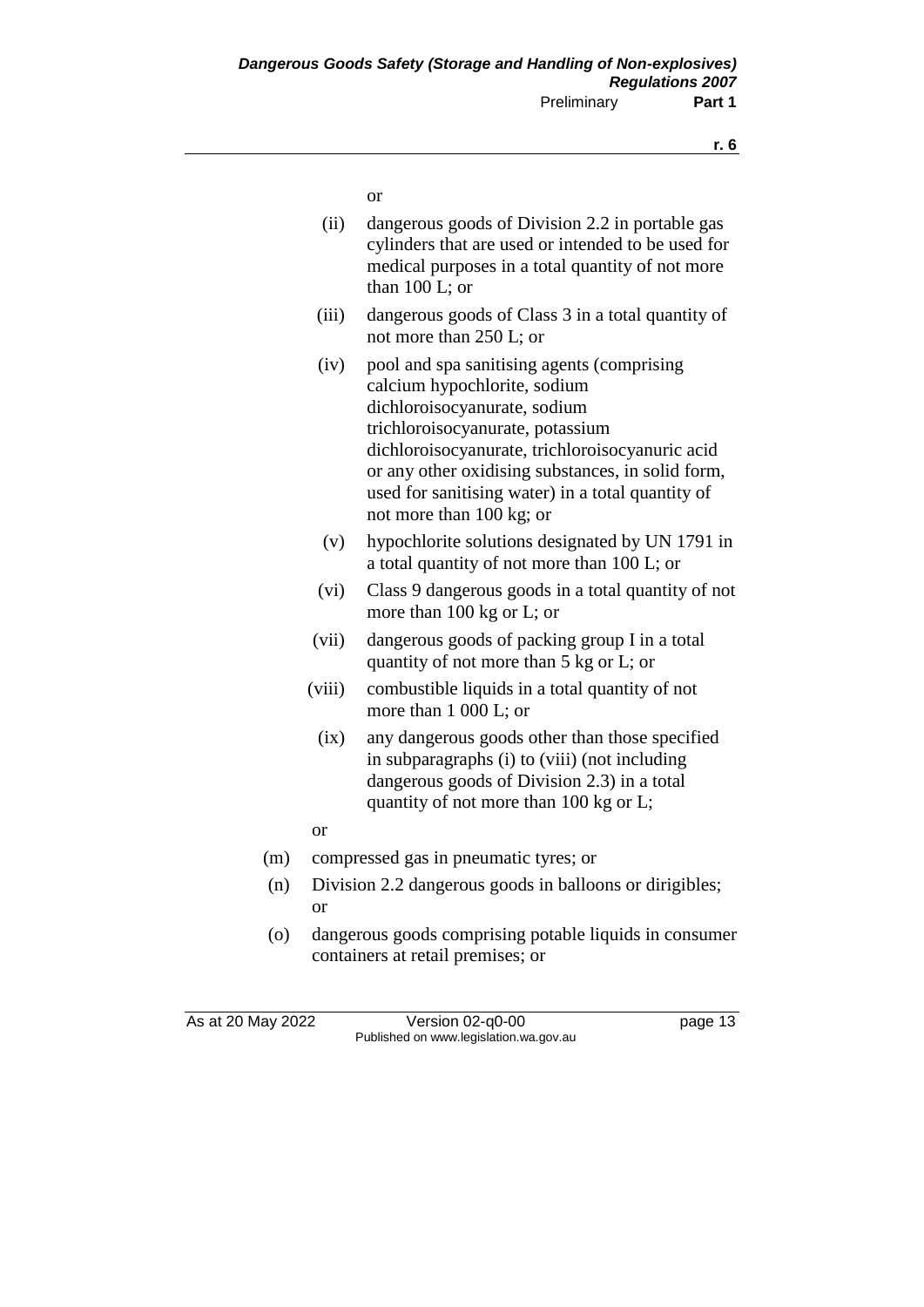- (p) dangerous goods comprising naturally occurring gas in an underground mine; or
- (qa) dangerous goods that are
	- (i) within a heap of ore or rock that is in the process of being heap leached; or
	- (ii) within the material in a tailings dam; or
	- (iii) an unprocessed ore, whether excavated or not,

at a mine as defined in the *Mines Safety and Inspection Act 1994* section 4(1); or

(q) combustible liquid filled electrical cables.

*[Regulation 6 amended: Gazette 16 Mar 2012 p. 1199-200; 2 Dec 2013 p. 5522-3; 3 Mar 2017 p. 1477-8; SL 2022/24 r. 6.]*

### **7. Incorporation etc. of references in other documents**

- (1) If any provision of a document is incorporated, applied or referred to by these regulations, the incorporation, application or reference does not —
	- (a) include any requirement for approval from the Chief Officer in relation to the storage and handling of dangerous goods; or
	- (b) permit any departure from the requirements of the document incorporated, applied or referred to at the sole discretion of a person to whom those requirements apply.
- (2) If a provision of any document incorporated, applied or referred to in these regulations is inconsistent with any provision of these regulations, the provision of these regulations prevails.

page 14 Version 02-q0-00 As at 20 May 2022 Published on www.legislation.wa.gov.au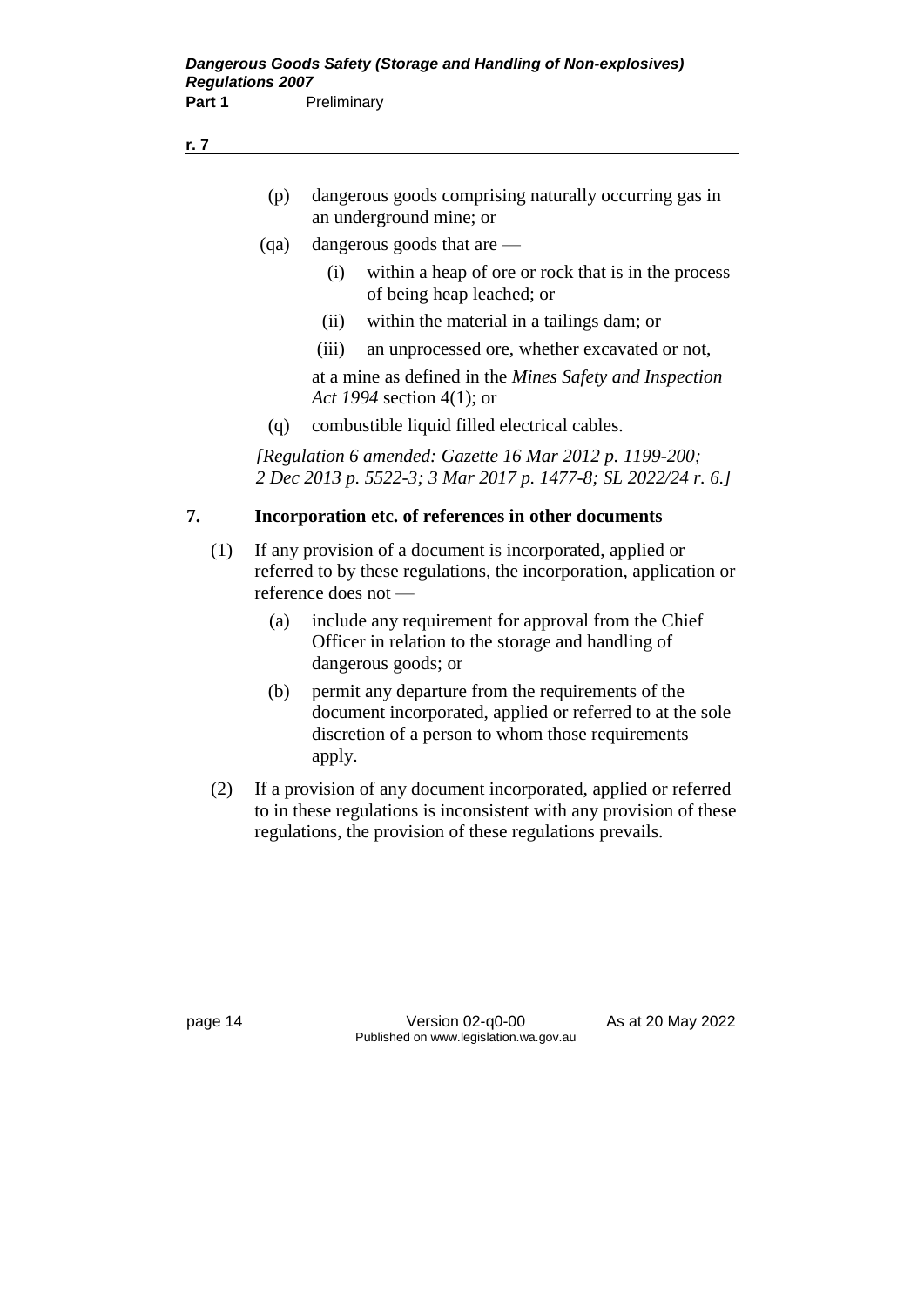# **Part 2 — General**

### **8. Dangerous goods defined**

 $(1)$  In this regulation —

*Dangerous Goods List* means the Dangerous Goods List in the ADG Code Chapter 3.2 as read with the other provisions in the ADG Code Part 3.

- (2) Subject to subregulations (4), (5), (6) and (7), for the purposes of these regulations, a substance or article is dangerous goods  $if -$ 
	- (a) it satisfies the criteria set out, or referred to, in the ADG Code Part 2 for determining whether goods are dangerous goods; or
	- (b) it is named or described in the ADG Code Appendix A as goods too dangerous to be transported; or
	- (c) it is a combustible liquid.
- (3) Without limiting the generality of subregulation (2)(a), a substance or article is dangerous goods for the purposes of these regulations if it is named in column 2 of the Dangerous Goods List, irrespective of whether the name is —
	- (a) a generic name; or
	- (b) a name described as "N.O.S.".
- (4) A substance or article that satisfies the criteria set out, or referred to, in the ADG Code Part 2 is not dangerous goods for the purposes of these regulations if it is described as not subject to the ADG Code in a Special Provision in the ADG Code Chapter 3.3 that is applied to the substance or article by column 6 of the Dangerous Goods List.
- (5) A substance or article is not dangerous goods for the purposes of these regulations if it is within any of the following classes or divisions of dangerous goods —
	- (a) Class 1 (explosives);

As at 20 May 2022 Version 02-q0-00 Page 15 Published on www.legislation.wa.gov.au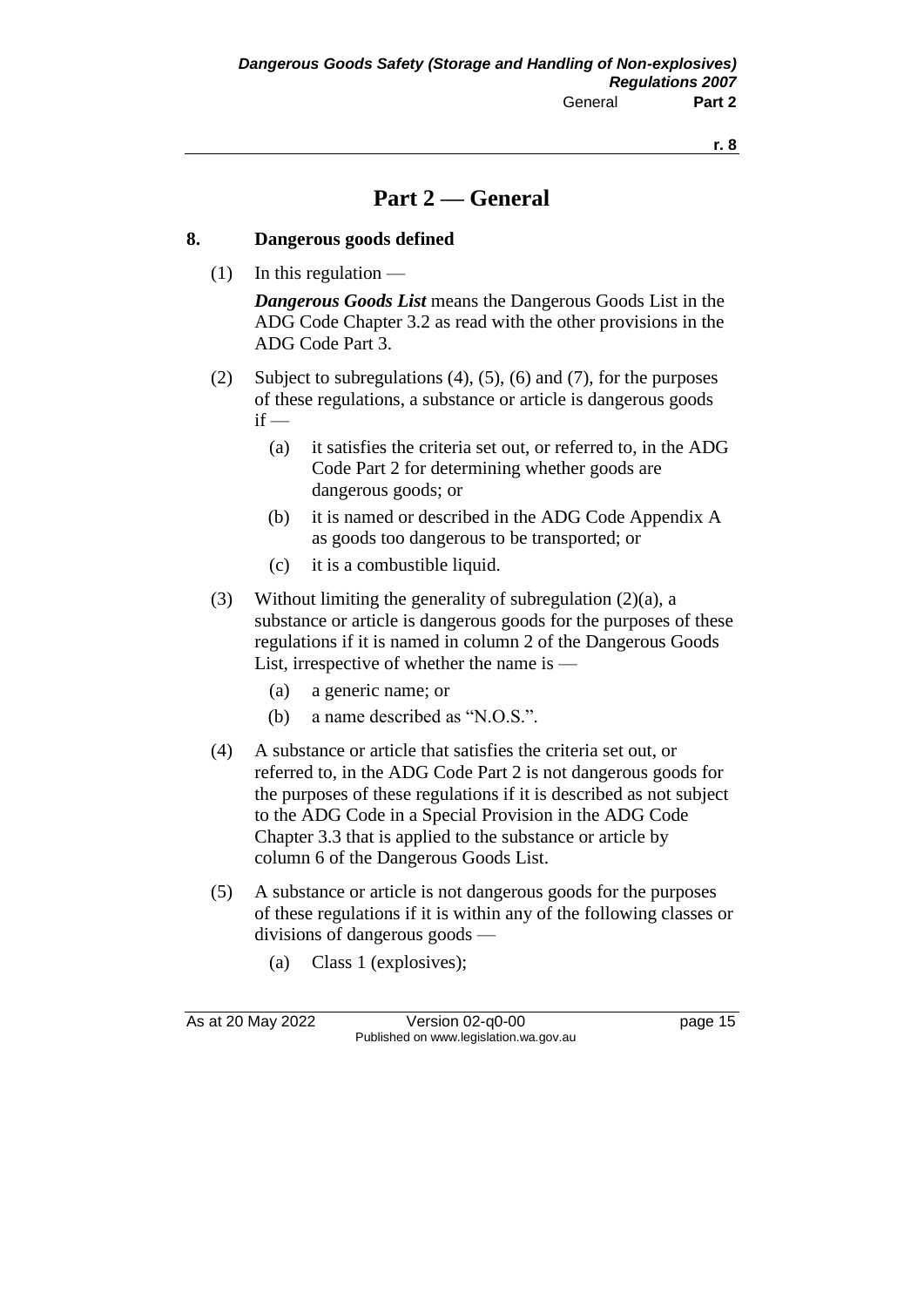#### **r. 9A**

- (b) Division 6.2 (infectious substances);
- (c) Class 7 (radioactive materials).
- (6) Hay, straw and bhusa are not dangerous goods for the purposes of these regulations.
- (7) Despite subregulation (4), sulphur in any form is dangerous goods for the purposes of these regulations.

*[Regulation 8 inserted: Gazette 16 Mar 2012 p. 1200-1; amended: Gazette 2 Dec 2013 p. 5523; 3 Mar 2017 p. 1481.]*

### **9A. Term used: bulk**

In these regulations, dangerous goods are in *bulk* if —

- (a) they are in a container that has a capacity of more than 500 L; or
- (b) there is more than 500 kg of the goods in a container; or
- (c) the goods are not in a container and there is more than 500 kg of the goods in an undivided quantity.

*[Regulation 9A inserted: Gazette 16 Mar 2012 p. 1201-2.]*

### **9. Term used: subsidiary hazard**

- (1) In these regulations, a reference to the subsidiary hazard of dangerous goods is a reference to the subsidiary hazard assigned to those goods under subregulation (2), consisting of —
	- (a) the class number indicating the hazard exhibited by it; and
	- (b) any hazard division number.
- (2) Dangerous goods are assigned a subsidiary hazard if the goods —
	- (a) are assigned the subsidiary hazard in the ADG Code Chapter 3.2.3 Column 4; or
	- (b) are assigned the subsidiary hazard in a Special Provision of the ADG Code applying to the goods; or

page 16 Version 02-q0-00 As at 20 May 2022 Published on www.legislation.wa.gov.au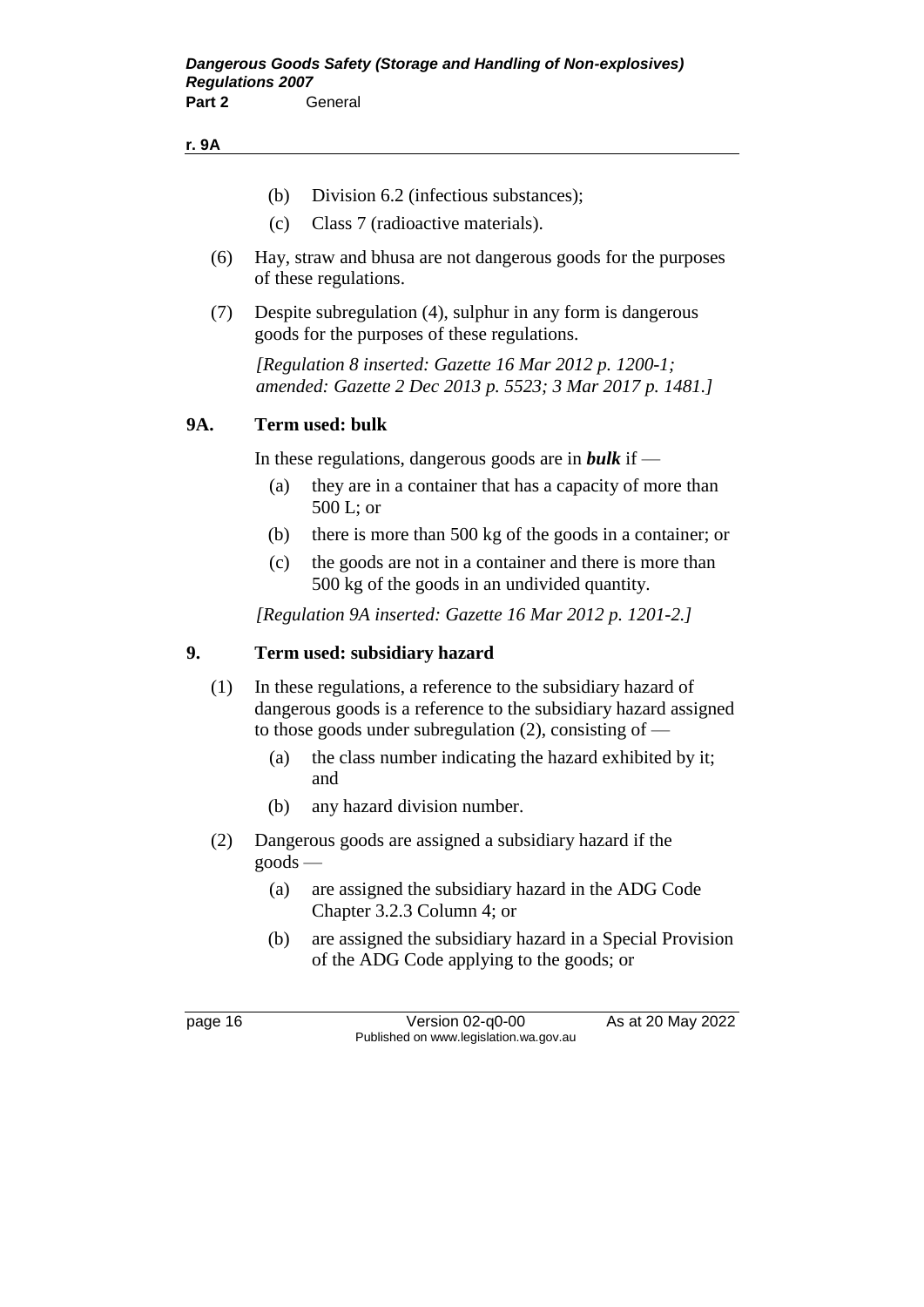- (c) are assigned to that subsidiary hazard by the Chief Officer; or
- (d) satisfy the UNTC for determining whether goods are to be assigned to that subsidiary hazard.

*[Regulation 9 amended: SL 2020/193 r. 32.]*

# **10. Packing group defined**

- (1) In these regulations, a reference to the packing group of a class of dangerous goods is a reference to the packing group assigned to those goods under subregulation (2).
- (2) Dangerous goods (except dangerous goods of Class 1, Class 2, Division 6.2 or Class 7) are assigned to a packing group if the goods —
	- (a) are assigned to the packing group in the ADG Code Chapter 3.2.3 Column 5; or
	- (b) are assigned to the packing group in a Special Provision of the Code applying to the goods; or
	- (c) are assigned to that packing group by the Chief Officer; or
	- (d) satisfy the UNTC for determining whether goods are to be assigned to that packing group.

# **11. Goods too dangerous to transport defined (Act s. 16)**

For the purposes of the Act section 16, goods are too dangerous to transport if they are —

- (a) mentioned in the ADG Code Appendix A; or
- (b) determined by the Chief Officer to be too dangerous to transport.

Note for this regulation:

The Act s. 16 (Transporting goods too dangerous to transport).

As at 20 May 2022 Version 02-q0-00 Published on www.legislation.wa.gov.au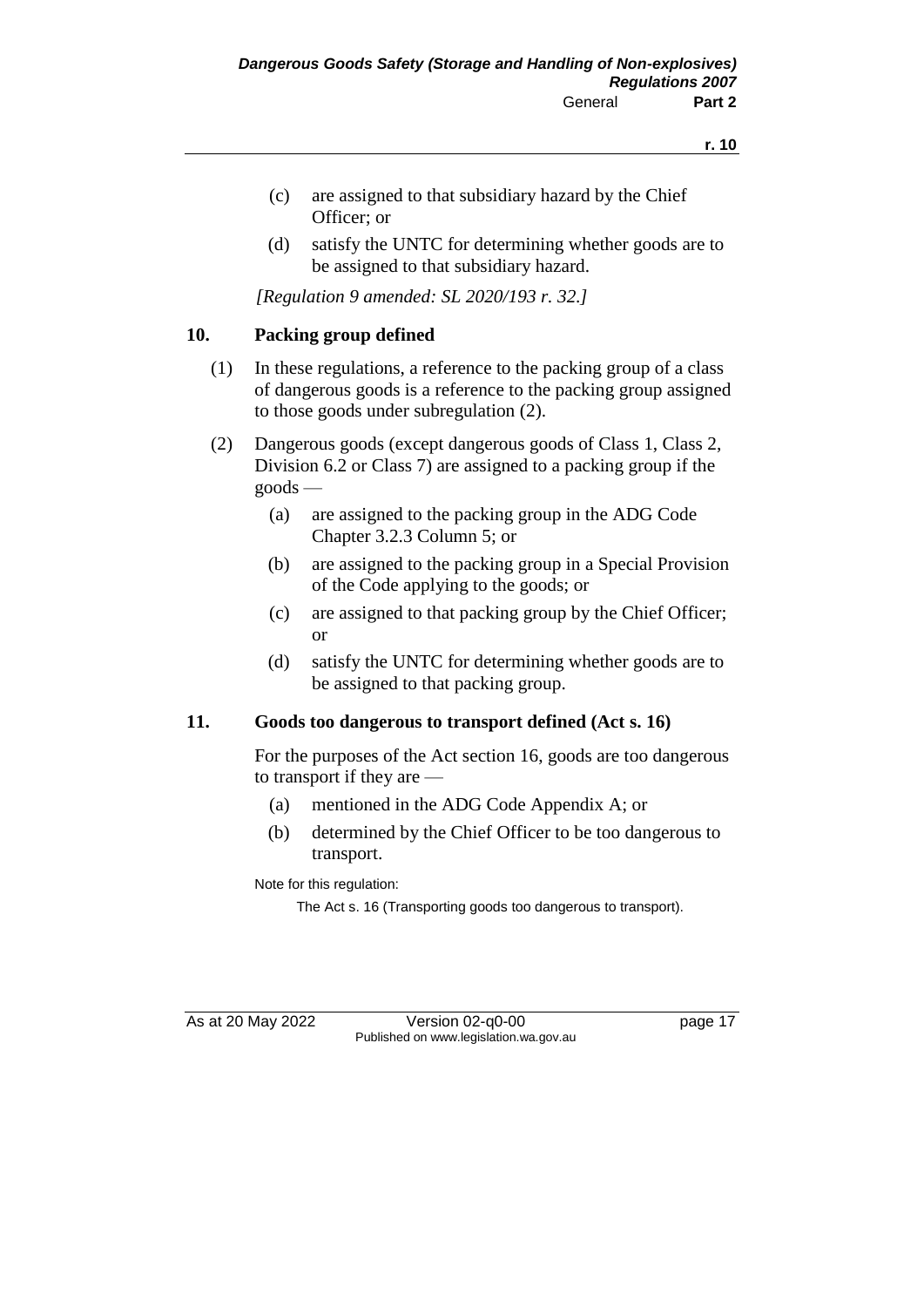#### **r. 12A**

### **12A. Chief Officer may determine classification of goods**

 $(1)$  In this regulation —

*goods* means any substance or article.

- (2) Subject to subregulation (4), the Chief Officer may, for the purposes of these regulations, determine that goods are or are  $not$  —
	- (a) dangerous goods; or
	- (b) dangerous goods of a particular class or division; or
	- (c) dangerous goods that have a particular subsidiary hazard; or
	- (d) dangerous goods of a particular packing group; or
	- (e) incompatible with particular dangerous goods.
- (3) Subject to subregulation (4), the Chief Officer may, for the purposes of these regulations, determine that goods meet the description, and criteria, that apply to goods of a particular UN Number.
- (4) The Chief Officer may determine that goods are dangerous goods for the purposes of these regulations only if the goods are dangerous goods for the purposes of the definition of *dangerous goods* in section 3(1) of the Act.
- (5) If goods cease to be dangerous goods for the purposes of the definition of *dangerous goods* in section 3(1) of the Act, a determination made under subregulation (2)(a) that the goods are dangerous goods ceases to be in effect in respect of the goods.

*[Regulation 12A inserted: Gazette 2 Dec 2013 p. 5524-5; amended: SL 2020/193 r. 32.]*

# **12. Quantity of dangerous goods, determining**

(1) If these regulations require the determination of the quantity of dangerous goods, the quantity must be determined in accordance with this regulation.

page 18 Version 02-q0-00 As at 20 May 2022 Published on www.legislation.wa.gov.au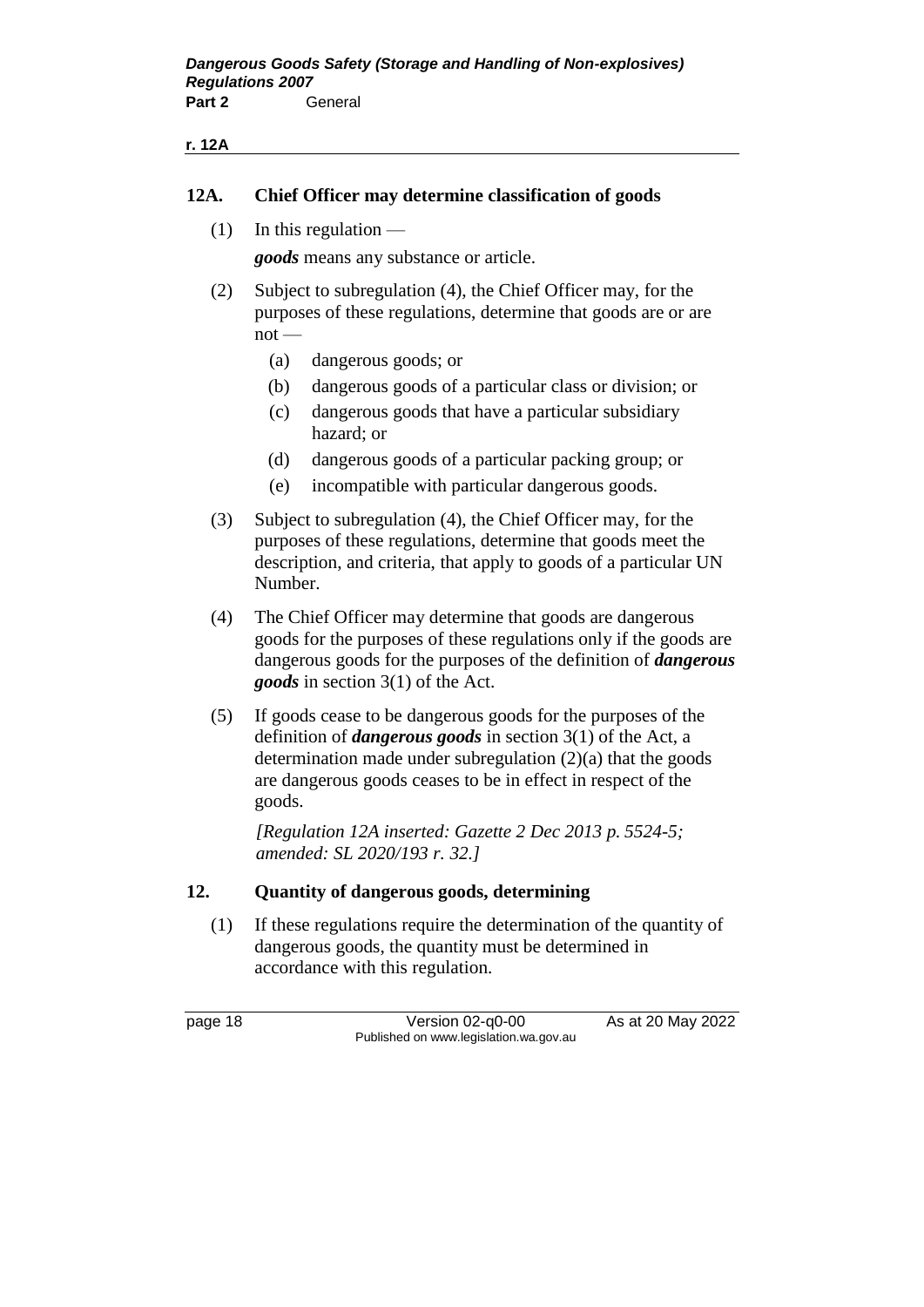- (2) In relation to packaged dangerous goods in a container that are —
	- (a) non-liquid dangerous goods (other than Class 2 dangerous goods) — the quantity is to be determined as the mass in kilograms of the goods in the container;
	- (b) liquid dangerous goods (other than Class 2 dangerous goods) — the quantity is to be determined as the capacity of the container;
	- (c) Class 2 dangerous goods the quantity is to be determined as the total capacity of the container.
- (3) In relation to dangerous goods in bulk that are  $-$ 
	- (a) non-liquid dangerous goods (other than Class 2 dangerous goods) — the quantity is to be determined as the mass in kilograms that the container is designed to hold;
	- (b) liquid dangerous goods (other than Class 2 dangerous goods) — the quantity is to be determined as the design capacity of the container;
	- (c) Class 2 dangerous goods the quantity is to be determined as the total capacity of the container;
	- (d) solid dangerous goods not in a container the quantity is to be determined as the undivided mass in kilograms.
- (4) In relation to dangerous goods in a storage or handling system other than a container, the quantity is to be determined as —
	- (a) in the case of liquid dangerous goods or Class 2 dangerous goods — the capacity of the storage or handling system; or
	- (b) in the case of solid dangerous goods the mass of the goods in the storage or handling system.
- (5) In relation to dangerous goods that are articles or things, the quantity is to be determined as the net quantity of that part of the articles or things that in itself comprises dangerous goods.

As at 20 May 2022 Version 02-q0-00 Page 19 Published on www.legislation.wa.gov.au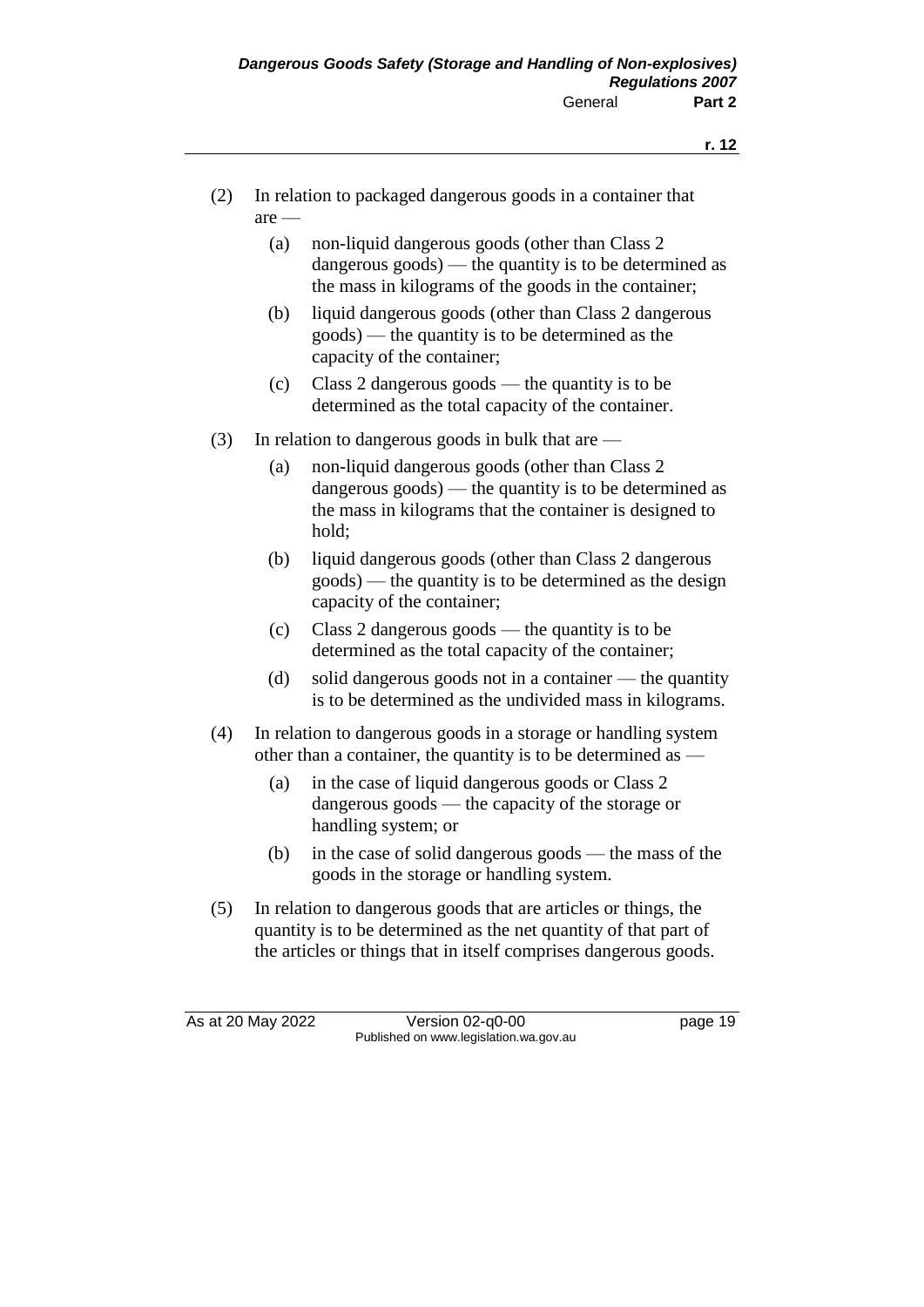# **Part 3 — Duties of manufacturers, importers and suppliers**

# **Division 1 — General duties**

# **13A. Duties of manufacturer and importer as to classification of goods**

 $(1)$  In this regulation —

*goods* means any substance or article.

- (2) A person who manufactures or imports any goods must
	- (a) determine whether the goods are dangerous goods; and
	- (b) if they are dangerous goods
		- (i) classify them in accordance with the ADG Code; and
		- (ii) assign them a UN number, proper shipping name and, if applicable, a packing group in accordance with the ADG Code.

Penalty for this subregulation: a level 1 fine.

*[Regulation 13A inserted: Gazette 3 Mar 2017 p. 1478.]*

# **13B. Chief Officer may direct analysis of goods**

 $(1)$  In this regulation —

*goods* means any substance or article.

- (2) If the Chief Officer has reasonable grounds to suspect any goods —
	- (a) are dangerous goods; and
	- (b) have not been classified in accordance with the ADG Code,

he or she may give the person who manufactured the goods or imported them into the State a written direction that complies with subregulation (3).

page 20 Version 02-q0-00 As at 20 May 2022 Published on www.legislation.wa.gov.au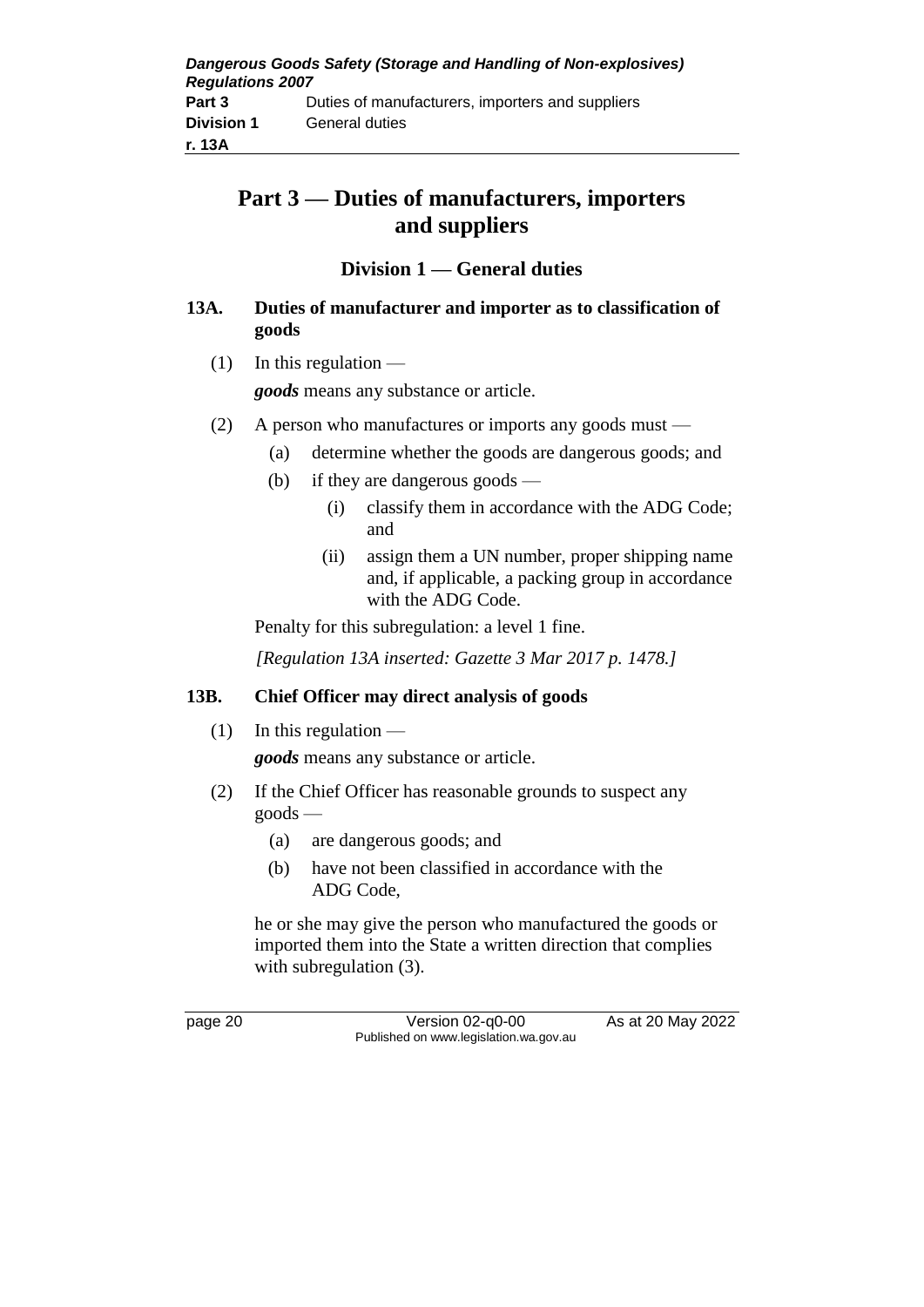- (3) The direction must direct the recipient
	- (a) to analyse and test the goods to do either or both of the following (as specified in the direction) —
		- (i) to determine whether they are dangerous goods;
		- (ii) if they are dangerous goods, to classify them in accordance with the ADG Code;

and

- (b) to give the Chief Officer a written report of the results of the analysis and test on or before a date specified in the direction.
- (4) The direction may include any or all of the following in relation to the goods —
	- (a) the method, procedure or test to be used to analyse and test the goods;
	- (b) the person, or class of person, by whom the goods must be analysed or tested;
	- (c) any other matter the Chief Officer considers is reasonably necessary to ensure —
		- (i) it is accurately determined whether the goods are dangerous goods; and
		- (ii) if the goods are dangerous goods, they are accurately classified in accordance with the ADG Code;
	- (d) a direction that the recipient must not sell or supply the goods until the Chief Officer has been given the report of the results of the analysis and test.
- (5) The Chief Officer, in writing, may amend or cancel the direction.
- (6) A person given a direction under this regulation must obey it. Penalty: a level 1 fine.

*[Regulation 13B inserted: Gazette 2 Dec 2013 p. 5525-7; amended: Gazette 3 Mar 2017 p. 1478.]*

As at 20 May 2022 Version 02-q0-00 page 21 Published on www.legislation.wa.gov.au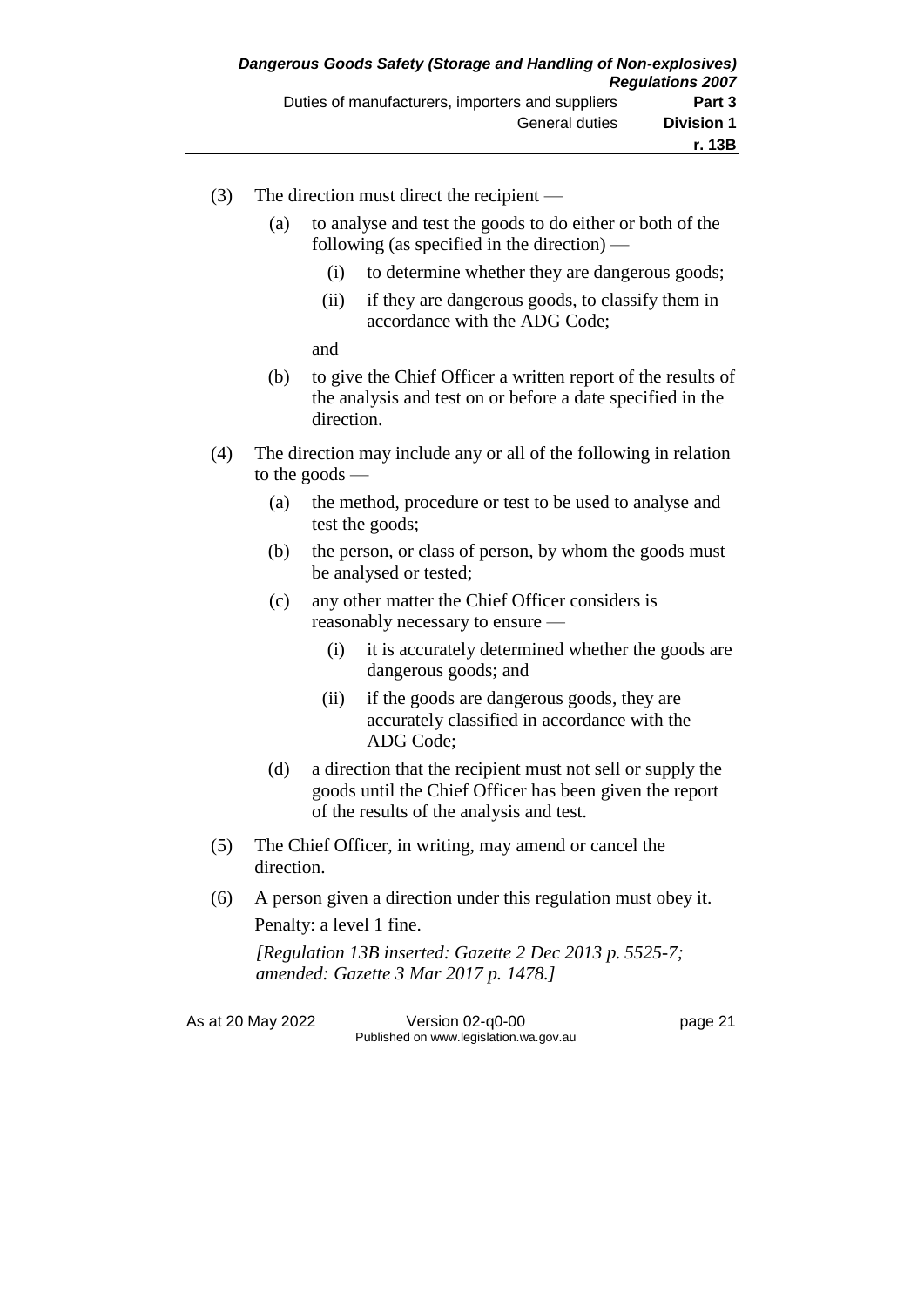# **13C. Duties of manufacturer or importer as to packaging and container labelling**

- (1) A manufacturer or importer of dangerous goods must ensure that if the goods are stored by the manufacturer or importer, or supplied by the manufacturer or importer to another person, the provisions of the ADG Code are complied with —
	- (a) in relation to the condition and packaging of the goods; and
	- (b) in relation to the container labelling for the goods.

Penalty for this subregulation: a level 2 fine.

- (2) A manufacturer or importer who stores dangerous goods is not in breach of subregulation  $(1)(b)$  if the labelling of the stored goods complies with the GHS.
- (3) A manufacturer or importer who supplies dangerous goods to another person is not in breach of subregulation (1)(b) in respect of the inner labelling of the goods if the inner labelling complies with the GHS.
- (4) A person who is the manufacturer or importer of combustible liquids must ensure that if the liquids are supplied to another person they are packed in packaging that is —
	- (a) of a type and in a condition that will retain the liquids and will not react adversely with the liquids; and
	- (b) clearly labelled with the product name of the liquids.

Penalty for this subregulation: a level 2 fine.

*[Regulation 13C inserted: Gazette 3 Mar 2017 p. 1479.]*

# **13. Prohibitions on supply**

 $(1)$  In this regulation —

*labelling requirements* means —

(a) in the case of labelling of packaging that is contained or protected by outer packaging —

page 22 Version 02-q0-00 As at 20 May 2022 Published on www.legislation.wa.gov.au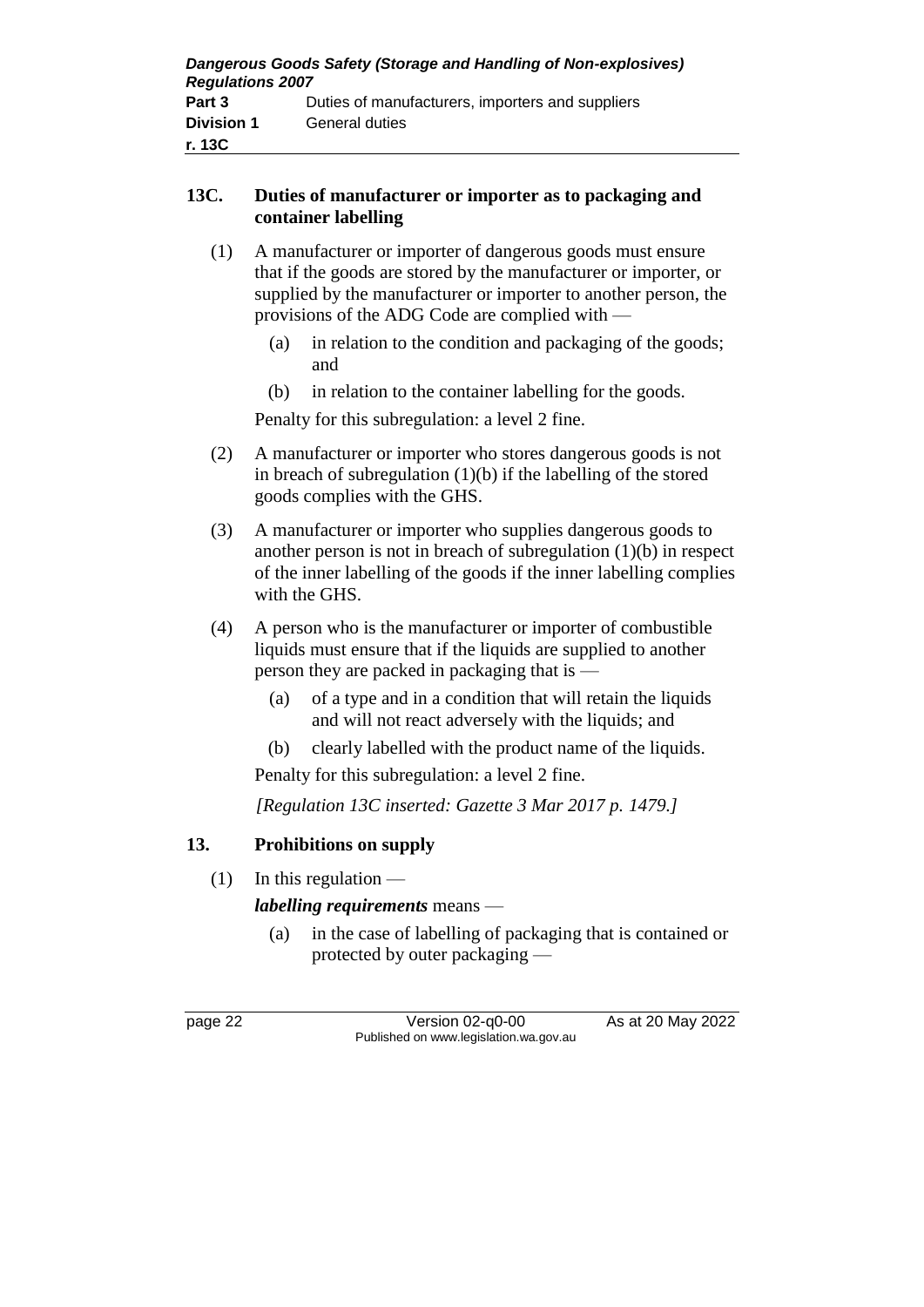- (i) the provisions of the ADG Code in relation to container labelling; or
- (ii) the provisions of the GHS in relation to labelling; and
- (b) in all other cases the provisions of the ADG Code in relation to container labelling.
- (2) A person must not supply dangerous goods if the person has reasonable grounds to suspect that —
	- (a) the condition and packaging of the dangerous goods does not comply with the provisions of the ADG Code; or
	- (b) the labelling of the dangerous goods does not comply with the labelling requirements; or
	- (c) the container into which the dangerous goods are to be supplied is leaking, or will leak.

Penalty for this subregulation: a level 2 fine.

*[Regulation 13 inserted: Gazette 3 Mar 2017 p. 1479-80.]*

# **14. Application of r. 13 to retailers**

Regulation 13(2) does not apply to a retailer who supplies dangerous goods in a container provided by the purchaser if the capacity of the container does not exceed 30 kg or 30 L and the retailer —

- (a) in relation to dangerous goods of Class 2 has ensured that the container meets the requirements of the ADG Code that relate to containers for the goods; and
- (b) in relation to all other dangerous goods has taken all reasonable steps to ensure that the container —
	- (i) is of a type and in a condition that will retain the goods and will not react adversely with the goods; and
	- (ii) is clearly labelled with the product name of the goods; and

As at 20 May 2022 Version 02-q0-00 Published on www.legislation.wa.gov.au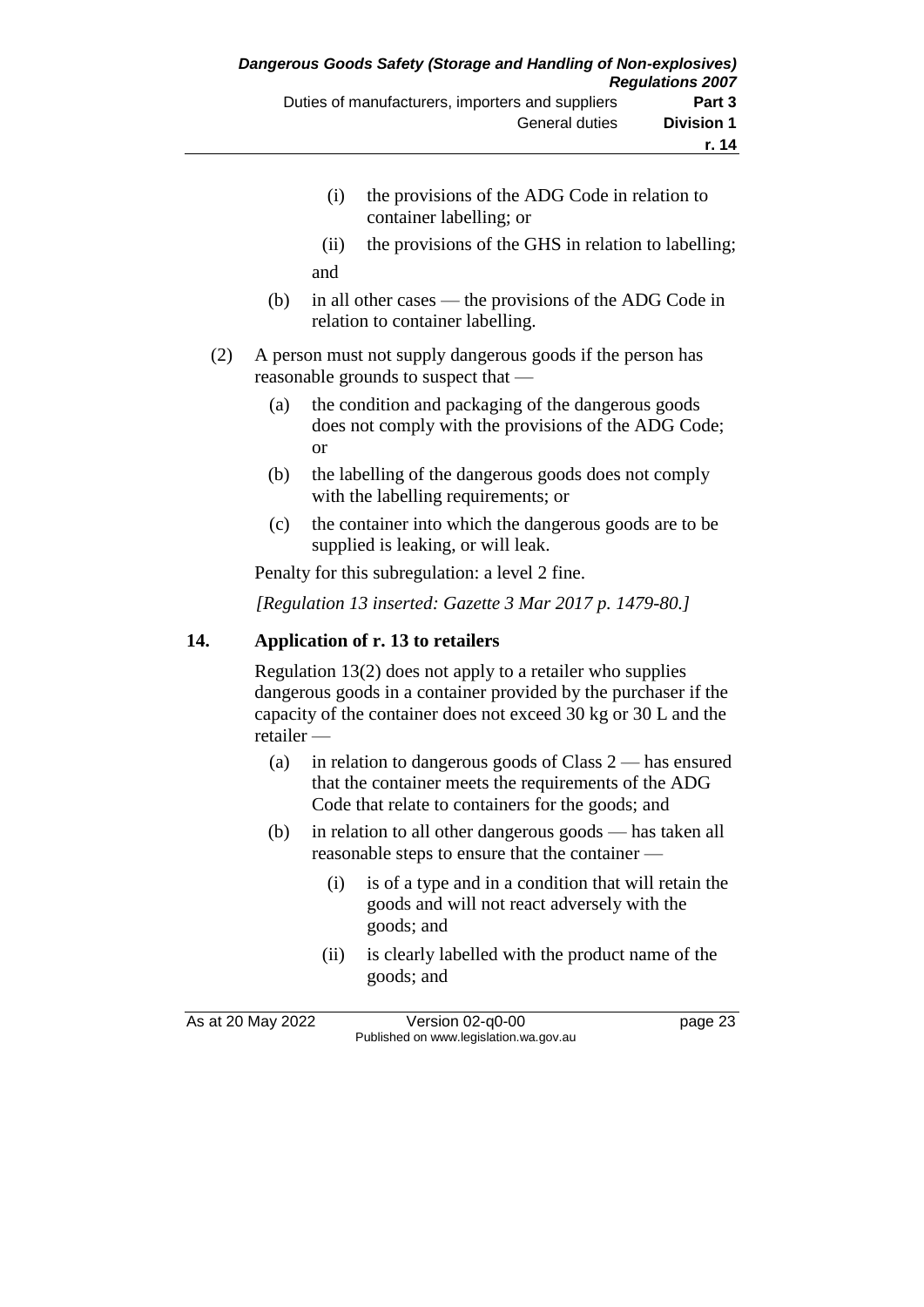| Dangerous Goods Safety (Storage and Handling of Non-explosives)<br><b>Regulations 2007</b> |                                                  |
|--------------------------------------------------------------------------------------------|--------------------------------------------------|
| Part 3                                                                                     | Duties of manufacturers, importers and suppliers |
| <b>Division 1</b>                                                                          | <b>General duties</b>                            |
| r. 15                                                                                      |                                                  |

(iii) is not a container that could be mistaken for or confused with one that is used for food.

*[Regulation 14 amended: Gazette 3 Mar 2017 p. 1480.]*

# **15. Chief Officer may prohibit supply of dangerous goods to certain sites or in certain pipelines**

- (1) If the Chief Officer is satisfied that a person intends to supply dangerous goods to a place and —
	- (a) section 8 of the Act is being contravened at the place; or
	- (b) either
		- (i) the place is a dangerous goods site that is required to be licensed under Part 4 but is not; or
		- (ii) the place is not licensed under Part 4 but would be required to be if the goods were supplied to the place,

the Chief Officer may give the person a written notice that prohibits the supply of the goods to the place.

- (2) If the Chief Officer is satisfied that a person intends to supply dangerous goods in a pipeline and —
	- (a) section 8 of the Act is being contravened in respect of the pipeline; or
	- $(b)$  either
		- (i) the pipeline is required to be registered under Part 5 Division 1 but is not; or
		- (ii) the pipeline would be required to be registered under Part 5 Division 1 if the goods were supplied in it,

the Chief Officer may give the person a written notice that prohibits the supply of the goods in the pipeline.

- (3) A notice given under this regulation must specify
	- (a) the dangerous goods to which it applies; and

page 24 Version 02-q0-00 As at 20 May 2022 Published on www.legislation.wa.gov.au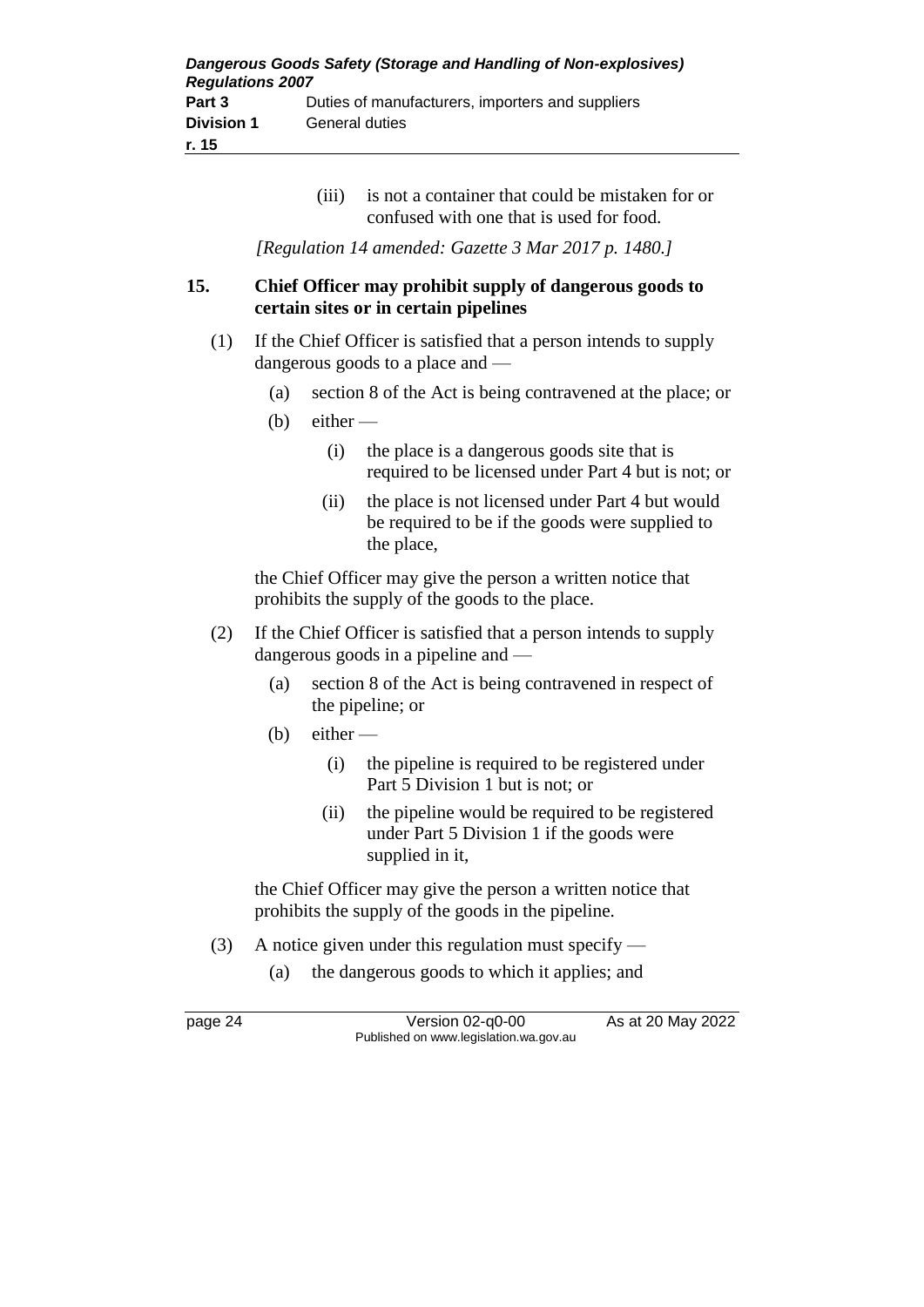- (b) the place or pipeline (as the case may be) to which it applies.
- (4) The Chief Officer may cancel a notice given to a person under this regulation by advising the person in writing of the cancellation.
- (5) The Chief Officer must cancel a notice given to a person under this regulation if the Chief Officer ceases to be satisfied there are grounds for issuing the notice.
- (6) A person who is given a notice under this regulation must obey it.

Penalty: a level 2 fine.

*[Regulation 15 inserted: Gazette 16 Mar 2012 p. 1202-3.]*

# **Division 2 — Safe storage and handling information**

### **16. Terms used**

*importer* means an importer of dangerous goods; *manufacturer* means a manufacturer of dangerous goods; *supplier* means a person, other than a manufacturer or importer, who supplies dangerous goods to another person.

# **17. Application of Division to combustible liquids**

This Division does not apply to combustible liquids.

*[Regulation 17 inserted: Gazette 3 Mar 2017 p. 1480.]*

# **18. SDS to be prepared before goods supplied**

A manufacturer or importer must ensure that an SDS for the dangerous goods is prepared before the goods are supplied to another person.

Penalty: a level 2 fine.

*[Regulation 18 amended: Gazette 3 Mar 2017 p. 1481-2.]*

As at 20 May 2022 Version 02-q0-00 page 25 Published on www.legislation.wa.gov.au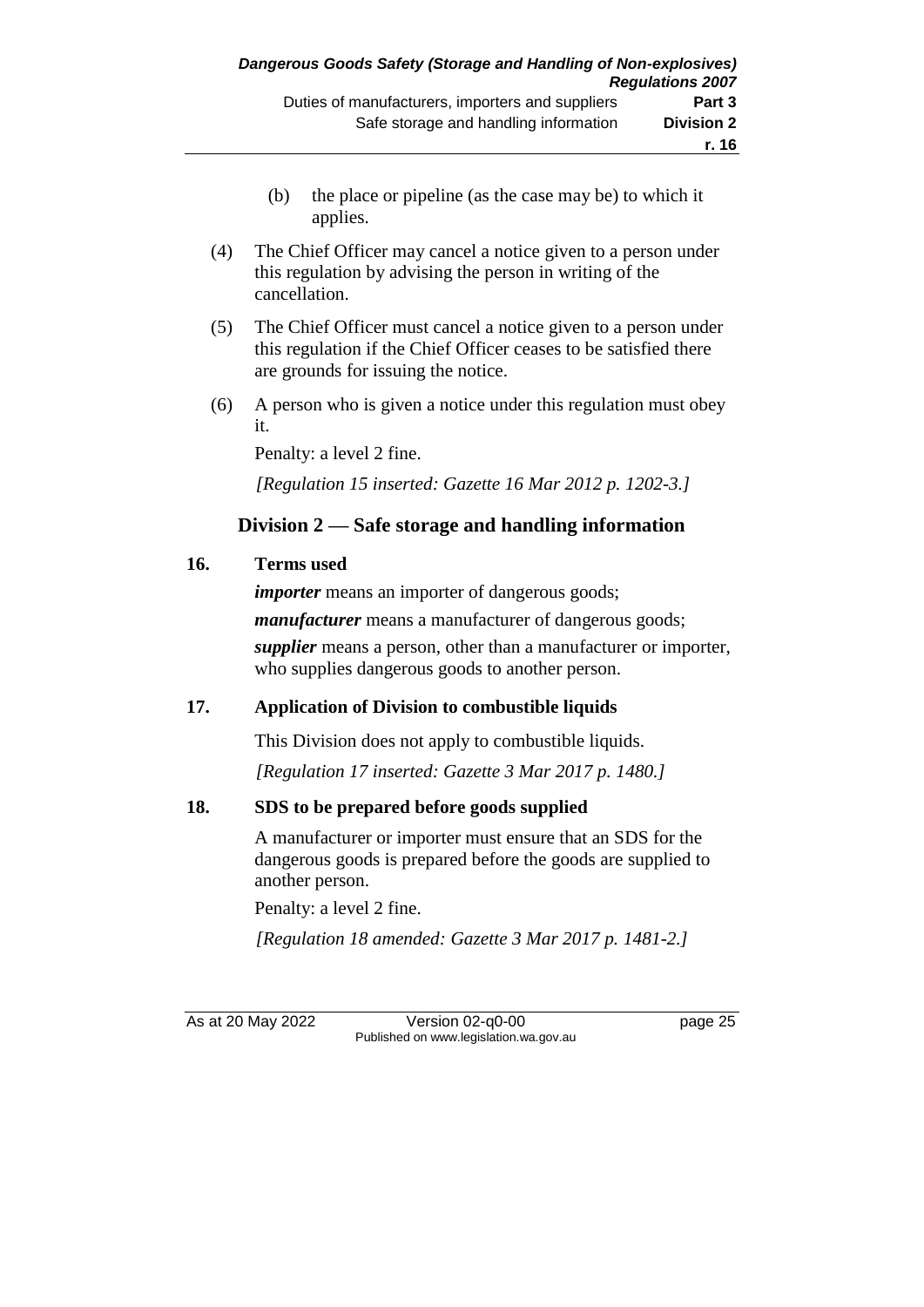| Dangerous Goods Safety (Storage and Handling of Non-explosives)<br><b>Regulations 2007</b> |                                                  |  |
|--------------------------------------------------------------------------------------------|--------------------------------------------------|--|
| Part 3                                                                                     | Duties of manufacturers, importers and suppliers |  |
| <b>Division 2</b>                                                                          | Safe storage and handling information            |  |
| r. 19                                                                                      |                                                  |  |

#### **19. When revised SDS required**

- (1) A manufacturer or importer must ensure that a revised SDS for the dangerous goods is prepared —
	- (a) as often as is necessary to ensure that the SDS contains accurate and current information; or
	- (b) in any case, at least every 5 years after the SDS is first prepared or last revised.

Penalty: a level 2 fine.

(2) Subregulation (1) does not apply if the manufacturer or importer has not supplied the dangerous goods to any person or any place for a period of 5 years since the SDS for those dangerous goods was prepared or last revised.

*[Regulation 19 amended: Gazette 3 Mar 2017 p. 1481-2.]*

### **20. Provision of current SDS**

- (1) A manufacturer, importer or supplier of dangerous goods must ensure that the current SDS for the dangerous goods is provided —
	- (a) to any person to whom the dangerous goods are supplied for the first time by the manufacturer, importer or supplier; and
	- (b) on request, to an operator of
		- (i) any dangerous goods site on which the dangerous goods are stored or handled; or
		- (ii) any dangerous goods pipeline in which the dangerous goods are conveyed,

or any person engaged by the operator to work on the site or pipeline.

Penalty: a level 3 fine.

page 26 Version 02-q0-00 As at 20 May 2022 Published on www.legislation.wa.gov.au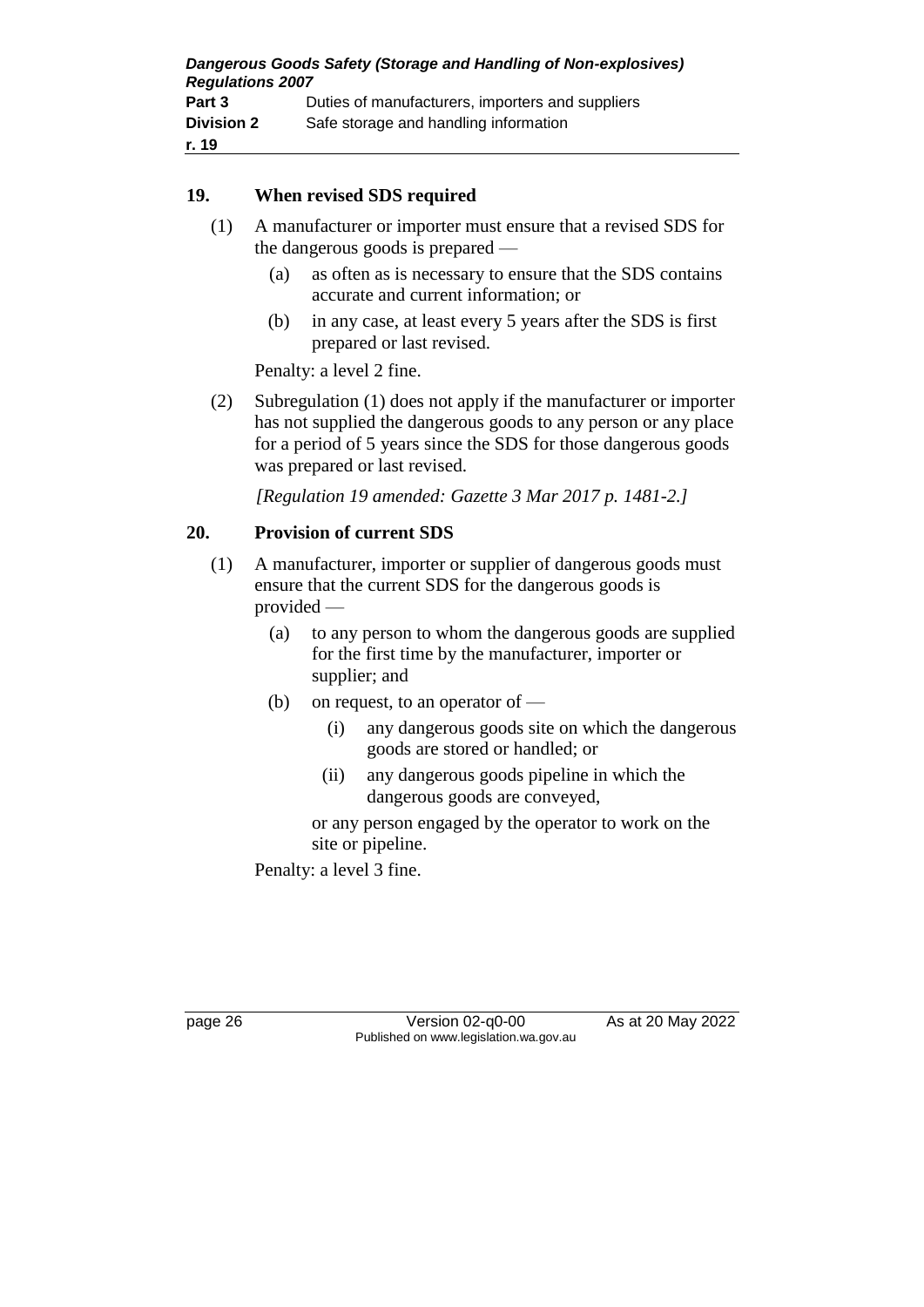- (2) Subregulation (1) does not apply to a supplier if the supplier is —
	- (a) a retailer or a retail warehouse operator and the dangerous goods are supplied in consumer containers that each do not exceed 30 kg or L; or
	- (b) a retailer supplying fuel to a vehicle, vessel or aircraft; or
	- (c) a retailer to whom regulation 14 applies.

*[Regulation 20 amended: Gazette 3 Mar 2017 p. 1481-2.]*

#### **21. Dangerous goods at dangerous goods site to be in labelled etc. containers**

- (1) An operator of a dangerous goods site must ensure that any dangerous goods used at a site are held in a container that —
	- (a) is clearly labelled with the class label, subsidiary hazard label and the proper shipping name of the dangerous goods; or
	- (aa) is clearly labelled in accordance with the labelling requirements for the dangerous goods set out in an edition of the GHS; or
	- (b) otherwise clearly identifies the dangerous goods.

Penalty: a level 2 fine.

(2) Subregulation (1) does not apply if dangerous goods are to be used immediately and the container is free from dangerous goods immediately after that use.

*[Regulation 21 amended: Gazette 3 Mar 2017 p. 1480; SL 2020/193 r. 32.]*

As at 20 May 2022 Version 02-q0-00 Published on www.legislation.wa.gov.au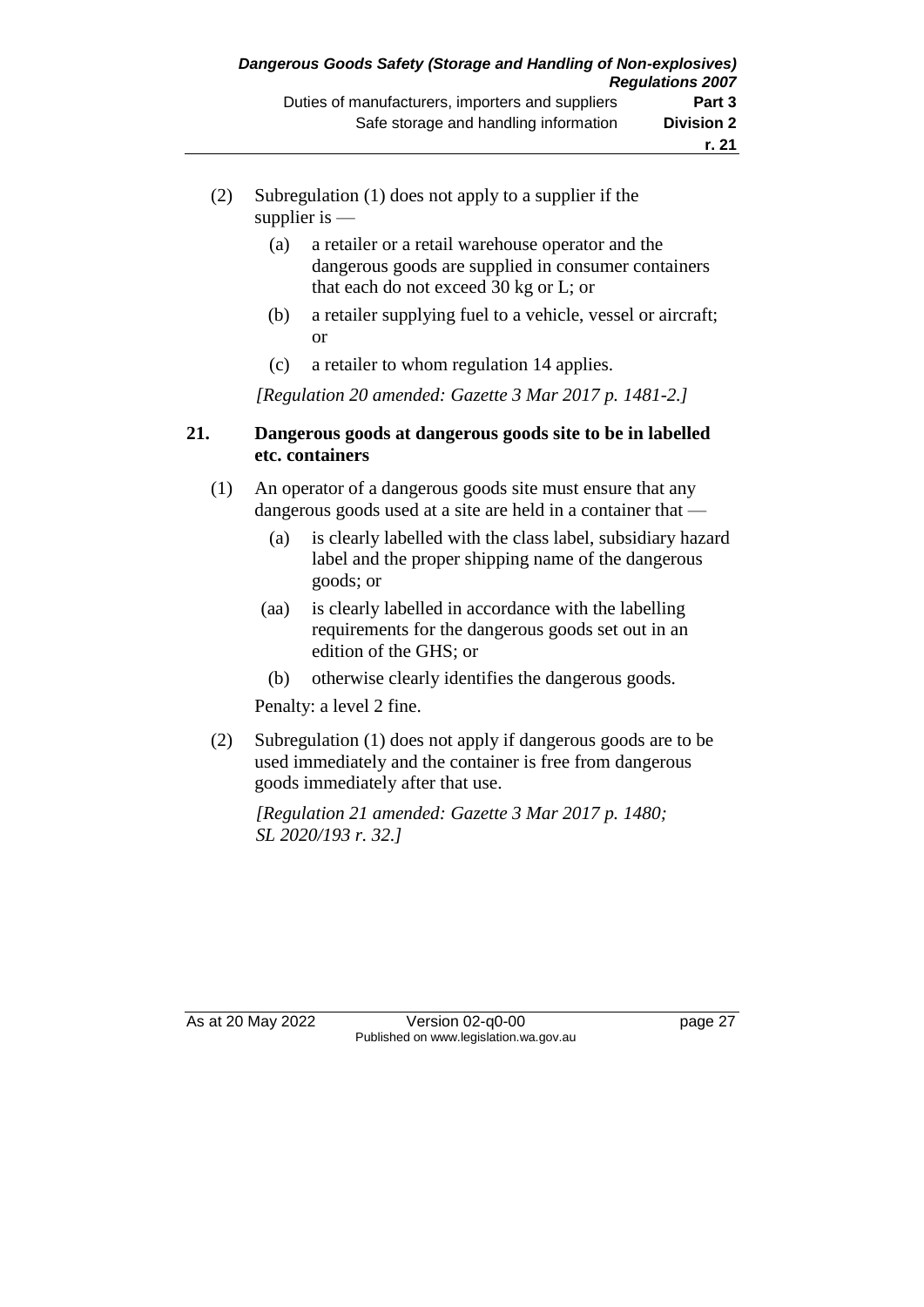| Dangerous Goods Safety (Storage and Handling of Non-explosives)<br><b>Regulations 2007</b> |                                                  |  |
|--------------------------------------------------------------------------------------------|--------------------------------------------------|--|
| Part 3                                                                                     | Duties of manufacturers, importers and suppliers |  |
| <b>Division 2</b>                                                                          | Safe storage and handling information            |  |
| r. 22                                                                                      |                                                  |  |

### **22. Safe storage and handling information not in SDS to be provided**

A supplier who supplies dangerous goods to a person must, if requested by the person, provide to the person any information in addition to the SDS for the dangerous goods that —

- (a) is relevant to the safe storage and handling of the dangerous goods; and
- (b) is available to the supplier at the time of the request.

Penalty: a level 2 fine.

*[Regulation 22 amended: Gazette 3 Mar 2017 p. 1481-2.]*

### **23. Medical practitioners, providing information to**

- (1) A manufacturer, importer or supplier of dangerous goods must, as soon as practicable after being requested by a medical practitioner, disclose the chemical identity of an ingredient of the dangerous goods to the medical practitioner if —
	- (a) the SDS for the dangerous goods, or the label on the container in which the dangerous goods are supplied, does not disclose the chemical identity of the ingredient; and
	- (b) the medical practitioner requires the chemical name of the ingredient to assist with the management of a patient.

Penalty: a level 2 fine.

(2) A medical practitioner who obtains information as to the chemical identity of dangerous goods under subregulation (1) must not use the information except to assist with the management of a patient.

Penalty: a level 2 fine.

*[Regulation 23 amended: Gazette 3 Mar 2017 p. 1481.]*

page 28 Version 02-q0-00 As at 20 May 2022 Published on www.legislation.wa.gov.au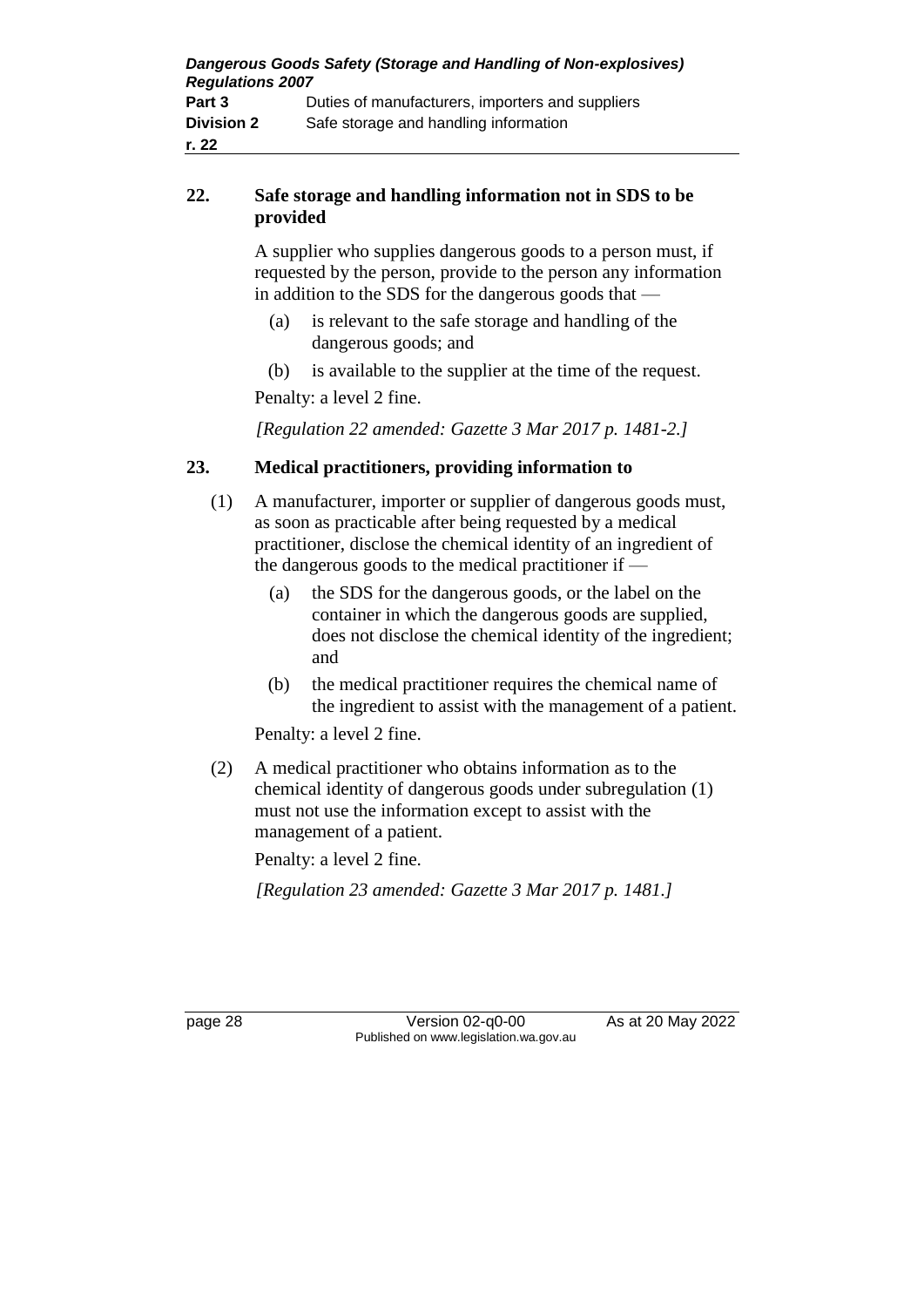# **Part 4 — Dangerous goods sites**

# **Division 1 — Licensing of dangerous goods sites**

### **Subdivision 1 — Preliminary matters**

#### **24. Terms used**

In this Division, unless the contrary intention appears —

*annual fee*, for a licence, means the fee in Schedule 5 clause 2 that relates to the licence;

*licence* means a licence for a dangerous goods site;

*licence application* means an application under regulation 26, 27, 28 or 29.

*[Regulation 24 amended: Gazette 16 Mar 2012 p. 1203.]*

### **Subdivision 2 — General matters**

#### **25. Certain sites to be licensed (Act s. 13)**

 $(1A)$  In this regulation —

#### *fire risk goods* means —

- (a) dangerous goods that are in Division 2.1 or Class 3, 4 or 5; or
- (b) dangerous goods that
	- (i) are in Division 6.1 or Class 8 or 9; and
	- (ii) are capable of igniting in air;

*storage area*, in relation to dangerous goods, includes an underground storage and handling system.

(1) For the purposes of the Act section 13, a dangerous goods site is required to be licensed if dangerous goods are stored or handled at the site in quantities that exceed the manifest quantities.

Note for this regulation:

The Act s. 13 (Unregistered or unlicensed dangerous goods sites).

As at 20 May 2022 Version 02-q0-00 page 29 Published on www.legislation.wa.gov.au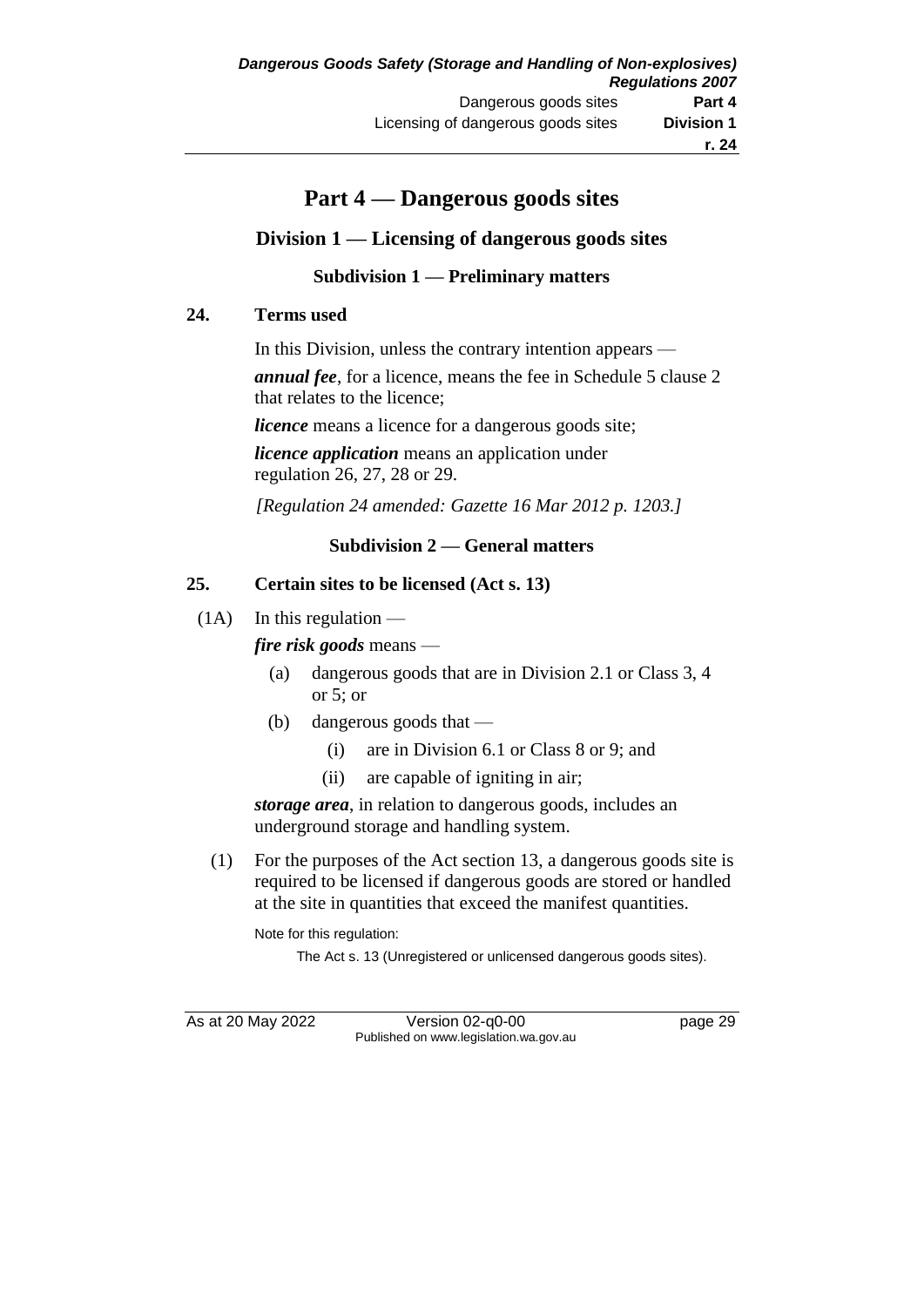| Dangerous Goods Safety (Storage and Handling of Non-explosives)<br><b>Regulations 2007</b> |                                    |  |
|--------------------------------------------------------------------------------------------|------------------------------------|--|
| Part 4                                                                                     | Dangerous goods sites              |  |
| <b>Division 1</b>                                                                          | Licensing of dangerous goods sites |  |
| r. 25                                                                                      |                                    |  |

| (2) | Despite subregulation (1), a dangerous goods site where<br>dangerous goods are stored or handled in quantities that exceed<br>the manifest quantities is not required to be licensed if $-$ |                                                                                                        |                                                                                                                                                                                                                                 |  |  |
|-----|---------------------------------------------------------------------------------------------------------------------------------------------------------------------------------------------|--------------------------------------------------------------------------------------------------------|---------------------------------------------------------------------------------------------------------------------------------------------------------------------------------------------------------------------------------|--|--|
|     | (a)                                                                                                                                                                                         | the dangerous goods are stored in more than one storage<br>area on the site; and                       |                                                                                                                                                                                                                                 |  |  |
|     | (b)                                                                                                                                                                                         | the quantity of dangerous goods stored in each storage<br>area is less than the manifest quantity; and |                                                                                                                                                                                                                                 |  |  |
|     | (c)                                                                                                                                                                                         |                                                                                                        | each storage area where fire risk goods are stored —                                                                                                                                                                            |  |  |
|     |                                                                                                                                                                                             | (i)                                                                                                    | is outdoors; or                                                                                                                                                                                                                 |  |  |
|     |                                                                                                                                                                                             | (ii)                                                                                                   | is in a separate building in which only those<br>goods are stored; or                                                                                                                                                           |  |  |
|     |                                                                                                                                                                                             | (iii)                                                                                                  | is an underground storage and handling system in<br>which only those goods are stored;                                                                                                                                          |  |  |
|     |                                                                                                                                                                                             | and                                                                                                    |                                                                                                                                                                                                                                 |  |  |
|     | (d)                                                                                                                                                                                         | area.                                                                                                  | each storage area is separated from every other storage<br>area by a distance that is sufficient to ensure that a<br>dangerous goods incident in one storage area cannot<br>cause a dangerous goods incident in another storage |  |  |
| (3) | Despite subregulation (1), a dangerous goods site is not required<br>to be licensed if -                                                                                                    |                                                                                                        |                                                                                                                                                                                                                                 |  |  |
|     | (a)                                                                                                                                                                                         | dangerous goods are intended to be stored or handled at<br>the site for not more than 6 months; and    |                                                                                                                                                                                                                                 |  |  |
|     | (ba)                                                                                                                                                                                        | the dangerous goods are not manufactured or processed<br>on the site; and                              |                                                                                                                                                                                                                                 |  |  |
|     | (b)                                                                                                                                                                                         |                                                                                                        | the quantity of the dangerous goods does not exceed<br>3 times the manifest quantity; and                                                                                                                                       |  |  |
|     | (c)                                                                                                                                                                                         | and                                                                                                    | the dangerous goods site is not a major hazard facility;                                                                                                                                                                        |  |  |
|     |                                                                                                                                                                                             |                                                                                                        |                                                                                                                                                                                                                                 |  |  |

- (d) the operator of the site is in possession of a risk assessment in relation to the dangerous goods site; and
- (e) the operator of the site notifies the Chief Officer in writing of the operator's intention to store or handle the dangerous goods at the site; and

page 30 Version 02-q0-00 As at 20 May 2022 Published on www.legislation.wa.gov.au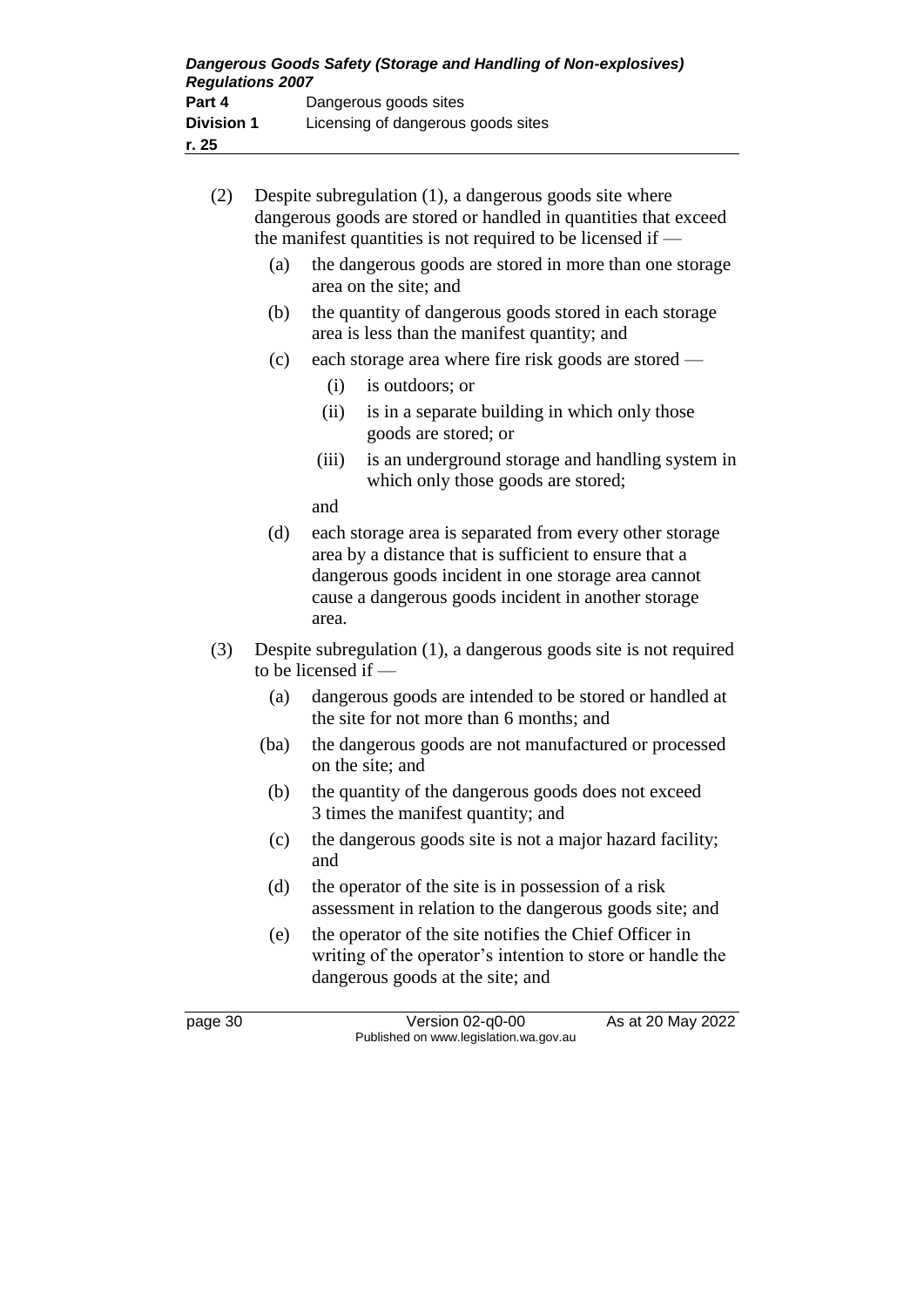- (f) the operator of the site complies with any directions given to the operator by the Chief Officer in relation to the storage or handling of the dangerous goods.
- *[(4) deleted]*
- (5) An operator of a dangerous goods site referred to in subregulation (3) must, on request, provide to the Chief Officer or a DGO a copy of the risk assessment referred to in paragraph (d) of that subregulation within a reasonable time specified by the Chief Officer or DGO.

Penalty: a level 2 fine.

- (6) Despite subregulation (1), a dangerous goods site is not required to be licensed if the only dangerous goods at the site are —
	- (a) liquid dangerous goods in containers that
		- (i) do not contain Class 2 dangerous goods; and
		- (ii) contain only residual amounts of the dangerous goods that cannot be removed reasonably practicably by draining or decanting them;

or

- (b) Class 2 dangerous goods in containers that have a gauge pressure of less than 100 kPa, whether or not liquid dangerous goods are also present in the containers.
- (7) Despite subregulation (1), a dangerous goods site is not required to be licensed if —
	- (a) the site is the subject of an explosives manufacture licence issued under the *Dangerous Goods Safety (Explosives) Regulations 2007*; and
	- (b) the only dangerous goods on the site are those used to manufacture the explosives under that licence.
- (8) Subregulations  $(2)$ ,  $(3)$ ,  $(5)$ ,  $(6)$  and  $(7)$  do not apply to a dangerous goods site within a port area as defined in regulation 134.

*[Regulation 25 amended: Gazette 16 Mar 2012 p. 1204-6; 2 Dec 2013 p. 5527-8.]*

As at 20 May 2022 Version 02-q0-00 page 31 Published on www.legislation.wa.gov.au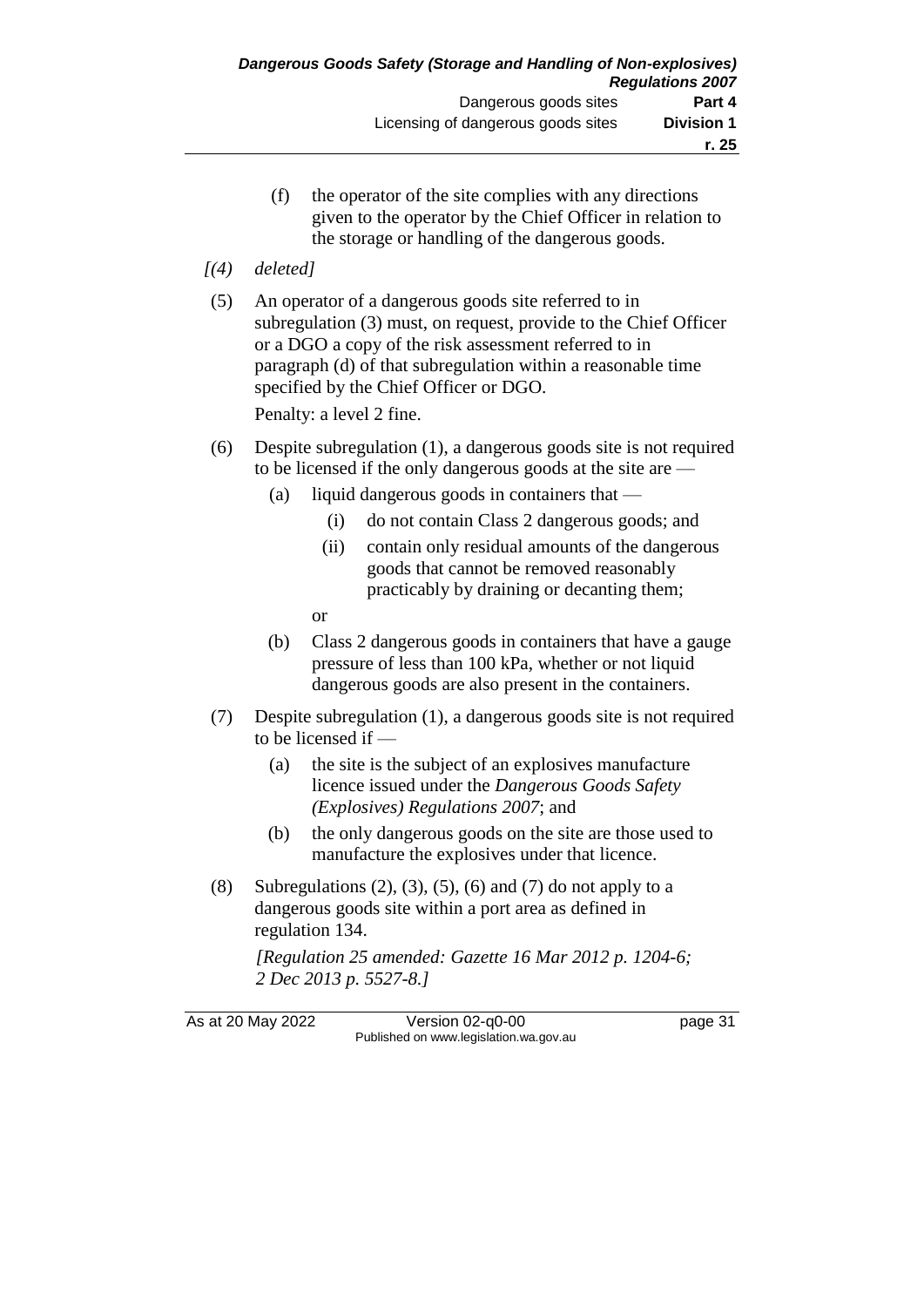#### **26. Licence, applying for**

- (1) A person may apply to the Chief Officer to grant a licence.
- (2) The application must be in an approved form and be accompanied by —
	- (a) a location plan showing the position of the dangerous goods site relative to any roads, railways and buildings; and
	- (b) the risk assessment that would be required by regulation 48 for the site if it were licensed; and
	- (c) the manifest, and the dangerous goods site plan, that would be required by regulation 78 for the site if it were licensed; and
	- (d) any other relevant document that is required by the approved form; and
	- (e) unless a fee would be payable under the *Dangerous Goods Safety (Major Hazard Facilities) Regulations 2007* regulation 34 in respect of the site if the licence were granted, the annual fee for the first year of the licence; and
	- (f) if the application is not accompanied by a certificate issued under subregulation (3), a checking fee equal to the amount (if any) required to be paid under paragraph (e).
- (3) In addition to any document that is required to accompany the application, it may be accompanied by a certificate that complies with subregulation (4) and is signed by a person approved by the Chief Officer.
- (4) A certificate given by a person under subregulation (3) must certify that the person —
	- (a) has read the application; and
	- (b) is satisfied the application complies with subregulation (2); and
	- (c) has read the risk assessment; and

page 32 Version 02-q0-00 As at 20 May 2022 Published on www.legislation.wa.gov.au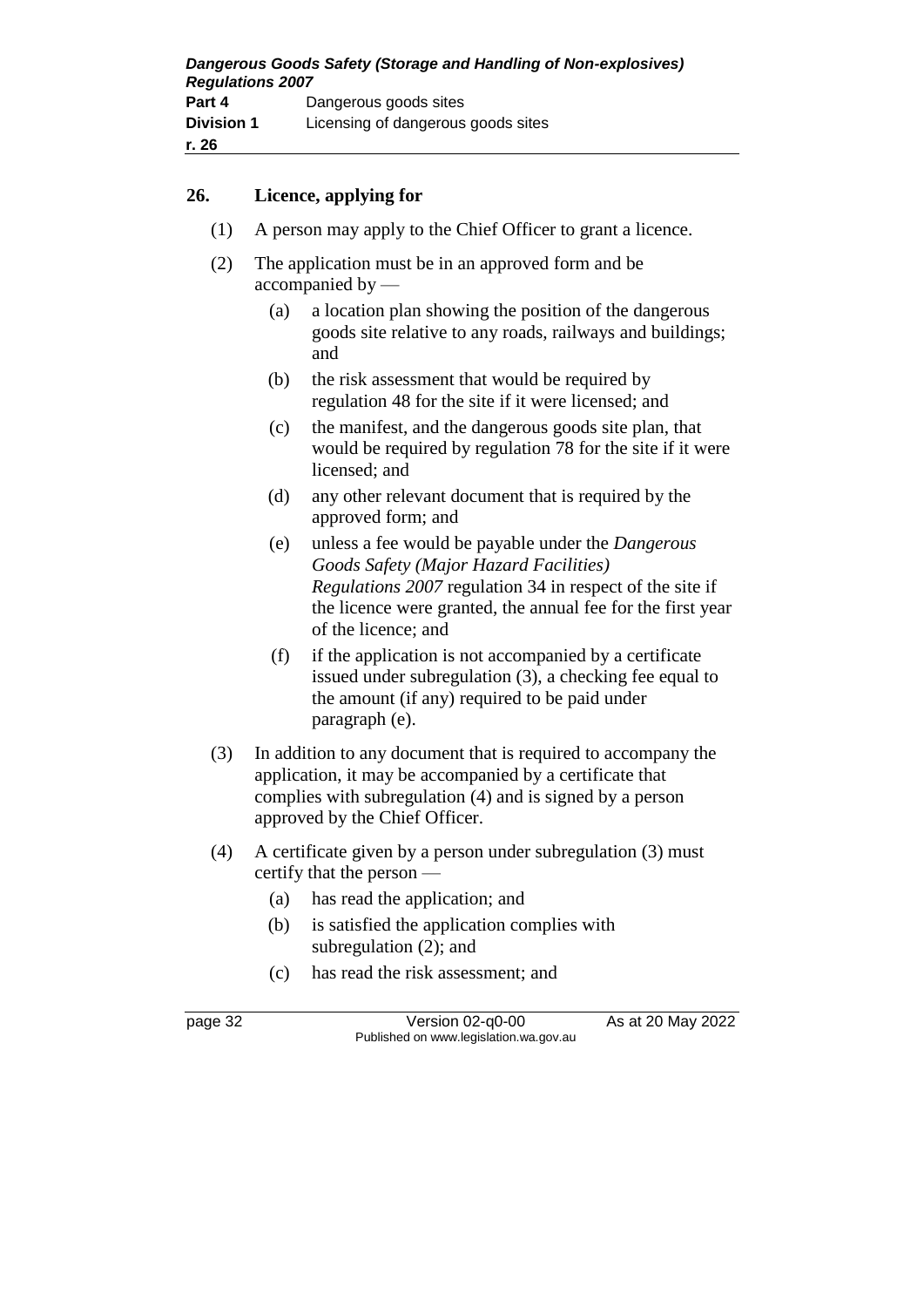- (d) is satisfied the risk assessment
	- (i) identifies all the risks to people, property and the environment in relation to the dangerous goods that would be on the site to which the licence would relate; and
	- (ii) identifies all reasonably practicable measures to minimise those risks;
	- and
- (e) is satisfied the manifest complies with Schedule 3 Division 2; and
- (f) is satisfied the dangerous goods site plan complies with Schedule 3 Division 3.

*[Regulation 26 amended: Gazette 16 Mar 2012 p. 1206-7; 2 Dec 2013 p. 5528-9.]*

### **27. Licence, renewal of**

- (1) The Chief Officer must renew a licence that is about to expire due to the passage of time (the *existing licence*) unless —
	- (a) the holder of the existing licence is dead or, being a body corporate or partnership, is dissolved; or
	- (b) the holder of the existing licence does not want it renewed; or
	- (c) the place to which the existing licence relates is not a dangerous goods site; or
	- (d) a licence is not needed for the dangerous goods site to which the existing licence relates; or
	- (e) the annual fee payable for the first year of the new licence has not been paid.
- (2) To renew an existing licence the Chief Officer must grant a new licence that has effect immediately after the existing licence expires and the terms of which are the same as those of the existing licence.

*[Regulation 27 inserted: Gazette 16 Mar 2012 p. 1207-8.]*

As at 20 May 2022 Version 02-q0-00 page 33 Published on www.legislation.wa.gov.au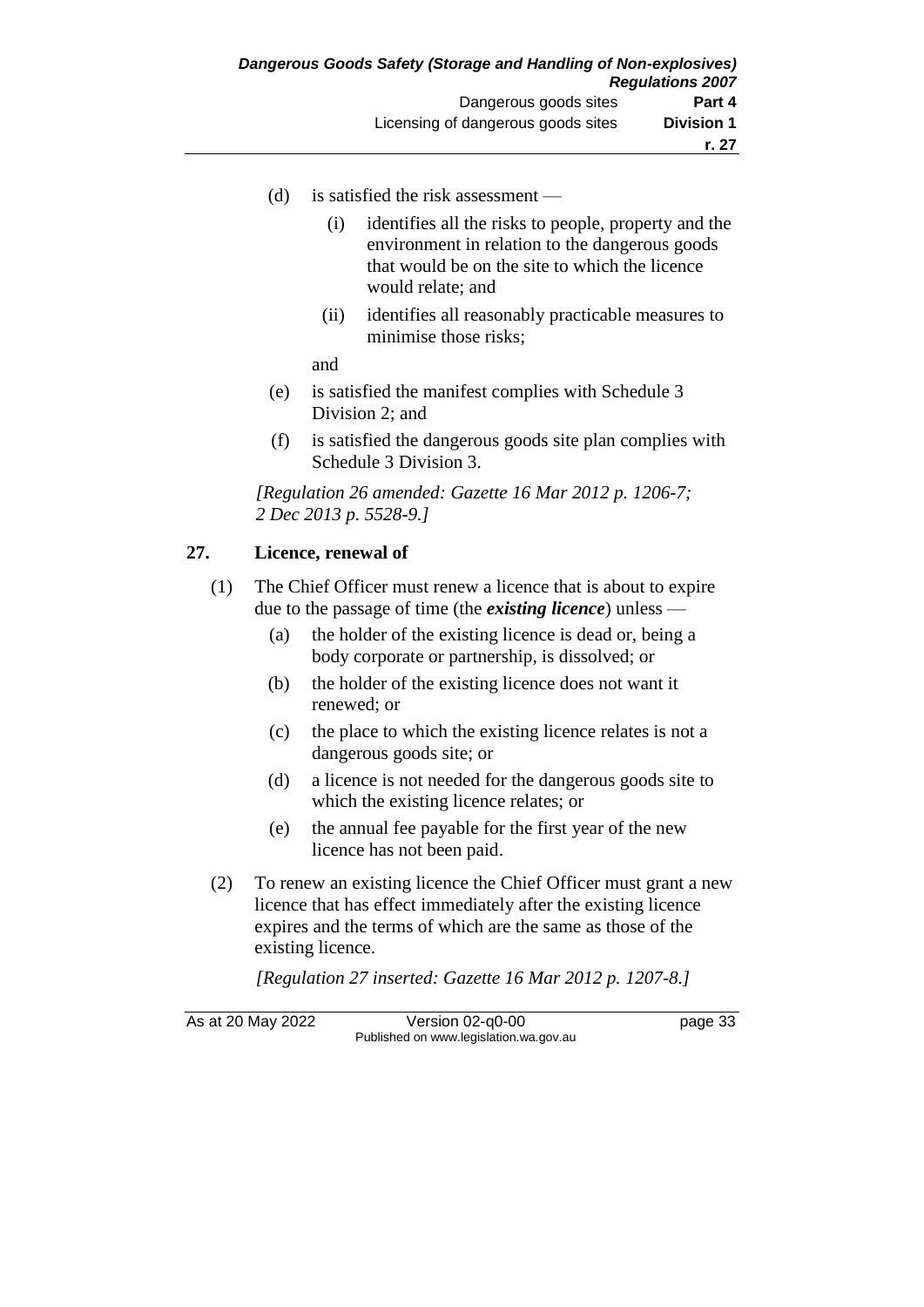#### **28. Transfer of licence, applying for**

- (1) A person may apply to the Chief Officer for the transfer to that person of a licence held by another person.
- (2) The application must be in an approved form and must be accompanied by —
	- (a) any document that is required by the approved form; and
	- (b) a copy of the licence document issued to the other person.

### **29. Amending licence**

 $(1)$  In this regulation —

*amend* a licence, includes to amend, include and remove a condition of the licence.

- (2) A licence holder may apply to the Chief Officer to amend the licence.
- (3) The application must be in an approved form and be accompanied by —
	- (a) if the proposed amendment would
		- (i) increase the maximum quantity of dangerous goods specified in the licence; or
		- (ii) change the dangerous goods specified in the licence other than by only deleting one or more of them; or
		- (iii) change or delete any condition of the licence that relates to how any of the dangerous goods specified in the licence are stored or handled,

the revised risk assessment that would be required by regulation 48 for the site if the licence were amended; and

(b) any other relevant document that is required by the approved form; and

page 34 Version 02-q0-00 As at 20 May 2022 Published on www.legislation.wa.gov.au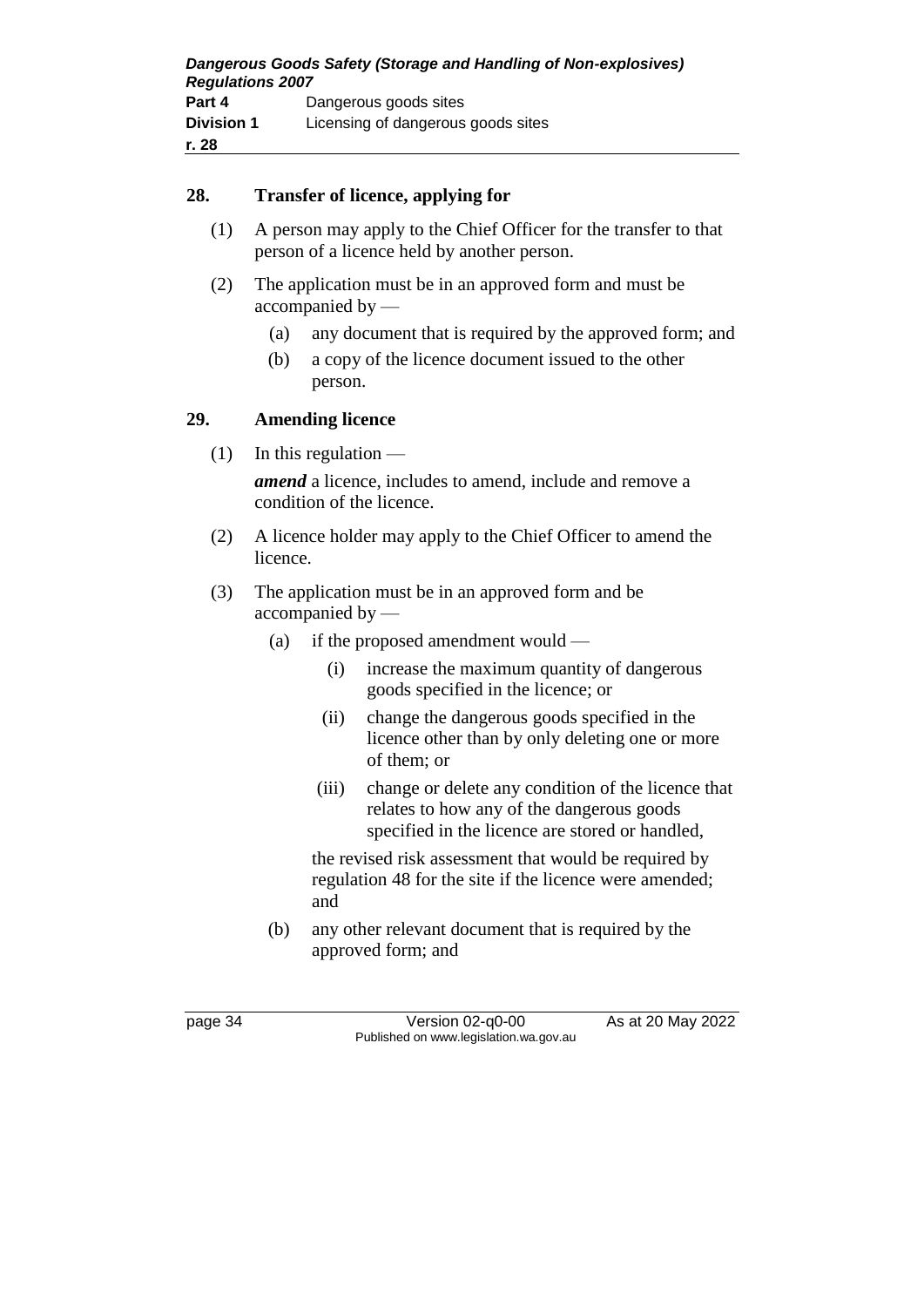|      | (c) | if the proposed amendment would increase the<br>maximum quantity of dangerous goods specified in the<br>licence to a quantity that would mean a greater annual<br>fee is payable for the licence than has already been<br>paid — a fee equal to the difference between — |  |  |
|------|-----|--------------------------------------------------------------------------------------------------------------------------------------------------------------------------------------------------------------------------------------------------------------------------|--|--|
|      |     | the greater annual fee; and<br>(i)                                                                                                                                                                                                                                       |  |  |
|      |     | the fee already paid,<br>(ii)                                                                                                                                                                                                                                            |  |  |
|      |     | adjusted proportionally for the remaining part of the year<br>to which the annual fee relates; and                                                                                                                                                                       |  |  |
|      | (d) | if the application is not accompanied by a certificate<br>given under subregulation (4B), a checking fee equal to<br>the amount (if any) required to be paid under<br>paragraph (c).                                                                                     |  |  |
| (4A) |     | A fee is not payable under subregulation $(3)(c)$ if a fee is<br>payable under the Dangerous Goods Safety (Major Hazard<br>Facilities) Regulations 2007 regulation 34 in respect of the site<br>to which the licence relates.                                            |  |  |
| (4B) |     | In addition to any document that is required to accompany the<br>application, it may be accompanied by a certificate that<br>complies with subregulation (4C) and is signed by a person<br>approved by the Chief Officer.                                                |  |  |
| (4C) |     | A certificate given by a person under subregulation (4B) must<br>certify that the person —                                                                                                                                                                               |  |  |
|      | (a) | has read the application; and                                                                                                                                                                                                                                            |  |  |
|      | (b) | is satisfied the application complies with<br>subregulation $(3)$ ; and                                                                                                                                                                                                  |  |  |
|      | (c) | has read the revised risk assessment; and                                                                                                                                                                                                                                |  |  |
|      | (d) | is satisfied the revised risk assessment —                                                                                                                                                                                                                               |  |  |
|      |     | (i)<br>identifies all the risks to people, property and the<br>environment in relation to the dangerous goods<br>that would be on the site if the licence were<br>amended; and                                                                                           |  |  |

As at 20 May 2022 Version 02-q0-00 page 35 Published on www.legislation.wa.gov.au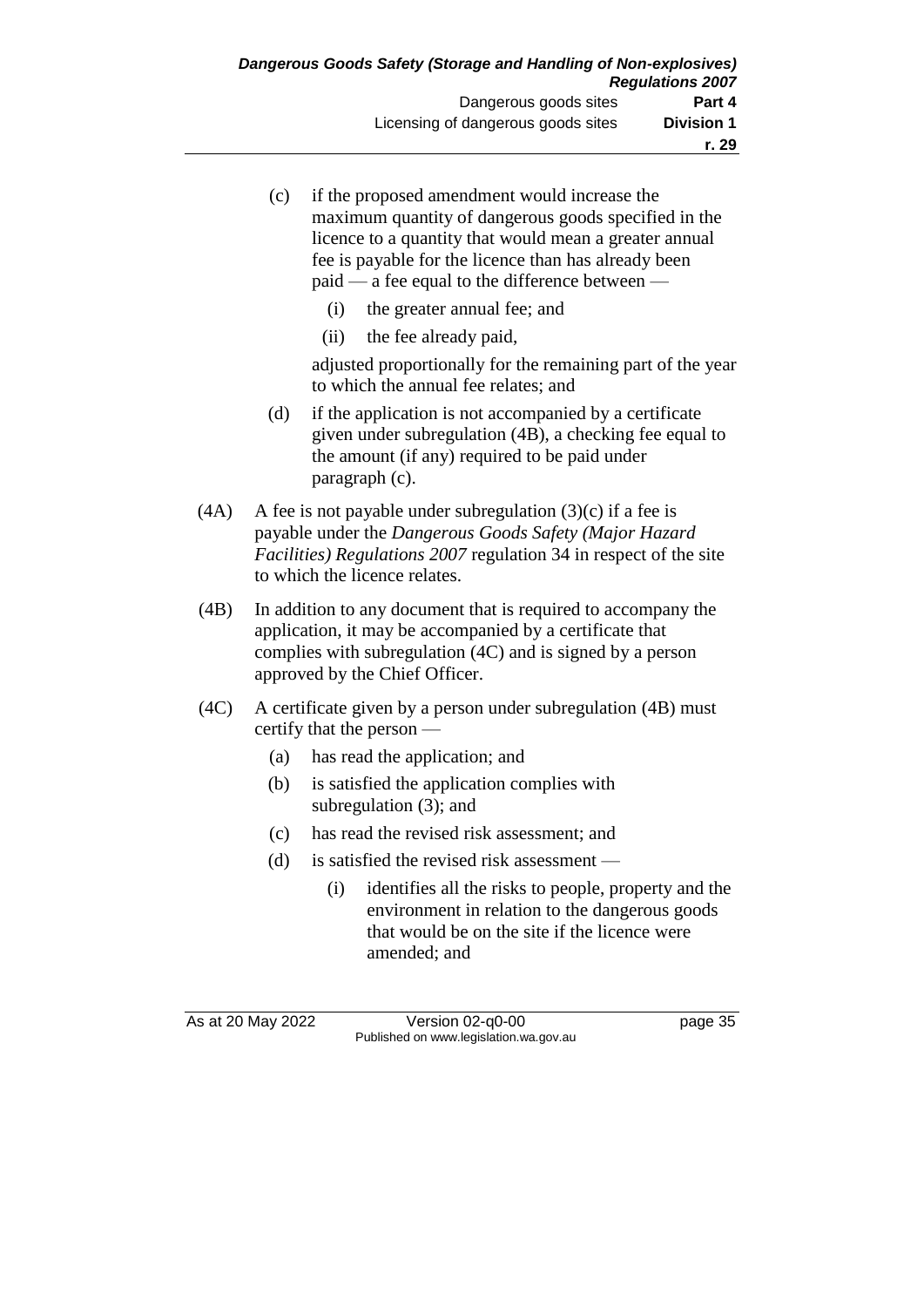|            |     | (i) | identifies all reasonably practicable measures to<br>minimise those risks.                                                                      |
|------------|-----|-----|-------------------------------------------------------------------------------------------------------------------------------------------------|
| (4)        |     |     | If, while a licence has effect, the Chief Officer wants to amend<br>it in any material way, the Chief Officer must $-$                          |
|            | (a) |     | give the holder written notice of the proposal and<br>reasons for it; and                                                                       |
|            | (b) |     | except where the removal of a condition is proposed,<br>give the holder a reasonable opportunity to make<br>submissions about the proposal; and |
|            | (c) |     | consider any submissions and then decide whether to<br>amend the licence; and                                                                   |
|            | (d) |     | give the holder written notice of the decision.                                                                                                 |
| $\sqrt{2}$ |     |     | If the Chief Officer decided to emend a licence, the Chief                                                                                      |

- (5) If the Chief Officer decides to amend a licence, the Chief Officer must give the licence holder written notice of the decision that —
	- (a) states the date (being a date no earlier than the date on which the notice is received by the holder) on which the decision takes effect; and
	- (b) is accompanied by a replacement licence the terms of which incorporate the amendment.
- (6) A decision by the Chief Officer to amend a licence has effect on the date stated in it under subregulation (5)(a).
- (7) If a licence is amended to reduce the maximum quantity of dangerous goods specified in it to a quantity that would mean a lower annual fee is payable for the licence, the licence holder is entitled to a refund of the difference between -
	- (a) the fee already paid; and
	- (b) the fee payable for the lower tier,

adjusted proportionally for the remaining part of the year to which the annual fee relates.

*[Regulation 29 amended: Gazette 31 Dec 2010 p. 6894; 16 Mar 2012 p. 1208-9; 2 Dec 2013 p. 5529-30.]*

page 36 Version 02-q0-00 As at 20 May 2022 Published on www.legislation.wa.gov.au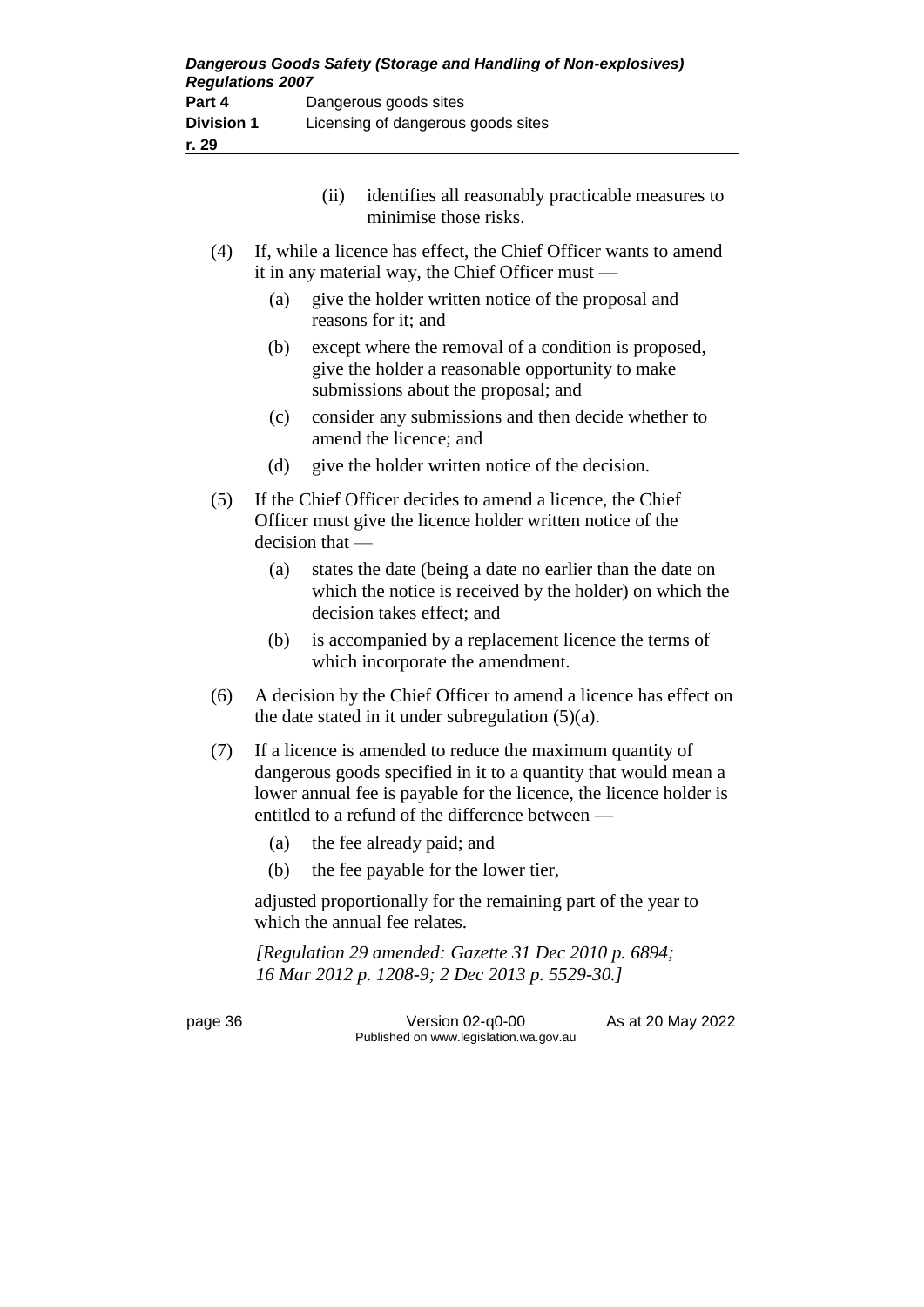#### **30. Chief Officer may request further information**

- (1) After receiving a licence application the Chief Officer may, in writing, request the applicant to provide further information relating to the dangerous goods site and any dangerous goods to be stored or handled at the site.
- (2) An applicant who does not obey such a request within 21 days after the date on which it is made, or any longer period permitted by the Chief Officer, is to be taken to have withdrawn the application and is entitled to a refund of all fees paid with the application.

*[Regulation 30 amended: Gazette 16 Mar 2012 p. 1210.]*

### **31. Licence for site that is or may be major hazard facility**

- $(1)$  If
	- (a) a licence application is made in respect of a dangerous goods site that, under the *Dangerous Goods Safety (Major Hazard Facilities) Regulations 2007*, is a major hazard facility; and
	- (b) the type and quantity of dangerous goods that would be permitted to be on the site (including dangerous goods to which the licence would relate if the application were granted) are such that an approved safety report for the site would be required under those regulations,

the Chief Officer may refuse to decide the application until a safety report for the site is approved under those regulations.

- $(2)$  If
	- (a) a licence application is made in respect of a dangerous goods site that, under the *Dangerous Goods Safety (Major Hazard Facilities) Regulations 2007*, is not a major hazard facility; but
	- (b) the type and quantity of dangerous goods that would be permitted to be on the site (including dangerous goods to which the licence would relate if it were granted) are

As at 20 May 2022 Version 02-q0-00 page 37 Published on www.legislation.wa.gov.au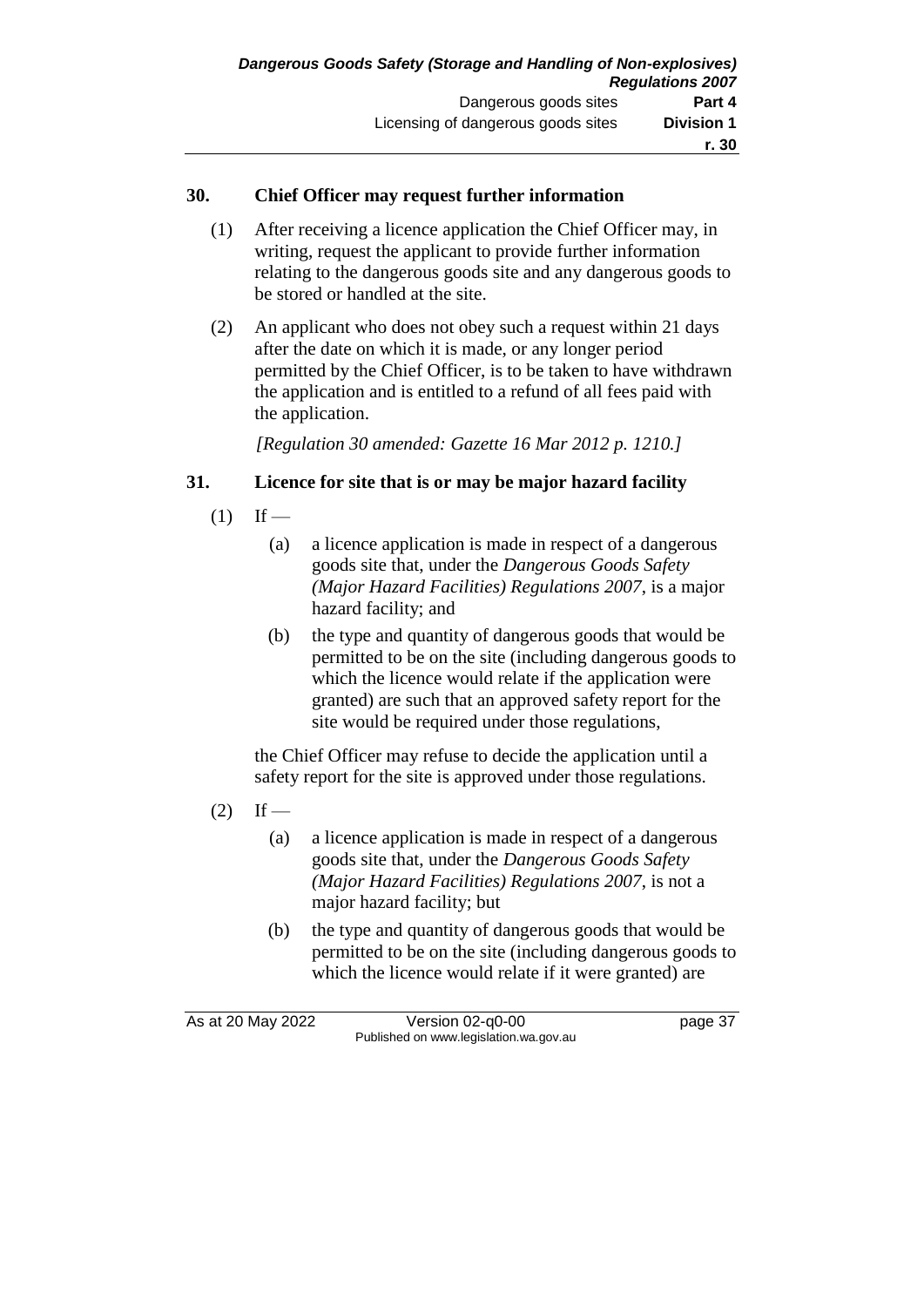such that the site may be classified as a major hazard facility under those regulations,

the Chief Officer may refuse to decide the application until either —

- (c) a decision is made not to classify the site as a major hazard facility; or
- (d) the site is classified as a major hazard facility and a safety report for the site is approved under those regulations.

### **32. Grant of licence application**

Except as provided in regulations 30(2) and 31, the Chief Officer is to grant a licence application.

### **33. Conditions of licence**

- (1) A licence may be subject to conditions decided by the Chief Officer and imposed when it is granted or while it has effect.
- (2) Any such conditions must be specified in the licence.
- (3) Conditions that may be imposed include
	- (a) a condition that limits the time, place or circumstances in which an activity authorised by the licence may be conducted;
	- (b) any condition that is reasonably necessary to ensure, so far as is practicable, that any dangerous goods to which the licence relates will be secure;
	- (c) any condition that is reasonably necessary to ensure, so far as is practicable, that any activity that is authorised by the licence is conducted safely;
	- (d) any condition that is reasonably necessary to minimise the risks in relation to any dangerous goods to which the licence relates in relation to people, property or the environment.

page 38 Version 02-q0-00 As at 20 May 2022 Published on www.legislation.wa.gov.au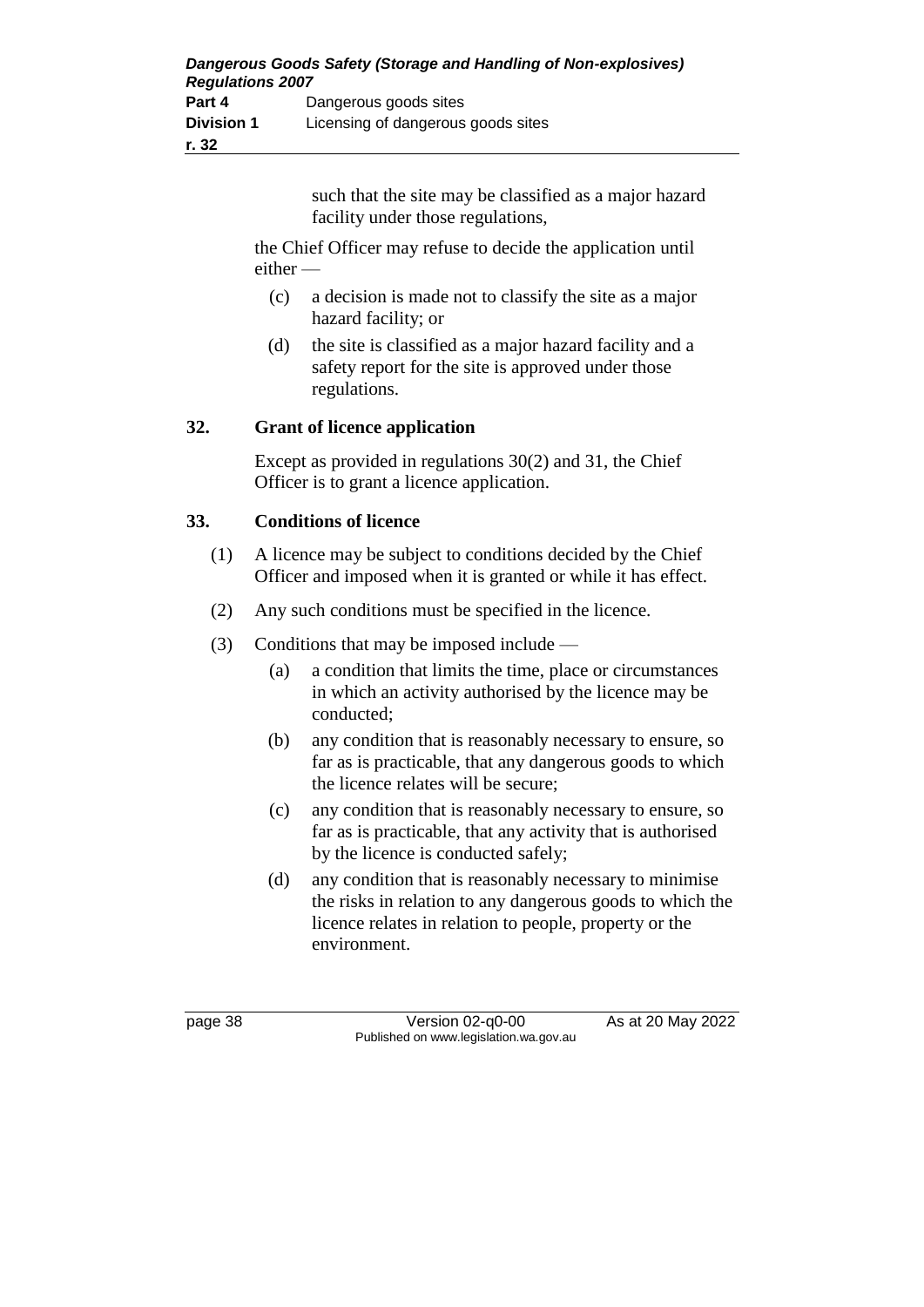#### **34. Duration of licence**

 $(1A)$  In this regulation —

*existing licence* means a licence granted under this Part that, immediately before 1 April 2012, is in effect.

- (1B) This regulation is subject to the *Dangerous Goods Safety (General) Regulations 2007* regulation 15.
	- (1) Each existing licence has effect for 5 years commencing on
		- (a) if it has never been renewed, the date on which it was granted; or
		- (b) if it has been renewed, the date on which the last renewal took effect,

unless it is cancelled in that period.

- (2A) A licence granted under this Part on or after 1 April 2012 has effect for 5 years unless it is cancelled in that period.
	- (2) A licence is to be taken to have been cancelled if  $-$ 
		- (a) it ceases to have effect under these regulations; or
		- (b) the holder, being a body corporate or a partnership, is dissolved; or
		- (c) the holder, being an individual, dies.

*[Regulation 34 amended: Gazette 31 Dec 2010 p. 6894-5; 16 Mar 2012 p. 1210.]*

#### **35. Form of licence**

A licence must be in writing in such form as the Chief Officer decides.

#### **36. Licence valid according to its terms**

- (1) A licence is valid only for the person to whom it is granted or a person to whom it is transferred under regulation 28.
- (2) A licence is valid only for the dangerous goods site specified in it.

As at 20 May 2022 Version 02-q0-00 page 39 Published on www.legislation.wa.gov.au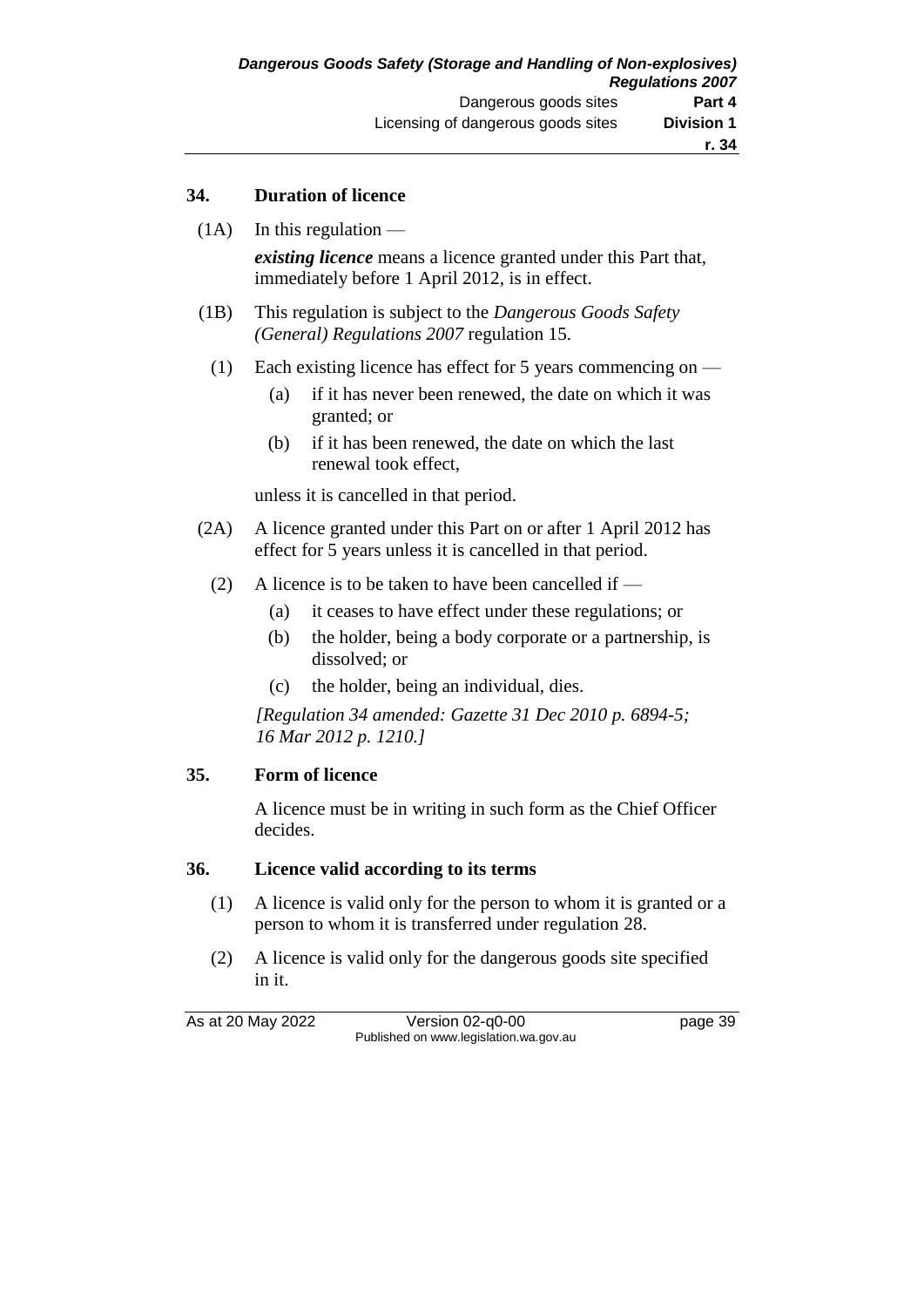- (3) A licence is valid only for the dangerous goods specified in it.
- (4) A licence is valid only for the maximum quantity of dangerous goods specified in it.

# **37. Licence, surrender of**

- (1) A licence holder may surrender the licence by giving it to the Chief Officer with written notice that it is being surrendered.
- (2) On being so notified the Chief Officer must cancel the licence.

### **38. Lost etc. licence, replacement of**

If the Chief Officer is satisfied that a licence document has been destroyed, lost or stolen, the Chief Officer may issue a replacement.

### **Subdivision 3 — Suspending and cancelling licences**

### **39. Grounds for suspending or cancelling**

- (1) Grounds to suspend a licence exist if  $-$ 
	- (a) the holder is charged in this State or elsewhere with a dangerous goods offence; or
	- (b) there are reasonable grounds to suspect the holder
		- (i) has not complied with the licence; or
		- (ii) has not complied with the Act, these regulations or any other regulations made under the Act; or
		- (iii) in purported compliance with the Act, these regulations, or the licence, gave false or misleading information;
		- or
	- (c) there are reasonable grounds to suspect that a place to which the licence relates does not comply with these regulations or a condition of the licence.

page 40 Version 02-q0-00 As at 20 May 2022 Published on www.legislation.wa.gov.au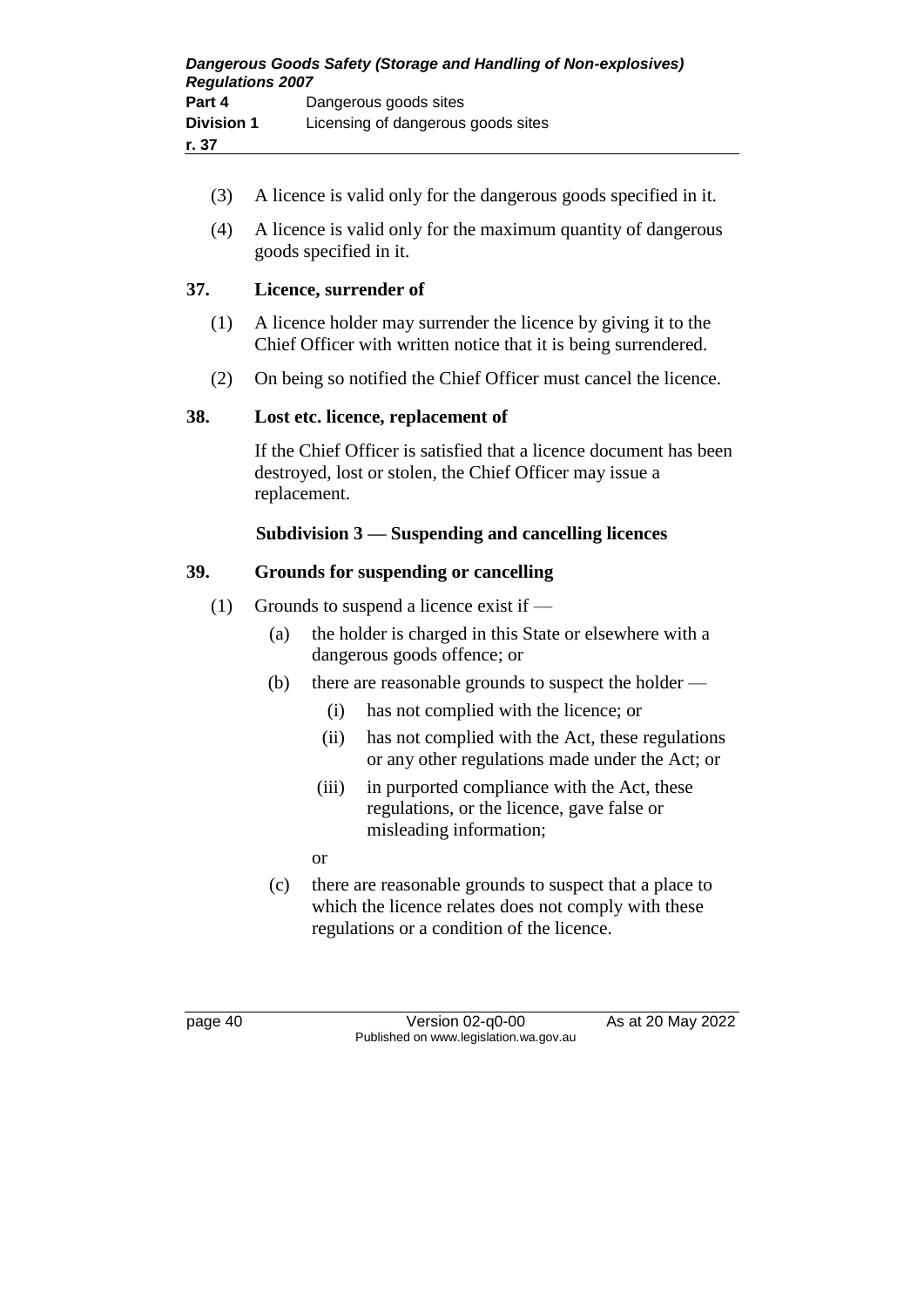- (2) Grounds to suspend or cancel a licence exist if
	- (a) the holder is convicted in this State or elsewhere of a dangerous goods offence; or
	- (b) the holder has not paid an annual fee for the licence in accordance with regulation 44A; or
	- (c) the holder has not paid a fee in accordance with the *Dangerous Goods Safety (Major Hazard Facilities) Regulations 2007* regulation 34.

*[Regulation 39 amended: Gazette 16 Mar 2012 p. 1211.]*

### **40. Procedure for suspending or cancelling**

- (1) This regulation applies if the Chief Officer considers there are grounds to suspend or cancel a licence and proposes to suspend or cancel it (the *proposed action*), unless regulation 41 applies.
- (2) The Chief Officer must give the licence holder a written notice that —
	- (a) states the proposed action; and
	- (b) if the Chief Officer proposes to suspend the licence, states the suspension period (either as a period of time or by reference to a future event); and
	- (c) states the grounds and the evidence for them; and
	- (d) states that the holder is entitled to give the Chief Officer written submissions about the proposed action; and
	- (e) states the date (the *submission date*), being at least 28 days after the date on which the notice is given to the holder, by which any such submission must be given.
- (3) If after the submission date the Chief Officer, having considered any submissions received from the holder before that date, is satisfied there are grounds to do so, he or she may -
	- (a) suspend the licence for not longer than the suspension period stated in the notice; or
	- (b) cancel the licence.

As at 20 May 2022 Version 02-q0-00 page 41 Published on www.legislation.wa.gov.au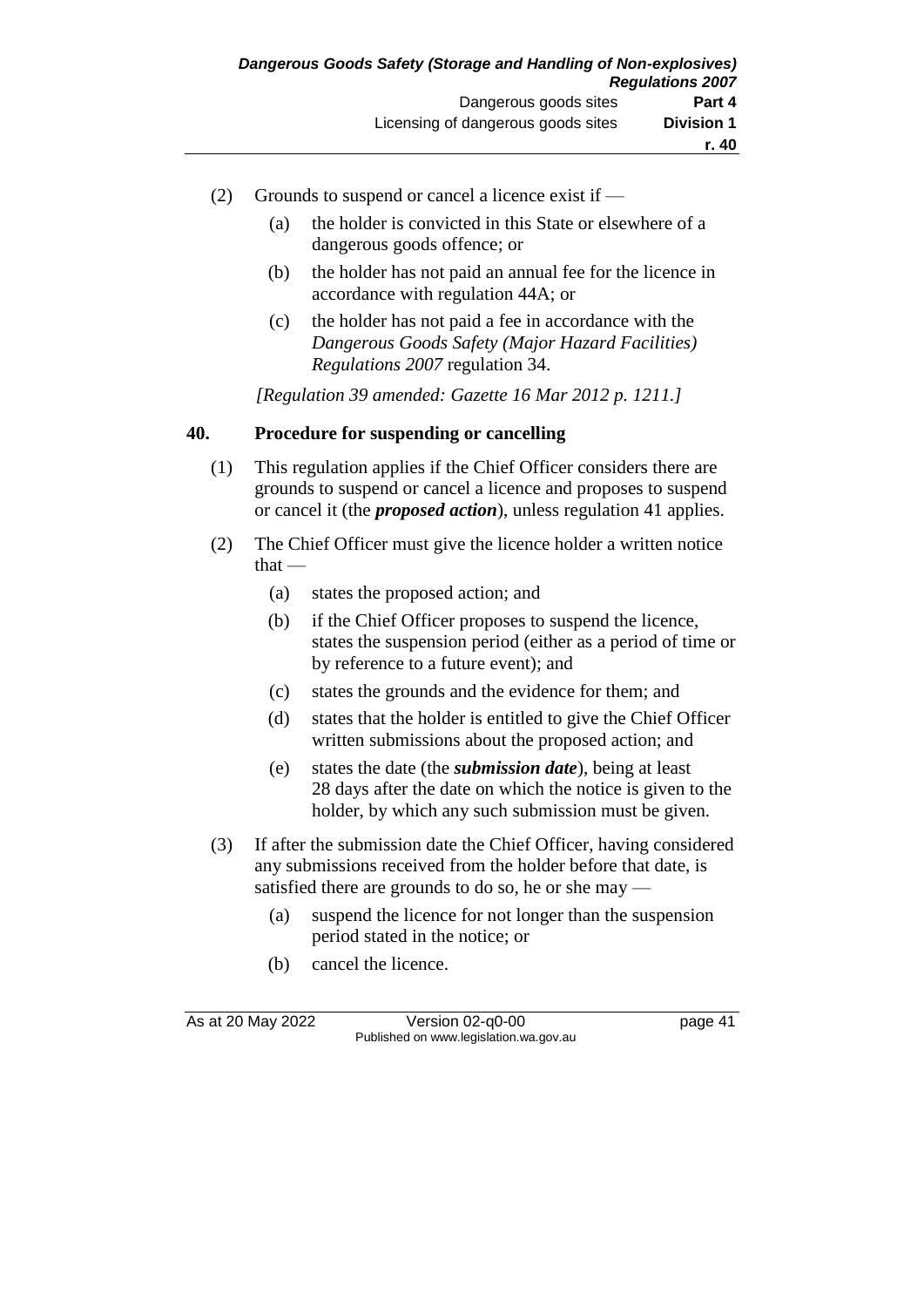- (4) The Chief Officer must give the holder written notice of any decision to, or not to, suspend or cancel the licence with written reasons for any decision to suspend or cancel the licence. (5) The suspension or cancellation of the licence has effect when the holder is given the notice or on any later date stated in it. **41. Suspension in urgent circumstances** (1) If the Chief Officer is satisfied —
	- (a) there are grounds to suspend or cancel a licence; and
	- (b) that if the procedure in regulation 40 were followed, an unacceptable risk in relation to dangerous goods in relation to people, property or the environment would exist while it is followed,

he or she may suspend the licence for such period as he or she decides by giving the holder of the licence a written notice of the suspension and the suspension period (stated either as a period of time or by reference to a future event) and written reasons for the decision.

- (2) The suspension has effect when the holder is given the notice or on any later date stated in it.
- (3) This regulation does not prevent the Chief Officer from also taking action under regulation 40 to cancel a licence.

# **42. Licence to be returned on suspension etc.**

If the Chief Officer suspends or cancels a licence, the holder must return it to the Chief Officer within 14 days after the date of receiving notice of the suspension or cancellation.

Penalty: a level 3 fine.

# **43. Suspension may be terminated**

The Chief Officer may terminate the suspension of a licence at any time by giving the holder a written notice of the fact.

page 42 Version 02-q0-00 As at 20 May 2022 Published on www.legislation.wa.gov.au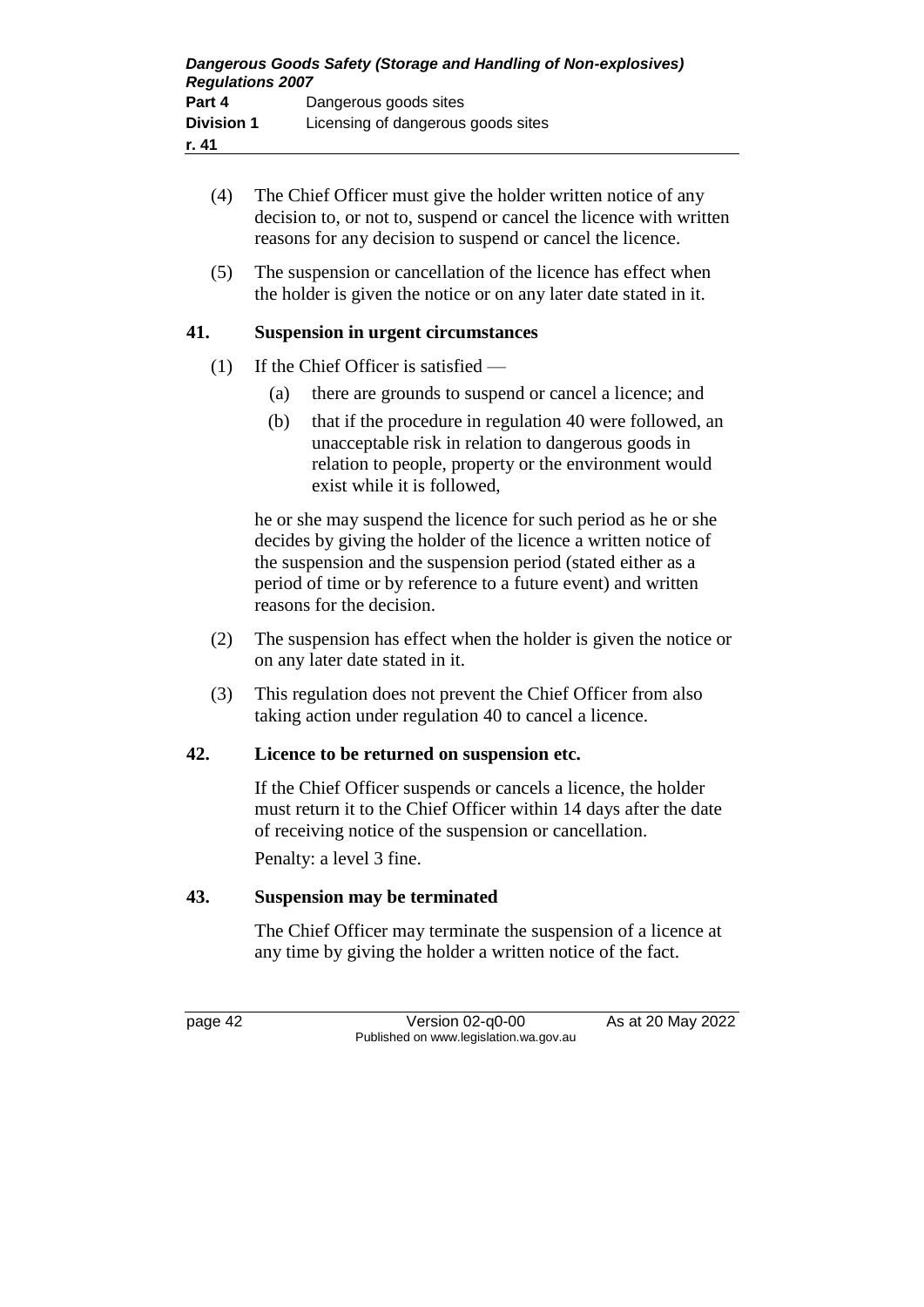#### **Subdivision 4 — Duties of licence holders**

#### **44A. Annual fees for licence**

 $(1)$  In this regulation —

*grace period* means the 3 month period referred to in subregulation (3).

- (2) An annual fee is not payable under this regulation in respect of a licence if a fee is payable under the *Dangerous Goods Safety (Major Hazard Facilities) Regulations 2007* regulation 34 in respect of the dangerous goods site to which the licence relates.
- (3) The holder of a licence must pay the annual fee for the licence before, on or within 3 months after —
	- (a) if under the *Dangerous Goods Safety (General) Regulations 2007* regulation 15 the Chief Officer has set a due date for the licence — the due date in each year;
	- (b) in any other case, each anniversary of
		- (i) if the licence has never been renewed, the date on which it was granted; or
		- (ii) if the licence has been renewed, the date on which the last renewal took effect.
- (4) If an annual fee is paid in the grace period, the holder must pay, with the fee, a late payment fee of \$41.00.

*[Regulation 44A inserted: Gazette 16 Mar 2012 p. 1211-12; amended: Gazette 26 Jun 2015 p 2263; 24 Jun 2016 p. 2329; 23 Jun 2017 p. 3290; 25 Jun 2018 p. 2305; 18 Jun 2019 p. 2044.]*

*[44B. Deleted: SL 2021/85 r. 16.]*

### **44. Wrong information, duty to correct**

(1) This regulation applies if the holder of a licence becomes aware that information given by the holder to the Chief Officer in, or in relation to, a licence application is or has become incorrect in a material respect.

As at 20 May 2022 Version 02-q0-00 page 43 Published on www.legislation.wa.gov.au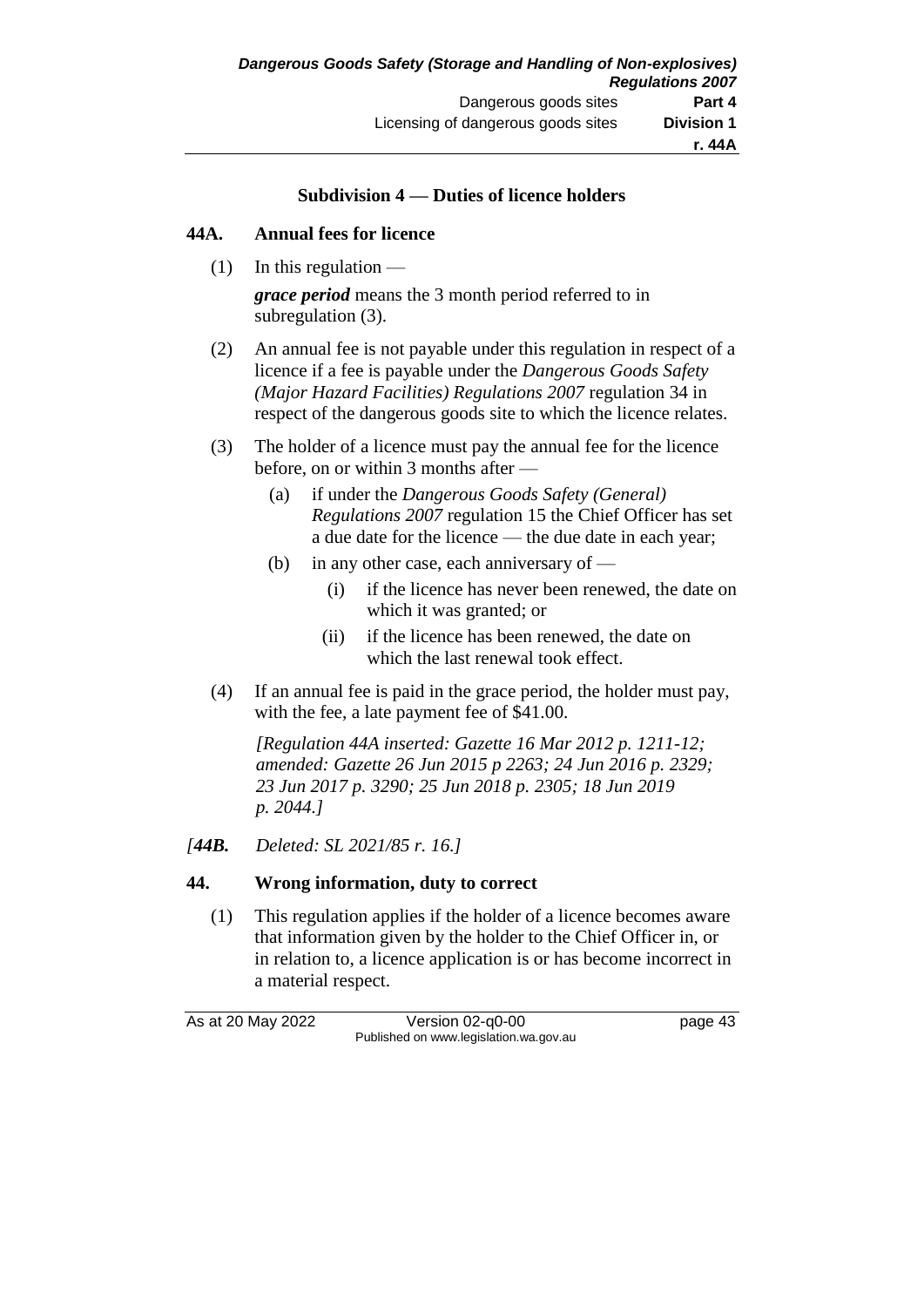(2) Within 14 days after becoming aware of the matter, the holder must inform the Chief Officer about the matter and give the correct information to the Chief Officer. Penalty: a level 3 fine.

### **45. Licence holder charged with or convicted of dangerous goods offence to notify Chief Officer**

A licence holder who is charged with or convicted of a dangerous goods offence, in this State or elsewhere, must give the Chief Officer written notice of the fact as soon as practicable.

Penalty: a level 3 fine.

### **46. Condition of licence, contravening**

A licence holder must not contravene a condition of the licence. Penalty: a level 1 fine.

### **Subdivision 5 — Miscellaneous matters**

### **47. Register of licences**

- (1) The Chief Officer must keep a register of all licences.
- (2) The register must record, in relation to each licence, this information —
	- (a) the name of the holder of the licence;
	- (b) the date on which the licence was issued;
	- (c) the date (if any) on which the licence was renewed;
	- (d) the date (if any) on which the licence was suspended;
	- (e) the date (if any) on which the licence was cancelled.
- (3A) The register may record any other information relevant to a licence holder or to the issue, amendment, renewal, suspension or cancellation of a licence that the Chief Officer thinks fit.

page 44 Version 02-q0-00 As at 20 May 2022 Published on www.legislation.wa.gov.au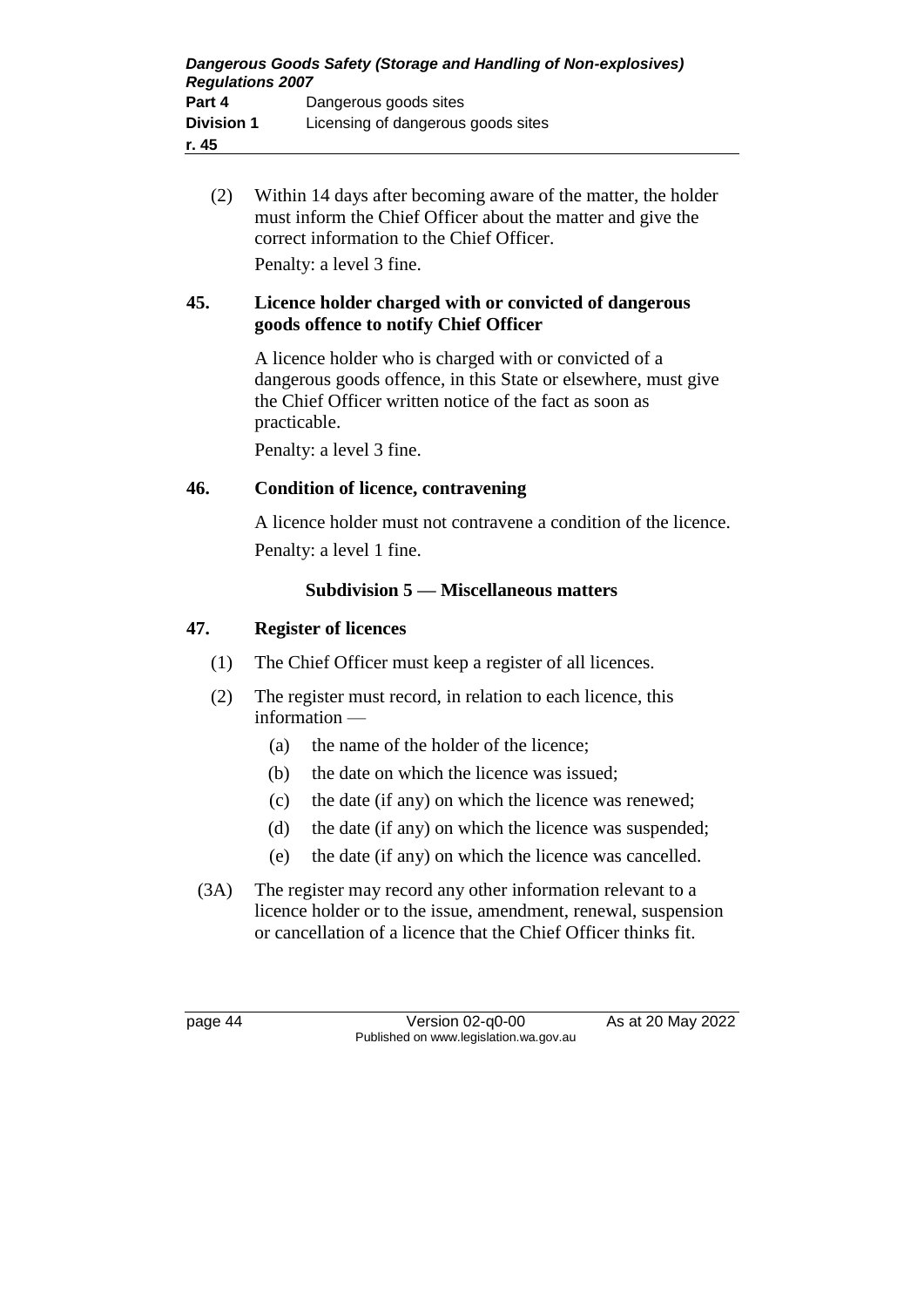- (3) The register must be kept in such form and in such manner as the Chief Officer decides.
- (4) The Chief Officer must ensure the information in the register is up-to-date.
- (5) The Chief Officer must ensure the information listed in subregulation (2) and recorded in the register is accessible to the public during normal office hours.

*[Regulation 47 amended: Gazette 2 Dec 2013 p. 5531.]*

### **48A. Refunds of fees if licence surrendered etc.**

If a licence is surrendered or cancelled before its term expires, the licence holder is entitled to a partial refund of the fee or annual fee paid for the term or part of it.

*[Regulation 48A inserted: Gazette 16 Mar 2012 p. 1212.]*

# **Division 2 — Risk assessment and control**

**Subdivision 1 — Risk assessment**

### **48. Risk assessment, requirements as to**

- *[(1) deleted]*
- (2) The operator of a dangerous goods site, at which more than the manifest quantity of dangerous goods are stored, must ensure that a risk assessment is made of the dangerous goods stored or handled at the site and that a record is kept of the assessment. Penalty: a level 1 fine.

(2A) For the purposes of subregulation (2), in making a risk assessment of the dangerous goods stored or handled at a site the operator of the site may make a judgment in relation to the assessment of the risk posed by a hazard and the risk control measures for the hazard by reference to compliance with a code

of practice approved under section 20 of the Act.

As at 20 May 2022 Version 02-q0-00 Page 45 Published on www.legislation.wa.gov.au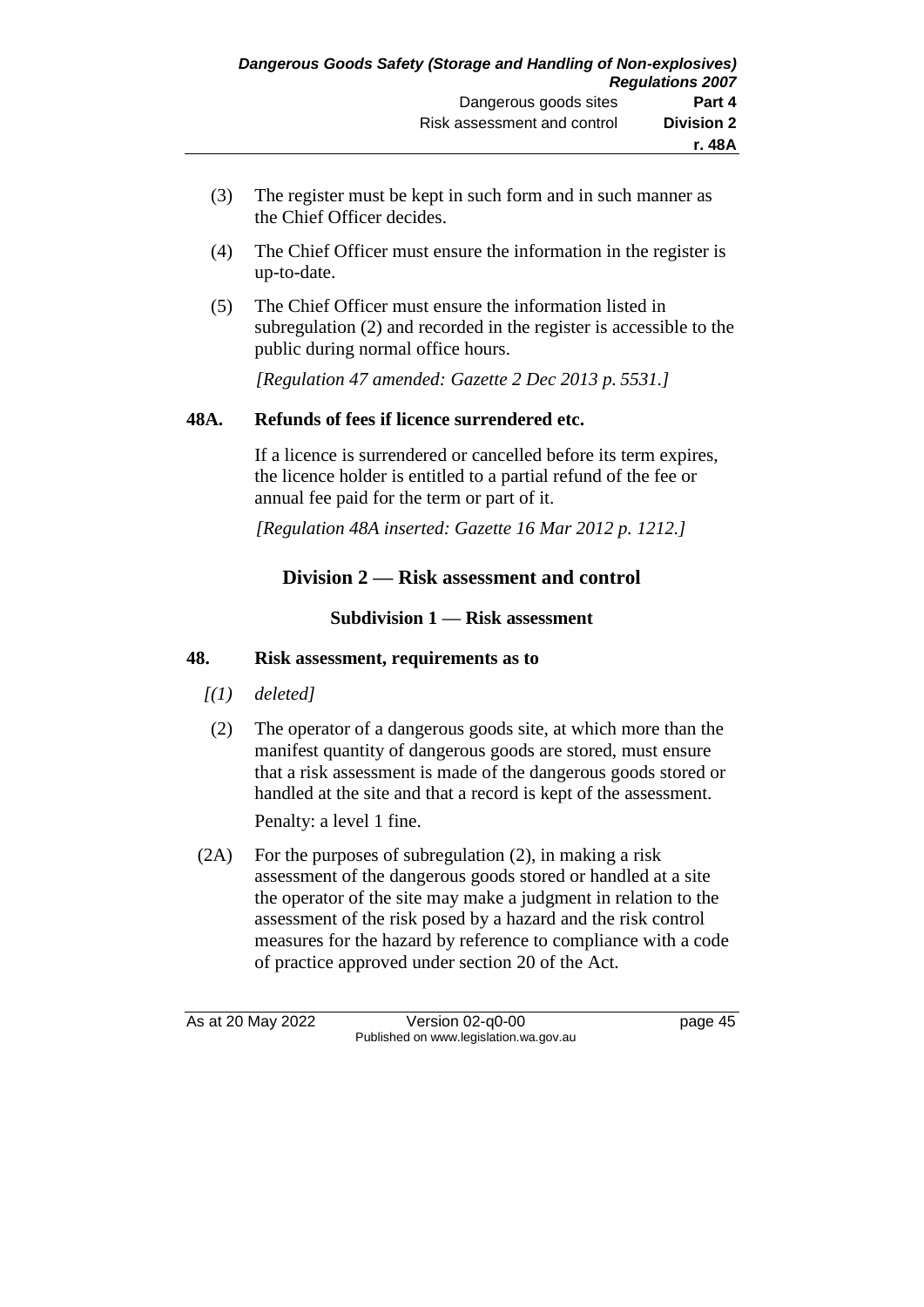- (3) The operator must review and, if necessary prepare a revised version of, the risk assessment —
	- (a) if there is a significant change to any process or system of work in relation to the storage and handling of dangerous goods; or
	- (b) if there is any other evidence to indicate that the risk assessment no longer adequately assesses the risks; or
	- (c) if a reportable situation under regulation 121(1) occurs at the dangerous goods site; or
	- (d) in any event, at intervals of not more than 5 years from the assessment or last review,

and that a record is kept of the revised assessment.

Penalty: a level 2 fine.

*[Regulation 48 amended: Gazette 2 Dec 2013 p. 5531; 5 Feb 2016 p. 367.]*

### **49. Record of r. 48 assessment**

The operator must make a copy of an assessment under regulation 48 available, on request, to the Chief Officer or DGO. Penalty: a level 2 fine.

*[50. Deleted: Gazette 2 Dec 2013 p. 5532.]*

### **Subdivision 2 — Risk control measures in relation to dangerous goods**

### **51. Spills and leaks, containment and clean up of**

(1) The operator of a dangerous goods site must ensure that, in each area of the site where dangerous goods, except Class 2 dangerous goods, are stored or handled, a drain, sump, tank, compound or other system is built to enable the containment and recovery of any spilled or leaked dangerous goods.

Penalty for this subregulation: a level 1 fine.

page 46 Version 02-q0-00 As at 20 May 2022 Published on www.legislation.wa.gov.au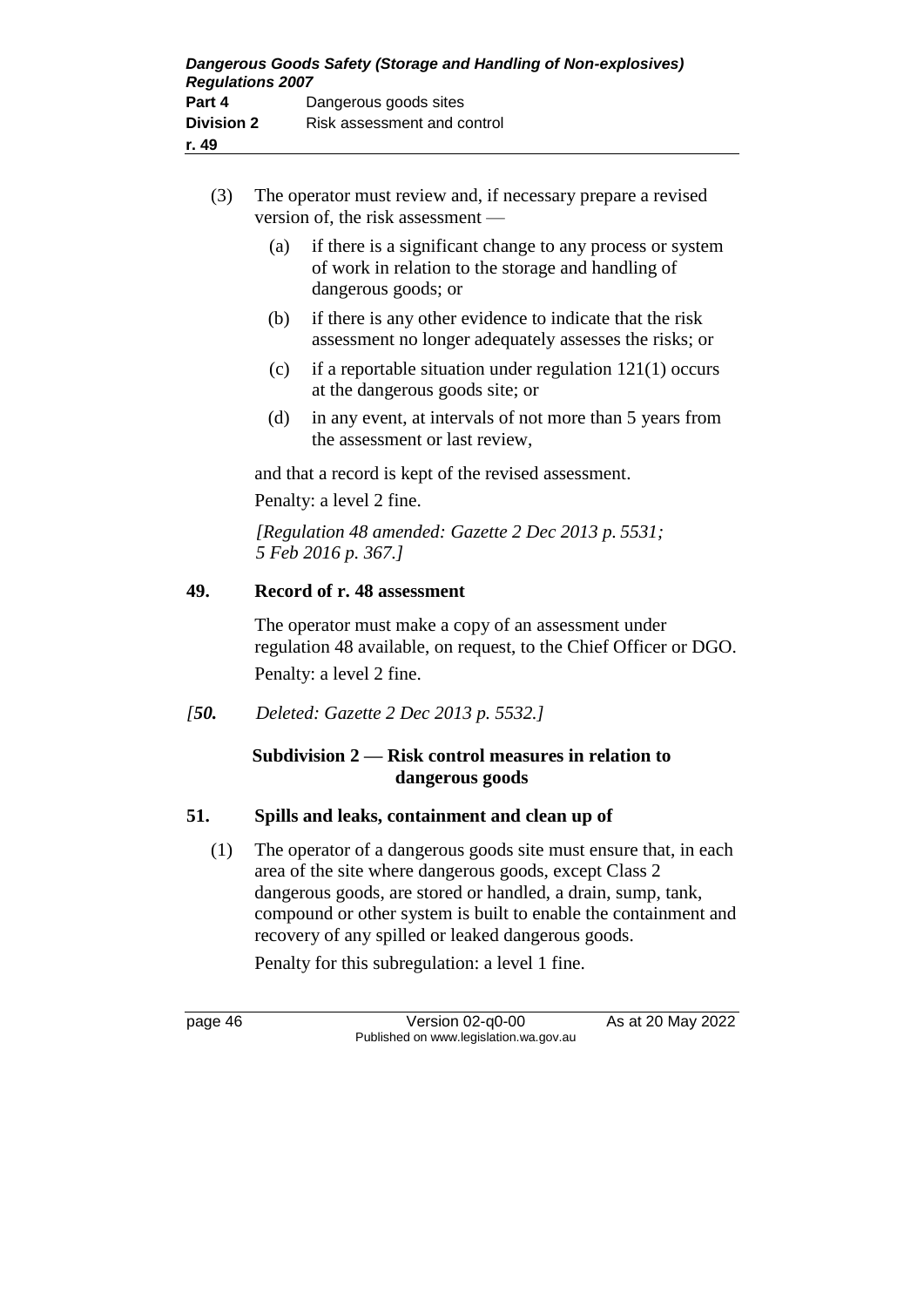(2) If dangerous goods, except Class 2 dangerous goods, spill or leak from an area of the site where the goods are stored or handled, the operator of the site must ensure the goods are cleaned up as soon as practicable after the spill or leak.

Penalty for this subregulation: a level 2 fine.

*[Regulation 51 amended: Gazette 16 Mar 2012 p. 1212-13; 5 Feb 2016 p. 367-8; 20 Mar 2018 p. 1004.]*

### **52. Segregation of dangerous goods**

An operator of a dangerous goods site must take all reasonably practicable measures to ensure that the dangerous goods are isolated so that they cannot —

- (a) interact with goods that are not compatible; or
- (b) contaminate any other goods.

Penalty: a level 2 fine.

### **53. Stability of dangerous goods, requirements for**

 $(1)$  In this regulation —

*control temperature* means the maximum temperature at which dangerous goods can be safely stored and handled as specified or determined by, or in accordance with the UNTC;

*stabiliser* means any substance (including any diluent, inhibitor, desensitiser, phlegmatizer, solvent, wetting agent or adulterant) added to, or present in, dangerous goods that acts to negate the inherent chemical instability of the dangerous goods.

- (2) An operator of a dangerous goods site must take all reasonably practicable measures to ensure that —
	- (a) if the stability of the dangerous goods is dependent on the maintenance of levels of stabilisers, those levels are maintained as specified by the manufacturer of the dangerous goods; and
	- (b) if the dangerous goods are required to be stored or handled at, or below, a particular control temperature

As at 20 May 2022 Version 02-q0-00 page 47 Published on www.legislation.wa.gov.au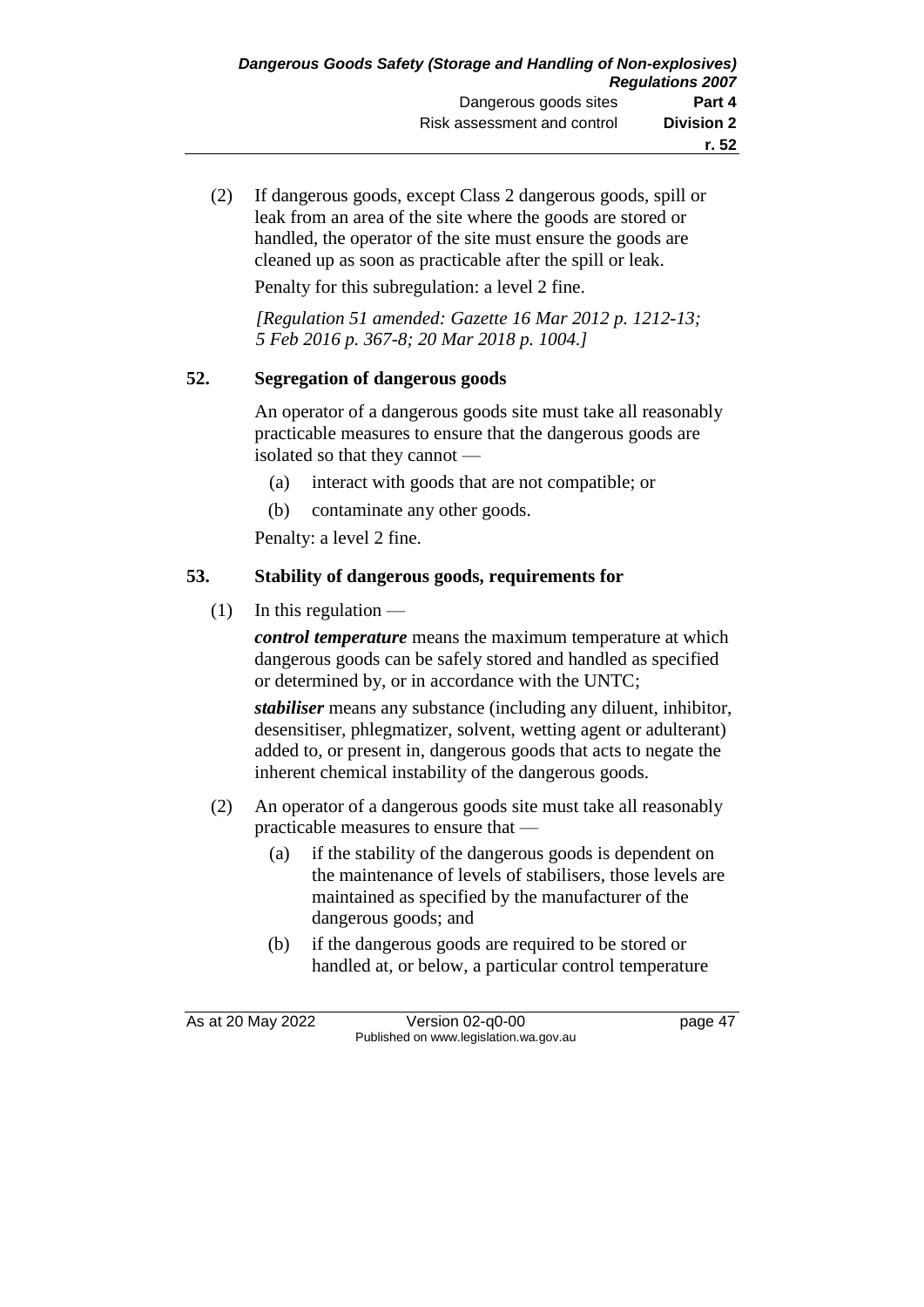| Dangerous Goods Safety (Storage and Handling of Non-explosives)<br><b>Regulations 2007</b> |                             |  |
|--------------------------------------------------------------------------------------------|-----------------------------|--|
| Part 4                                                                                     | Dangerous goods sites       |  |
| <b>Division 2</b>                                                                          | Risk assessment and control |  |
| r. 54                                                                                      |                             |  |

specified by the manufacturer, they are stored at or below that temperature.

Penalty: a level 1 fine.

(3) Subregulation (2) does not apply in relation to dangerous goods at the site that are about to be used in a manufacturing process.

#### **54. Dangerous goods to be protected from impact**

An operator of a dangerous goods site must take all reasonably practicable measures to ensure that the dangerous goods and any storage or handling system at the site is protected against damage from impact.

Penalty: a level 2 fine.

#### **55. Transferring dangerous goods, requirements for**

An operator of a dangerous goods site must ensure that while dangerous goods at the site are being transferred from one storage or handling system to another, all reasonably practicable measures are taken to —

- (a) avoid spillage or overflow of the dangerous goods; and
- (b) where relevant, minimise any static electricity; and
- (c) minimise any dust, mist or vapour generation; and
- (d) ensure that any transfer fittings on the storage or handling systems are compatible; and
- (e) where relevant, avoid ignition sources.

Penalty: a level 2 fine.

#### **56. Ignition sources in hazardous areas, requirements as to**

An operator of a dangerous goods site must ensure that any ignition source in a hazardous area within the site is eliminated or, if this is not reasonably practicable, the risk arising from the ignition source is controlled.

Penalty: a level 2 fine.

page 48 Version 02-q0-00 As at 20 May 2022 Published on www.legislation.wa.gov.au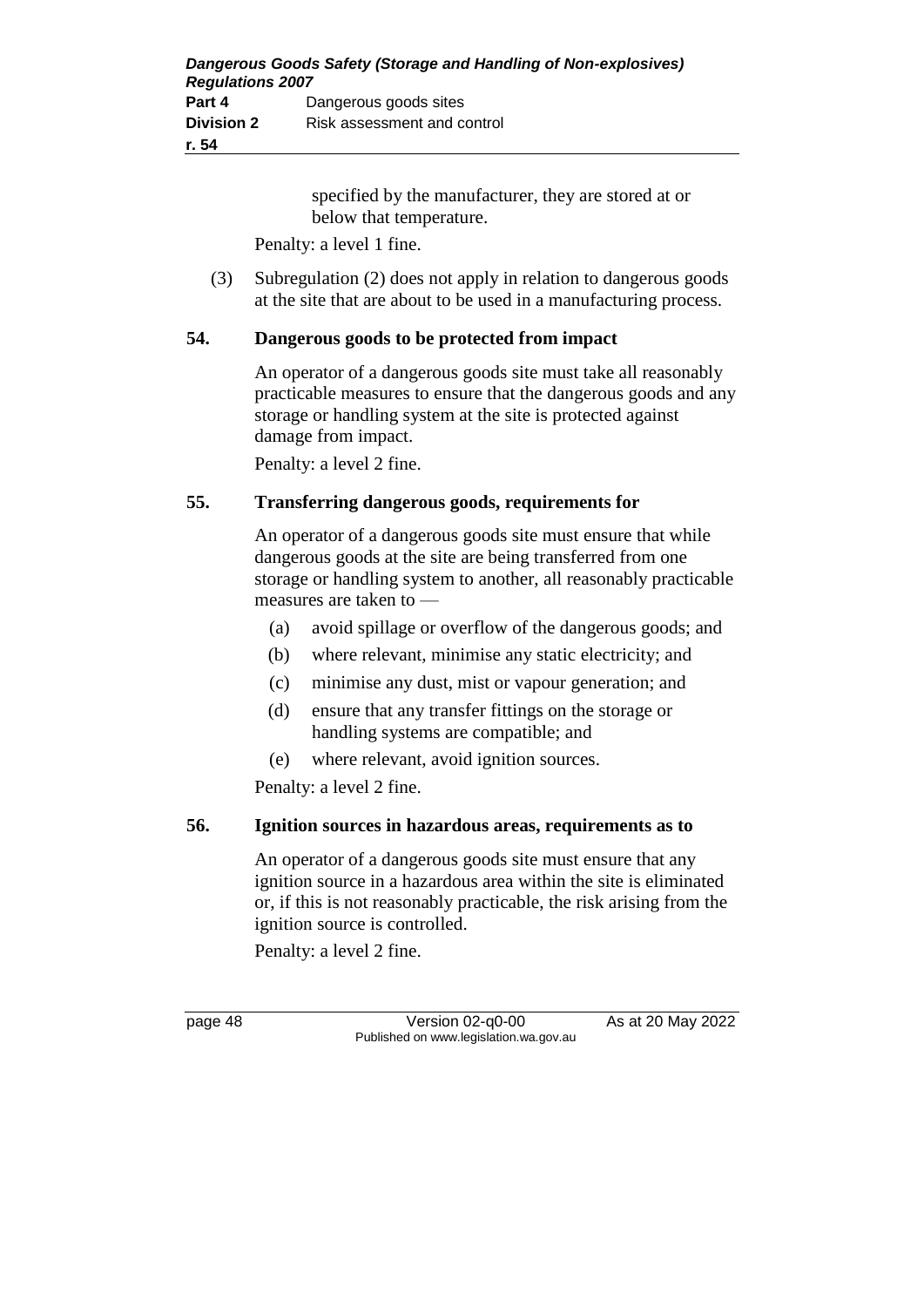#### **57. Hazardous atmosphere, requirements as to**

 $(1)$  In this regulation —

*hazardous atmosphere* means an atmosphere that —

- (a) does not contain a safe concentration of oxygen for breathing; or
- (b) contains any gas, vapour, mist, fume or dust at a concentration that is at or above the maximum concentration specified for that substance in an exposure standard; or
- (c) contains dangerous goods of Division 2.1 or vapour from dangerous goods of Class 3 or subsidiary hazard 3 so that the concentration of the dangerous goods is more than 5% of the lower explosive limit for the goods; or
- (d) contains any combustible dust at a concentration sufficient to create a hazardous area.
- (2) An operator must ensure that each person at a dangerous goods site is not exposed to any dangerous goods at a concentration that exceeds the maximum concentration specified in an exposure standard in relation to those goods for the relevant period of exposure.

Penalty: a level 2 fine.

(3) An operator of a dangerous goods site must otherwise ensure that all risks associated with the presence of a hazardous atmosphere within the site are eliminated or, if this is not reasonably practicable, the risk arising from the hazardous atmosphere is minimised.

Penalty: a level 2 fine.

*[Regulation 57 amended: Gazette 16 Mar 2012 p. 1213; SL 2020/193 r. 32.]*

#### **58. Storage and handling systems, design etc. of**

An operator of a dangerous goods site must ensure that storage or handling systems at the site have been designed, built,

As at 20 May 2022 Version 02-q0-00 page 49 Published on www.legislation.wa.gov.au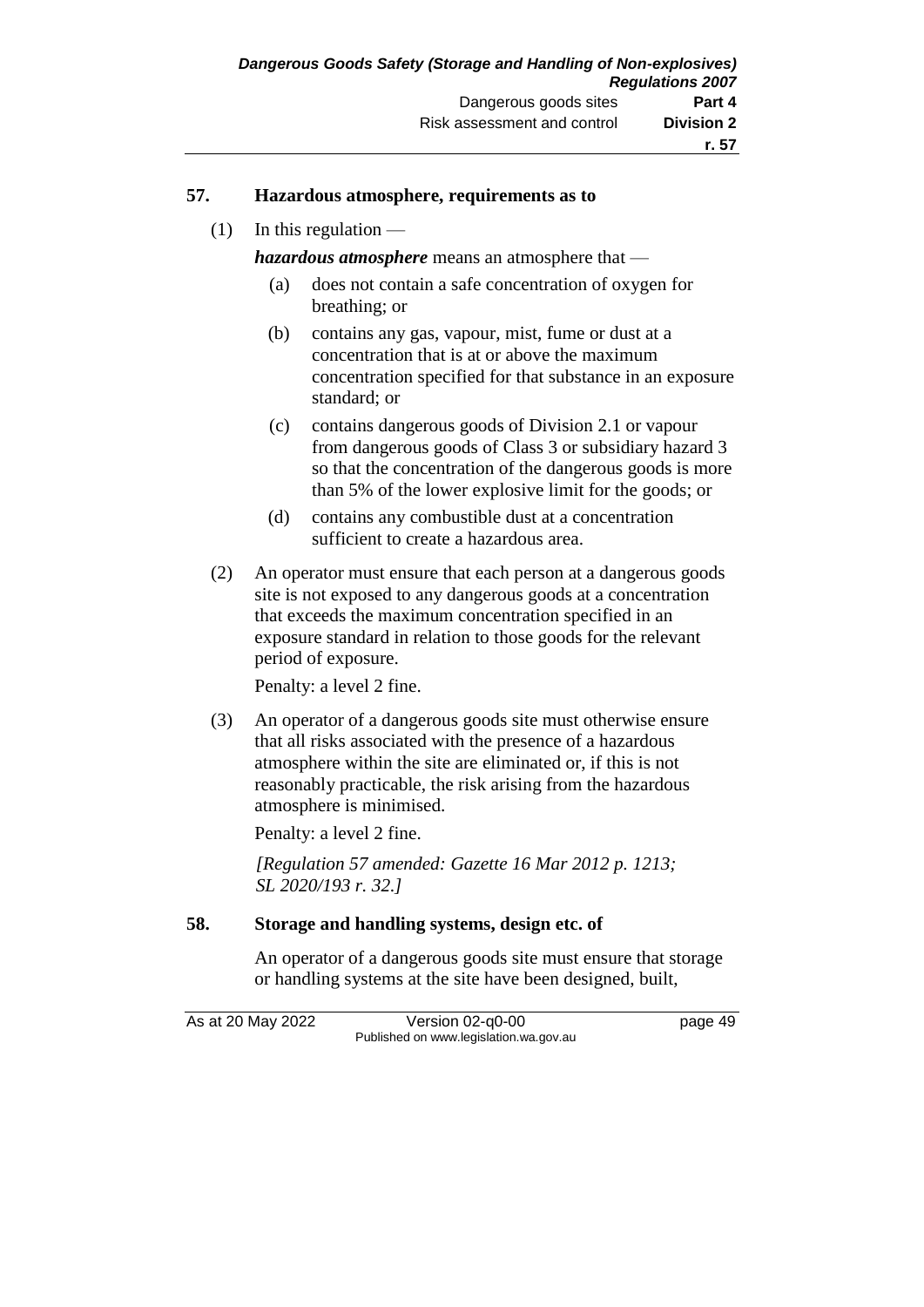installed, commissioned, maintained, and isolated by means of distance or barriers so that, so far as is reasonably practicable, they can be operated with minimal risk to people, property and the environment.

Penalty: a level 1 fine.

### **59. Packaged dangerous goods etc., requirements as to delivery of etc.**

- (1) An operator of a dangerous goods site to whom packaged dangerous goods, or dangerous goods in an IBC, are delivered in circumstances where the operator could reasonably be expected to know that any label on the container in which the goods are packaged does not comply with the ADG Code or the GHS must either not accept delivery of the goods or —
	- (a) if the operator accepts delivery of the goods ensure that each container is labelled in accordance with the ADG Code or the GHS; and
	- (b) ensure that, during the period that the dangerous goods remain in the container —
		- (i) the container remains so labelled; and
		- (ii) the label remains legible.

Penalty: a level 2 fine.

- $(2)$  If
	- (a) the dangerous goods are removed from the container; and
	- (b) the container remains labelled as it was when it was received,

the container must not be used to contain dangerous goods other than dangerous goods of the type that was in the container when it was first received.

Penalty: a level 2 fine.

page 50 Version 02-q0-00 As at 20 May 2022 Published on www.legislation.wa.gov.au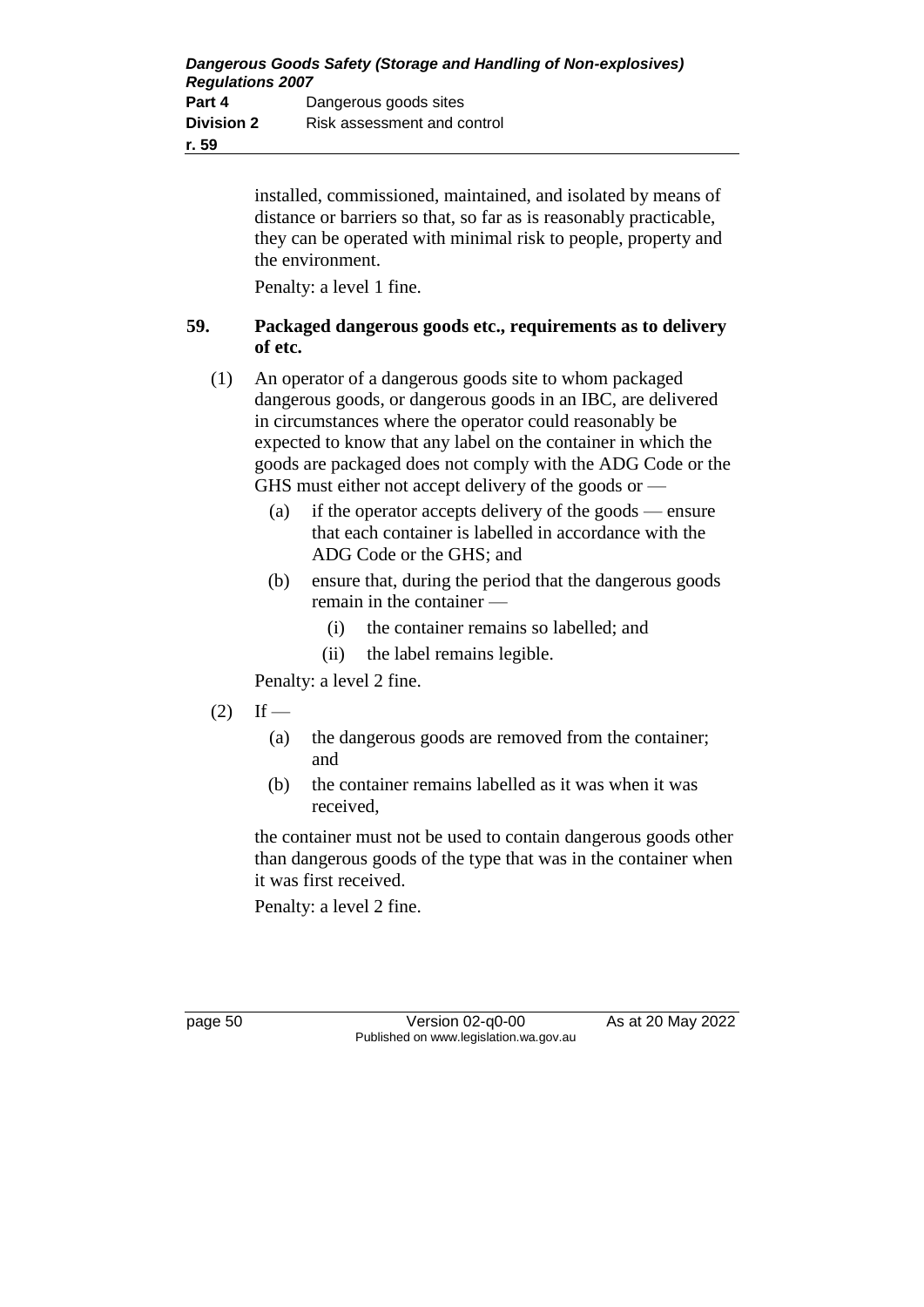- (3) An operator of a dangerous goods site must not dispose of an empty container previously used to store dangerous goods unless —
	- (a) any label on the container relating to the dangerous goods is removed or rendered illegible; and
	- (b) the container is rendered unusable.

Penalty: a level 2 fine.

*[Regulation 59 amended: Gazette 16 Mar 2012 p. 1213; 3 Mar 2017 p. 1480.]*

### **60. Pipework containing dangerous goods, labelling of**

An operator of a dangerous goods site must ensure that any pipework at the site containing dangerous goods is labelled so as to ensure, so far as is practicable, that the dangerous goods are clearly identified to persons working at the site.

Penalty: a level 2 fine.

### **61. Bulk dangerous goods not in IBCs, requirements as to**

- (1) An operator of a dangerous goods site where bulk dangerous goods are stored and handled in a container other than an IBC must ensure that —
	- (a) the container and its associated pipework are provided with stable foundations and supports; and
	- (b) any pipework or plant connected to the container is installed so as to prevent excessive stress on the container, pipework or plant; and
	- (c) the container and its associated pipework are protected from failure by corrosion; and
	- (d) the container is inspected at intervals that are sufficient to ensure the integrity and serviceability of the container; and
	- (e) the results of an inspection under paragraph (d) are recorded and retained for as long as the container

As at 20 May 2022 Version 02-q0-00 page 51 Published on www.legislation.wa.gov.au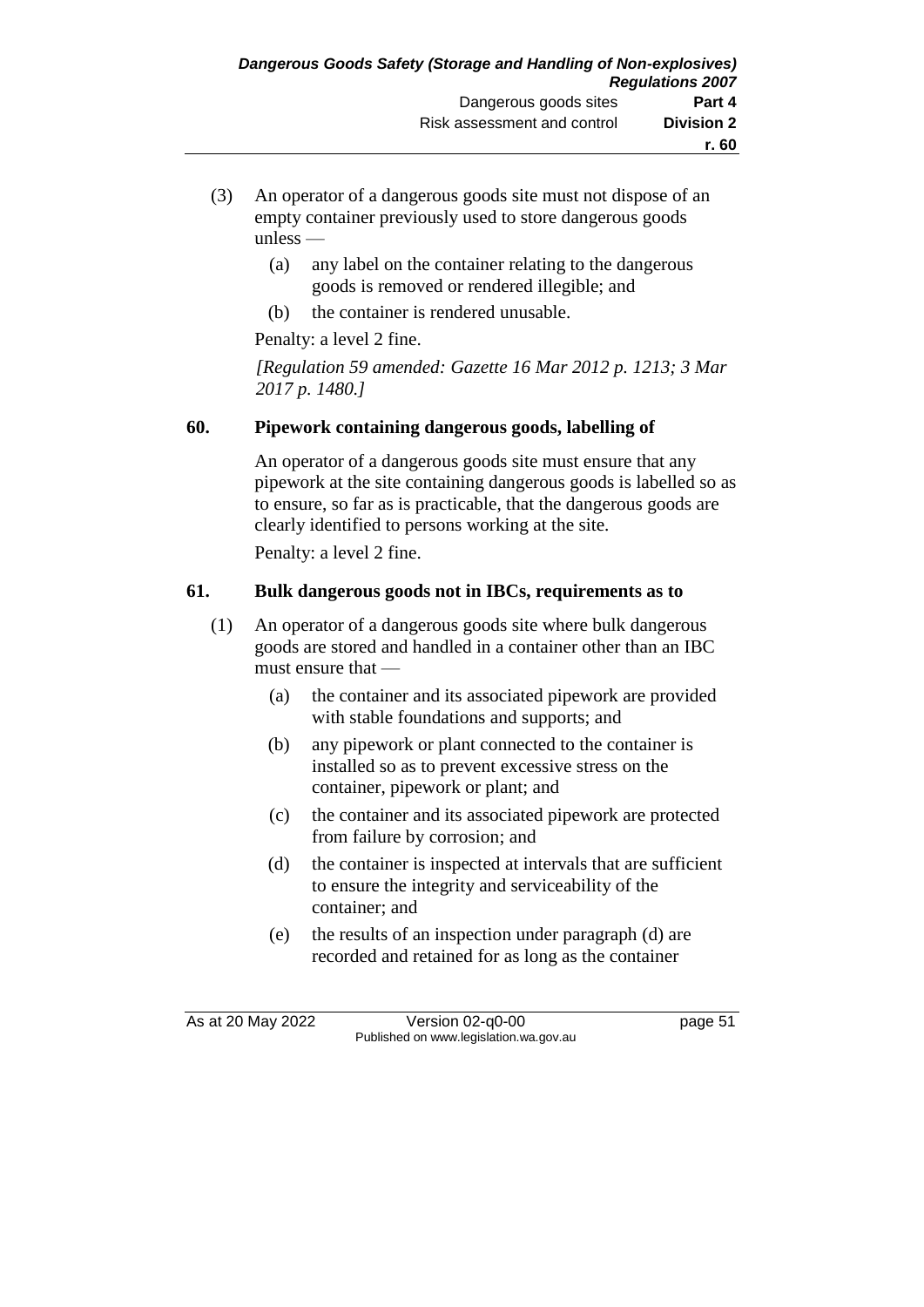remains in service and at the site managed and controlled by the operator; and

(f) in the event of the operator ceasing to manage and control the site, the recorded results of an inspection are delivered to the person who subsequently becomes the operator.

Penalty: a level 1 fine.

- $(2)$  A person who
	- (a) becomes an operator of a dangerous goods site; and
	- (b) takes delivery of recorded inspection results under subregulation (1)(f),

must retain the record in accordance with subregulation (1)(e). Penalty: a level 3 fine.

(3) The operator must make the records referred to in subregulation  $(1)(e)$  and  $(2)$  available, on request, to the Chief Officer.

Penalty: a level 3 fine.

#### **62. Underground storage or handling systems for Class 3 dangerous goods and petroleum products, requirements for**

- (1A) For the purposes of this regulation
	- (a) AS 4897 clause 4.3.1 is taken to require the manufacturer of the piping to provide the written specification and performance warranty required by that clause; and
	- (b) AS 4897 clause 4.3.2(b) is taken to require a corrosion specialist to provide the certification required by that clause; and
	- (c) AS 4897 clause 4.3.3 is taken to require the manufacturer of the product piping to provide the written specification and performance warranty required by that clause; and

page 52 Version 02-q0-00 As at 20 May 2022 Published on www.legislation.wa.gov.au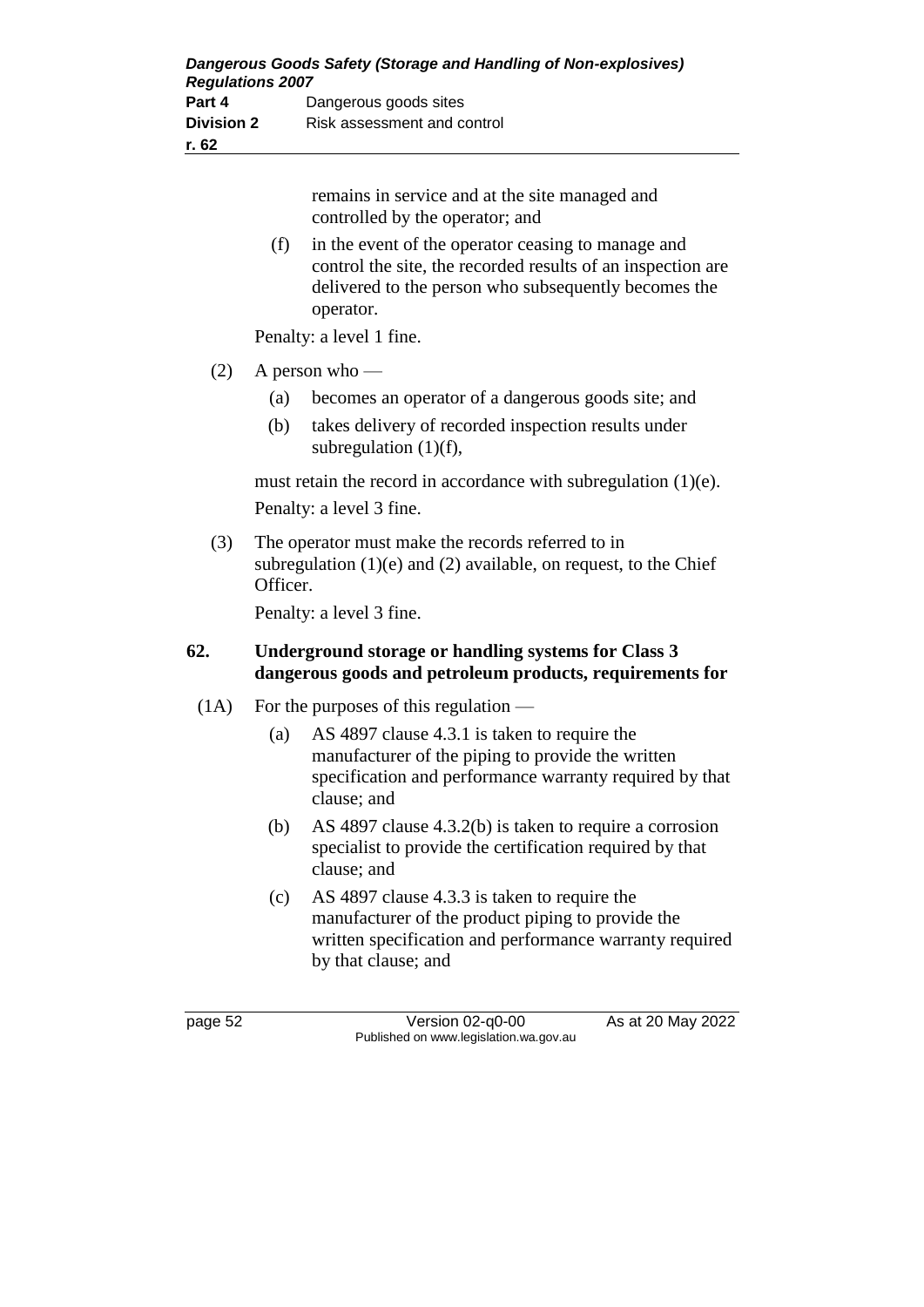- (d) AS 4897 clause 9.3.2(a) is taken to require the repairer of the tank to provide the warranty required by that clause.
- (1) An operator of a dangerous goods site must ensure that any underground storage or handling systems for Class 3 dangerous goods or petroleum products at the site are designed, installed, operated and maintained so that they do not leak.

Penalty: a level 1 fine.

- (2) In addition the operator must ensure that an underground storage or handling system for petroleum products complies with subregulation  $(3)$  if —
	- (a) the underground storage or handling system was installed or replaced after these regulations came into operation; and
	- (b) the underground storage or handling system is used for the storage of petroleum products.

Penalty: a level 1 fine.

- (3) An underground storage or handling system for petroleum products must —
	- (a) meet the requirements in AS 4897 sections 3 and 4 for underground petroleum storage systems; and
	- (b) have the equipment required by AS 4897 sections 3 and 4 for Equipment level 1 under AS 4897, irrespective of how the site where the system is situated is classified under AS 4897; and
	- (c) be designed, certified and installed in accordance with AS 4897 section 6, other than clause 6.3,

or, subject to subregulation (4), be designed, certified, constructed, installed, operated, maintained and tested in compliance with alternative safety measures that result in a level of risk in relation to the dangerous goods in relation to people, property and the environment that is equal to or lower than the

As at 20 May 2022 Version 02-q0-00 page 53 Published on www.legislation.wa.gov.au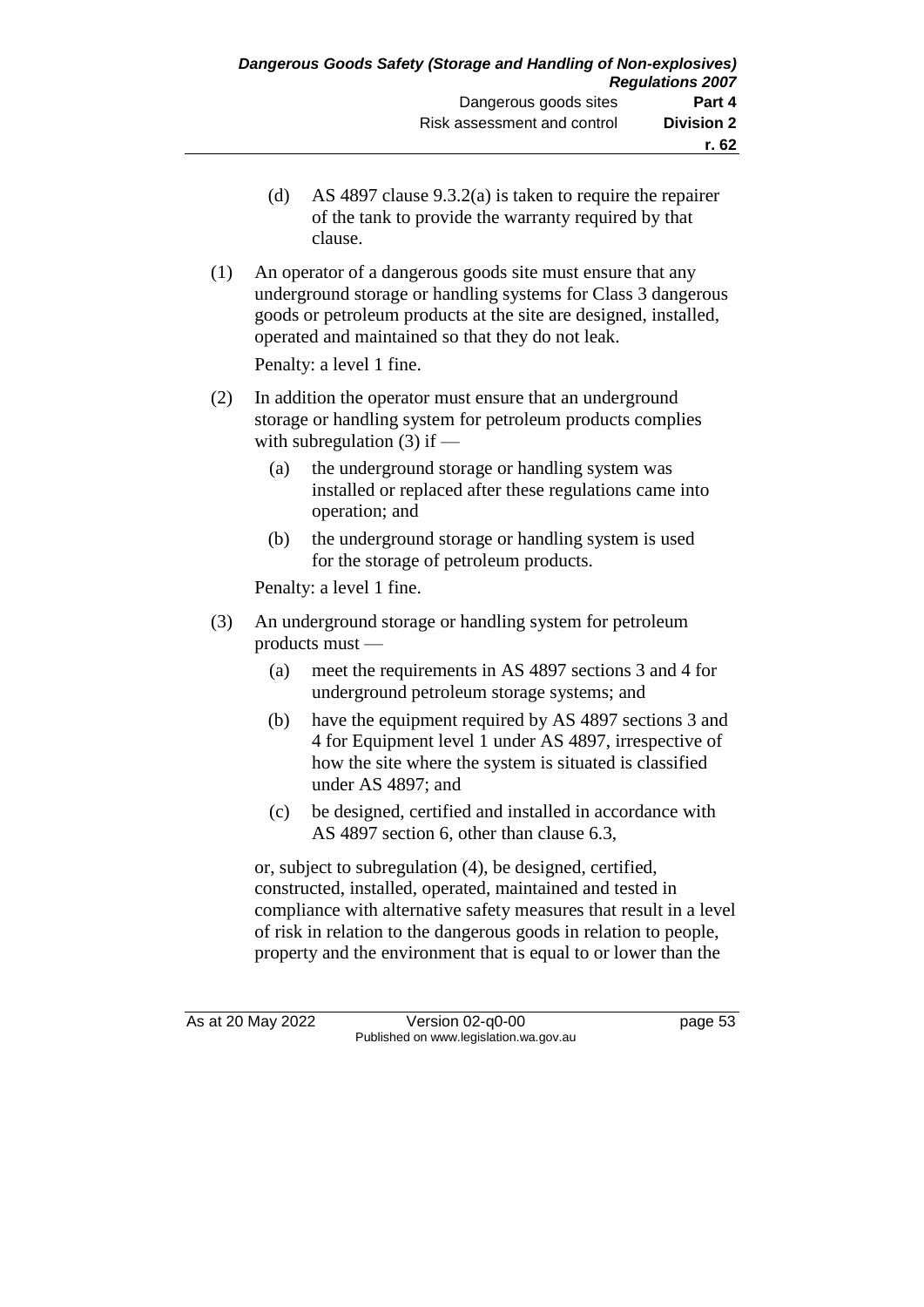level of risk that results from complying with the primary requirements.

- (4) A person may comply with the alternative safety measures referred to in subregulation (3) if the person makes a written record of the alternative measures and why they result in the equal or lower level of risk.
- (5) If requested to do so by a DGO, a person must give the DGO a copy of the record required by subregulation (4) in relation to alternative safety measures with which the person complies, or purports or intends to comply.

Penalty: a level 2 fine.

- (6) If alternative safety measures with which a person complies, or purports or intends to comply, do not or will not result in the equal or lower level of risk referred to in subregulation (3) the person is to be taken, for the purposes of the Act and in particular section 47 of it, to be contravening or about to contravene these regulations.
- (7A) If a provision of AS 4897 section 4, 6, 8 or 9 requires a person involved in the design, manufacture, installation or repair of an underground storage or handling system for petroleum products to do an act and the person contravenes the provision, the person commits an offence.

Penalty: a level 1 fine.

- (7) The operator of a dangerous goods site at which there is an underground storage or handling system for Class 3 dangerous goods or petroleum products who does not —
	- (a) ensure the system is monitored for leaks in accordance with AS 4897 clause 4.5; or
	- (b) make a written record of the monitoring carried out under AS 4897 clause 4.5 and retain it for at least 2 years after the date of the monitoring; or
	- (c) comply with AS 4897 clause 7.3 (other than clause 7.3.4); or

page 54 Version 02-q0-00 As at 20 May 2022 Published on www.legislation.wa.gov.au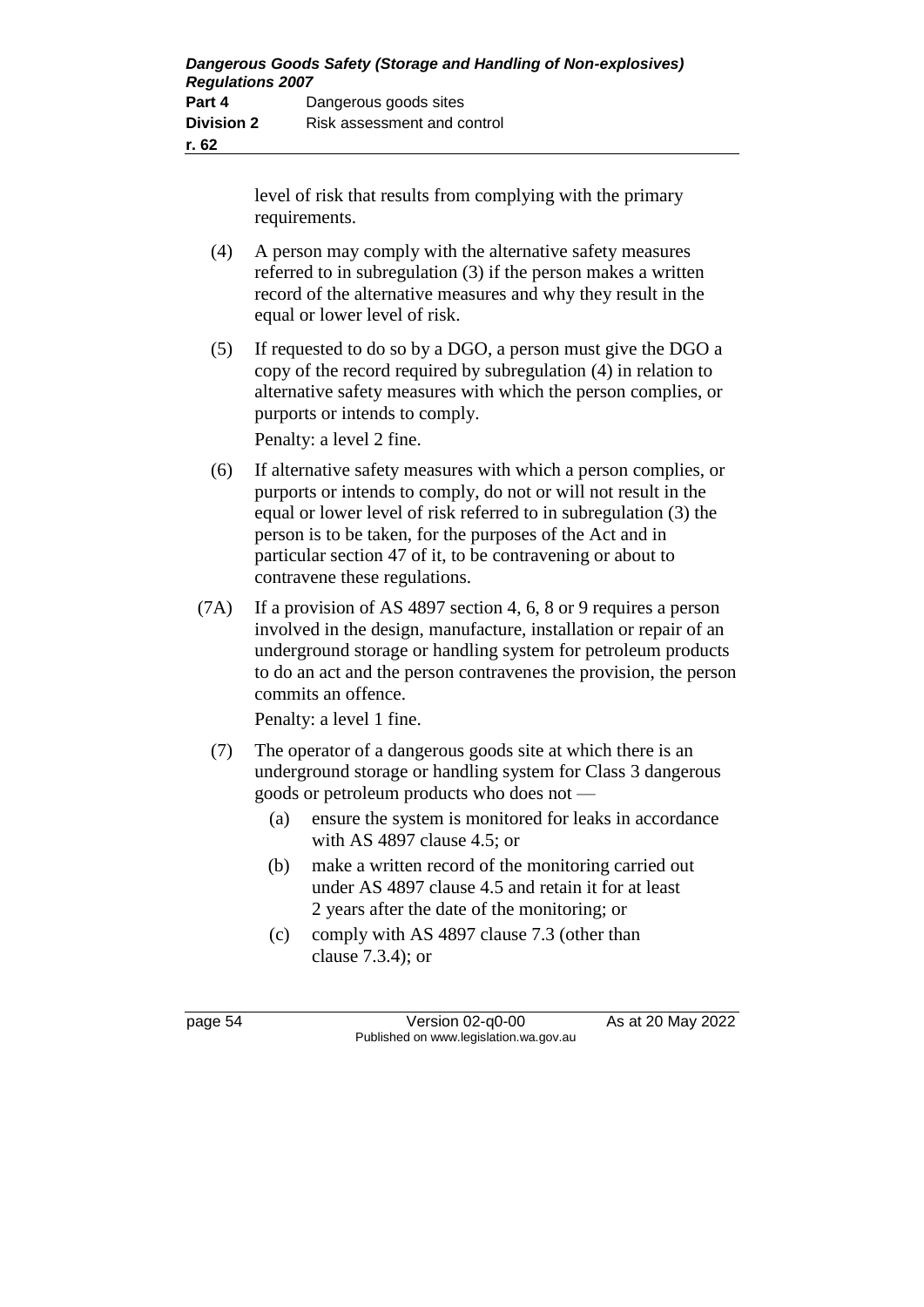- (d) ensure the system is maintained and tested in accordance with AS 4897 section 8; or
- (e) retain the records referred to in AS 4897 clause 8.4 of an inspection or test for at least 2 years after the date on which the inspection or test is conducted; or
- (f) ensure any repair of the system is done in accordance with AS 4897 clause 9.2,

commits an offence.

Penalty: a level 2 fine.

(8) The owner of a dangerous goods site at which there is an underground storage or handling system for Class 3 dangerous goods or for petroleum products must retain any record that AS 4897 requires to be retained, other than a record referred to in subregulation (7), for the period specified in AS 4897.

Penalty: a level 2 fine.

(9) The operator must ensure that a leaking component of an underground storage or handling system for petroleum products is emptied, sealed off from the storage and handling system and not otherwise used until the leak has been repaired.

Penalty: a level 1 fine.

*[Regulation 62 amended: Gazette 16 Mar 2012 p. 1213-16.]*

#### **63. Decommissioned storage or handling systems to be cleaned etc.**

(1) The owner of a dangerous goods site must ensure that any storage or handling system used in connection with the dangerous goods is cleared of the dangerous goods in accordance with subregulation (2) if the system is to be destroyed, dismantled, disposed of or otherwise decommissioned.

Penalty: a level 2 fine.

As at 20 May 2022 Version 02-q0-00 page 55 Published on www.legislation.wa.gov.au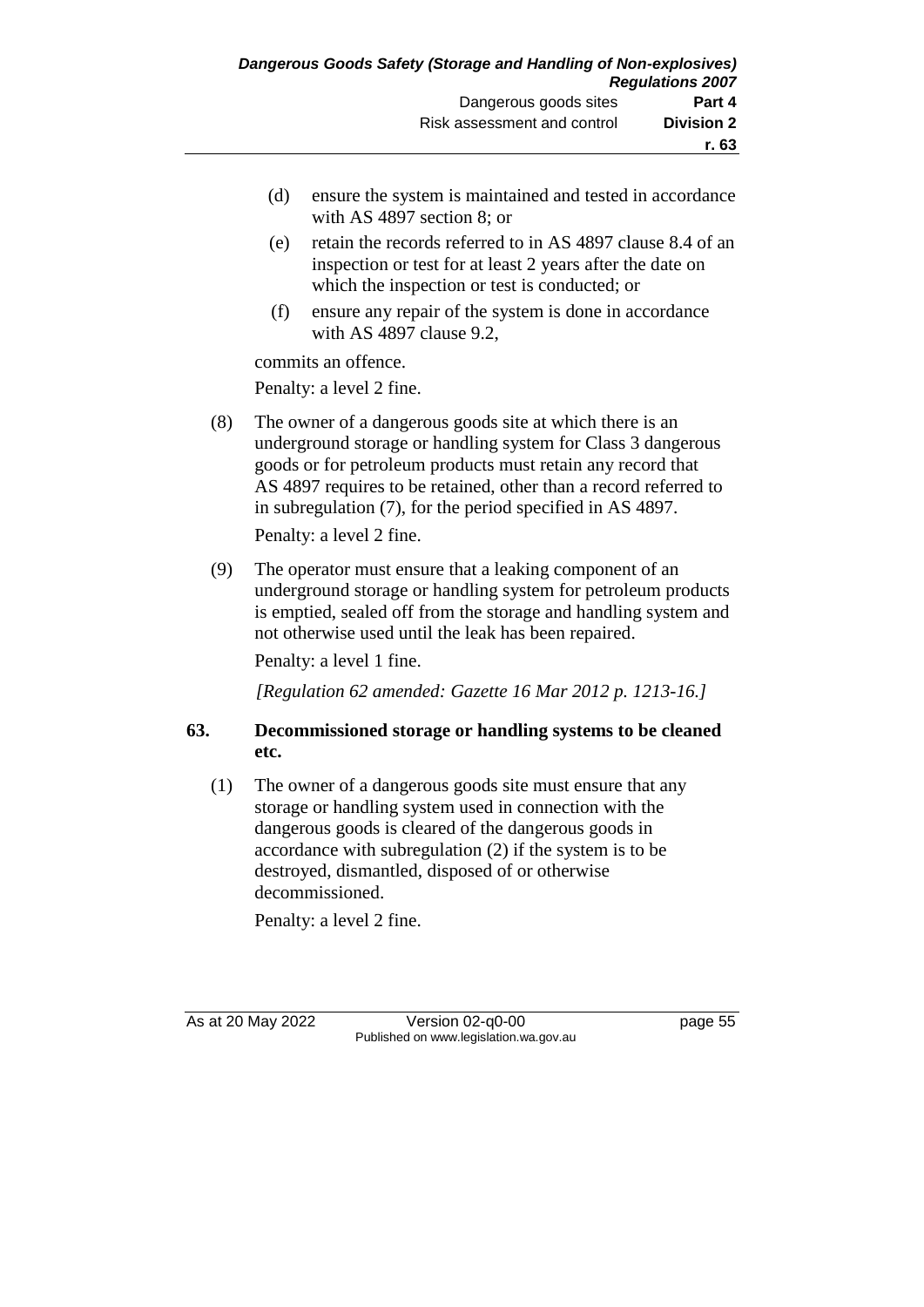- (2) For the purposes of subregulation (1), the owner must ensure that the storage or handling system —
	- (a) is thoroughly cleaned so that the system is, as far as practicable, free from dangerous goods; or
	- (b) otherwise made safe.

*[Regulation 63 amended: Gazette 16 Mar 2012 p. 1216.]*

### **64. Lighting requirements**

An operator of a dangerous goods site must ensure that sufficient and suitable lighting is provided to enable —

- (a) safe access to and from the site; and
- (b) safe handling and storage of the dangerous goods.

Penalty: a level 2 fine.

### **65. Entrances and exits to be clear**

The operator of a dangerous goods site must ensure the entrances and exits used by people and vehicles to enter or leave the site, or any place or building on the site where dangerous goods are situated, are unobstructed and safe at all times.

Penalty: a level 2 fine.

*[Regulation 65 inserted: Gazette 16 Mar 2012 p. 1217.]*

### **66. Security requirements**

An operator of a dangerous goods site must, so far as is practicable, prevent —

(a) access to the site by unauthorised persons; and

(b) the occurrence at the site of unauthorised activities.

Penalty: a level 2 fine.

### **67. Fire hazards, requirements as to**

An operator of a dangerous goods site must ensure that the area within 3 m of a storage or handling system is kept clear of

page 56 Version 02-q0-00 As at 20 May 2022 Published on www.legislation.wa.gov.au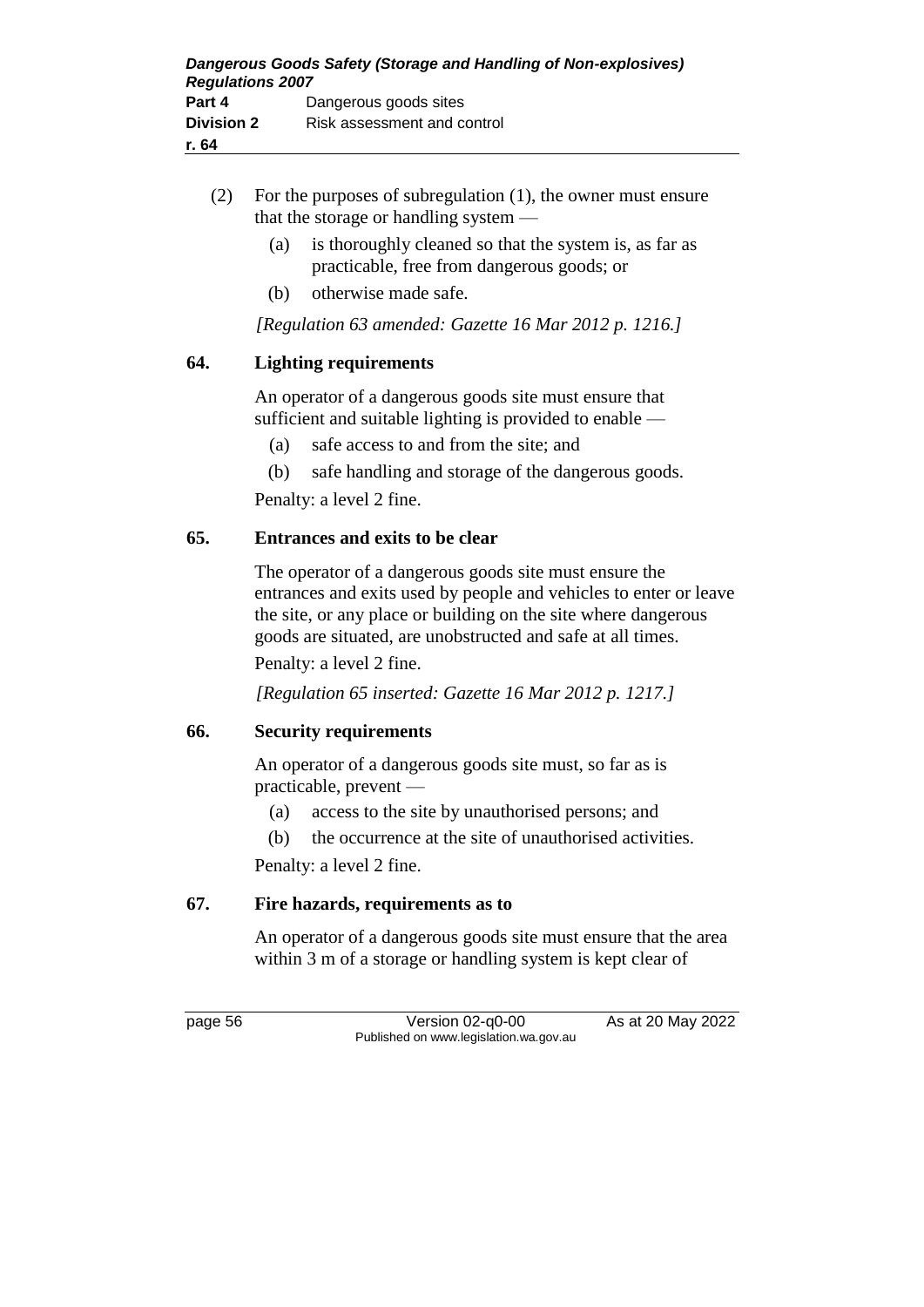combustible material that presents a fire hazard to any dangerous goods contained in the system. Penalty: a level 2 fine.

### **Subdivision 3 — Placards**

# **68. HAZCHEM placards, when and where required**

- (1) This regulation does not apply to a dangerous goods site if
	- (a) it is a petrol station; and
	- (b) the only dangerous goods on the site that in quantity exceed the quantities specified in the column headed "Placarding quantity" in Schedule 1 are petroleum products or LP gas.
- (2) The operator of a dangerous goods site where dangerous goods are stored or handled in quantities that exceed those specified in the column headed "Placarding quantity" in Schedule 1 must ensure that a "HAZCHEM" outer warning placard that complies with Schedule 4 clause 2 is displayed at –
	- (a) every entrance to the site; or
	- (b) any alternative place approved in writing by the FES Commissioner or a DGO.

Penalty: a level 2 fine.

*[Regulation 68 inserted: Gazette 16 Mar 2012 p. 1217-18; amended: Gazette 19 Feb 2013 p. 991.]*

### **69. Dangerous goods stored in bulk, signs at sites of**

 $(1)$  In this regulation —

*relevant sign*, for dangerous goods, means —

- (a) if they are neither goods too dangerous to transport nor combustible liquids —
	- (i) a placard that complies with Schedule 4 clause 3; or

As at 20 May 2022 Version 02-q0-00 page 57 Published on www.legislation.wa.gov.au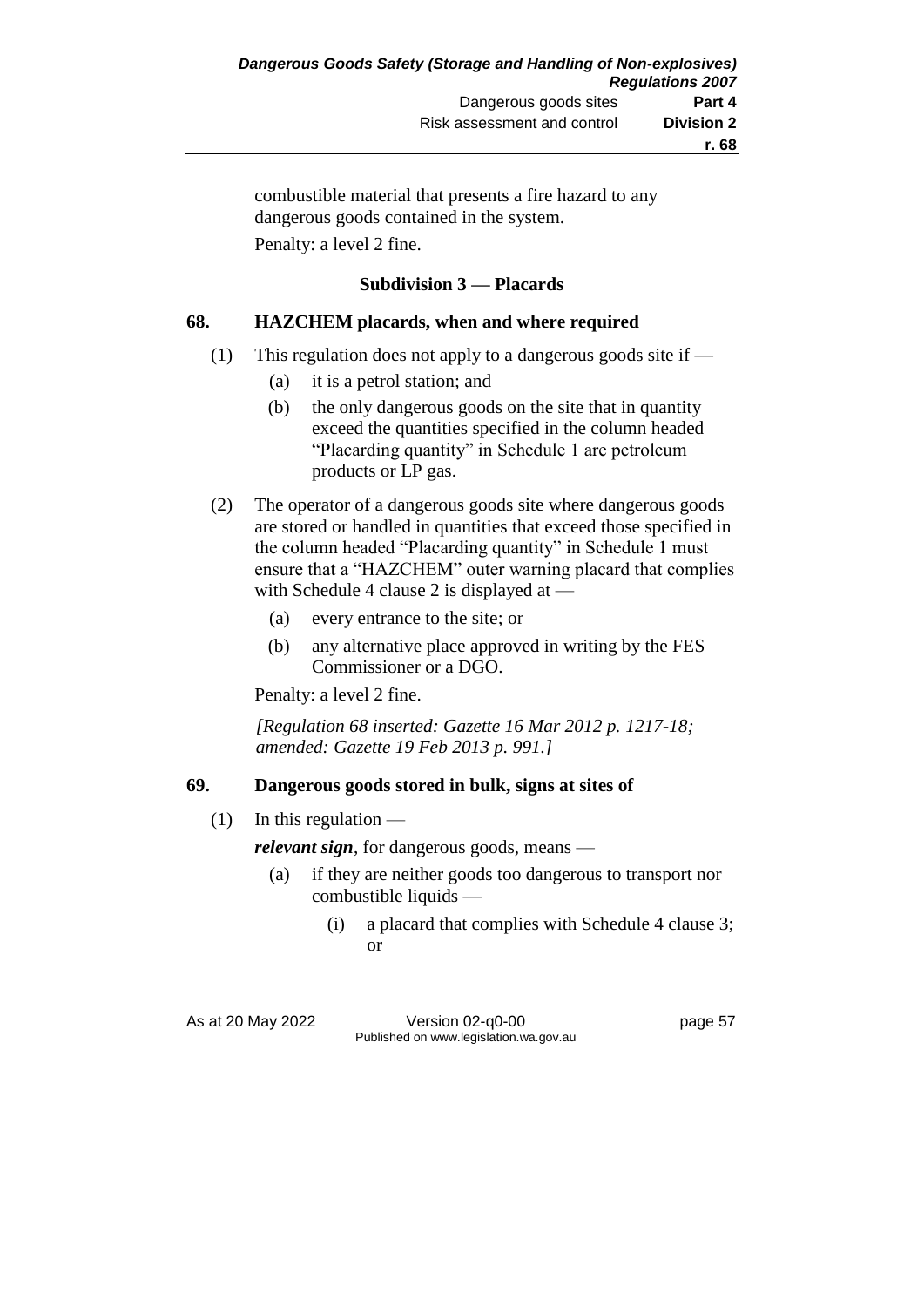| Dangerous Goods Safety (Storage and Handling of Non-explosives)<br><b>Regulations 2007</b> |                             |  |
|--------------------------------------------------------------------------------------------|-----------------------------|--|
| Part 4                                                                                     | Dangerous goods sites       |  |
| <b>Division 2</b>                                                                          | Risk assessment and control |  |
| r. 69                                                                                      |                             |  |

|     |                                                                                                                                          | (ii)      | an emergency information panel the format and<br>design of which and the particulars on which<br>comply with the ADG Code clause 5.3.1.3.1 for<br>the goods; |
|-----|------------------------------------------------------------------------------------------------------------------------------------------|-----------|--------------------------------------------------------------------------------------------------------------------------------------------------------------|
|     | (b)                                                                                                                                      |           | if they are goods too dangerous to transport, a placard<br>that complies with Schedule 4 clause 4;                                                           |
|     | (c)                                                                                                                                      |           | if they are combustible liquids, a placard that complies<br>with Schedule 4 clause 6.                                                                        |
| (2) | The operator of a dangerous goods site where dangerous goods<br>are stored in bulk must ensure that the relevant sign for the<br>goods - |           |                                                                                                                                                              |
|     | (a)                                                                                                                                      |           | is displayed $-$                                                                                                                                             |
|     |                                                                                                                                          | (i)       | on every container in which the goods are stored<br>in bulk; and                                                                                             |
|     |                                                                                                                                          | (ii)      | at the entrance to any building in which the<br>goods are stored in bulk, whether in a container<br>or not; and                                              |
|     |                                                                                                                                          | (iii)     | on or adjacent to every place outside a building<br>where the goods are stored in bulk but not in a<br>container;                                            |
|     |                                                                                                                                          | <b>or</b> |                                                                                                                                                              |
|     | (b)                                                                                                                                      |           | is displayed in an alternative place approved in writing<br>by the FES Commissioner or a DGO.                                                                |
|     |                                                                                                                                          |           | Penalty: a level 2 fine.                                                                                                                                     |
| (3) | Subregulation (2) does not apply to a site if the only dangerous<br>goods at the site are                                                |           |                                                                                                                                                              |
|     |                                                                                                                                          |           | (a) dangerous goods in bulk in a container that is intended                                                                                                  |

- (a) dangerous goods in bulk in a container that is intended for transport and labelled in accordance with the ADG Code; or
- (b) combustible liquids in bulk in a quantity not exceeding 10 000 L that are isolated from other dangerous goods; or

page 58 Version 02-q0-00 As at 20 May 2022 Published on www.legislation.wa.gov.au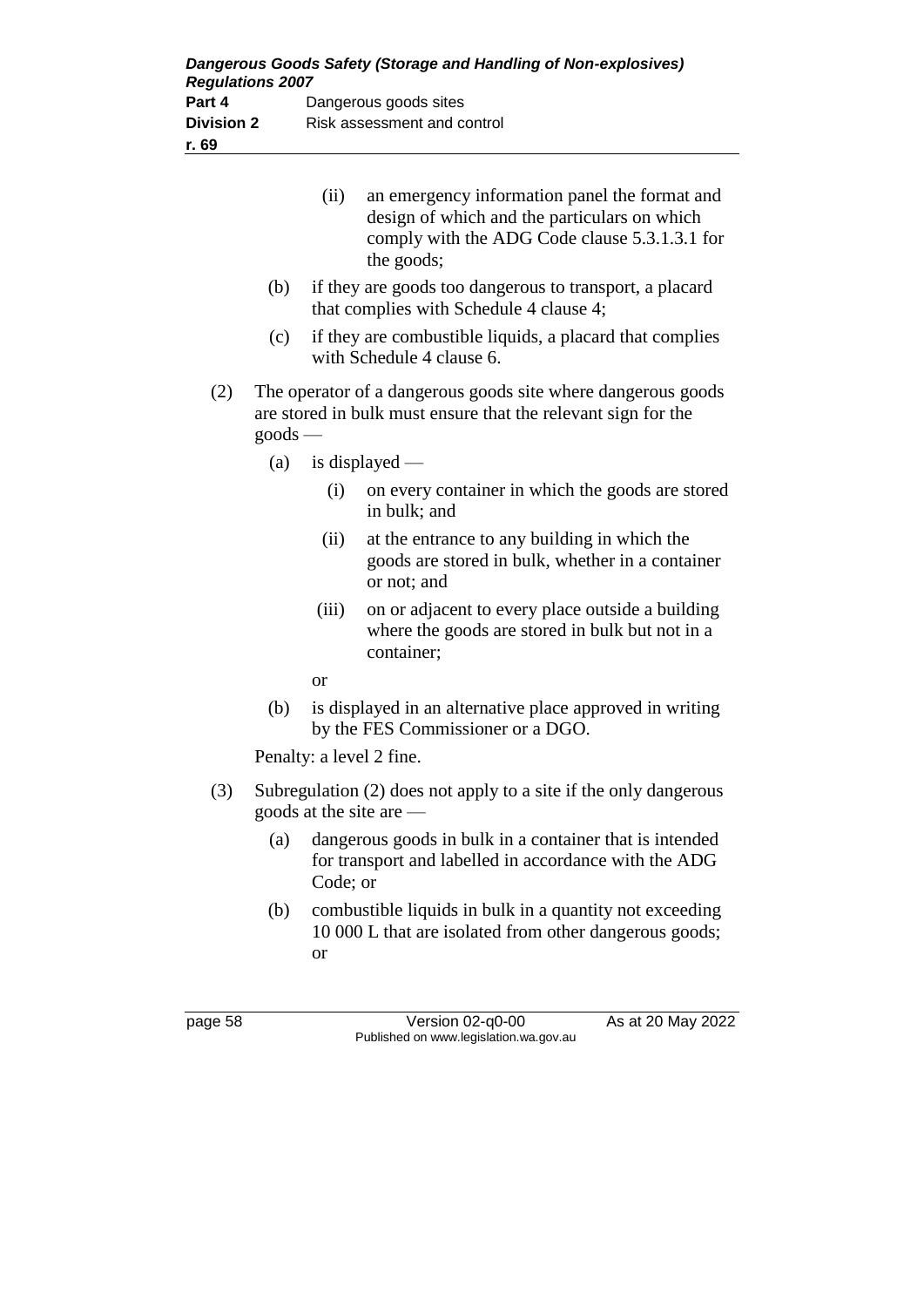- (c) dangerous goods of Division 2.1, Class 3 or petroleum products, that are stored in a container, other than an IBC, that comprises an underground storage or handling system at a petrol station.
- (4) Subregulation (2) does not require a sign to be displayed on
	- (a) any container in which there are packaged dangerous goods; or
	- (b) an IBC containing dangerous goods if
		- (i) it is not connected to any other thing for the purposes of filling or emptying it; and
		- (ii) it is placarded in accordance with the ADG Code.

*[Regulation 69 inserted: Gazette 16 Mar 2012 p. 1218-19; amended: Gazette 19 Feb 2013 p. 991; 3 Mar 2017 p. 1481.]*

#### **70. Dangerous goods stored in packages or IBCs, signs at sites of**

 $(1)$  In this regulation —

*relevant dangerous goods* means —

- (a) packaged dangerous goods; or
- (b) dangerous goods in IBCs;

*relevant sign*, for dangerous goods, means —

- (a) a placard that complies with Schedule 4 clause 5; and
- (b) if the goods are or include combustible liquids in a total quantity of more than 10 000 L and they are not stored with fire risk dangerous goods, a placard that complies with Schedule 4 clause 6.
- (2) If at a dangerous goods site  $-$ 
	- (a) dangerous goods that exceed the relevant quantity specified in the column headed "Placarding quantity" in Schedule 1 are stored or handled; and

As at 20 May 2022 Version 02-q0-00 page 59 Published on www.legislation.wa.gov.au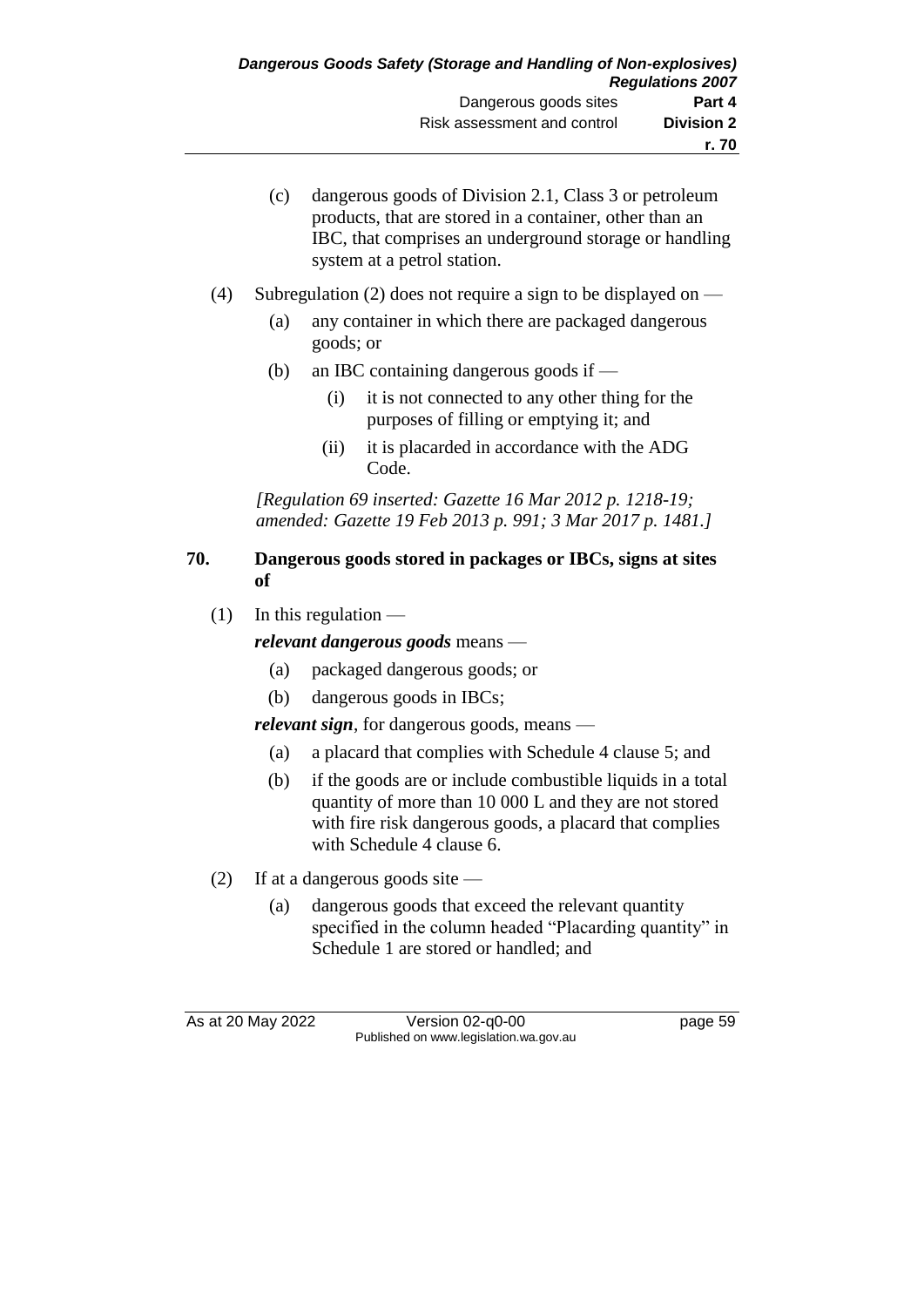(b) any of the dangerous goods are relevant dangerous goods,

the operator of the site must ensure that the relevant sign for the relevant dangerous goods —

- $(c)$  is displayed
	- (i) at the entrance to any building in which the relevant dangerous goods are stored; and
	- (ii) within a building referred to in subparagraph (i), at the entrance to each room or other closed or walled section of the building in which the relevant dangerous goods are stored; and
	- (iii) adjacent to any external storage area where the relevant dangerous goods are stored;

or

(d) is displayed at an alternative place approved in writing by the FES Commissioner or a DGO.

Penalty: a level 2 fine.

(3) The operator of a dangerous goods site where dangerous goods that exceed the relevant quantity specified in the column headed "Placarding quantity" in Schedule 1 are stored or handled must ensure that any IBC containing the goods is placarded in accordance with the ADG Code.

Penalty: a level 2 fine.

*[Regulation 70 inserted: Gazette 16 Mar 2012 p. 1220-1; amended: Gazette 19 Feb 2013 p. 991; 3 Mar 2017 p. 1481.]*

### **71. Signs to be properly displayed at sites**

(1) The operator of a dangerous goods site must ensure any sign required to be displayed by regulation 68, 69 or 70 is properly displayed.

Penalty: a level 3 fine.

page 60 Version 02-q0-00 As at 20 May 2022 Published on www.legislation.wa.gov.au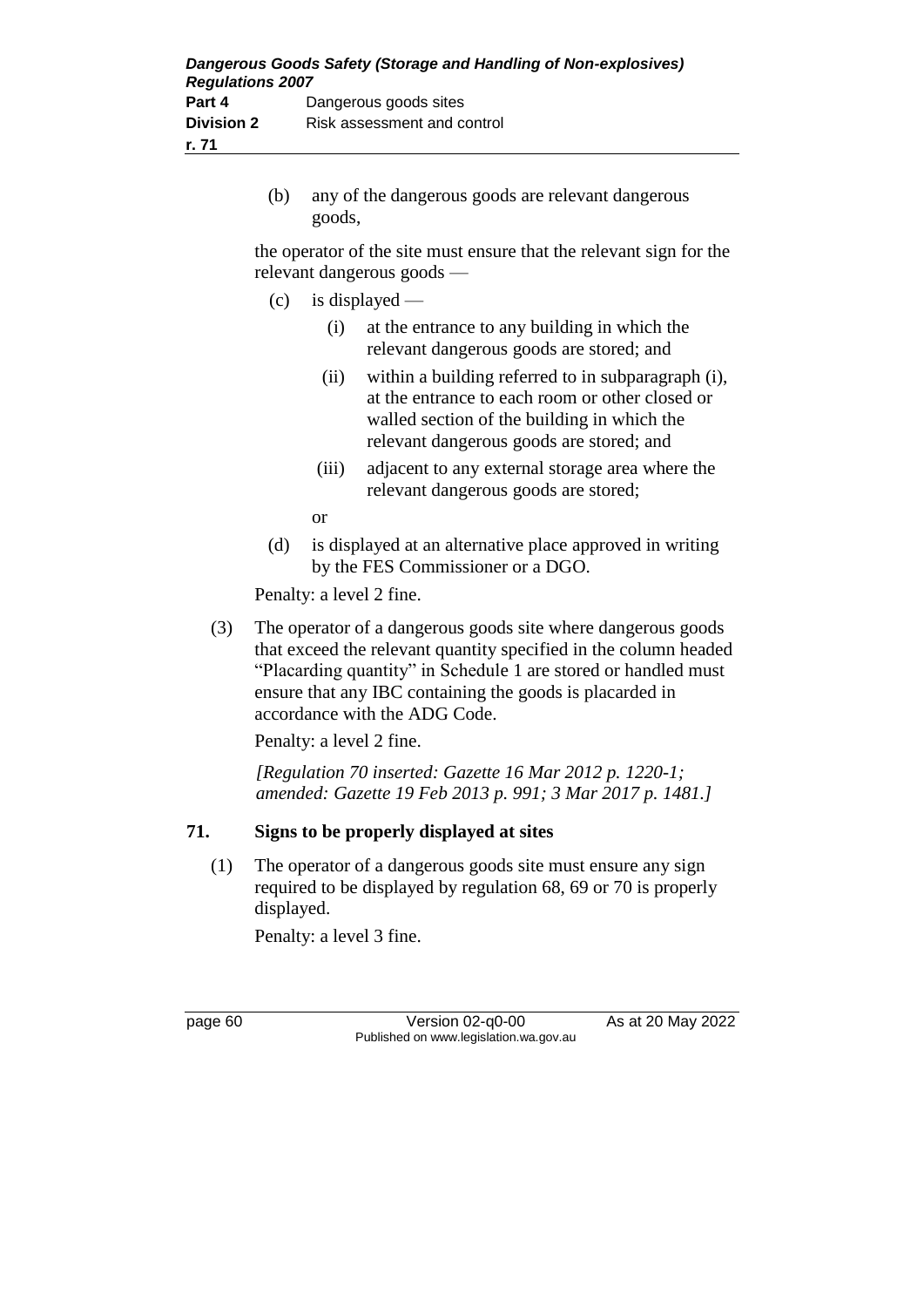- (2) For the purposes of subregulation (1) a sign is not properly displayed unless it is —
	- (a) clean, in good order and unobstructed; and
	- (b) clearly legible to persons approaching it; and
	- (c) separate from any other sign or writing that contradicts, qualifies or distracts attention from it.

*[Regulation 71 inserted: Gazette 16 Mar 2012 p. 1221.]*

## **72. Placards, revision of**

An operator of a dangerous goods site must ensure that all placards at the site required by this Subdivision are revised as soon as practicable after any change to the type or quantity of dangerous goods stored at the site requiring different information to be displayed.

Penalty: a level 2 fine.

## **Subdivision 4 — Emergency management and planning**

#### **73. Fire control equipment required on site**

(1) The operator of a dangerous goods site must ensure there is adequate fire control equipment on the site.

Penalty: a level 1 fine.

- (2) For the purposes of subregulation (1), fire control equipment is not adequate fire control equipment unless —
	- (a) it is designed and constructed either to automatically extinguish or to be capable, when used by a person, of extinguishing any fire that is reasonably foreseeable at the site having regard to —
		- (i) the types and quantities of dangerous goods on the site; and
		- (ii) the conditions under which they are handled on the site; and
		- (iii) any materials and other substances on the site;

As at 20 May 2022 Version 02-q0-00 page 61 Published on www.legislation.wa.gov.au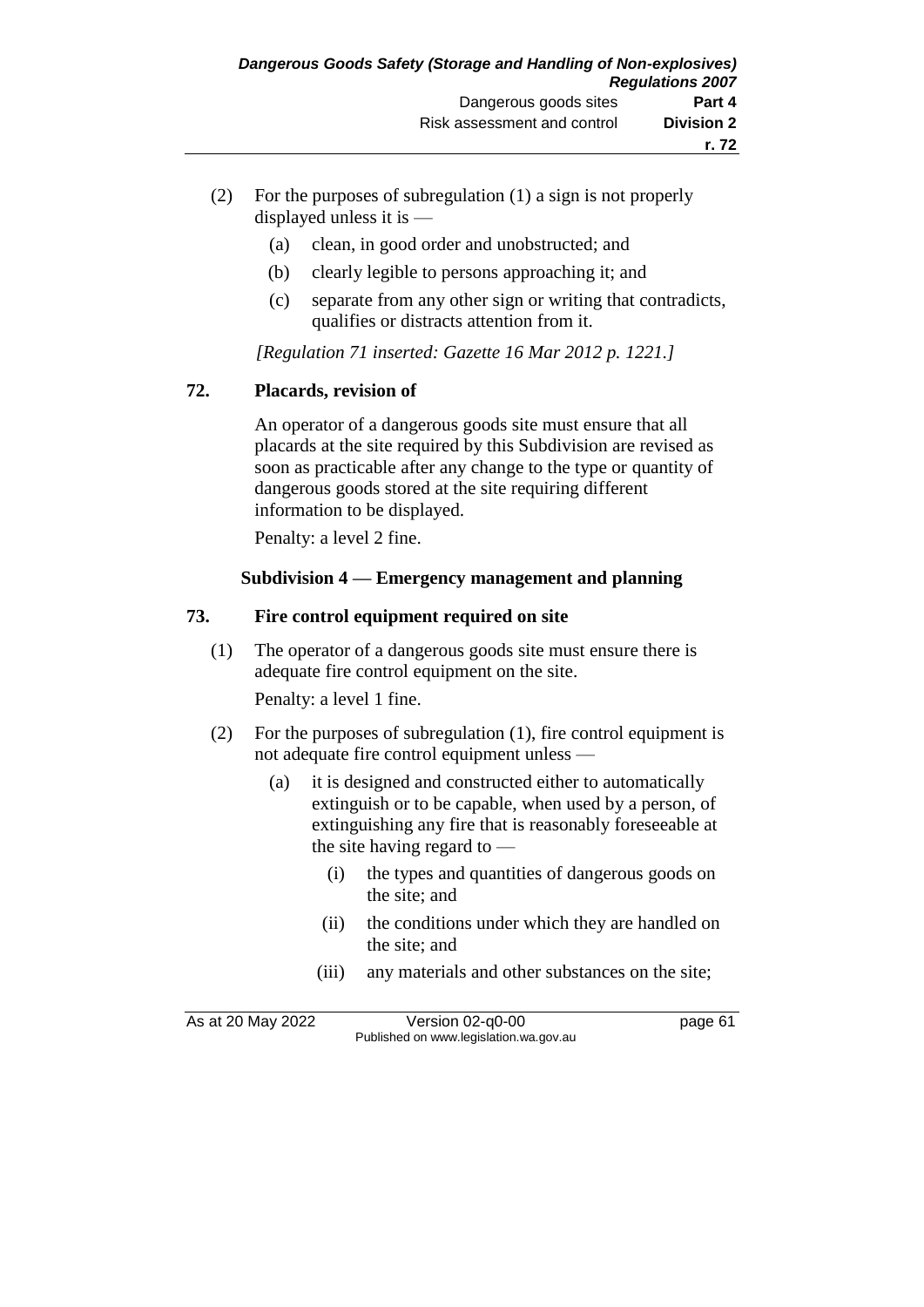and

- (b) it is designed and constructed to prevent dangerous goods on the site from being affected by any such fire; and
- (c) the equipment it uses to extinguish any such fire is compatible with equipment used, and can be used immediately without adaptation or modification, by any fire brigade under the control of the FES Commissioner; and
- (d) each substance it uses to extinguish any such fire is compatible with the material that is on fire.
- (3) The operator of a dangerous goods site must ensure the fire control equipment on the site is in proper working order. Penalty: a level 1 fine.
- (4) For the purposes of subregulation (3), fire control equipment is not in proper working order unless —
	- (a) it is installed, maintained and tested in accordance with the instructions of its designer and manufacturer; and
	- (b) it is always in working order; and
	- (c) it is always available for immediate use to extinguish a fire; and
	- (d) it is not obstructed or otherwise positioned in a manner that hinders its operation or access to it or use of it.
- (5) If any fire control equipment on a dangerous goods site stops working or becomes unusable, the operator of the site must ensure that —
	- (a) the implications of the equipment being inoperative or unusable are assessed; and
	- (b) alternative measures are taken to control, to the same level of effectiveness, the risks that were controlled by the equipment when functioning fully; and

page 62 Version 02-q0-00 As at 20 May 2022 Published on www.legislation.wa.gov.au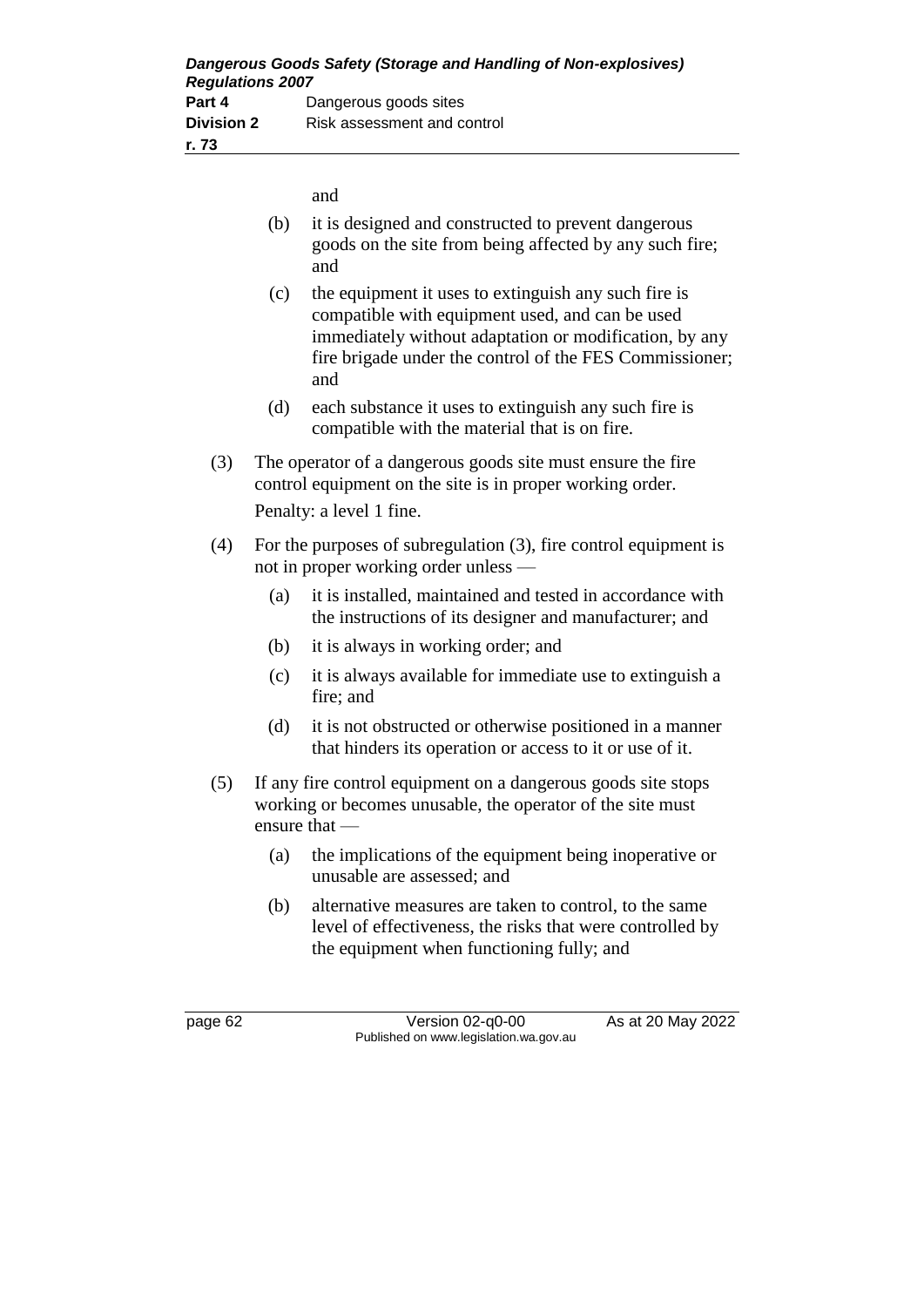(c) the equipment is replaced or returned to full operation as soon as practicable.

Penalty: a level 1 fine.

(6) If the implications assessed by the operator under subregulation (5)(a) include a significant reduction in the effectiveness of the fire control equipment, the operator must notify the FES Commissioner of the fact as soon as practicable after the equipment stops working or becomes unusable.

Penalty: a level 2 fine.

- (7) In determining the alternative measures required under subregulation (5)(b) the operator must have regard to the need  $for -$ 
	- (a) the provision of alternative fire control equipment; and
	- (b) a reduction of the quantities of dangerous goods on the site; and
	- (c) the storing or handling of dangerous goods to stop or be limited; and
	- (d) modifications to systems of work.

*[Regulation 73 inserted: Gazette 2 Dec 2013 p. 5532-4.]*

## **74. Other risk control equipment, requirements for**

An operator of a dangerous goods site must provide equipment and materials identified in the risk assessment as suitable for persons to use for the control of risks to people, property and the environment, other than the fire control equipment referred to in regulation 73, and ensure the equipment is —

- (a) kept at the site; and
- (b) properly maintained; and
- (c) accessible at all times to persons at the site.

Penalty: a level 2 fine.

*[Regulation 74 amended: Gazette 16 Mar 2012 p. 1222; 2 Dec 2013 p. 5534.]*

As at 20 May 2022 Version 02-q0-00 page 63 Published on www.legislation.wa.gov.au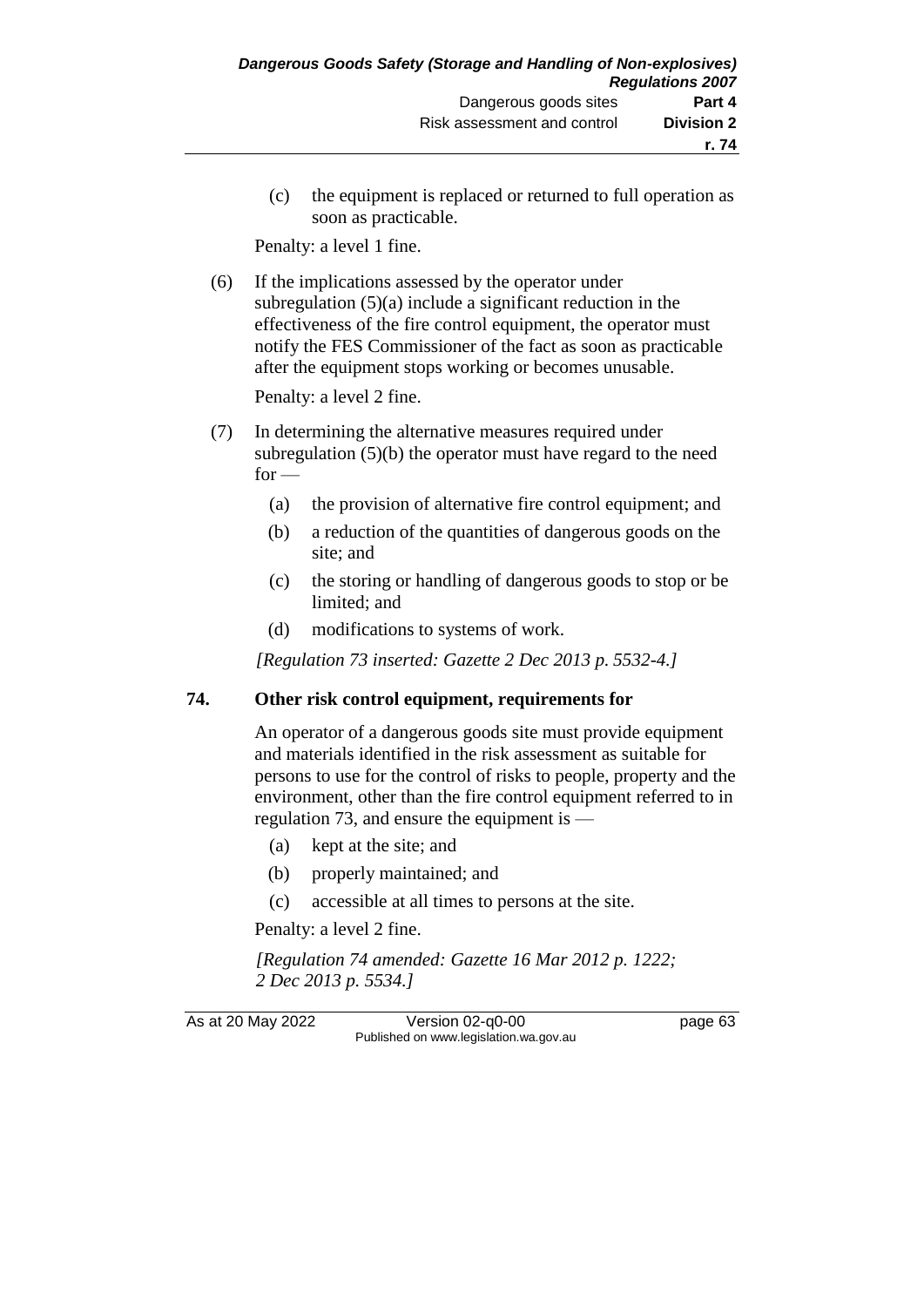#### **75. Emergency plan required for some sites**

 $(1)$  In this regulation —

*emergency plan*, for a dangerous goods site, means a document that contains —

- (a) a plan of the actions to be taken and the procedures to be followed; and
- (b) the information needed by people,

if a dangerous situation occurs on the site.

- (2) This regulation applies to a dangerous goods site if dangerous goods are stored or handled on the site in quantities that exceed the manifest quantity in relation to those goods.
- (3) The operator of the site must ensure there is an emergency plan for the site.
- (4) The operator of the site may at any time revise the emergency plan for the site.
- (5) The operator of the site must review the emergency plan for the site and, if necessary, revise it —
	- (a) whenever there is a significant change in the risk in relation to dangerous goods on the site to people, property or the environment; and
	- (b) whenever there is a significant change to the layout of or to any structure on the site; and
	- (c) as soon as practicable after a dangerous situation occurs on the site; and
	- (d) in any event, at intervals of not more than 3 years from the day on which the plan was first prepared or last reviewed.

Penalty: a level 2 fine.

(6) The operator of the site must have a copy of the current emergency plan for the site on the site.

Penalty: a level 1 fine.

page 64 Version 02-q0-00 As at 20 May 2022 Published on www.legislation.wa.gov.au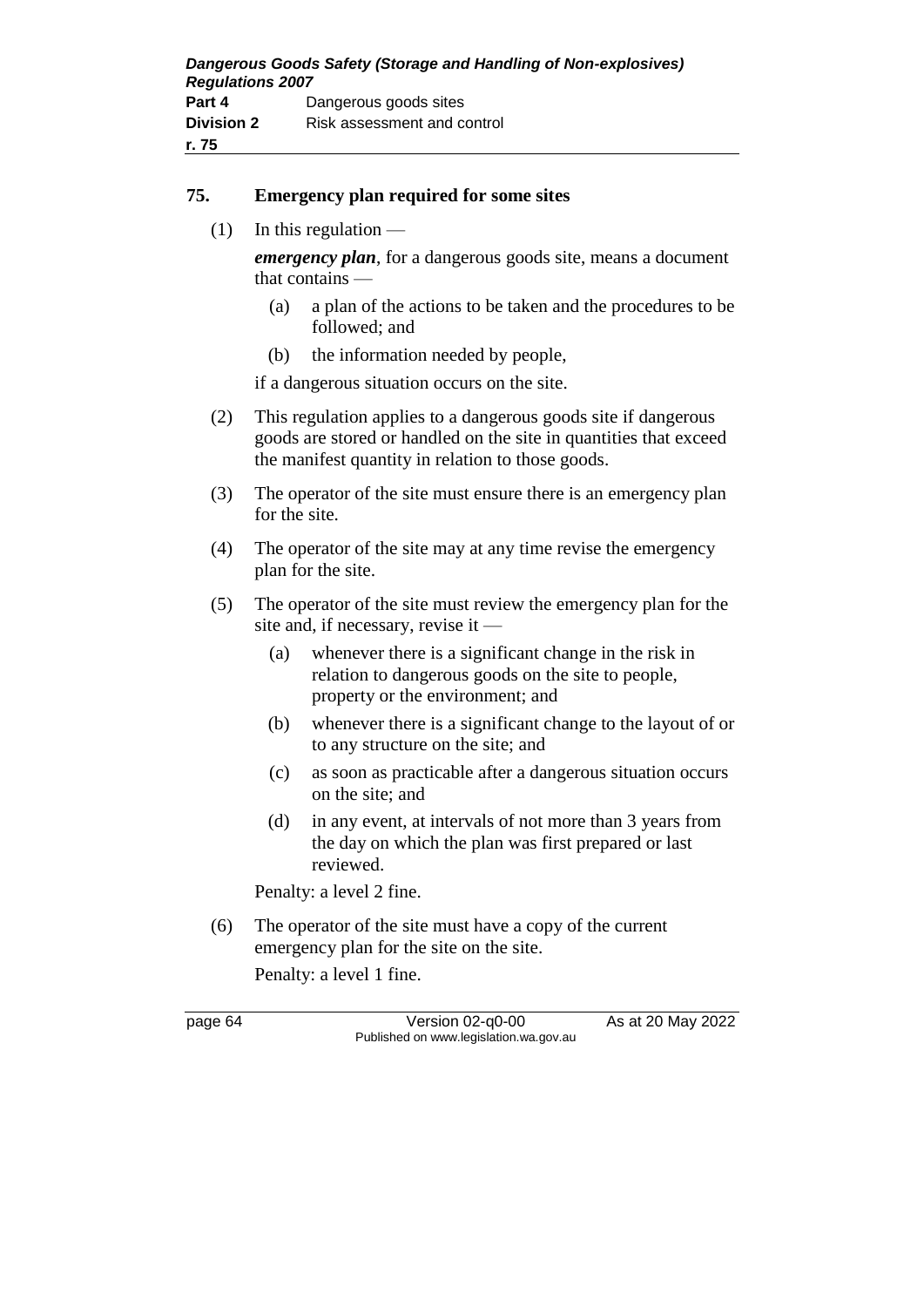(7) The operator of the site, on request, must give a copy of the current emergency plan for the site to the Chief Officer, a DGO or the FES Commissioner.

Penalty: a level 3 fine.

- (8) The Chief Officer, a DGO or the FES Commissioner, by a written notice, may direct the operator of the site to make such amendments to the current emergency plan for the site as are specified in the notice before a date specified in the notice.
- (9) An operator given a notice under subregulation (8) must obey it. Penalty: a level 3 fine.
- (10) A person who, under an emergency plan for a dangerous goods site, has a function and who, without a reasonable excuse, does not obey the emergency plan commits an offence.

Penalty: a level 2 fine.

*[Regulation 75 inserted: Gazette 2 Dec 2013 p. 5535-6.]*

#### **76A. Information for occupier of site adjacent to dangerous goods site**

- (1) This regulation applies to a dangerous goods site if dangerous goods are stored or handled on the site in quantities that exceed the manifest quantity in relation to those goods.
- (2) If the risk in relation to dangerous goods on the site to people, property or the environment were a dangerous situation to occur on the site would extend to a place adjacent to the site, the operator of the site must ensure the occupier of the place is given at least the following —
	- (a) information about the risk and what might happen if a dangerous situation occurs on the site;
	- (b) information about what to do if a dangerous situation occurs on the site;
	- (c) information about what the operator will do if a dangerous situation occurs on the site;

As at 20 May 2022 Version 02-q0-00 page 65 Published on www.legislation.wa.gov.au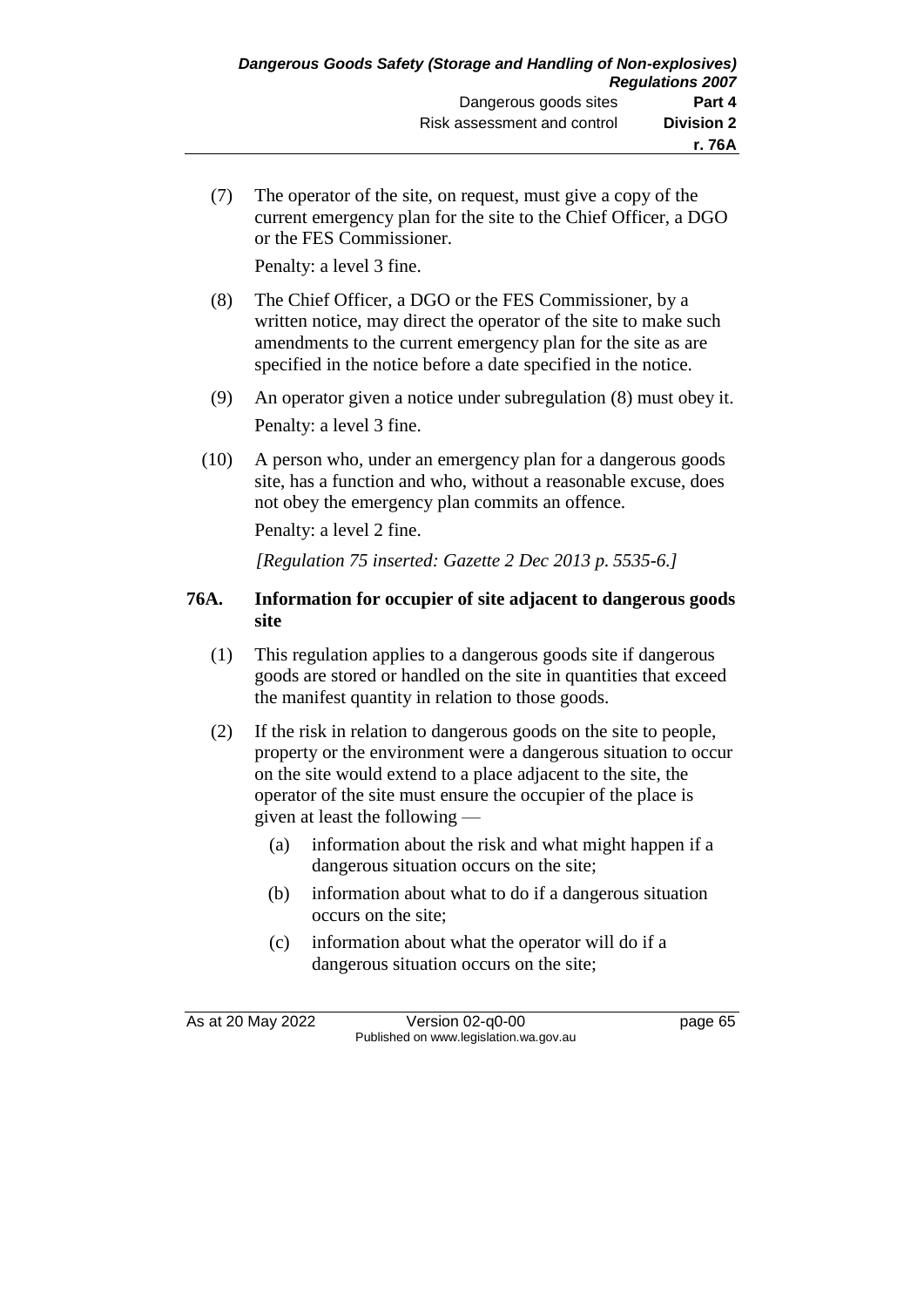| Dangerous Goods Safety (Storage and Handling of Non-explosives)<br><b>Regulations 2007</b> |                             |
|--------------------------------------------------------------------------------------------|-----------------------------|
| Part 4                                                                                     | Dangerous goods sites       |
| <b>Division 2</b>                                                                          | Risk assessment and control |
| r. 76B                                                                                     |                             |

(d) information to enable the occupier to contact the operator of the site.

Penalty: a level 2 fine.

*[Regulation 76A inserted: Gazette 2 Dec 2013 p. 5536-7.]*

#### **76B. FES emergency response guide required for some sites**

 $(1)$  In this regulation —

*agreed FES emergency response guide*, for a dangerous goods site, means an FES emergency response guide that has been prepared or revised by the operator of the site in consultation with the officer in charge of the fire station or of the office of the FES Department nearest the site;

*FES emergency response guide*, for a dangerous goods site, means a document, in a form approved by the FES Commissioner, that contains information relevant to any fire brigade or other person under the control of the FES Commissioner when dealing with any fire or dangerous situation that might occur on the site, including information about the following —

- (a) the operator of the site;
- (b) the layout of the site;
- (c) the construction of any structure on the site;
- (d) the dangerous goods on the site;
- (e) the equipment and resources on the site to detect or deal with any such fire or dangerous situation.
- (2) This regulation applies to a dangerous goods site if
	- (a) the quantity of dangerous goods stored or handled on the site exceeds 10 times the manifest quantity in relation to those goods; and
	- (b) the site is not
		- (i) a petrol station; or

page 66 Version 02-q0-00 As at 20 May 2022 Published on www.legislation.wa.gov.au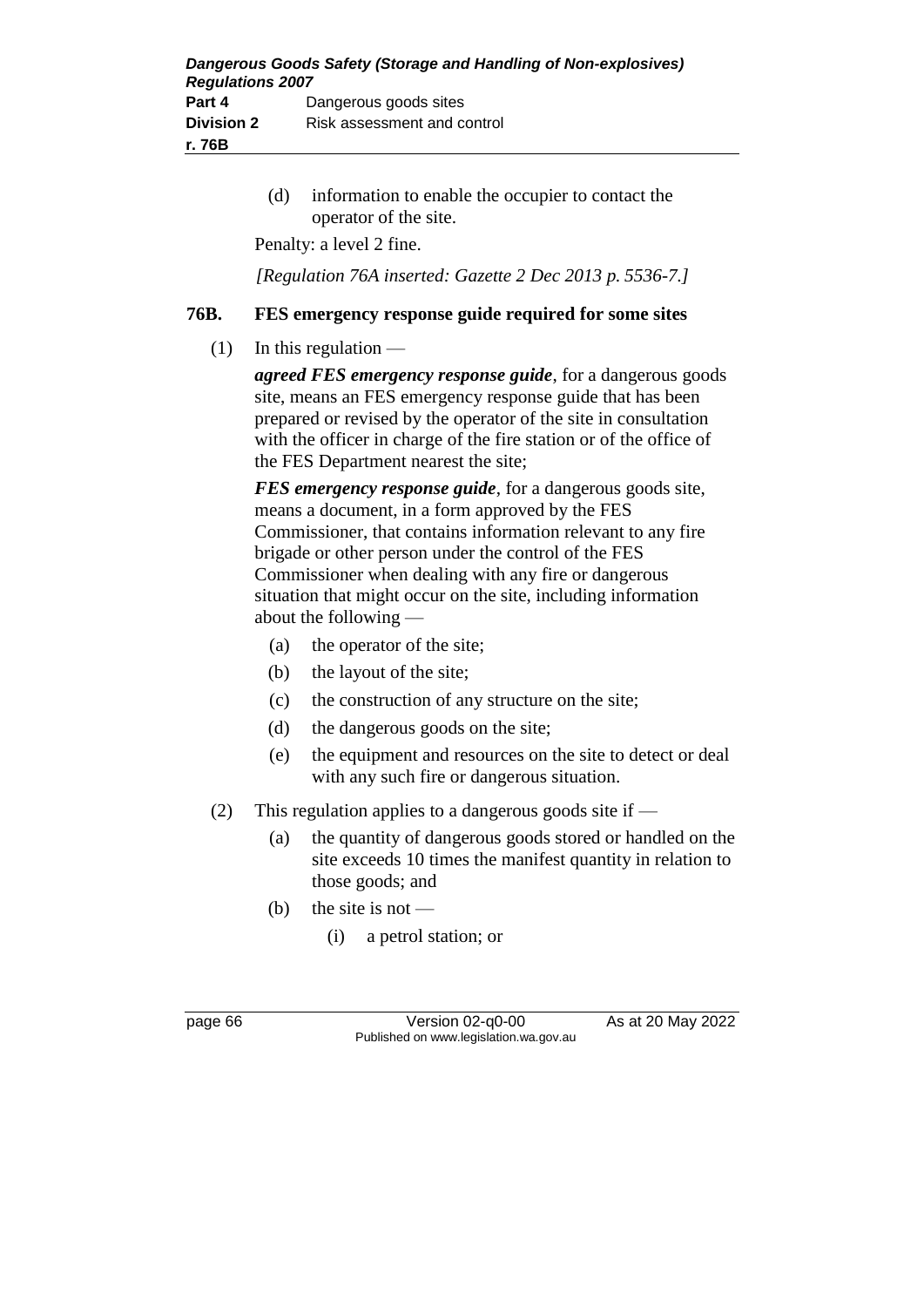- (ii) a mine as defined in the *Mines Safety and Inspection Act 1994* section 4(1).
- (3) The operator of the site must ensure there is an agreed FES emergency response guide for the site.
- (4) The operator of the site may at any time revise the agreed FES emergency response guide for the site.
- (5) The operator of the site must review the agreed FES emergency response guide for the site and, if necessary, revise it —
	- (a) whenever there is a significant change to the type or quantity of dangerous goods on the site; and
	- (b) whenever there is a significant change to the layout of or to any structure on the site; and
	- (c) as soon as practicable after a fire or dangerous situation occurs on the site; and
	- (d) in any event, at intervals of not more than 3 years from the day on which the guide was first prepared or last reviewed.

Penalty for this subregulation: a level 2 fine.

(6) The operator of the site must ensure the current agreed FES emergency response guide for the site is on the site.

Penalty for this subregulation: a level 1 fine.

(7) The operator of the site must ensure that the fire station or the office of the FES Department nearest the site has a copy of the current agreed FES emergency response guide for the site.

Penalty for this subregulation: a level 1 fine.

*[Regulation 76B inserted: Gazette 2 Dec 2013 p. 5537-9; amended: Gazette 20 Mar 2018 p. 1004.]*

As at 20 May 2022 Version 02-q0-00 page 67 Published on www.legislation.wa.gov.au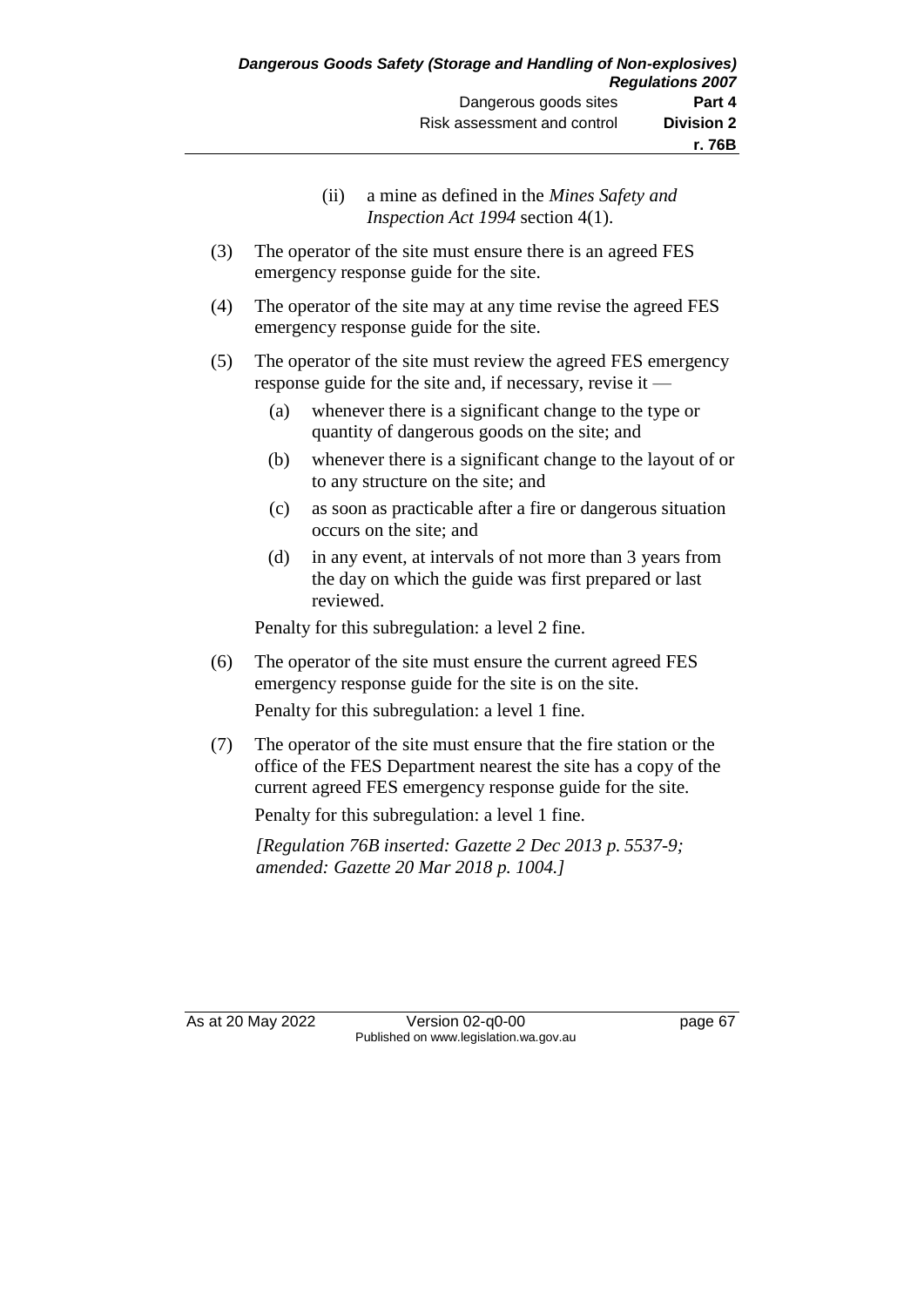#### **76. Dangerous goods incidents, containment of**

An operator of a dangerous goods site must take all reasonably practicable measures to ensure that any dangerous goods incident will be contained within the site.

Penalty: a level 1 fine.

## **Subdivision 5 — Records**

*[77. Deleted: Gazette 20 Mar 2018 p. 1004.]*

#### **78. Manifest and dangerous goods site plan, requirements as to**

- (1) This regulation applies to an operator of a dangerous goods site where dangerous goods are stored or handled in quantities that exceed the manifest quantities.
- (2) The operator must maintain
	- (a) a manifest, containing the information specified in Schedule 3 Division 2, of the storage and handling of the dangerous goods at the site; and
	- (b) a dangerous goods site plan in accordance with Schedule 3 Division 3.

Penalty: a level 2 fine.

- (3) The operator must review, and if necessary prepare a revised version of, the manifest and dangerous goods site plan —
	- (a) within 7 days after any significant change in the information specified in Schedule 3; and
	- (b) in any event, at intervals of not more than 3 years from the day on which the manifest and plan were developed or last revised.

Penalty: a level 2 fine.

page 68 Version 02-q0-00 As at 20 May 2022 Published on www.legislation.wa.gov.au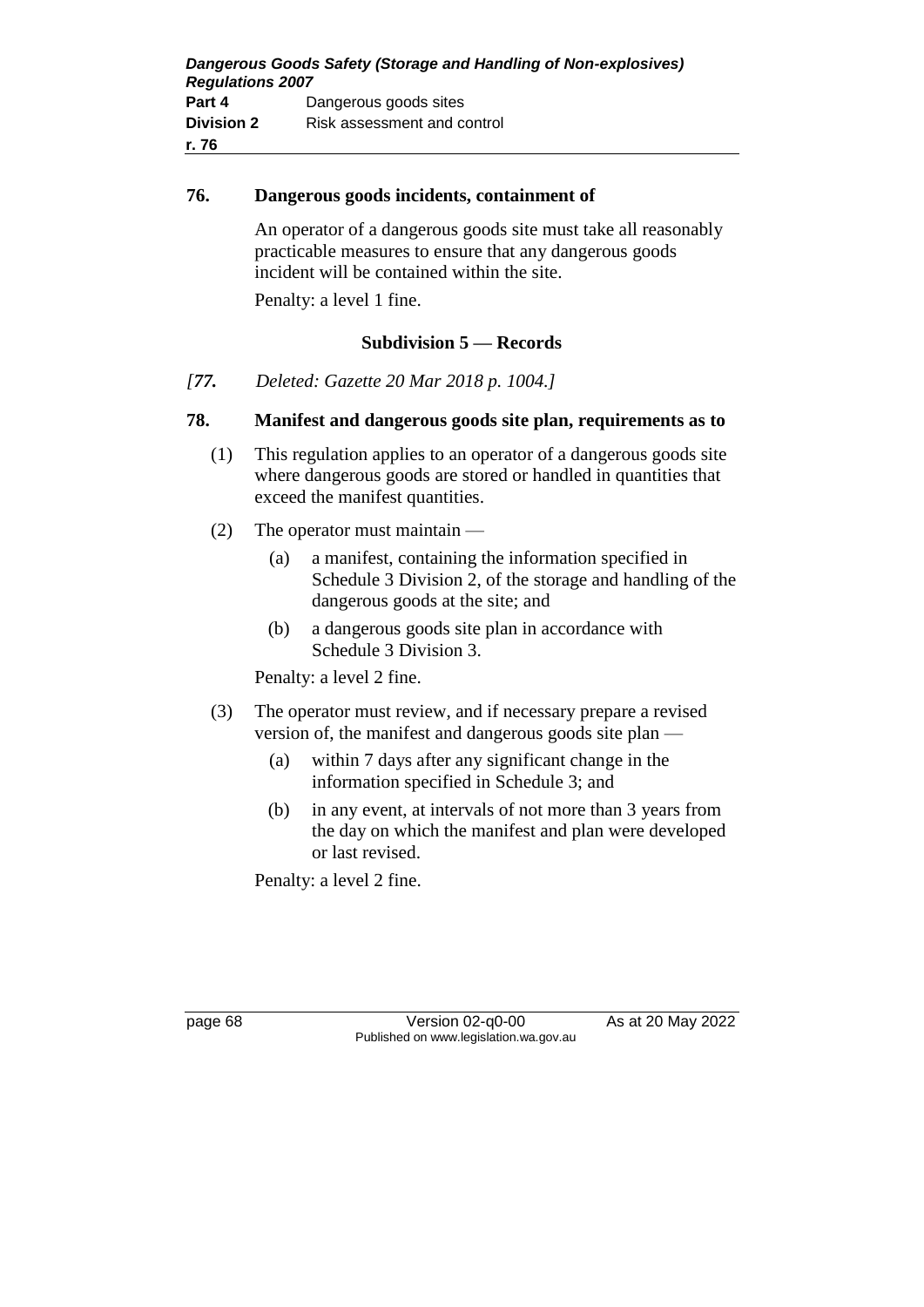- (4) The operator of the dangerous goods site must ensure that the manifest and site plan are —
	- (a) kept at the site so that they are readily accessible to a DGO and officers of the FES Department; and
	- (b) made available, on request, to the Chief Officer or the FES Commissioner.

*[Regulation 78 amended: Gazette 19 Feb 2013 p. 991; 2 Dec 2013 p. 5539.]*

# **79. Requirements as to SDS for dangerous goods**

- (1) An operator of a dangerous goods site must
	- (a) obtain the current SDS for dangerous goods stored or handled on the site, on or before the first occasion that they are supplied to the site; and
	- *[(b) deleted]*
		- (c) ensure that the current SDS is readily accessible to persons engaged by the operator to work at the site and to officers of the FES Department.

Penalty for this subregulation: a level 2 fine.

- (2) Subregulation (1) does not apply in relation to dangerous goods that are —
	- (a) dangerous goods in transit; or
	- (b) dangerous goods in containers that are not required to be labelled under the ADG Code; or
	- (c) dangerous goods supplied to a retailer or retail warehouse operator in unopened consumer containers holding less than 30 kg or L of the dangerous goods.
- (3) If subregulation (2) applies, and the operator does not possess a current SDS for dangerous goods at the site, the operator must ensure that alternative information in relation to the safe storage

As at 20 May 2022 Version 02-q0-00 page 69 Published on www.legislation.wa.gov.au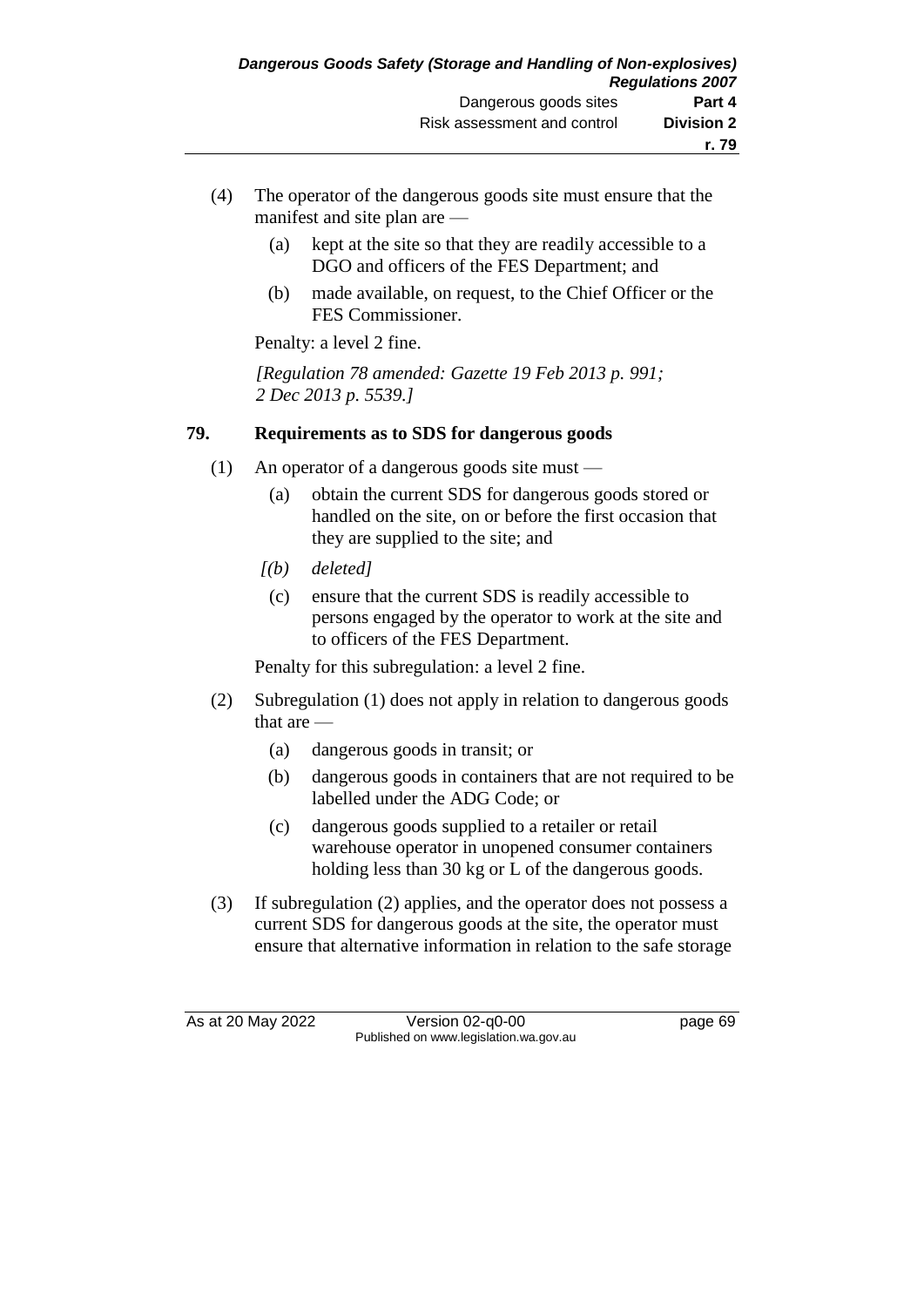and handling of the dangerous goods is readily accessible to persons engaged by the operator to work at the site. Penalty for this subregulation: a level 2 fine.

- (4) If an operator makes available, in addition to the SDS, information in relation to the safe storage and handling of the dangerous goods to which the SDS relates, the operator must ensure that the additional information is —
	- (a) consistent with the information contained in the SDS; and
	- (b) clearly identified as being provided by the operator.

Penalty for this subregulation: a level 2 fine.

*[Regulation 79 amended: Gazette 19 Feb 2013 p. 991; 3 Mar 2017 p. 1481-2; 20 Mar 2018 p. 1004-5.]*

## **Subdivision 6 — Duties relating to persons at a dangerous goods site**

#### **80. Persons under 15 on sites**

An operator of a dangerous goods site must not permit a person under 15 years of age to store or handle the dangerous goods at the site unless the person is being supervised by the operator or an employee of the operator who is 18 years of age or more.

Penalty: a level 2 fine.

## **81. Training, supervision etc. of people involved with dangerous goods**

- (1) An operator of a dangerous goods site must ensure that a person involved with the storage and handling of dangerous goods at the site is provided with induction, information, training and supervision that complies with subregulations (2) and (3).
- (2) The induction, information, training and supervision must be  $-$ 
	- (a) in a language or manner appropriate to the person; and
	- (b) relevant to the tasks undertaken and the risks associated with those tasks.

page 70 Version 02-q0-00 As at 20 May 2022 Published on www.legislation.wa.gov.au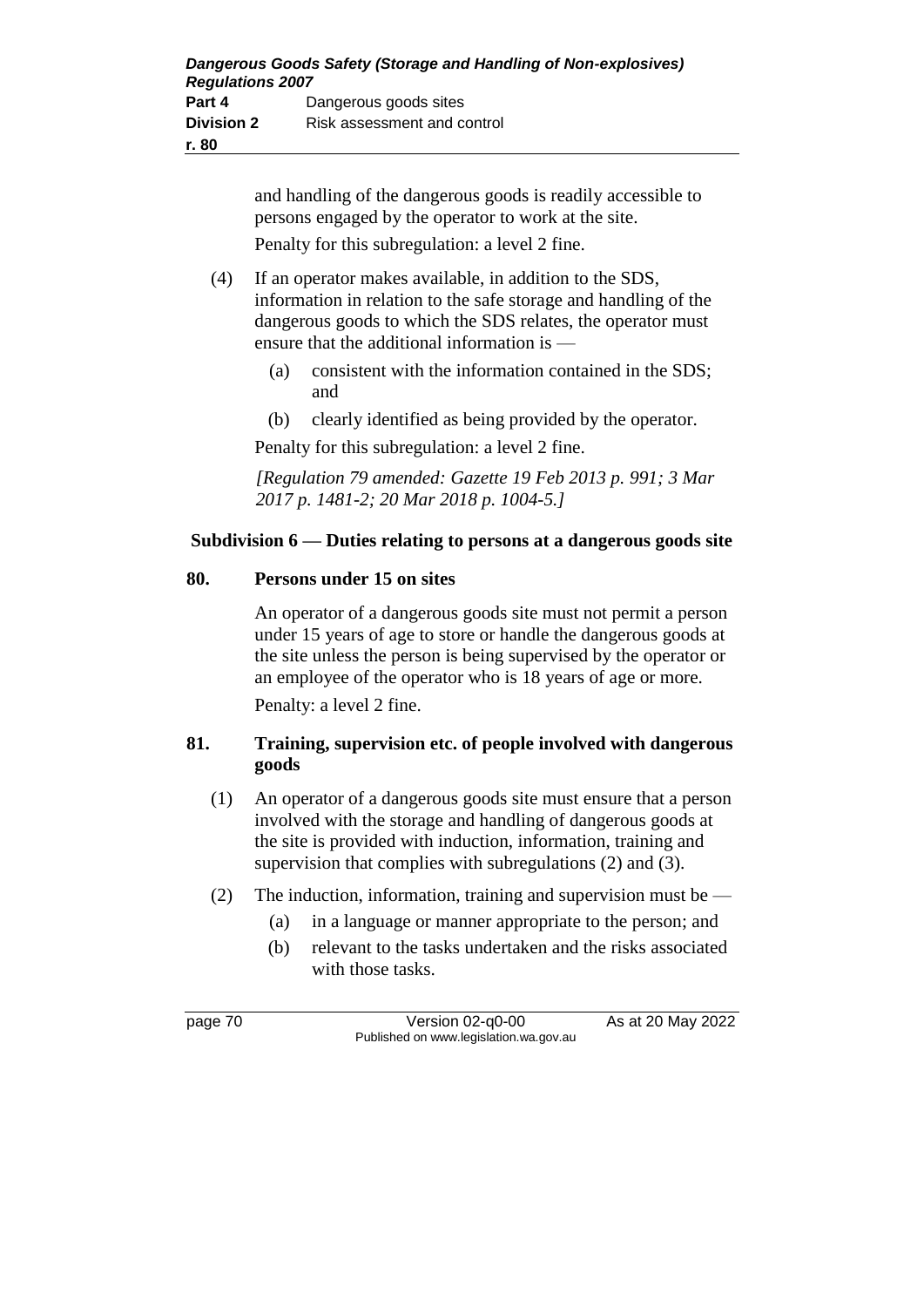- (3) The induction, information and training must include instruction  $in -$ 
	- (a) the nature of the hazards and properties of the dangerous goods and the processes used for the identification, assessment and control of the risks relevant to the person's duties; and
	- (b) the purpose, use and maintenance of the measures for the control of those risks; and
	- (c) the systems of work and the conduct of persons at the site insofar as the systems of work and conduct of persons may affect safe storage and handling of dangerous goods; and
	- (d) the operation of any emergency plan for the site and any equipment kept at the site in accordance with regulation 73 or 74; and
	- (e) the proper use, fitting and maintenance of personal protective equipment; and
	- (f) the proper use, fitting and maintenance of risk control equipment referred to in regulation 74.
- (4) The operator must
	- (a) keep a record of induction and training activities carried out in accordance with this regulation for at least 5 years; and
	- (b) make the record available to a DGO on request.

#### **82. Copies of risk assessment and emergency plan to be available to employees**

An operator of a dangerous goods site must ensure that a copy  $of$  —

- (a) any risk assessment; and
- (b) any emergency plan,

is readily available to employees at the site.

As at 20 May 2022 Version 02-q0-00 Published on www.legislation.wa.gov.au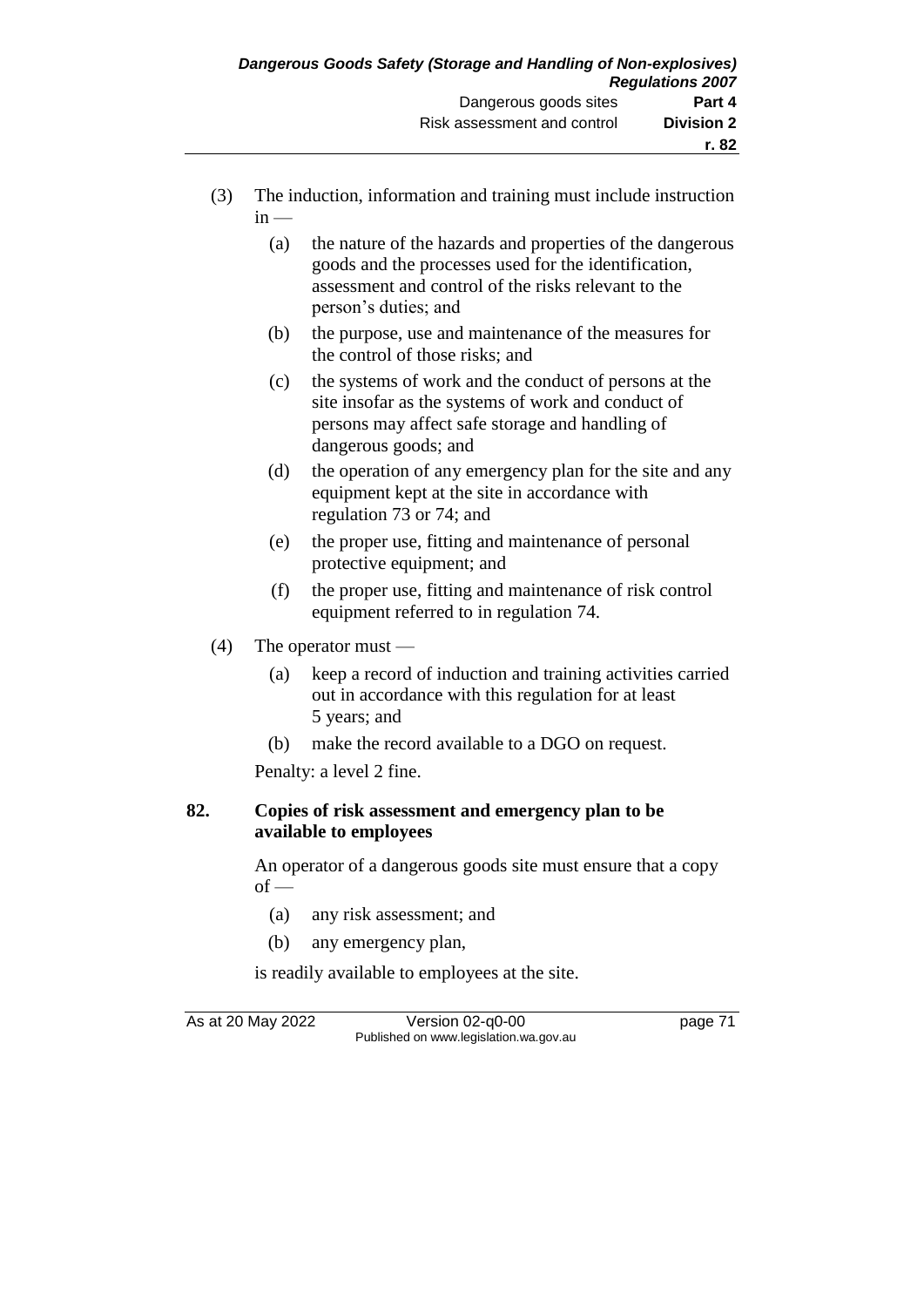#### **83. Consultation with employees about risk assessment etc.**

An operator of a dangerous goods site must —

- (a) give every employee at the site reasonable opportunity to comment on any assessment or plan referred to in regulation 82; and
- (b) consider any such comments before preparing a revised assessment or plan.

Penalty: a level 2 fine.

#### **84. Visitors, supervision of etc.**

An operator of a dangerous goods site must ensure that visitors to the site are provided with supervision and information sufficient to ensure, as far as is practicable, their safety and health while they are visiting the site.

Penalty: a level 2 fine.

#### **85. General duties of people other than operator of site**

A person at a dangerous goods site must —

- (a) take all reasonably practicable measures to ensure that the person's safety and health, and the safety and health of any other person, are not adversely affected by the dangerous goods; and
- (b) comply with any instructions as to the storage or handling of dangerous goods provided by the operator of the site; and
- (c) not remove, deface, add, obscure, obstruct or otherwise interfere with any label or placard attached or displayed under these regulations; and
- (d) not be under the influence of alcohol or drugs; and
- (e) not be in possession of any ignition source within a hazardous area; and

page 72 Version 02-q0-00 As at 20 May 2022 Published on www.legislation.wa.gov.au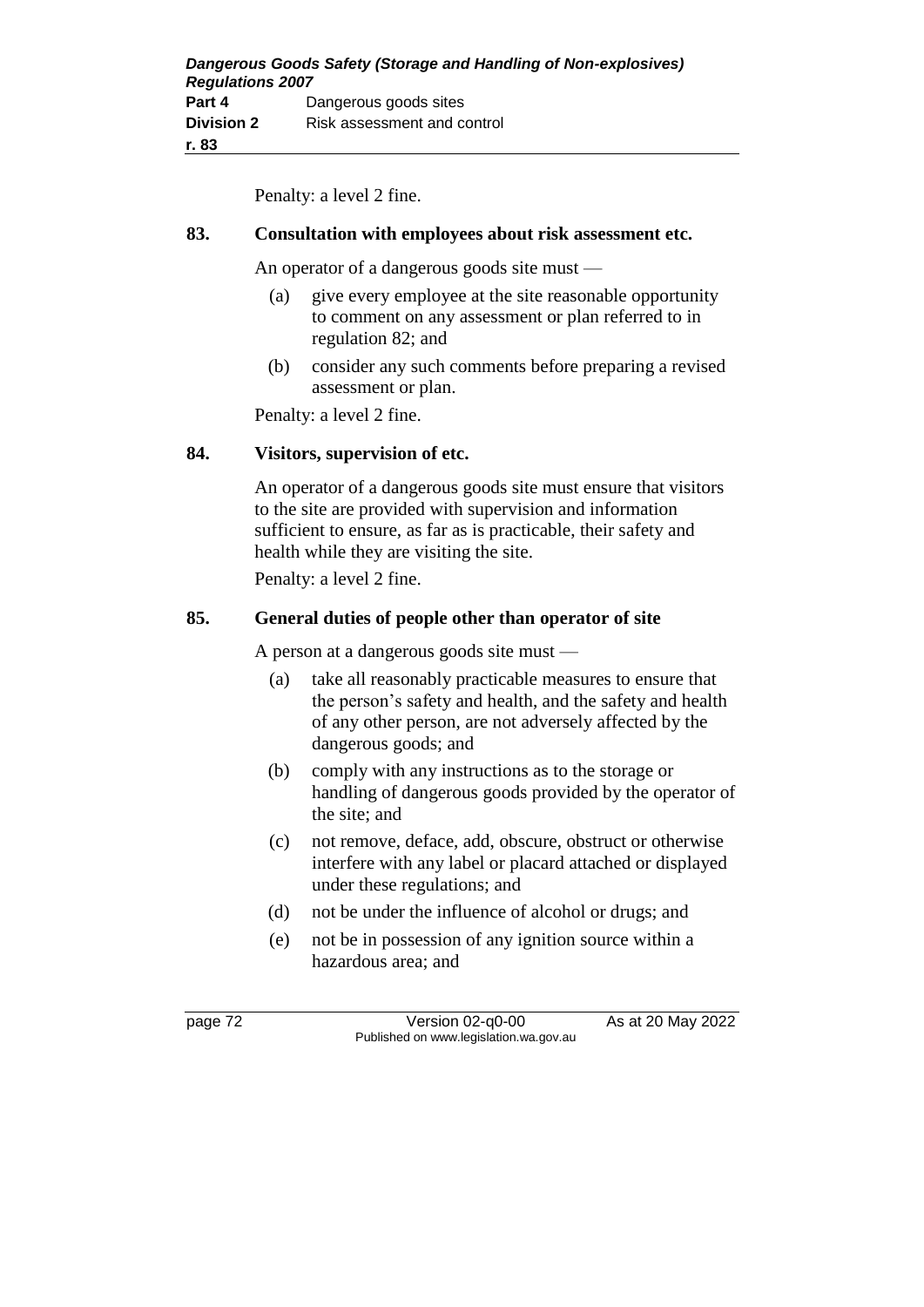- (f) if the person works at the site, report to the operator  $-$ 
	- (i) any dangerous goods situation referred to in regulation 121(1); and
	- (ii) anything that may affect the operator's ability to comply with this regulation.

#### **86. Damaging etc. storage or handling system, offence**

A person must not damage or otherwise interfere with a storage or handling system so as to increase the risk to people, property and the environment associated with the storage or handling system.

Penalty: a level 2 fine.

As at 20 May 2022 Version 02-q0-00 page 73 Published on www.legislation.wa.gov.au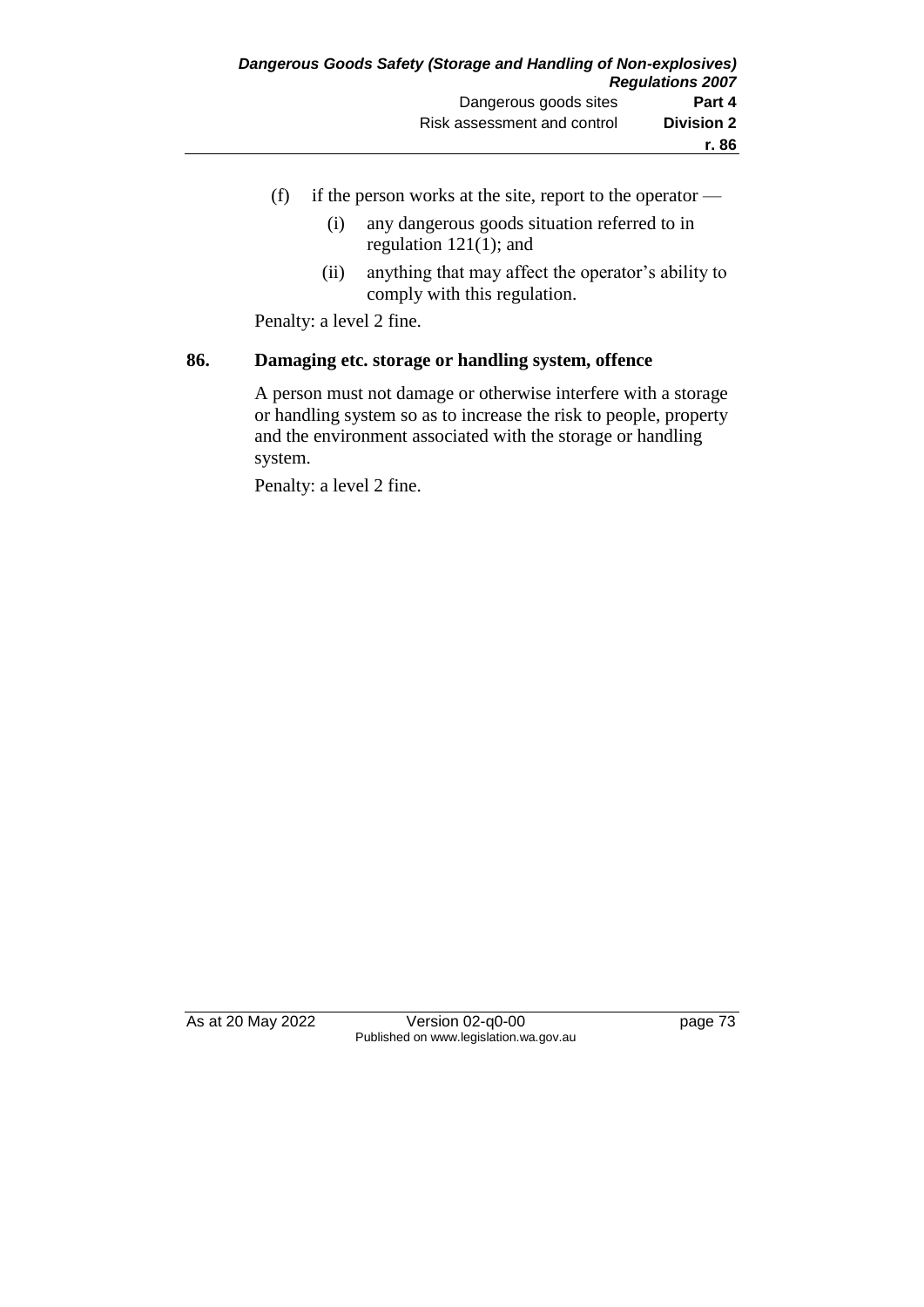# **Part 5 — Dangerous goods pipelines**

# **Division 1 — Registration of dangerous goods pipelines**

# **Subdivision 1 — Preliminary matters**

## **87. Terms used**

In this Division, unless the contrary intention appears *registration* means a registration for a dangerous goods pipeline;

*registration application* means an application made under regulation 89, 90, 91 or 92.

## **Subdivision 2 — General matters**

#### **88. Some pipelines to be registered**

 $(1A)$  In this regulation —

*licensed site* means a dangerous goods site that is the subject of a licence issued under Part 4.

(1) Except as provided in subregulation (2), a person must not operate a dangerous goods pipeline unless the pipeline is registered under this Part.

Penalty: a level 1 fine.

- (2) Subregulation (1) does not apply to a dangerous goods pipeline —
	- (a) that is on and does not leave a licensed site; or
	- (b) that goes from one licensed site to another contiguous licensed site and does not leave a licensed site; or
	- (c) that has an internal diameter of less than 60 mm.

*[Regulation 88 amended: Gazette 16 Mar 2012 p. 1223.]*

page 74 Version 02-q0-00 As at 20 May 2022 Published on www.legislation.wa.gov.au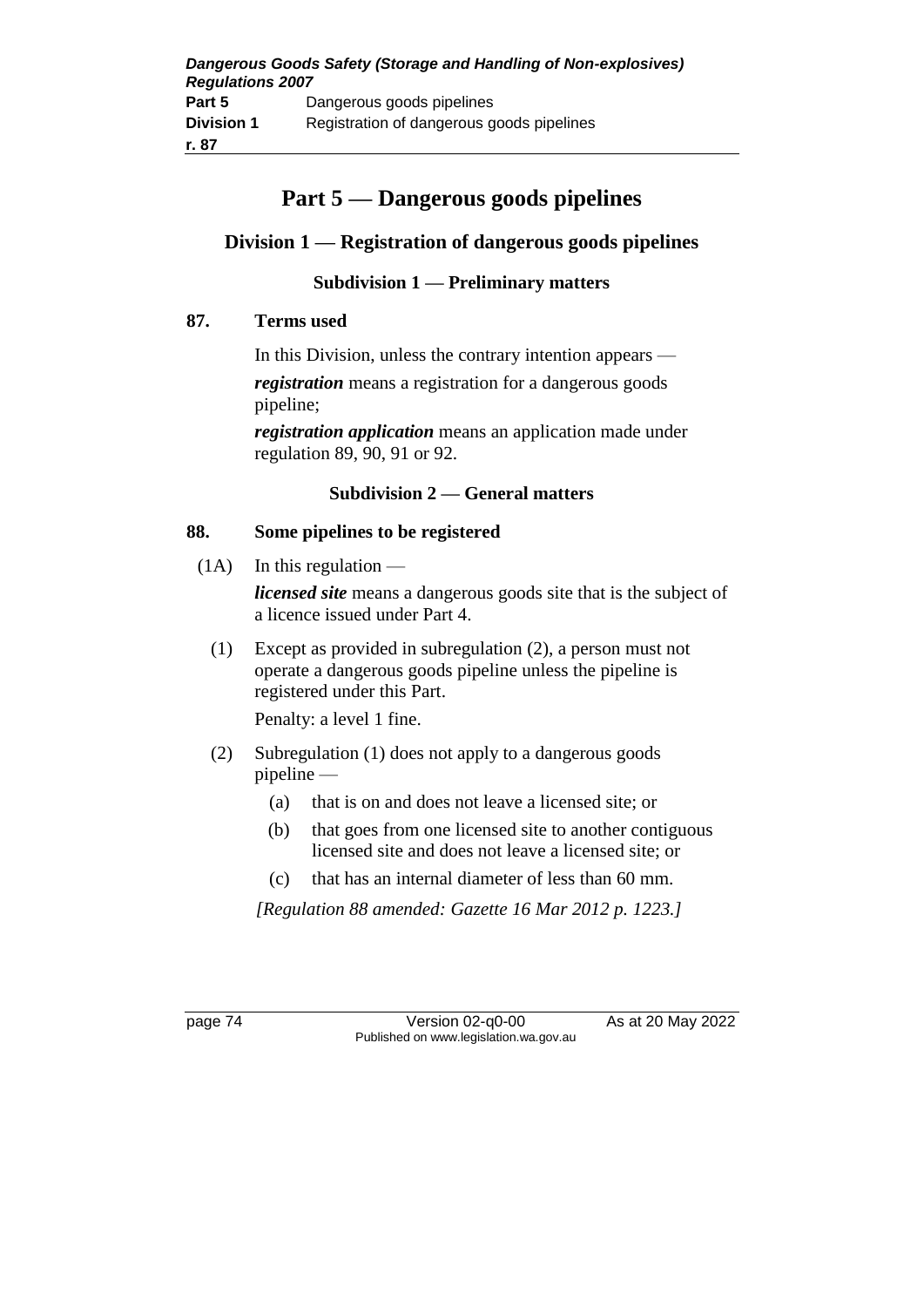## **89. Registration, applying for**

- (1) The owner of a dangerous goods pipeline may apply to the Chief Officer to register a dangerous goods pipeline.
- (2) The application must
	- (a) be in an approved form; and
	- (b) be accompanied by a written report prepared by the applicant demonstrating that the dangerous goods pipeline can be operated in accordance with this Part and in any event with minimal risk to people, property and the environment.
- (3) A written report is not required under subregulation (2)(b) if the application relates to a dangerous goods pipeline that is wholly within a major hazard facility for which there is an approved safety report under the *Dangerous Goods Safety (Major Hazard Facilities) Regulations 2007* Part 5.

*[Regulation 89 amended: Gazette 16 Mar 2012 p. 1223-4.]*

## **90. Registration, renewal of**

- (1) The Chief Officer must renew a registration that is about to expire due to the passage of time (the *existing registration*) unless —
	- (a) the holder of the existing registration is dead or, being a body corporate or partnership, is dissolved; or
	- (b) the holder of the existing registration does not want it renewed; or
	- (c) the pipeline to which the existing registration relates
		- (i) is not a dangerous goods pipeline; or
		- (ii) does not need to be registered under this Part.
- (2) To renew an existing registration the Chief Officer must grant a new registration that has effect immediately after the existing registration expires and the terms of which are the same as those of the existing registration.

*[Regulation 90 inserted: Gazette 16 Mar 2012 p. 1224-5.]*

As at 20 May 2022 Version 02-q0-00 Published on www.legislation.wa.gov.au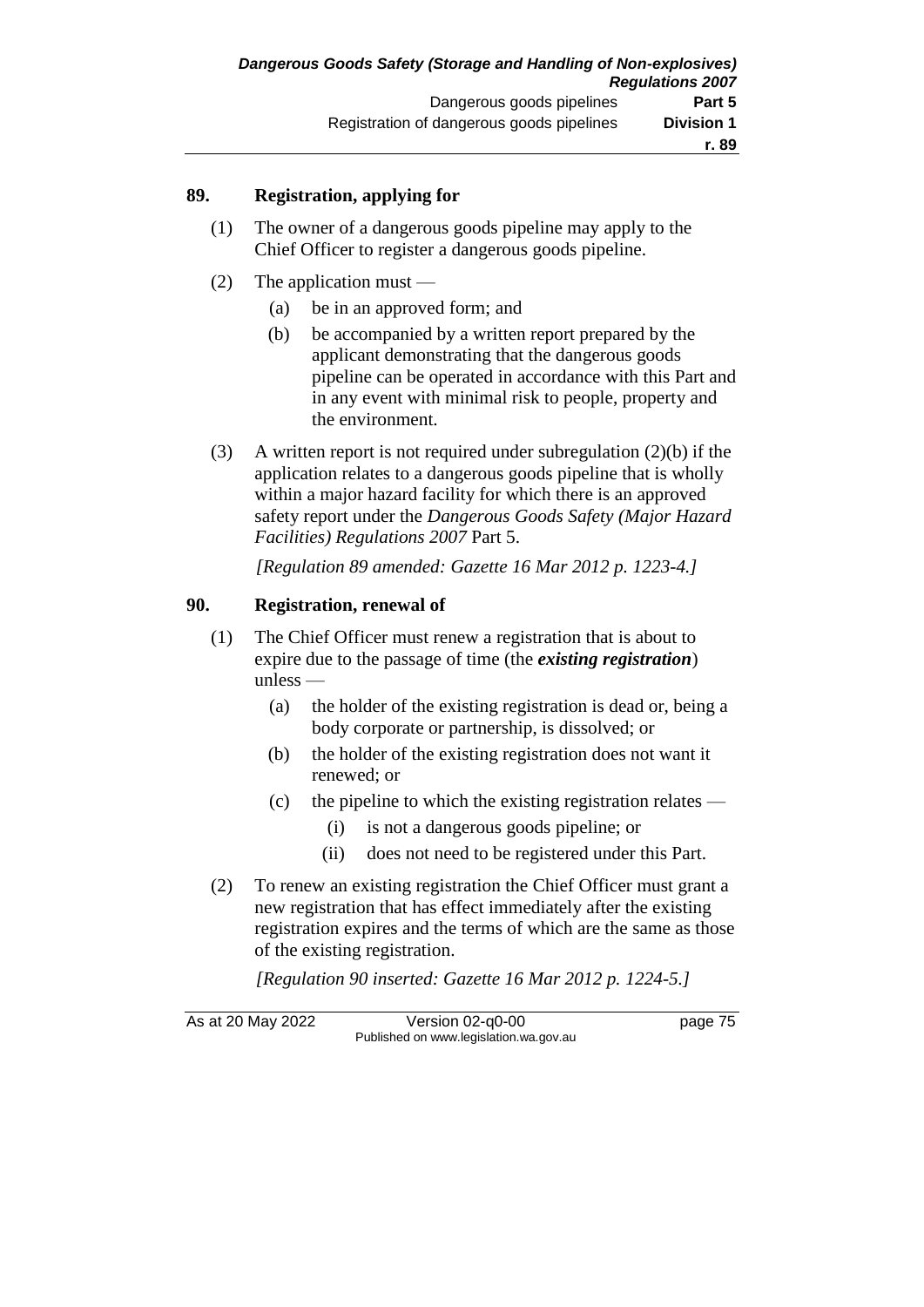#### **91. Transfer of registration, applying for**

- (1) A person may apply to the Chief Officer for the transfer to that person of a registration held by another person.
- (2) The application must be in an approved form and must be accompanied by —
	- (a) any document that is required by the approved form; and
	- (b) a copy of the registration granted to the other person.

# **92. Amending registration**

 $(1)$  In this regulation —

*amend* a registration, includes to amend, include and remove a condition of the registration.

- (2) A registration holder may apply to the Chief Officer to amend the registration.
- (3) The application must
	- (a) be in an approved form; and
	- (b) be accompanied by
		- (i) each document required under regulation 89(2), varied in accordance with the proposed amendment; and
		- (ii) any other relevant document that is required by the approved form.
- (4) If, while a registration has effect, the Chief Officer wants to amend it in any material way, the Chief Officer must —
	- (a) give the holder written notice of the proposal and reasons for it; and
	- (b) except where the removal of a condition is proposed, give the holder a reasonable opportunity to make submissions about the proposal; and
	- (c) consider any submissions and then decide whether to amend the registration; and

page 76 Version 02-q0-00 As at 20 May 2022 Published on www.legislation.wa.gov.au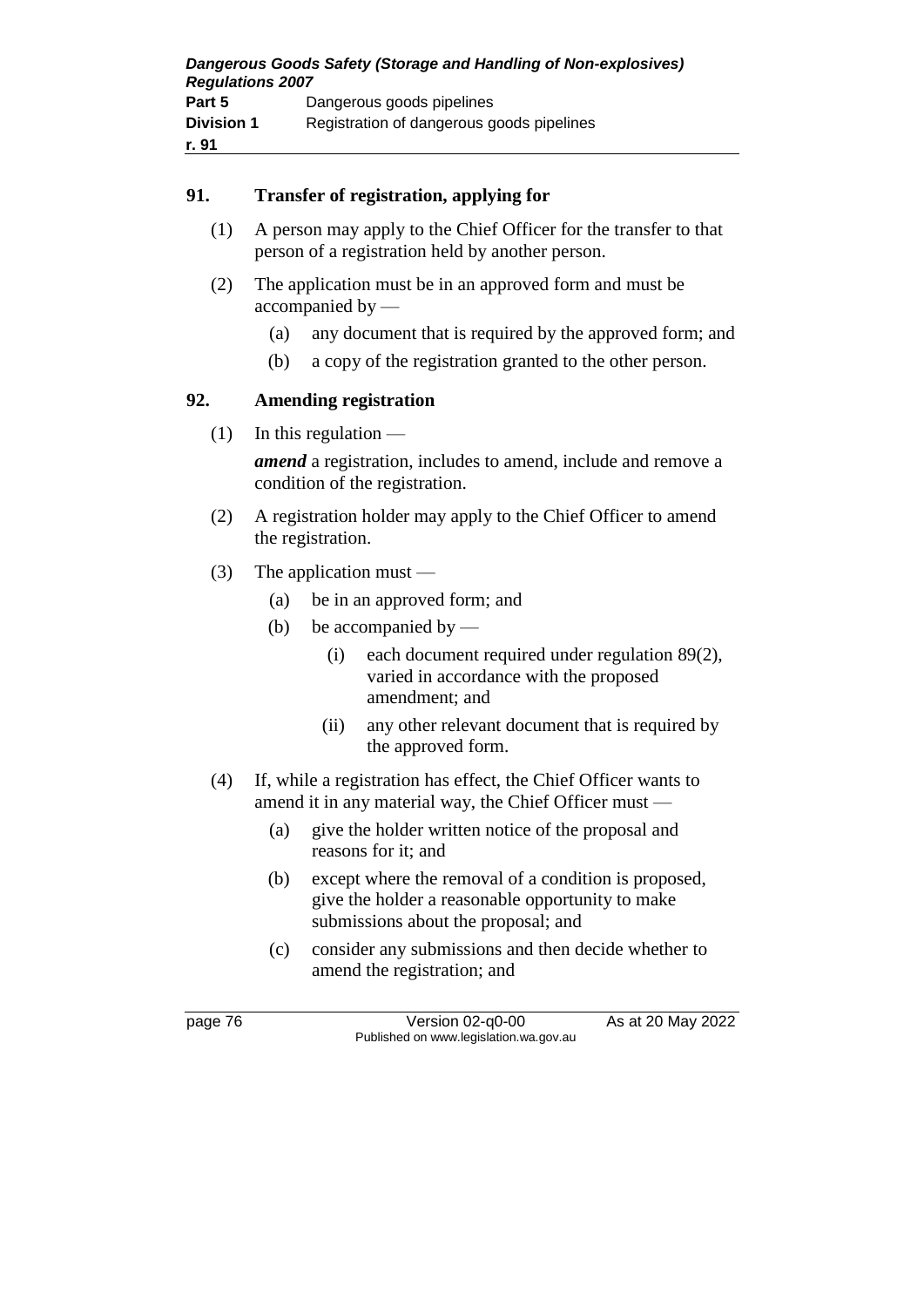- (d) give the holder written notice of the decision.
- (5) If the Chief Officer decides to amend a registration, the Chief Officer must give the registration holder written notice of the decision that —
	- (a) states the date (being a date no earlier than the date on which the notice is received by the holder) on which the decision takes effect; and
	- (b) is accompanied by a replacement registration the terms of which incorporate the amendment.
- (6) A decision by the Chief Officer to amend a registration has effect on the date stated in it under subregulation (5)(a).

*[Regulation 92 amended: Gazette 31 Dec 2010 p. 6895; 16 Mar 2012 p. 1225.]*

## **93. Chief Officer may request further information**

- (1) After receiving a registration application, the Chief Officer may, in writing, request the applicant to provide further information relating to the dangerous goods pipeline and any dangerous goods to be conveyed in the pipeline.
- (2) An applicant who does not obey such a request within 21 days after the date on which it is made, or any longer period permitted by the Chief Officer, is taken to have withdrawn the application.

*[Regulation 93 amended: Gazette 2 Dec 2013 p. 5539.]*

## **94. Registration of pipeline connected to or part of major hazard facility**

- $(1)$  If
	- (a) a registration application is made in respect of a dangerous goods pipeline that is situated on or connected to a place that, under the *Dangerous Goods Safety (Major Hazard Facilities) Regulations 2007*, is a major hazard facility; and

As at 20 May 2022 Version 02-q0-00 page 77 Published on www.legislation.wa.gov.au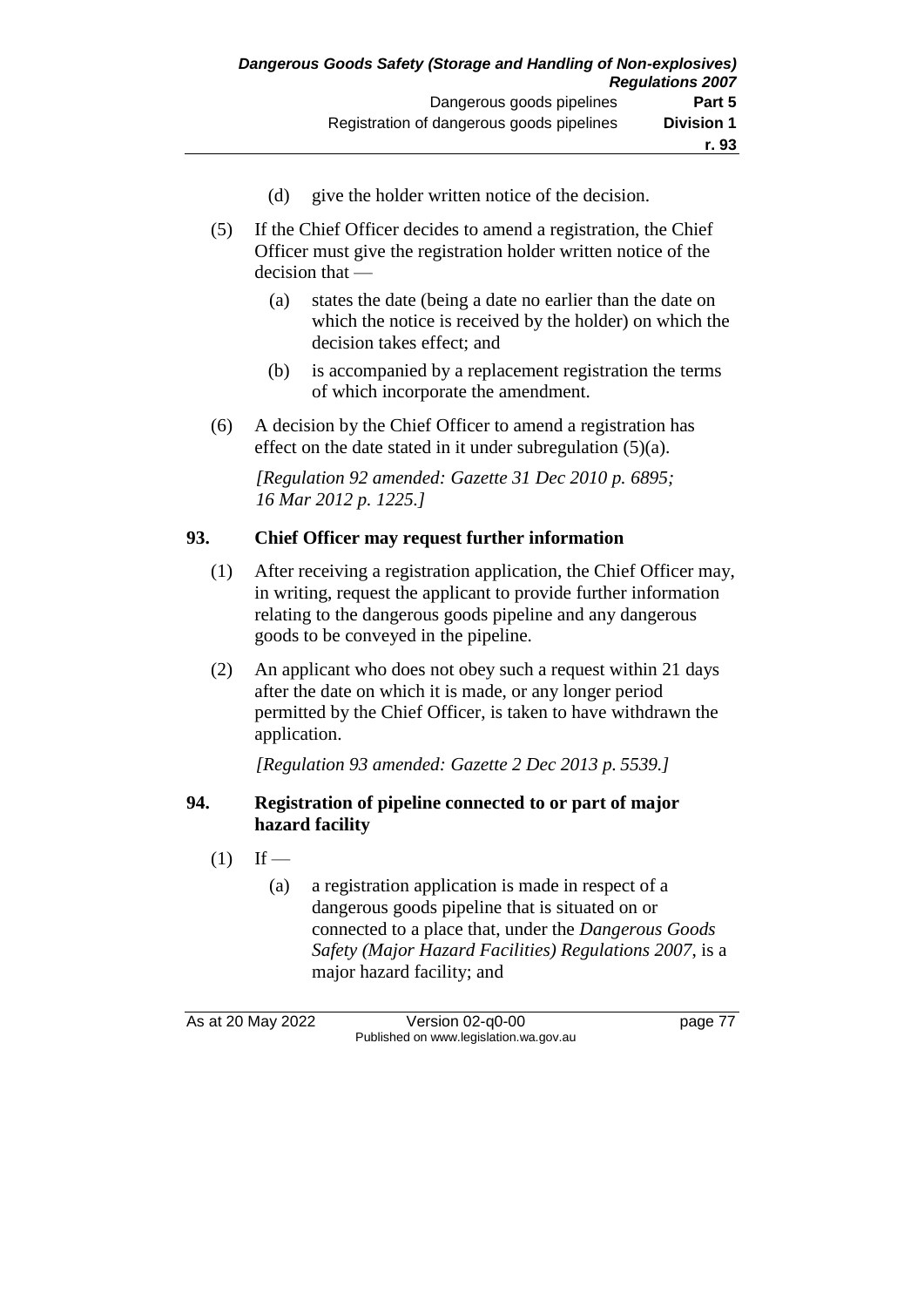| Dangerous Goods Safety (Storage and Handling of Non-explosives)<br><b>Regulations 2007</b> |                                           |
|--------------------------------------------------------------------------------------------|-------------------------------------------|
| Part 5                                                                                     | Dangerous goods pipelines                 |
| <b>Division 1</b>                                                                          | Registration of dangerous goods pipelines |
| r. 95                                                                                      |                                           |

(b) under those regulations an approved safety report is required for the major hazard facility,

the Chief Officer may refuse to decide the application until, under those regulations, there is an approved safety report for the major hazard facility.

## $(2)$  If —

- (a) a registration application is made in respect of a dangerous goods pipeline that is situated on or connected to a place that, under the *Dangerous Goods Safety (Major Hazard Facilities) Regulations 2007*, is not a major hazard facility; but
- (b) the type and quantity of dangerous goods that would be permitted to be conveyed in the pipeline (including dangerous goods to which the licence would relate if it were granted) are such that the place may be classified as a major hazard facility under those regulations,

the Chief Officer may refuse to decide the application until, under those regulations, either —

- (c) a decision is made not to classify the place as a major hazard facility; or
- (d) the place is classified as a major hazard facility and there is an approved safety report for the major hazard facility.

*[Regulation 94 inserted: Gazette 16 Mar 2012 p. 1225-6.]*

## **95. Grant of registration application**

- (1) Except as provided in regulation 93(2), the Chief Officer is to grant a registration application.
- (2) The registration of a dangerous goods pipeline must specify the activity that the registration authorises and the dangerous goods that the registration authorises to be conveyed in the pipeline.

*[Regulation 95 amended: Gazette 16 Mar 2012 p. 1226-7.]*

page 78 Version 02-q0-00 As at 20 May 2022 Published on www.legislation.wa.gov.au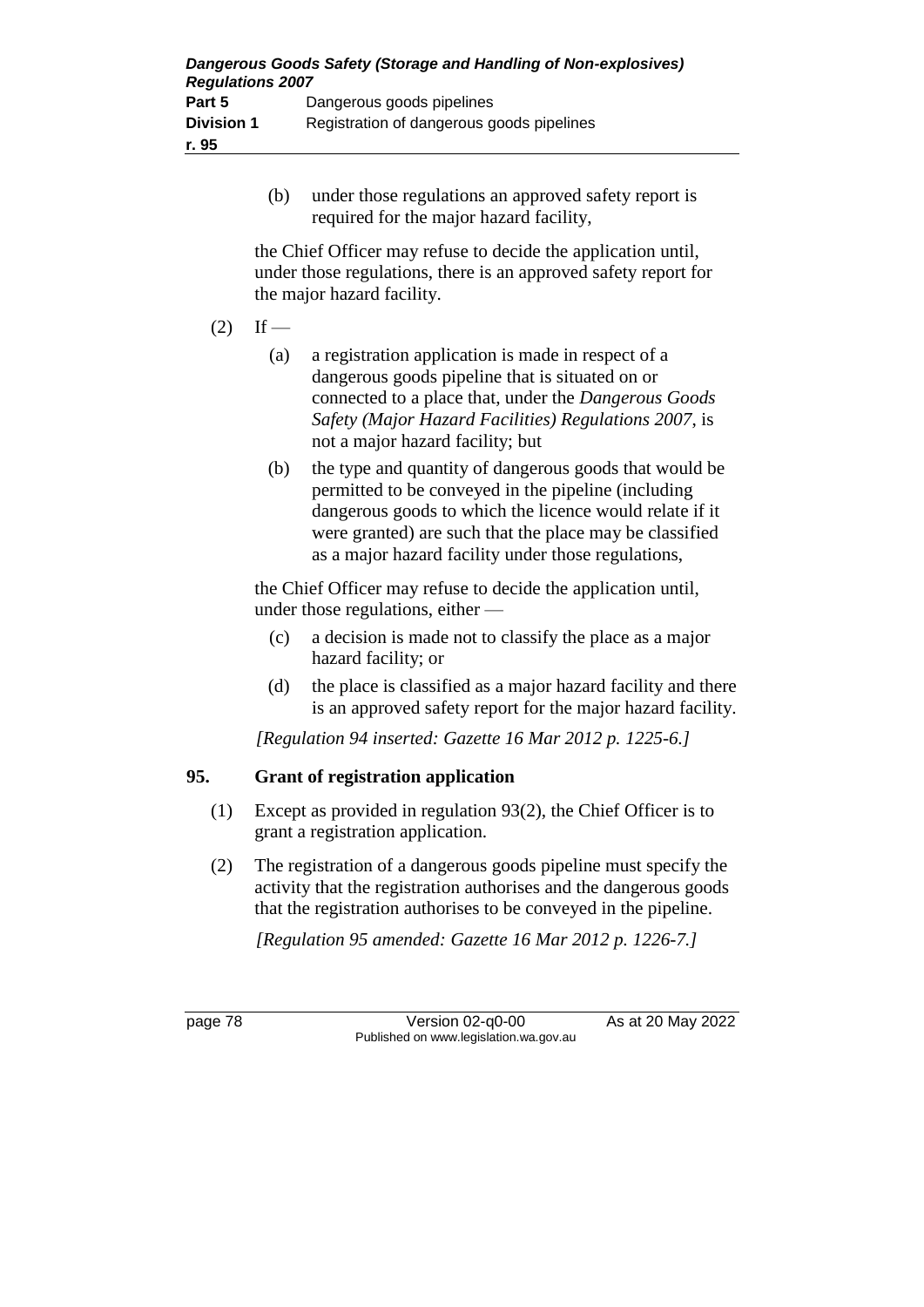#### **96. Conditions of registration**

- (1) A registration may be subject to conditions decided by the Chief Officer and imposed when it is granted or while it has effect.
- (2) Any such conditions must be specified in the registration.
- (3) Conditions that may be imposed include
	- (a) a condition that limits the time, place or circumstances in which an activity authorised by the registration may be conducted;
	- (b) any condition that is reasonably necessary to ensure, so far as is practicable, that any dangerous goods to which the registration relates will be conveyed safely;
	- (c) any condition that is reasonably necessary to ensure, so far as is practicable, that any activity that is authorised by the registration is conducted safely;
	- (d) any condition that is reasonably necessary to minimise the risks in relation to any dangerous goods to which the registration relates in relation to people, property or the environment.

#### **97. Duration of registration**

 $(1A)$  In this regulation —

*existing registration* means a registration granted under this Part that, immediately before 1 April 2012, is in effect.

- (1B) This regulation is subject to the *Dangerous Goods Safety (General) Regulations 2007* regulation 15.
	- (1) Each existing registration has effect for 5 years commencing on —
		- (a) if it has never been renewed, the date on which it was granted; or
		- (b) if it has been renewed, the date on which the last renewal took effect,

unless it is cancelled in that period.

As at 20 May 2022 Version 02-q0-00 page 79 Published on www.legislation.wa.gov.au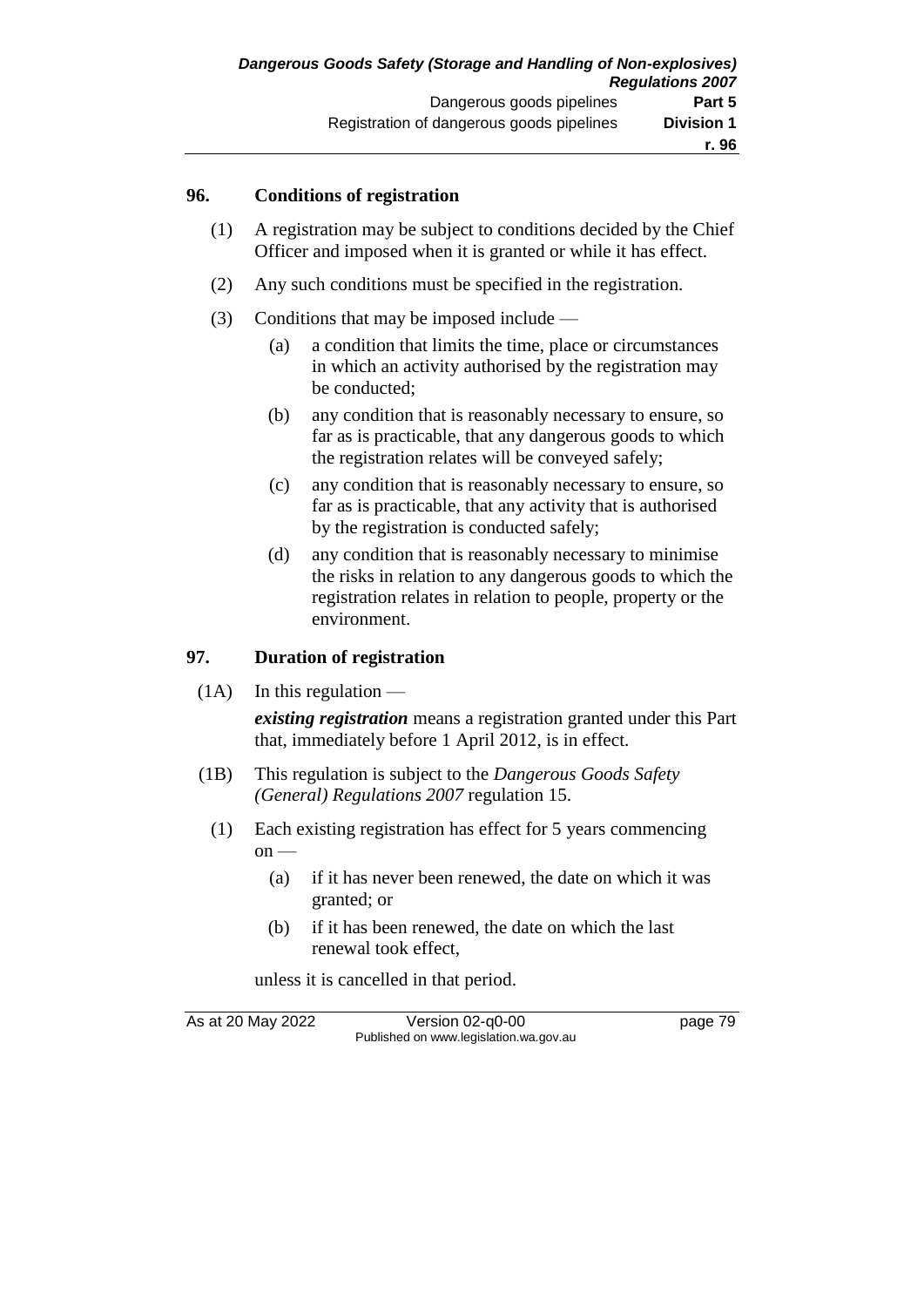- (2A) A registration granted on or after 1 April 2012 has effect for 5 years unless it is cancelled in that period.
	- (2) A registration is to be taken to have been cancelled if
		- (a) it ceases to have effect under these regulations; or
		- (b) the holder, being a body corporate or a partnership, is dissolved; or
		- (c) the holder, being an individual, dies.

*[Regulation 97 amended: Gazette 16 Mar 2012 p. 1227.]*

#### **98. Form of registration**

A registration must be in writing in such form as the Chief Officer decides.

#### **99. Registration valid according to its terms**

- (1) A registration is valid only for the person to whom it is granted or a person to whom it is transferred under regulation 91.
- (2) A registration is valid only for the dangerous goods pipeline specified in it.
- (3) A registration is valid only for the dangerous goods specified in it.
- (4) A registration is valid only for the maximum quantity of dangerous goods specified in it.

## **100. Registration, surrender of**

- (1) A registration holder may surrender the registration document by giving it to the Chief Officer with written notice that it is being surrendered.
- (2) On being so notified the Chief Officer must cancel the registration.

page 80 Version 02-q0-00 As at 20 May 2022 Published on www.legislation.wa.gov.au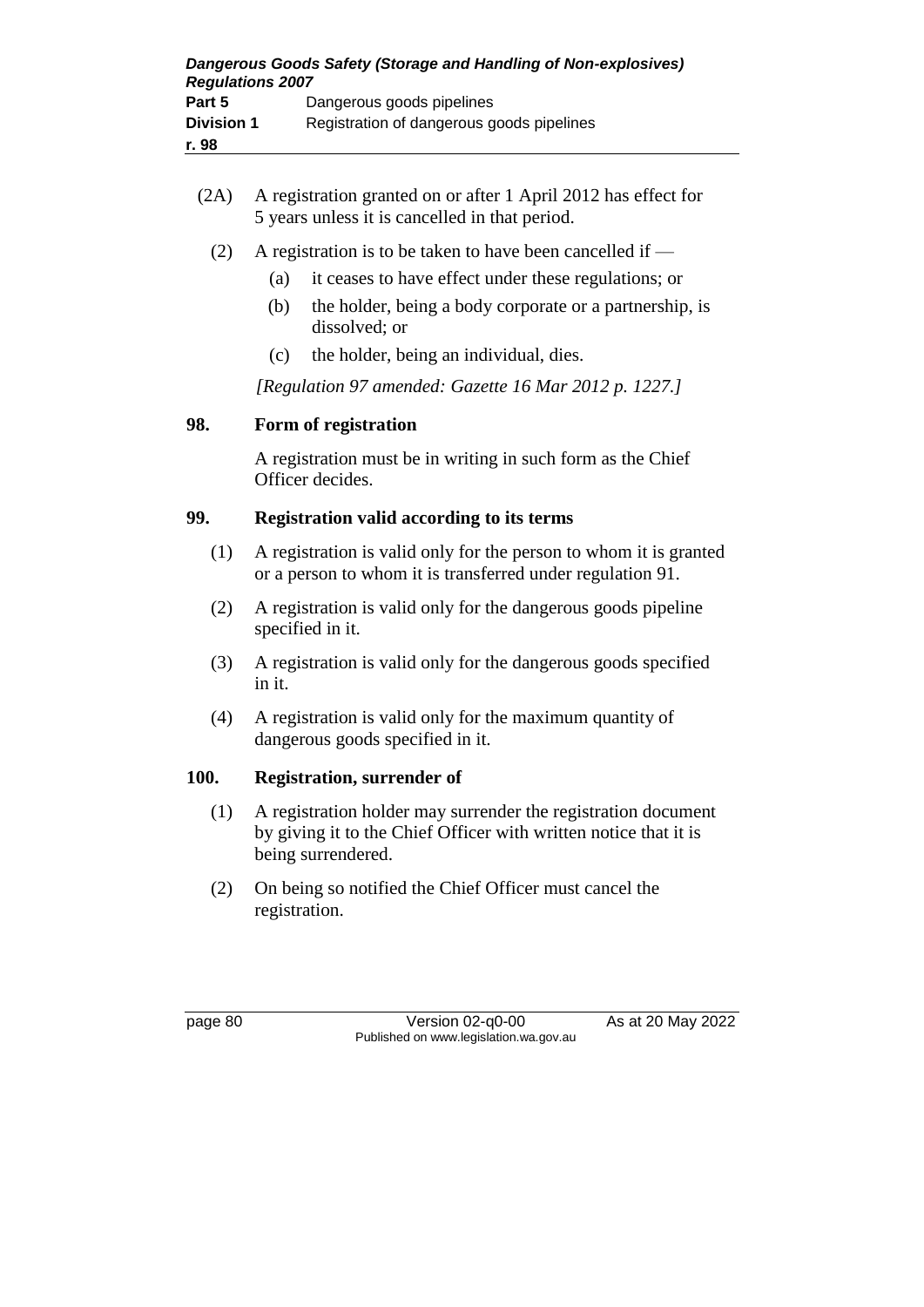#### **101. Lost etc. registration documents, replacement of**

If the Chief Officer is satisfied that a registration document has been destroyed, lost or stolen, the Chief Officer may issue a replacement.

#### **Subdivision 3 — Suspending and cancelling registrations**

## **102. Grounds for suspending or cancelling**

- (1) Grounds to suspend a registration exist if  $-$ 
	- (a) the holder is charged in this State or elsewhere with a dangerous goods offence; or
	- (b) there are reasonable grounds to suspect the holder
		- (i) has not complied with the registration; or
		- (ii) has not complied with the Act, these regulations or any other regulations made under the Act; or
		- (iii) in purported compliance with the Act, these regulations, or the registration, gave false or misleading information;
		- or
	- (c) there are reasonable grounds to suspect that a place to which the registration relates does not comply with these regulations or a condition of the registration.
- (2) Grounds to suspend or cancel a registration exist if the holder is convicted in this State or elsewhere of a dangerous goods offence.

#### **103. Procedure for suspending or cancelling**

(1) This regulation applies if the Chief Officer considers there are grounds to suspend or cancel a registration and proposes to suspend or cancel it (the *proposed action*), unless regulation 104 applies.

As at 20 May 2022 Version 02-q0-00 page 81 Published on www.legislation.wa.gov.au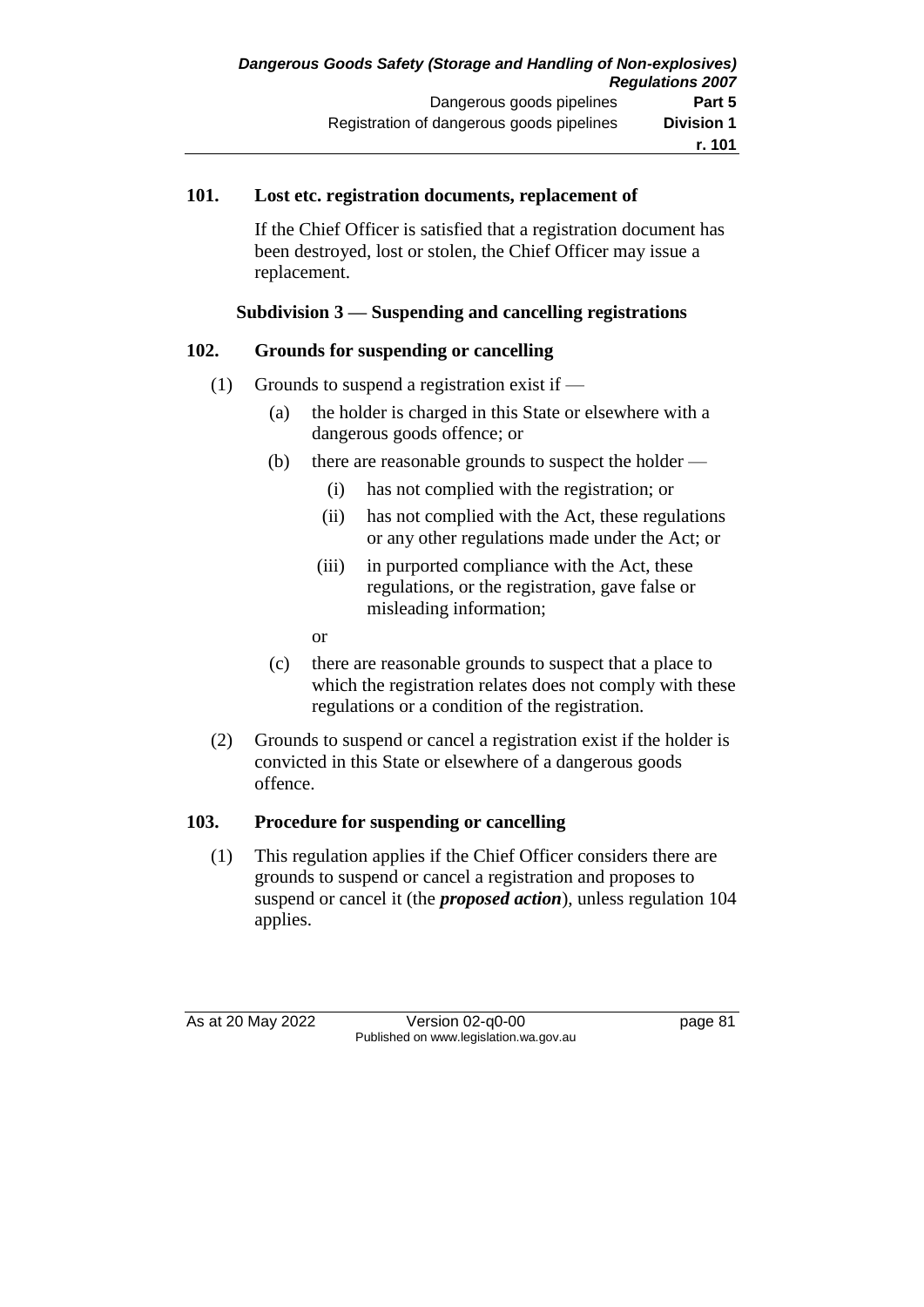| Dangerous Goods Safety (Storage and Handling of Non-explosives)<br><b>Regulations 2007</b> |                                           |
|--------------------------------------------------------------------------------------------|-------------------------------------------|
| Part 5                                                                                     | Dangerous goods pipelines                 |
| <b>Division 1</b>                                                                          | Registration of dangerous goods pipelines |
| r. 104                                                                                     |                                           |

- (2) The Chief Officer must give the registration holder a written notice that —
	- (a) states the proposed action; and
	- (b) if the Chief Officer proposes to suspend the registration, states the suspension period (either as a period of time or by reference to a future event); and
	- (c) states the grounds and the evidence for them; and
	- (d) states that the holder is entitled to give the Chief Officer written submissions about the proposed action; and
	- (e) states the date (the *submission date*), being at least 28 days after the date on which the notice is given to the holder, by which any such submission must be given.
- (3) If after the submission date the Chief Officer, having considered any submissions received from the holder before that date, is satisfied there are grounds to do so, he or she may -
	- (a) suspend the registration for not longer than the suspension period stated in the notice; or
	- (b) cancel the registration.
- (4) The Chief Officer must give the holder written notice of any decision to, or not to, suspend or cancel the registration with written reasons for any decision to suspend or cancel the registration.
- (5) The suspension or cancellation of the registration has effect when the holder is given the notice or on any later date stated in it.

## **104. Suspension in urgent circumstances**

- (1) If the Chief Officer is satisfied
	- (a) there are grounds to suspend or cancel a registration; and
	- (b) that if the procedure in regulation 103 were followed, an unacceptable risk in relation to dangerous goods in

page 82 Version 02-q0-00 As at 20 May 2022 Published on www.legislation.wa.gov.au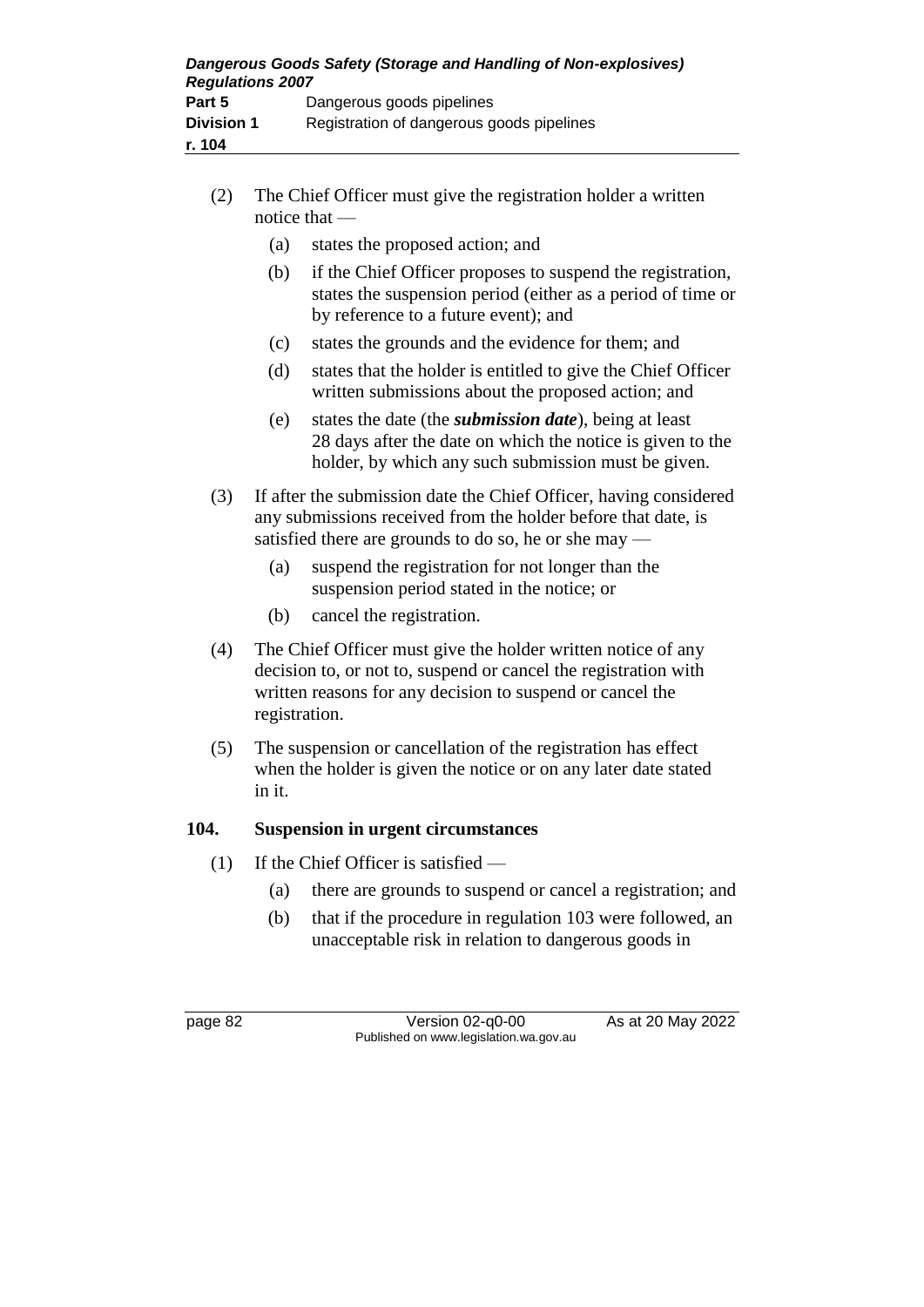relation to people, property or the environment would exist while it is followed,

he or she may suspend the registration for such period as he or she decides by giving the holder of the registration a written notice of the suspension and the suspension period (stated either as a period of time or by reference to a future event) and written reasons for the decision.

- (2) The suspension has effect when the holder is given the notice or on any later date stated in it.
- (3) This regulation does not prevent the Chief Officer from also taking action under regulation 103 to cancel a registration.

# **105. Registration to be returned on suspension etc.**

If the Chief Officer suspends or cancels a registration, the holder must return it to the Chief Officer within 14 days after the date of receiving notice of the suspension or cancellation. Penalty: a level 3 fine.

# **106. Suspension may be terminated**

The Chief Officer may terminate the suspension of a registration at any time by giving the holder a written notice of the fact.

# **Subdivision 4 — Duties of registration holders**

# **107. Wrong information, duty to correct**

- (1) This regulation applies if the holder of a registration becomes aware that information given by the holder to the Chief Officer in, or in relation to, a registration application is or has become incorrect in a material respect.
- (2) Within 14 days after becoming aware of the matter, the holder must inform the Chief Officer about the matter and give the correct information to the Chief Officer.

Penalty: a level 3 fine.

As at 20 May 2022 Version 02-q0-00 page 83 Published on www.legislation.wa.gov.au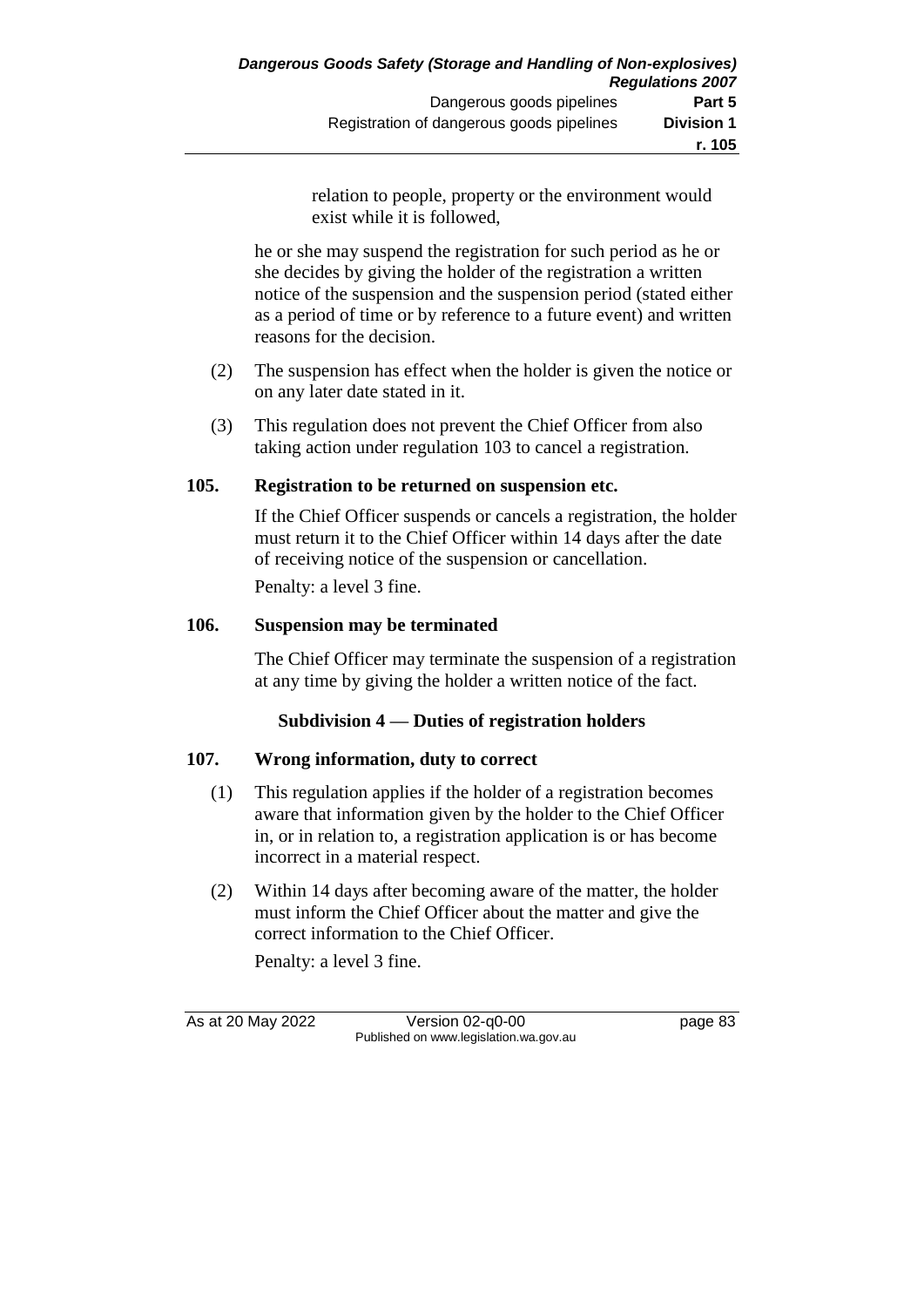#### **108. Registration holder charged with or convicted of dangerous goods offence to notify Chief Officer**

A registration holder who is charged with or convicted of a dangerous goods offence, in this State or elsewhere, must give the Chief Officer written notice of the fact as soon as practicable.

Penalty: a level 3 fine.

## **109. Condition of registration, contravening**

- (1) The holder of a registration of a dangerous goods pipeline must ensure the pipeline is not used —
	- (a) for an activity other than the activity the registration authorises; or
	- (b) to carry any dangerous goods other than those the registration authorises to be carried in the pipeline.
- (2) A registration holder must not contravene a condition of the registration.

Penalty: a level 1 fine.

*[Regulation 109 amended: Gazette 16 Mar 2012 p. 1227-8.]*

## **Subdivision 5 — Miscellaneous matters**

#### **110. Register of registrations**

- (1) The Chief Officer must keep a register of all registrations.
- (2) The register must record, in relation to each registration, this information —
	- (a) the name of the holder of the registration;
	- (b) the date on which the registration was granted;
	- (c) the date (if any) on which the registration was renewed;
	- (d) the date (if any) on which the registration was suspended;
	- (e) the date (if any) on which the registration was cancelled.

page 84 Version 02-q0-00 As at 20 May 2022 Published on www.legislation.wa.gov.au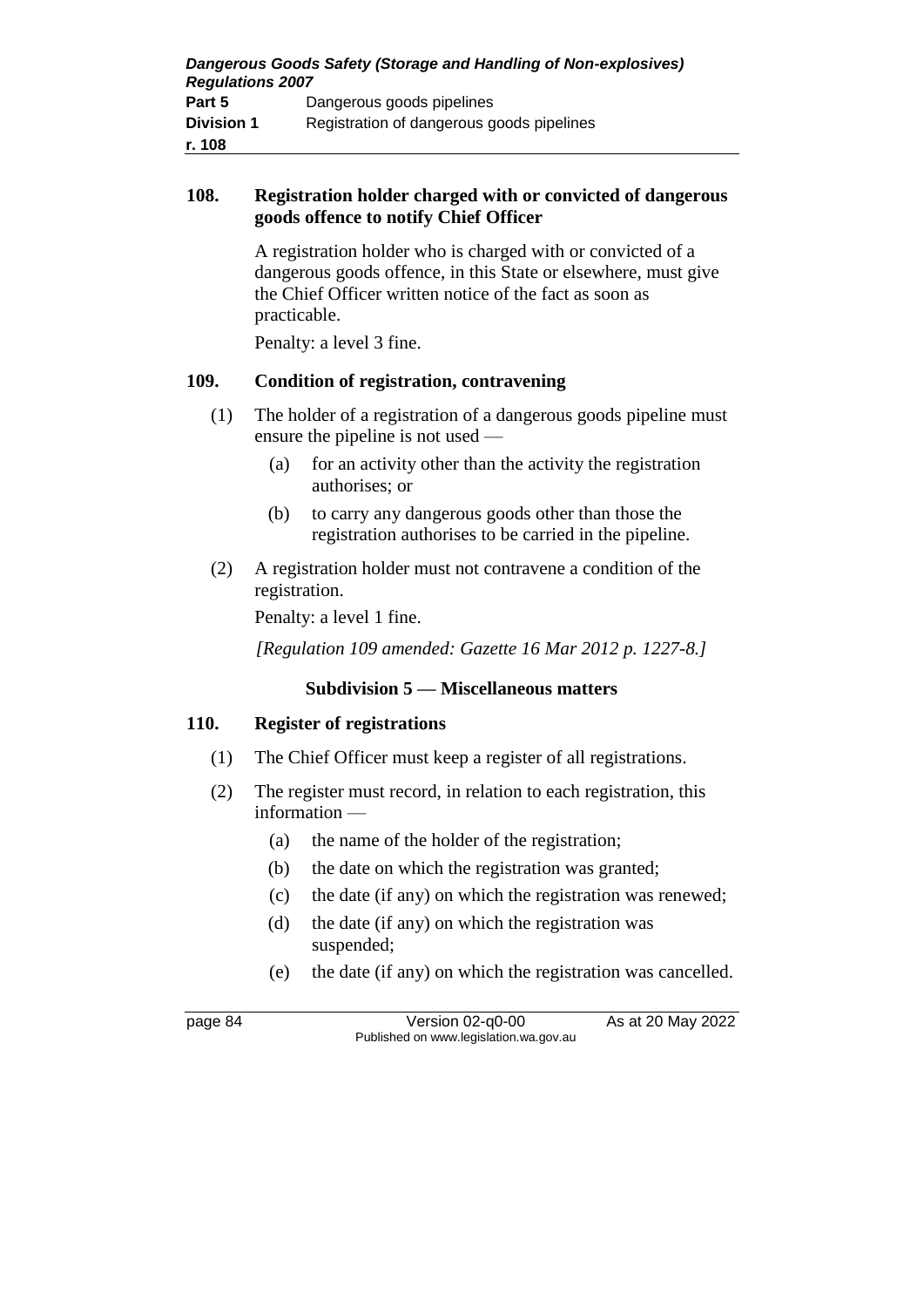- (3A) The register may record any other information relevant to a registration holder or to the issue, amendment, renewal, suspension or cancellation of a registration that the Chief Officer thinks fit.
	- (3) The register must be kept in such form and in such manner as the Chief Officer decides.
	- (4) The Chief Officer must ensure the information in the register is up-to-date.
	- (5) The Chief Officer must ensure the information listed in subregulation (2) and recorded in the register is accessible to the public during normal office hours.

*[Regulation 110 amended: Gazette 2 Dec 2013 p. 5540.]*

# **Division 2 — Risk control**

## **111. Pipelines to be designed etc. to reduce risk from dangerous goods**

The owner of a dangerous goods pipeline must ensure it is not operated unless it has been designed, built and maintained so that, so far as is reasonably practicable, it can convey the dangerous goods with minimal risk to people, property and the environment in relation to the goods.

Penalty: a level 1 fine.

*[Regulation 111 inserted: Gazette 16 Mar 2012 p. 1228.]*

## **112. Labels or signposts for pipelines**

The owner of a dangerous goods pipeline must ensure that the pipeline is labelled or signposted so as to ensure so far as is practicable that the dangerous goods are clearly identified to persons in the vicinity of the pipeline.

Penalty: a level 2 fine.

*[Regulation 112 amended: Gazette 16 Mar 2012 p. 1228.]*

As at 20 May 2022 Version 02-q0-00 page 85 Published on www.legislation.wa.gov.au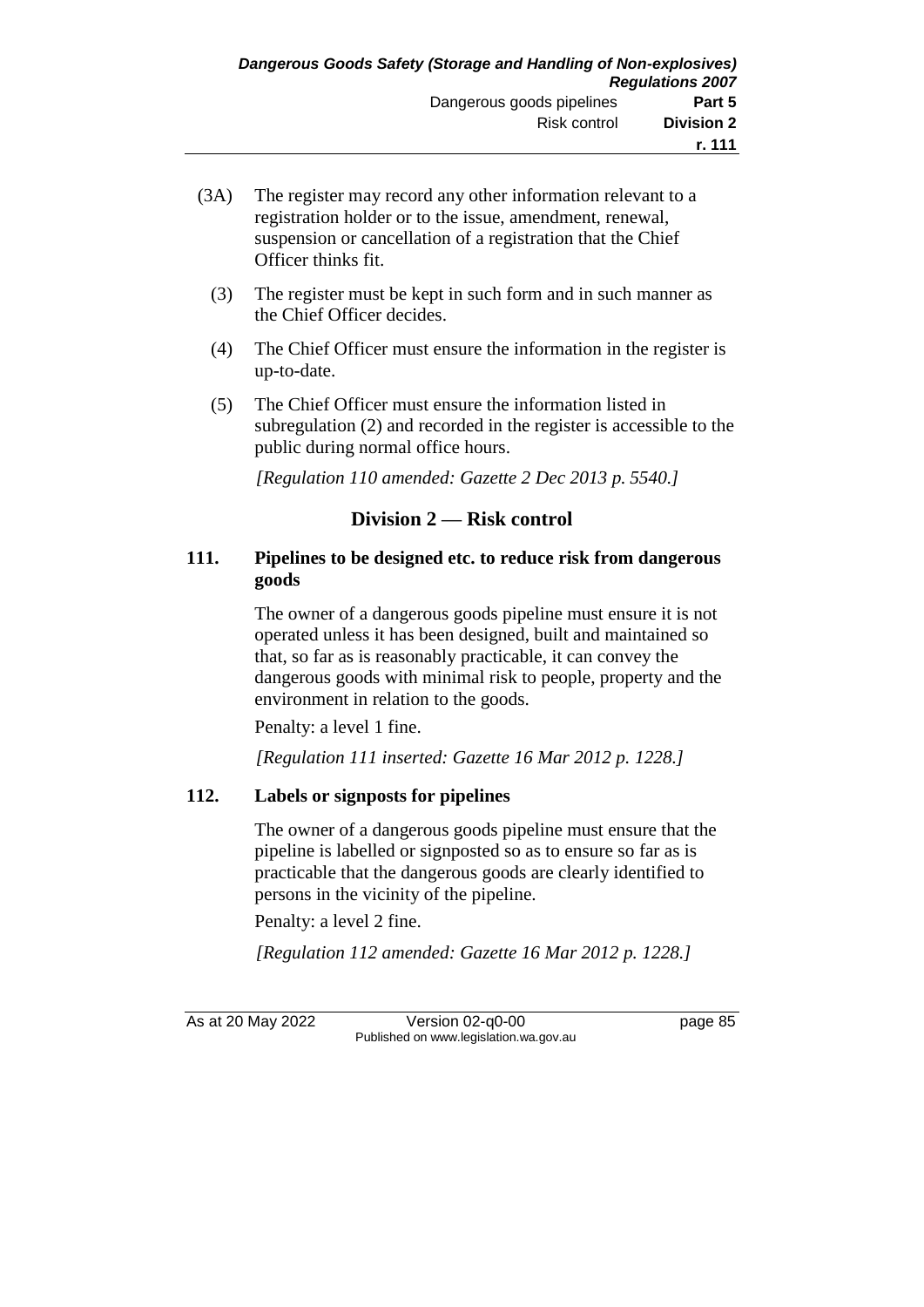## **113. Pipelines to be accessible for examination and maintenance**

The owner of a dangerous goods pipeline must ensure it is not operated unless it has been designed and built, so that, so far as is reasonably practicable, it can be safely examined and maintained.

Penalty: a level 2 fine.

*[Regulation 113 inserted: Gazette 16 Mar 2012 p. 1229.]*

## **114. Requirements as to SDS for goods in pipeline**

An operator of a dangerous goods pipeline must —

- (a) obtain the current SDS for the dangerous goods to be conveyed in the pipeline on or before the first occasion that the pipeline is operational; and
- (b) ensure that the current SDS is available for all dangerous goods conveyed in the pipeline and is readily accessible to persons engaged by the operator to work on the pipeline and to officers of the FES Department or a DGO.

Penalty: a level 2 fine.

*[Regulation 114 amended: Gazette 19 Feb 2013 p. 991; 3 Mar 2017 p. 1481-2.]*

## **115. Decommissioned pipelines to be cleaned etc.**

(1) The owner of a dangerous goods pipeline must ensure that the pipeline is cleared of the dangerous goods in accordance with subregulation (2) if the pipeline is to be destroyed, dismantled or otherwise decommissioned.

Penalty: a level 2 fine.

- (2) For the purposes of subregulation (1), the owner must ensure that the dangerous goods pipeline —
	- (a) is thoroughly cleaned so that the system is, as far as practicable, free from dangerous goods; or

page 86 Version 02-q0-00 As at 20 May 2022 Published on www.legislation.wa.gov.au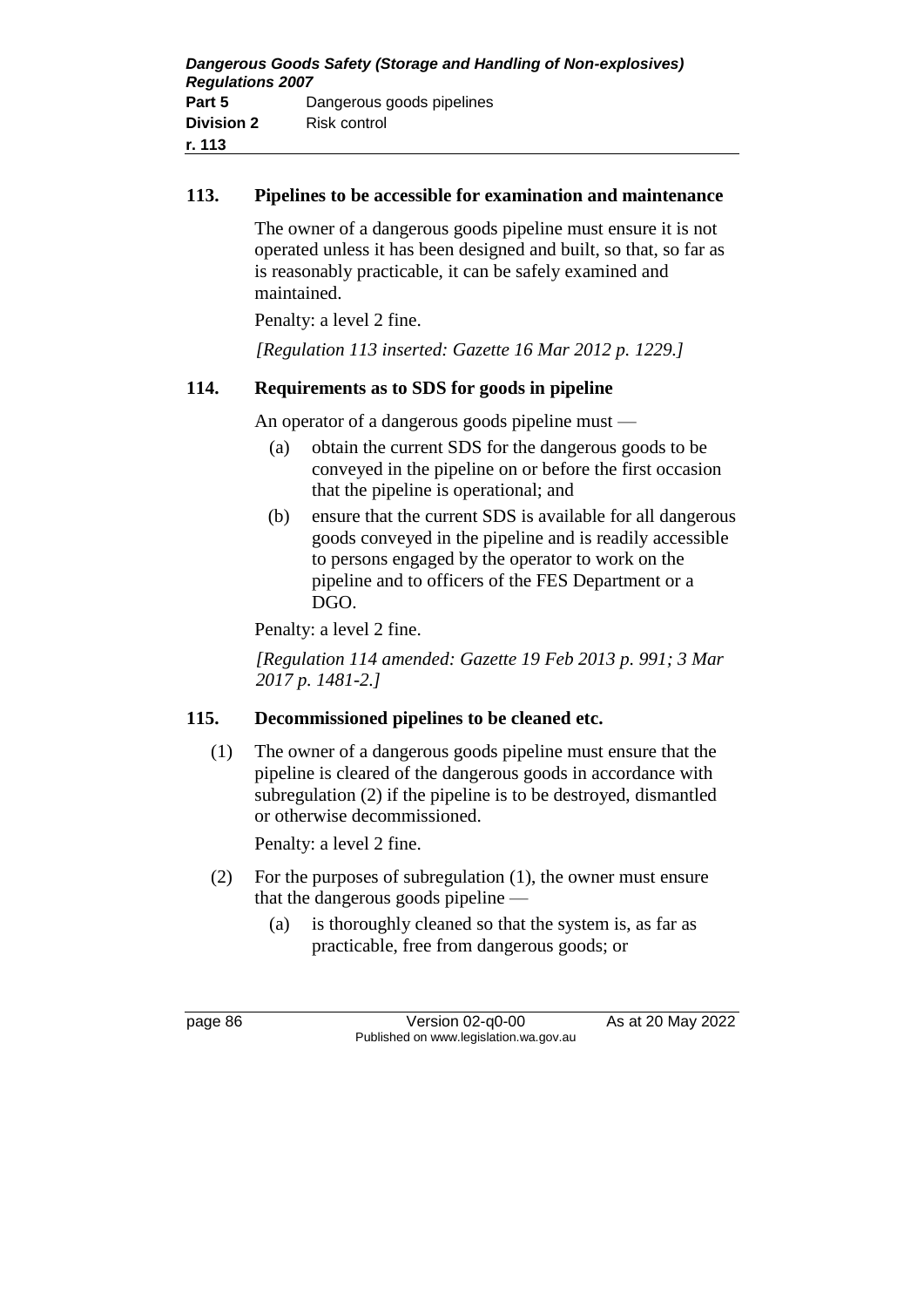(b) otherwise made safe.

*[Regulation 115 amended: Gazette 16 Mar 2012 p. 1229.]*

#### **116. Damaging etc. pipeline, offence**

A person must not damage or otherwise interfere with a pipeline in a manner that increases the risk to people, property and the environment associated with the pipeline.

Penalty: a level 1 fine.

As at 20 May 2022 Version 02-q0-00 Page 87 Published on www.legislation.wa.gov.au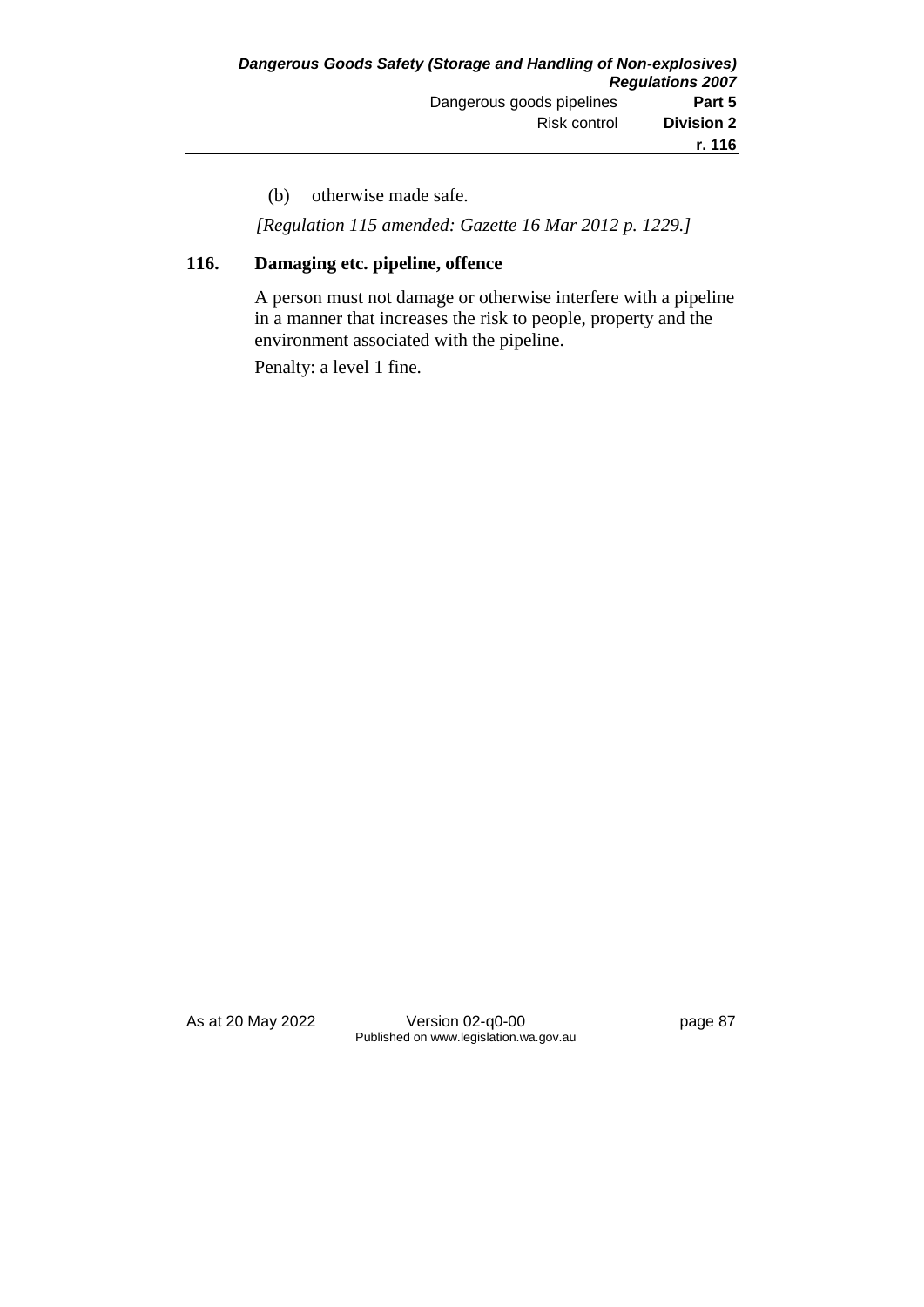dangerous goods pipelines

#### **r. 118**

# **Part 6 — Dangerous goods incidents at dangerous goods sites and dangerous goods pipelines**

*[117. Deleted: Gazette 16 Mar 2012 p. 1229.]*

#### **118. Dangerous goods incidents, response required to**

- (1) An operator of a dangerous goods site or a dangerous goods pipeline must respond to a dangerous goods incident at the site or on the pipeline by ensuring that immediate action is taken to assess and control any risk to people, property and the environment associated with the dangerous situation, including —
	- (a) bringing any fire, explosion or other release of energy comprising or resulting from the incident under control; and
	- (b) stopping, cleaning up and disposing of, or otherwise making safe, any spill or leak of dangerous goods comprising or resulting from the incident; and
	- (c) otherwise making any storage or handling system associated with the dangerous situation and the surrounding area safe so far as is practicable.

Penalty: a level 1 fine.

(2) The operator must ensure that only persons essential to carrying out the action referred to in subregulation (1) remain in the vicinity of the dangerous situation. Penalty: a level 1 fine.

## **119. Affected persons to be advised of dangerous goods incident**

An operator of a dangerous goods site or a dangerous goods pipeline must ensure that, if a dangerous goods incident occurs at the site or on the pipeline, any person at an adjacent place who might be affected by the incident is advised of the incident. Penalty: a level 1 fine.

page 88 Version 02-q0-00 As at 20 May 2022 Published on www.legislation.wa.gov.au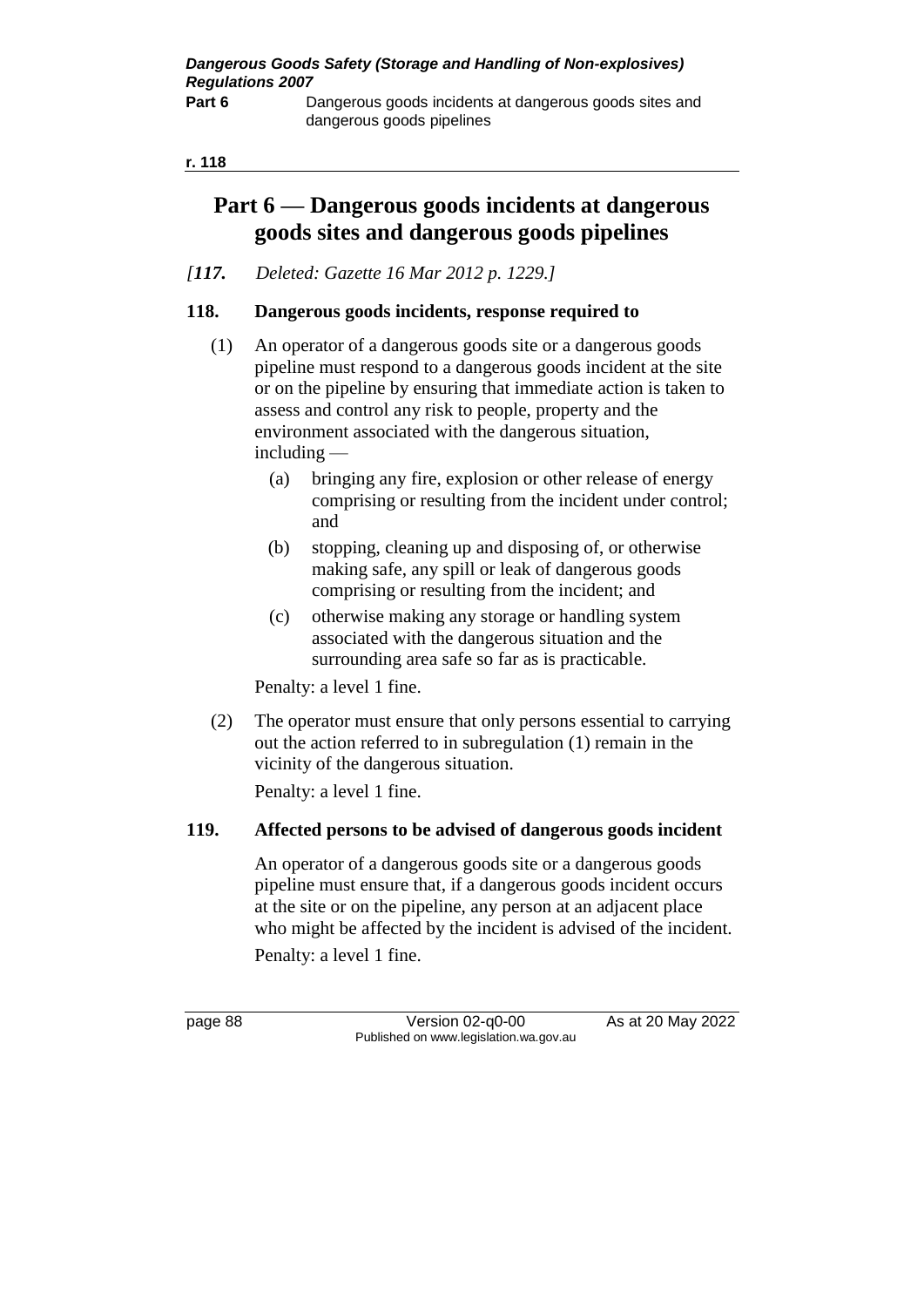#### **120. Investigating and recording dangerous goods incidents**

An operator of a dangerous goods site or a dangerous goods pipeline must ensure that —

- (a) any dangerous goods incident occurring at the site or on the pipeline is investigated and that the investigation, so far as possible, determines the cause or likely cause of the dangerous goods incident; and
- (b) a record of the dangerous goods incident and the investigation is —
	- (i) made; and
	- (ii) kept until the site or pipeline is decommissioned; and
	- (iii) made available, on request, to the Chief Officer.

Penalty: a level 2 fine.

#### **121. Reportable situations prescribed (Act s. 9)**

- (1) For the purposes of section  $9(1)$  of the Act
	- (a) any dangerous goods incident at a dangerous goods site or that involves dangerous goods in a pipeline is a reportable situation; and
	- (b) any other situation at a dangerous goods site or that involves dangerous goods in a pipeline is a reportable situation if it resulted in, or but for intervening events could have resulted in, an unexpected —
		- (i) spill, leak or other emission of dangerous goods; or
		- (ii) fire, explosion or other release of energy.

Note for this subregulation:

The Act s. 9 (Duty to report certain situations).

- (2) The report required by the Act section 9(2) must include the following —
	- (a) the location of the dangerous goods site;

As at 20 May 2022 Version 02-q0-00 page 89 Published on www.legislation.wa.gov.au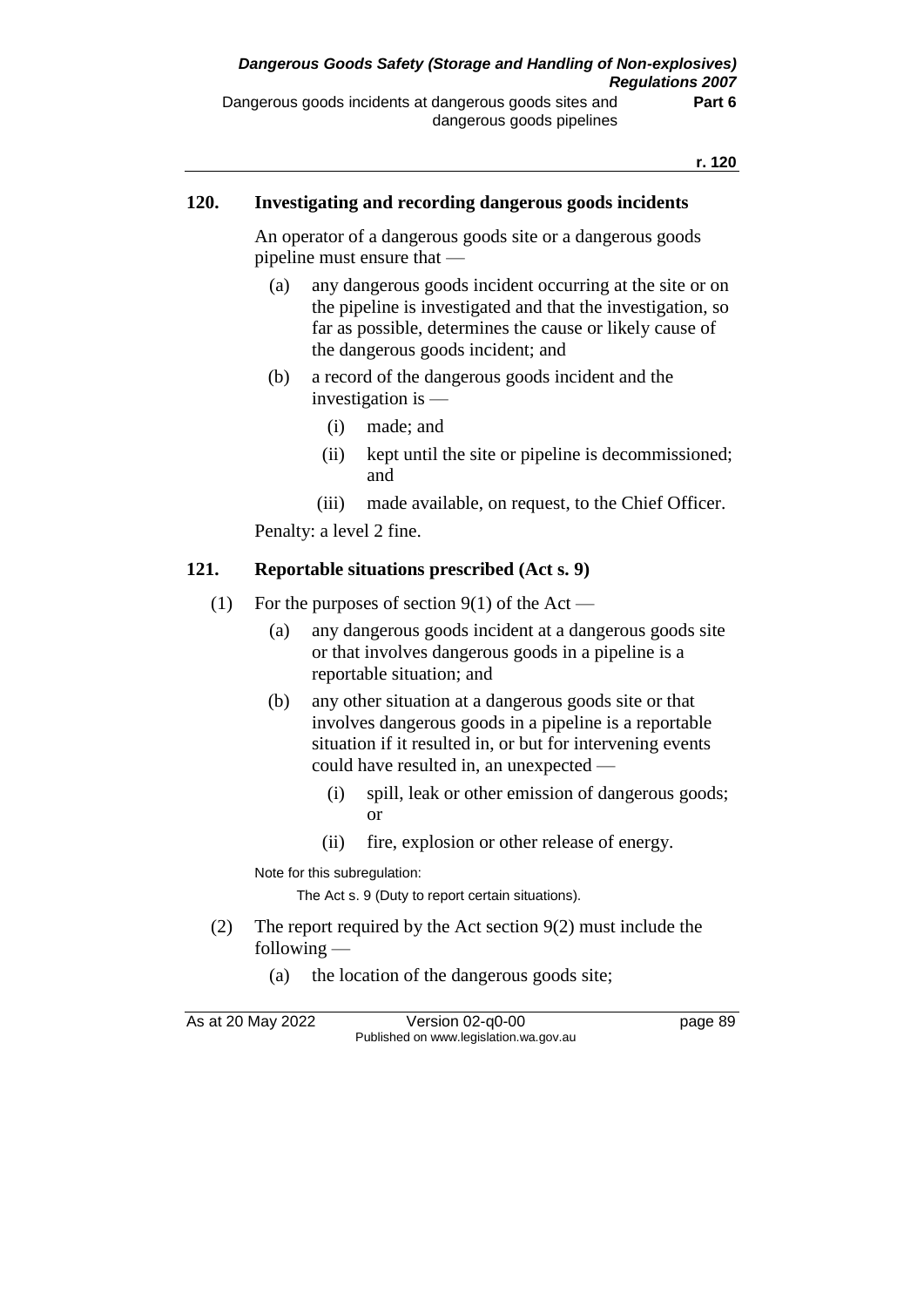Part 6 Dangerous goods incidents at dangerous goods sites and dangerous goods pipelines

#### **r. 122**

| r. 122 |     |                                                                                                                                                                                                                                                                 |
|--------|-----|-----------------------------------------------------------------------------------------------------------------------------------------------------------------------------------------------------------------------------------------------------------------|
|        | (b) | the name of the operator of the dangerous goods site;                                                                                                                                                                                                           |
|        | (c) | the date and time of the reportable situation;                                                                                                                                                                                                                  |
|        | (d) | the type and quantity of the dangerous goods involved;                                                                                                                                                                                                          |
|        | (e) | the manner in which the dangerous goods were stored or<br>handled;                                                                                                                                                                                              |
|        | (f) | a description of the reportable situation and of the events<br>leading up to and after the reportable situation;                                                                                                                                                |
|        | (g) | details of any $-$                                                                                                                                                                                                                                              |
|        |     | injuries, deaths or hospitalisation to people; or<br>(i)                                                                                                                                                                                                        |
|        |     | damage to property and the environment,<br>(ii)                                                                                                                                                                                                                 |
|        |     | resulting from the reportable situation, and otherwise an<br>assessment of the risk to people, property or the<br>environment resulting from the reportable situation;                                                                                          |
|        | (h) | details of any evacuation of people from the dangerous<br>goods site or adjacent places resulting from the<br>reportable situation;                                                                                                                             |
|        | (i) | an assessment of the cause of, and any contributing<br>factors to, the reportable situation;                                                                                                                                                                    |
|        | (i) | details of any measures taken to control any leak or spill<br>of the dangerous goods or any fire or explosion resulting<br>from the reportable situation;                                                                                                       |
|        | (k) | the measures taken after the reportable situation to<br>prevent a similar situation arising again.                                                                                                                                                              |
|        |     | [Regulation 121 amended: Gazette 16 Mar 2012 p. 1229-30.]                                                                                                                                                                                                       |
| 122.   |     | Reports about dangerous goods incidents                                                                                                                                                                                                                         |
| (1)    |     | If a DGO suspects on reasonable grounds that a dangerous<br>goods incident has occurred at a dangerous goods site or in<br>respect of a dangerous goods pipeline, the DGO may give the<br>operator of the site or pipeline, as the case requires, a notice that |

- requires the operator to give the DGO a written report about
	- (a) the cause or effect of the incident; and

page 90 Version 02-q0-00 As at 20 May 2022 Published on www.legislation.wa.gov.au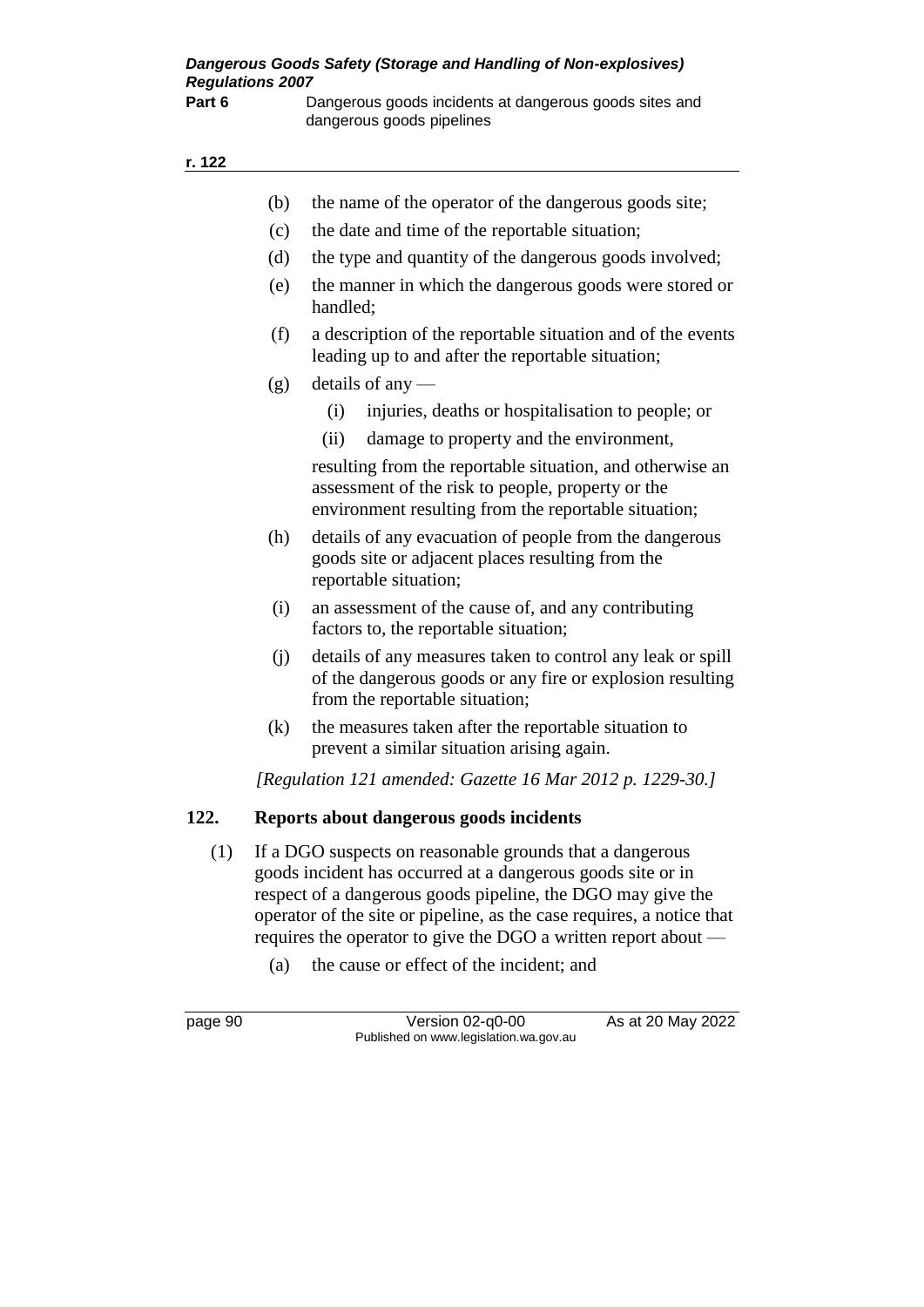- (b) any action taken by the person as a result of the incident.
- (2) The notice must
	- (a) be in writing and be signed by the DGO; and
	- (b) specify the dangerous goods incident concerned; and
	- (c) specify the date by which the report must be given to the DGO.
- (3) More than one notice may be given to a person under this regulation in relation to one dangerous goods incident.
- (4) A person given a notice under this regulation must obey it. Penalty: a level 3 fine.
- (5) A person is not excused from obeying a notice given under this regulation on the ground that obeying the notice might tend to incriminate the person but, except in the case of a body corporate, information in the report is not admissible in evidence against the person in criminal proceedings other than proceedings for an offence against subregulation (4) or regulation 139.

*[Regulation 122 inserted: Gazette 16 Mar 2012 p. 1230-1.]*

As at 20 May 2022 Version 02-q0-00 Published on www.legislation.wa.gov.au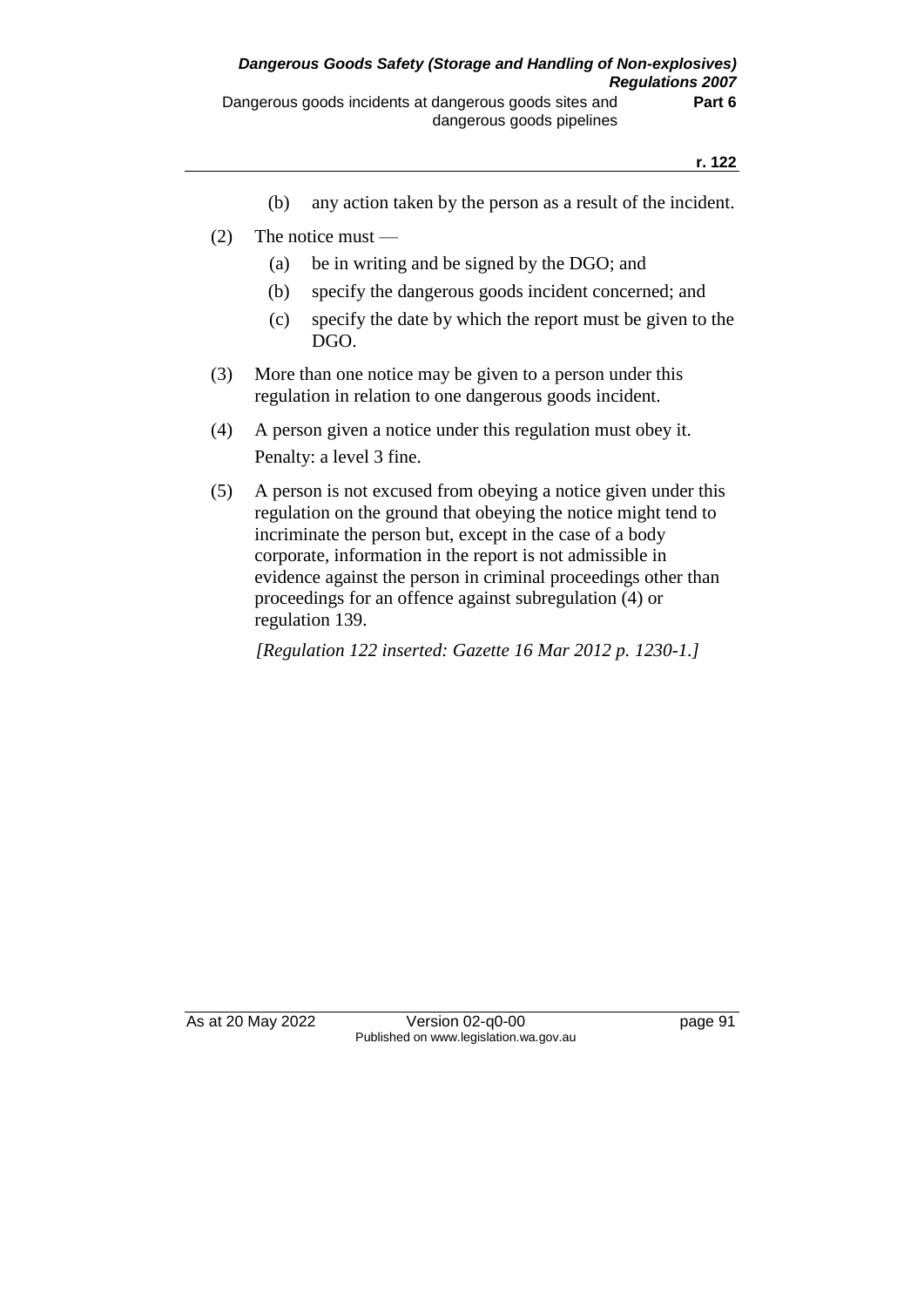*Dangerous Goods Safety (Storage and Handling of Non-explosives) Regulations 2007*

| Part 7            | Rural dangerous goods locations or small quantity dangerous<br>goods locations                         |
|-------------------|--------------------------------------------------------------------------------------------------------|
| <b>Division 1</b> | Provisions relating to rural dangerous goods locations and<br>small quantity dangerous goods locations |

**r. 123**

# **Part 7 — Rural dangerous goods locations or small quantity dangerous goods locations**

# **Division 1 — Provisions relating to rural dangerous goods locations and small quantity dangerous goods locations**

# **123. Spill or leak to be cleaned up**

An occupier of a rural dangerous goods location or small quantity dangerous goods location must ensure that if a spill or leak of dangerous goods occurs at the location, action is taken to clean up and dispose of the goods as soon as practicable after the spill or leak.

Penalty: a level 2 fine.

# **124. Segregation of dangerous goods**

An occupier of a rural dangerous goods location or small quantity dangerous goods location must take all reasonably practicable measures to ensure that the dangerous goods cannot —

- (a) interact with goods that are not compatible; and
- (b) contaminate any other goods.

Penalty: a level 2 fine.

## **125. Dangerous goods to be protected from impact**

An occupier of a rural dangerous goods location or small quantity dangerous goods location must take all reasonably practicable measures to ensure that the dangerous goods and any storage or handling system at the location is protected against damage from impact.

Penalty: a level 2 fine.

## **126. Ignition sources in hazardous areas, requirements as to**

An occupier of a rural dangerous goods location or small quantity dangerous goods location must ensure that any ignition

page 92 Version 02-q0-00 As at 20 May 2022 Published on www.legislation.wa.gov.au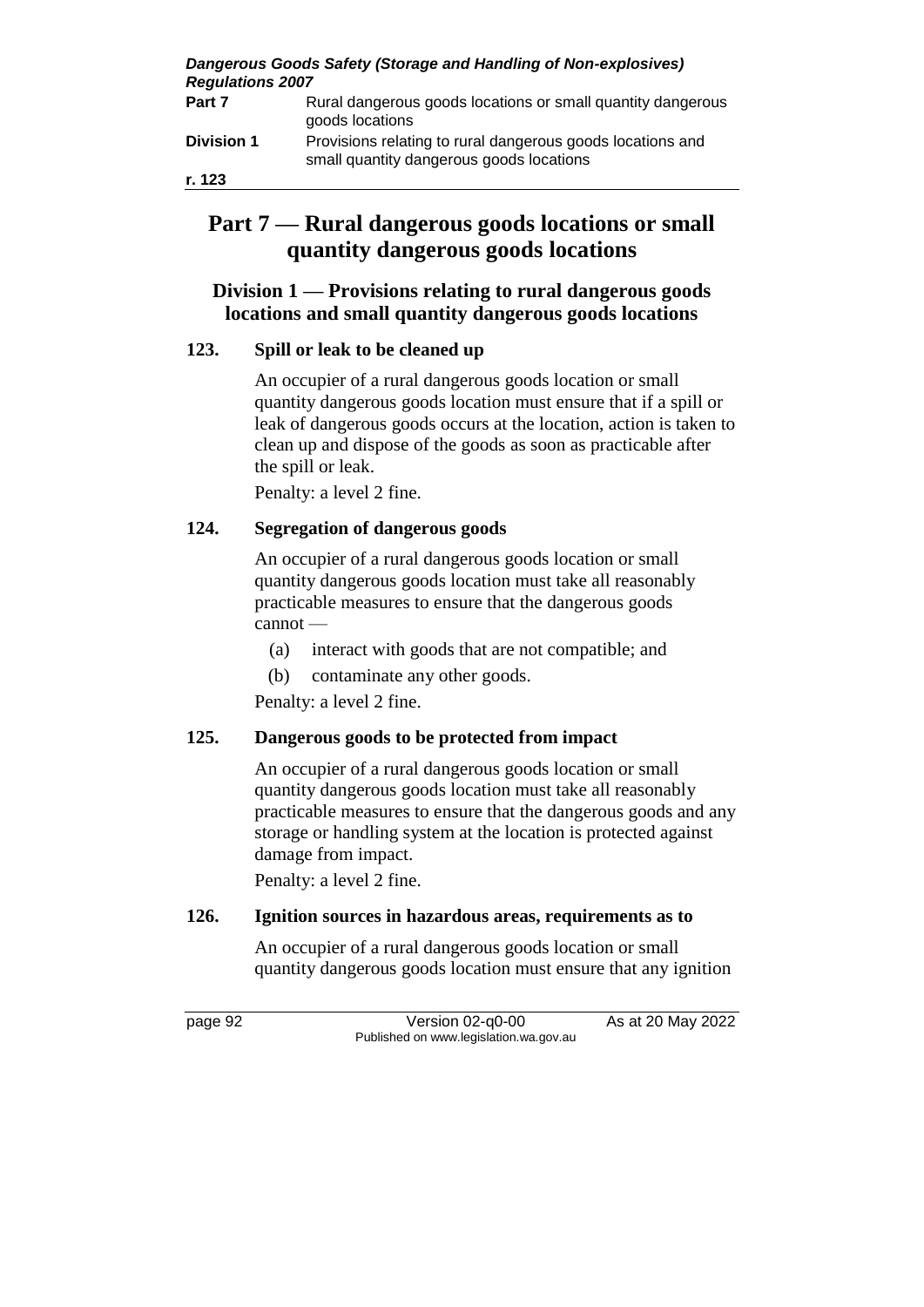| <b>Regulations 2007</b> | Dangerous Goods Safety (Storage and Handling of Non-explosives)                                        |
|-------------------------|--------------------------------------------------------------------------------------------------------|
| Part 7                  | Rural dangerous goods locations or small quantity dangerous<br>goods locations                         |
| <b>Division 1</b>       | Provisions relating to rural dangerous goods locations and<br>small quantity dangerous goods locations |
| r. 127                  |                                                                                                        |

source in a hazardous area at the location is eliminated or, if this is not reasonably practicable, the risk arising from the ignition source is controlled.

Penalty: a level 2 fine.

# **127. Packaged dangerous goods, requirements as to delivery of etc.**

- (1) An occupier of a rural dangerous goods location or small quantity dangerous goods location to whom packaged dangerous goods are delivered in circumstances where the occupier could reasonably be expected to know that any label on the container in which the goods are packaged does not comply with the ADG Code must either not accept delivery of the goods  $or$  —
	- (a) if the occupier accepts delivery of the goods ensure that each container is labelled in accordance with the ADG Code; and
	- (b) ensure that, during the period that the dangerous goods remain in the container —
		- (i) the container remains so labelled; and
		- (ii) the label remains legible.

Penalty: a level 3 fine.

- $(2)$  If
	- (a) the dangerous goods are removed from the container; and
	- (b) the container remains labelled as it was when it was received,

the container must not be used to contain dangerous goods other than dangerous goods of the type that was in the container when it was first received.

Penalty: a level 3 fine.

As at 20 May 2022 Version 02-q0-00 Page 93 Published on www.legislation.wa.gov.au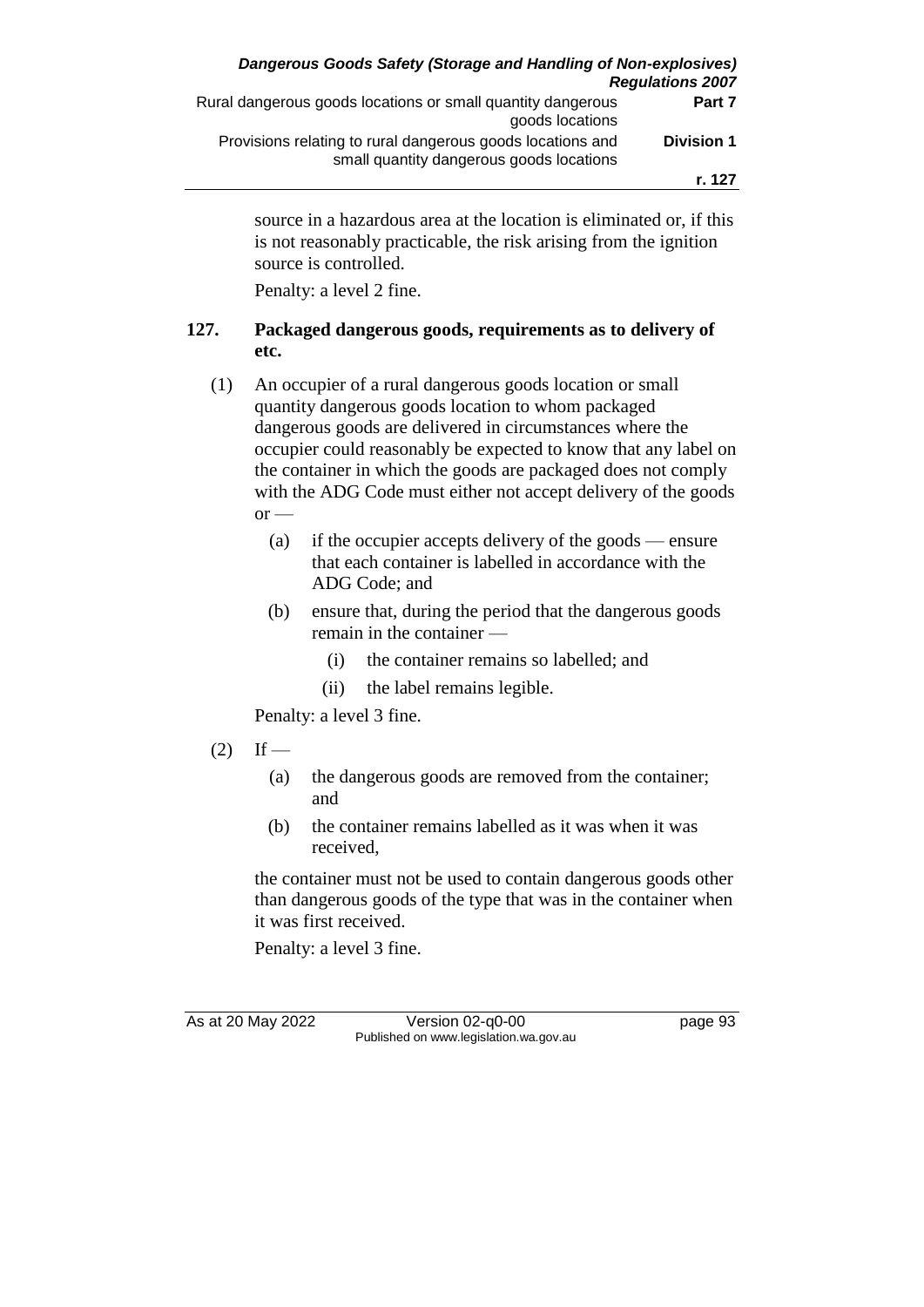*Dangerous Goods Safety (Storage and Handling of Non-explosives) Regulations 2007*

**Part 7** Rural dangerous goods locations or small quantity dangerous goods locations **Division 1** Provisions relating to rural dangerous goods locations and small quantity dangerous goods locations

**r. 128**

- (3) An occupier of a rural dangerous goods location or small quantity dangerous goods location must not dispose of an empty container previously used to store dangerous goods unless —
	- (a) any label on the container relating to the dangerous goods is removed or rendered illegible; and
	- (b) the container is rendered unusable.

Penalty: a level 3 fine.

#### **128. Decommissioned storage or handling systems to be cleaned etc.**

(1) An occupier of a rural dangerous goods location or small quantity dangerous goods location must ensure that any storage or handling system used in connection with the dangerous goods is cleared of the dangerous goods in accordance with subregulation (2) if the system is to be destroyed, dismantled, disposed of or otherwise decommissioned.

Penalty: a level 2 fine.

- (2) For the purposes of subregulation (1), the occupier must ensure that the storage or handling system —
	- (a) is thoroughly cleaned so that the system is, as far as practicable, free from dangerous goods; or
	- (b) otherwise made safe.

## **129. Personal protective equipment etc., provision etc. of**

An occupier of a rural dangerous goods location or small quantity dangerous goods location must provide and maintain personal protective equipment or safety equipment that is suitable for use with the dangerous goods stored or handled at the location.

Penalty: a level 2 fine.

page 94 Version 02-q0-00 As at 20 May 2022 Published on www.legislation.wa.gov.au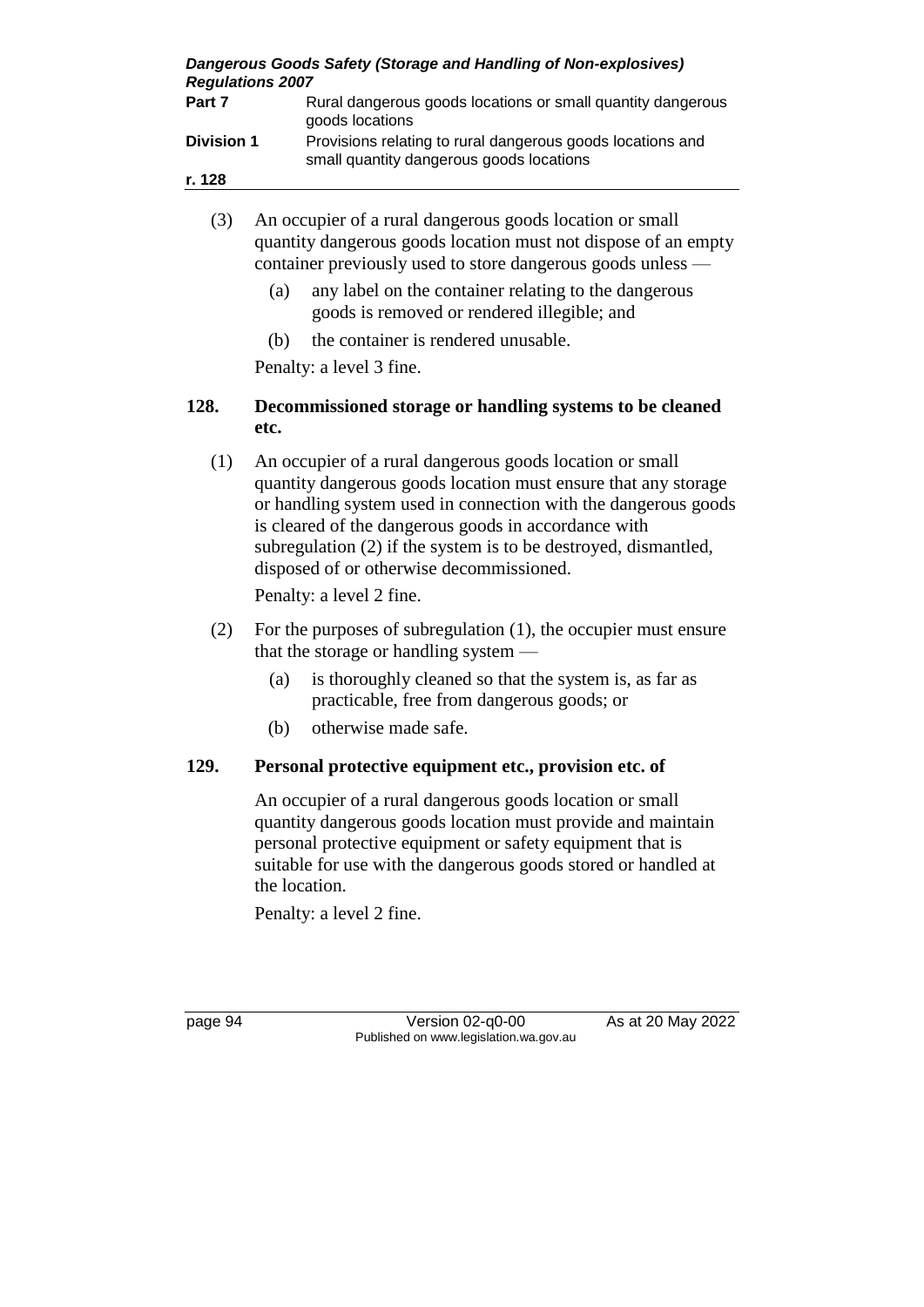| <b>Regulations 2007</b> | Dangerous Goods Safety (Storage and Handling of Non-explosives)                                        |
|-------------------------|--------------------------------------------------------------------------------------------------------|
| Part 7                  | Rural dangerous goods locations or small quantity dangerous<br>goods locations                         |
| <b>Division 1</b>       | Provisions relating to rural dangerous goods locations and<br>small quantity dangerous goods locations |
| r. 130                  |                                                                                                        |

## **130. Security of locations**

An occupier of a rural dangerous goods location or small quantity dangerous goods location must, as far as practicable, prevent access by unauthorised persons to the dangerous goods stored or handled at the location.

Penalty: a level 2 fine.

#### **131. Requirements as to SDS for dangerous goods**

- (1) An occupier of a rural dangerous goods location or small quantity dangerous goods location must —
	- (a) obtain the current SDS for dangerous goods stored or handled at the location, on or before the first occasion that they are supplied to the location; and
	- (b) ensure the current SDS is readily accessible to persons at the location and to officers of the FES Department.

Penalty: a level 3 fine.

- (2) Subregulation (1) does not apply in relation to dangerous goods that are -
	- (a) dangerous goods in transit; or
	- (b) stored and handled at a retail outlet in consumer containers that are intended for retail sale and that remain sealed and unopened until sold.
- (3) If subregulation (2) applies, and the occupier does not possess a current SDS for dangerous goods at the location, the occupier must ensure that alternative information in relation to the safe storage and handling of the dangerous goods is readily accessible to persons engaged by the occupier to work at the location.

Penalty: a level 3 fine.

(4) If an occupier makes available, in addition to the SDS, information in relation to the safe storage and handling of the

As at 20 May 2022 Version 02-q0-00 Page 95 Published on www.legislation.wa.gov.au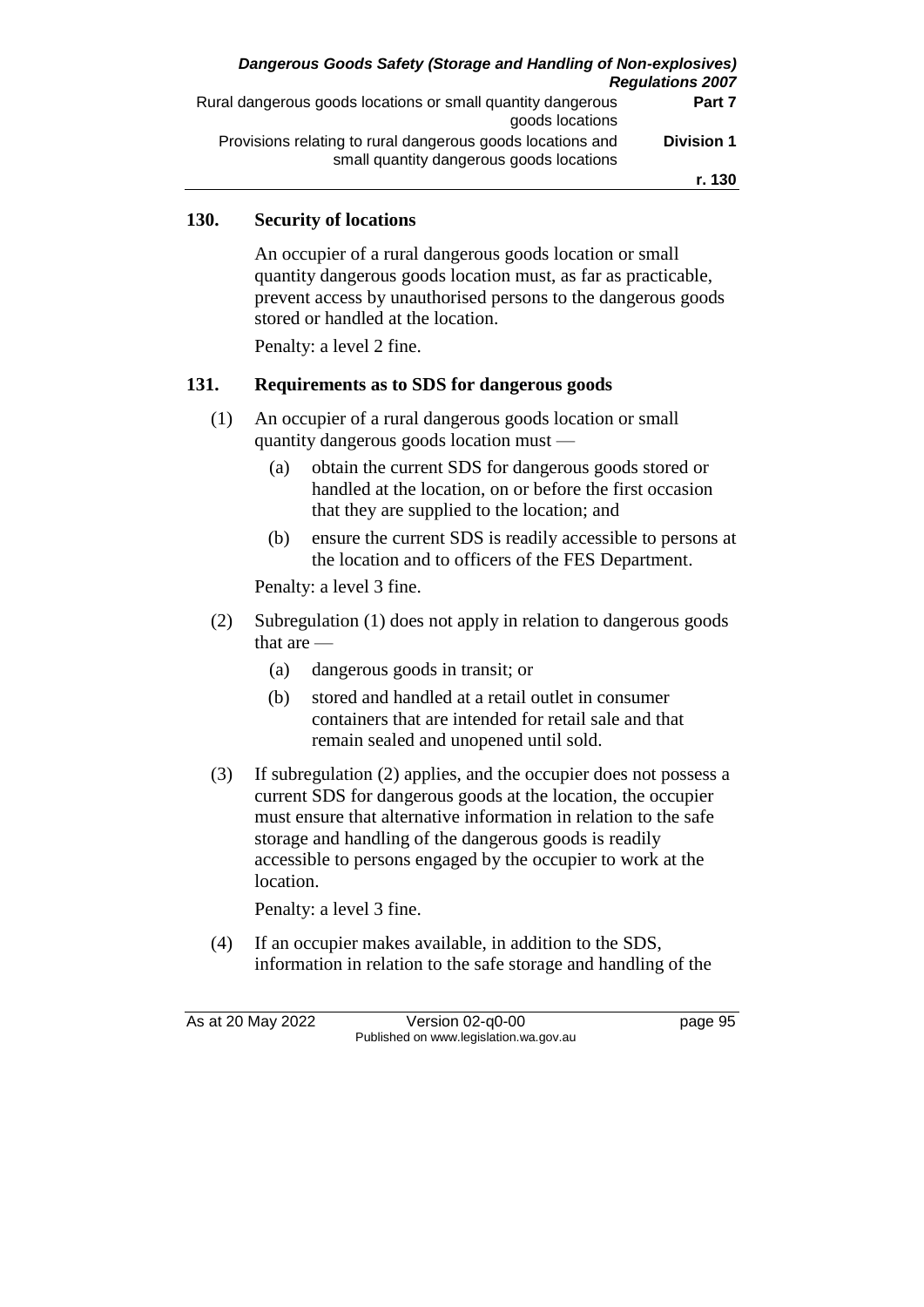| <b>Regulations 2007</b> | Dangerous Goods Safety (Storage and Handling of Non-explosives)                                        |
|-------------------------|--------------------------------------------------------------------------------------------------------|
| Part 7                  | Rural dangerous goods locations or small quantity dangerous<br>goods locations                         |
| <b>Division 1</b>       | Provisions relating to rural dangerous goods locations and<br>small quantity dangerous goods locations |
| r. 132                  |                                                                                                        |

dangerous goods to which the SDS relates, the occupier must ensure that the additional information is —

- (a) consistent with the information contained in the SDS; and
- (b) clearly identified as being provided by the operator.

Penalty: a level 3 fine.

*[Regulation 131 amended: Gazette 16 Mar 2012 p. 1231-2; 19 Feb 2013 p. 991; 3 Mar 2017 p. 1481-2.]*

#### **132. Training, supervision etc. of people involved with dangerous goods**

- (1) An occupier of a rural dangerous goods location or small quantity dangerous goods location must ensure that a person involved with the storage and handling of dangerous goods at the location is provided with induction, information, training and supervision that complies with subregulations (2) and (3). Penalty: a level 2 fine.
- (2) The induction, information, training and supervision must be
	- (a) in a language or manner appropriate to the person; and
	- (b) relevant to the tasks undertaken and the risks associated with those tasks.
- (3) The induction, information and training must include instruction  $in -$ 
	- (a) the nature of the hazards and properties of the dangerous goods and the processes used for the identification, assessment and control of the risks relevant to the person's duties; and
	- (b) the purpose, use and maintenance of the measures for the control of those risks; and
	- (c) the systems of work and the conduct of persons at the location in so far as the systems of work and conduct of

page 96 Version 02-q0-00 As at 20 May 2022 Published on www.legislation.wa.gov.au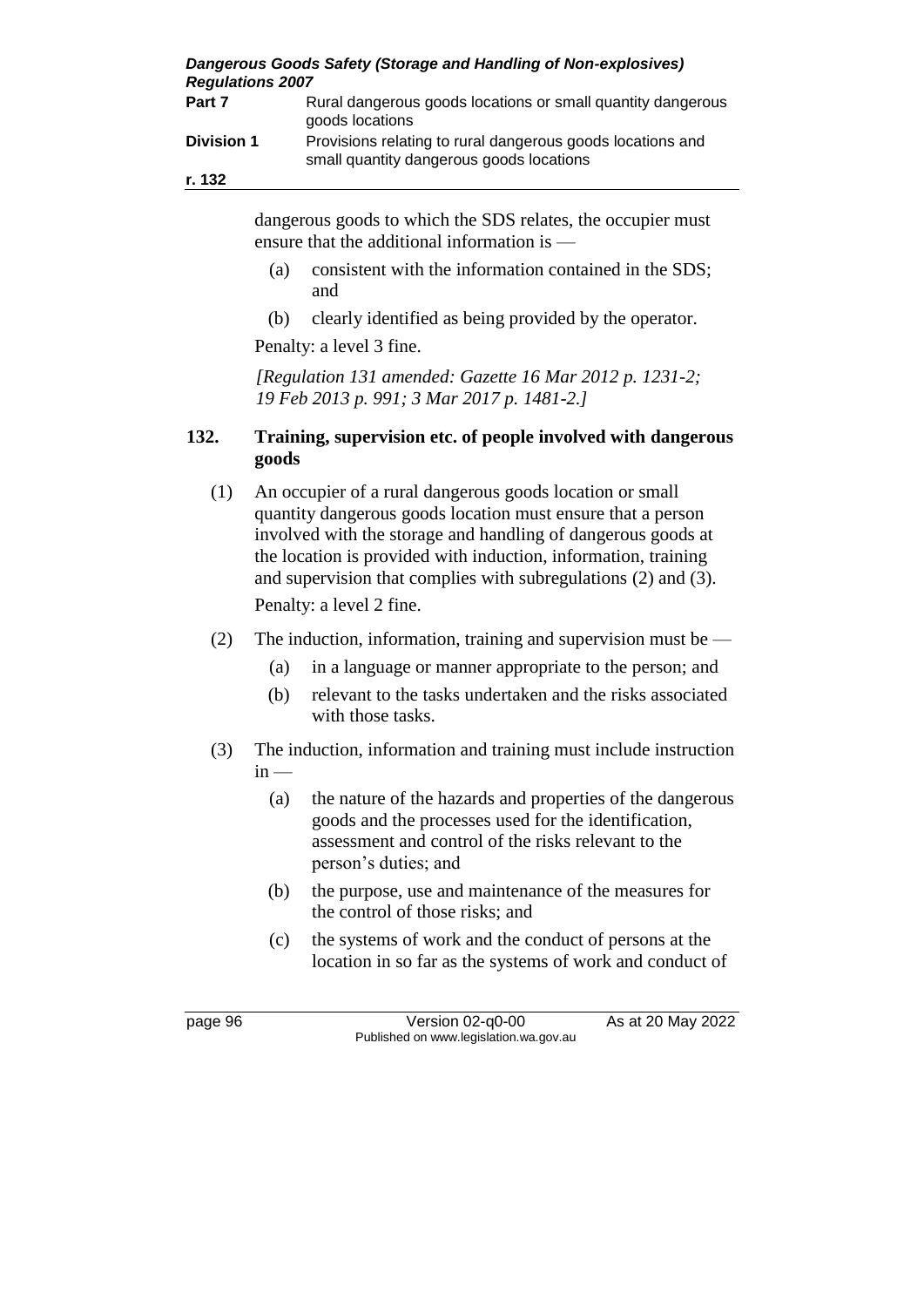persons may affect safe storage and handling of dangerous goods; and (d) the location and proper use, fitting and maintenance of any personal protective equipment or safety equipment kept at the location in accordance with regulation 129.

*[Regulation 132 amended: Gazette 2 Dec 2013 p. 5540-1.]*

# **Division 2 — Provisions relating only to rural dangerous goods locations**

## **133. Underground storage or handling systems for Class 3 dangerous goods and petroleum products, requirements for**

- $(1)$  For the purposes of this regulation
	- (a) AS 4897 clause 4.3.1 is taken to require the manufacturer of the piping to provide the written specification and performance warranty required by that clause; and
	- (b) AS 4897 clause 4.3.2(b) is taken to require a corrosion specialist to provide the certification required by that clause; and
	- (c) AS 4897 clause 4.3.3 is taken to require the manufacturer of the product piping to provide the written specification and performance warranty required by that clause; and
	- (d) AS 4897 clause 9.3.2(a) is taken to require the repairer of the tank to provide the warranty required by that clause.
	- (1) An occupier of a rural dangerous goods location must ensure that any underground storage or handling systems for Class 3 dangerous goods or petroleum products at the location are designed, installed, operated and maintained so that they do not leak.

Penalty: a level 2 fine.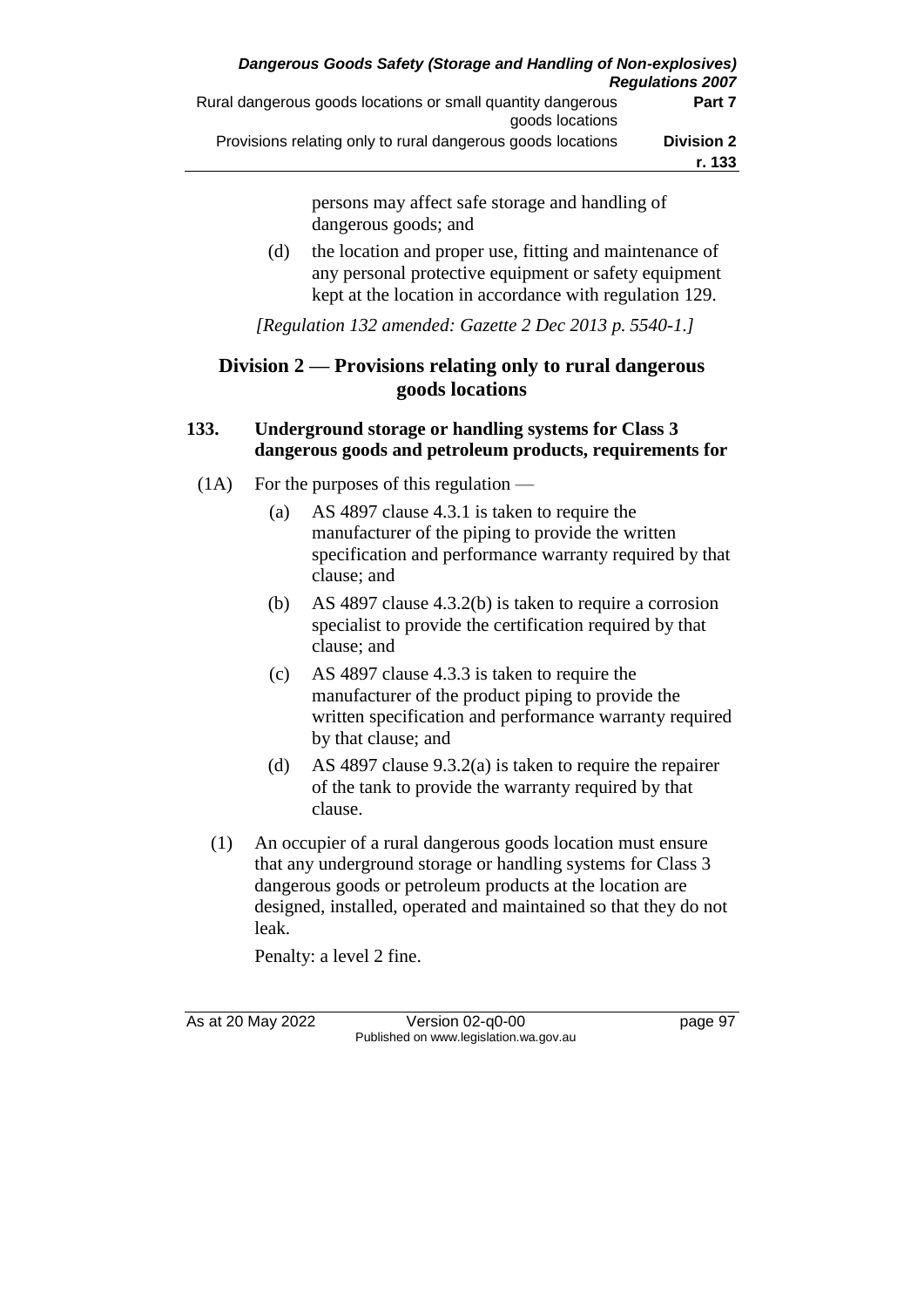| Dangerous Goods Safety (Storage and Handling of Non-explosives)<br><b>Regulations 2007</b> |                                                                                                                                                                                                                                                                      |  |  |
|--------------------------------------------------------------------------------------------|----------------------------------------------------------------------------------------------------------------------------------------------------------------------------------------------------------------------------------------------------------------------|--|--|
| Part 7                                                                                     | Rural dangerous goods locations or small quantity dangerous<br>goods locations                                                                                                                                                                                       |  |  |
| <b>Division 2</b><br>r. 133                                                                | Provisions relating only to rural dangerous goods locations                                                                                                                                                                                                          |  |  |
| (2)<br>(a)                                                                                 | In addition the occupier must ensure that an underground<br>storage or handling system for petroleum products complies<br>with subregulation $(3)$ if —<br>the underground storage or handling system was<br>installed or replaced after these regulations came into |  |  |

(b) the underground storage or handling system is used for the storage of petroleum products.

Penalty: a level 2 fine.

operation; and

- (3) An underground storage or handling system for petroleum products must —
	- (a) meet the requirements in AS 4897 sections 3 and 4 for underground petroleum storage systems; and
	- (b) have the equipment required by AS 4897 sections 3 and 4 for Equipment level 1 under AS 4897, irrespective of how the site where the system is situated is classified under AS 4897; and
	- (c) be designed, certified and installed in accordance with AS 4897 section 6, other than clause 6.3,

or, subject to subregulation (4), be designed, certified, constructed, installed, operated, maintained and tested in compliance with alternative safety measures that result in a level of risk in relation to the dangerous goods in relation to people, property and the environment that is equal to or lower than the level of risk that results from complying with the primary requirements.

(4) A person may comply with the alternative safety measures referred to in subregulation (3) if the person makes a written record of the alternative measures and why they result in the equal or lower level of risk.

page 98 Version 02-q0-00 As at 20 May 2022 Published on www.legislation.wa.gov.au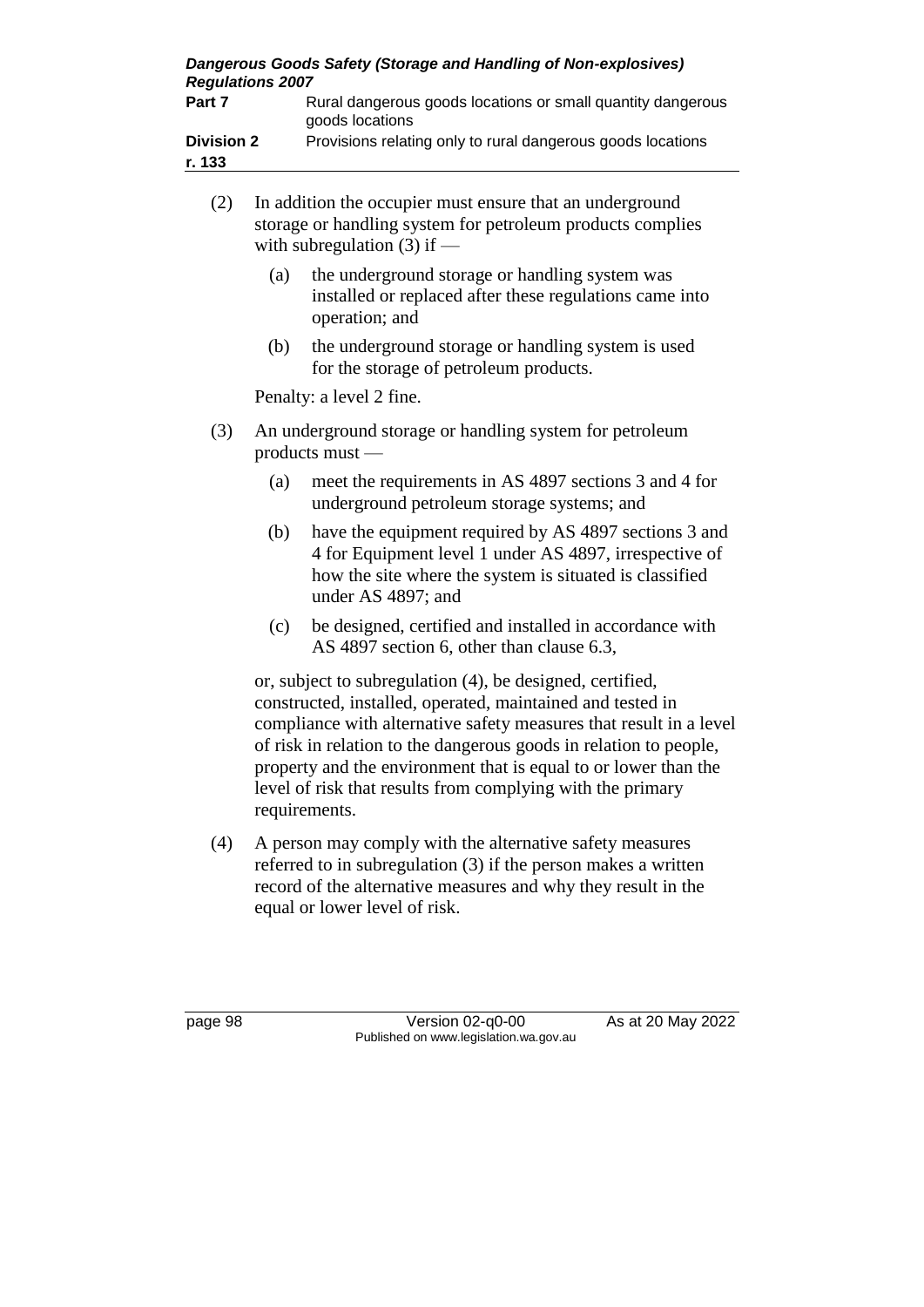(5) If requested to do so by a DGO, a person must give the DGO a copy of the record required by subregulation (4) in relation to alternative safety measures with which the person complies, or purports or intends to comply.

Penalty: a level 3 fine.

- (6) If alternative safety measures with which a person complies, or purports or intends to comply, do not or will not result in the equal or lower level of risk referred to in subregulation (3) the person is to be taken, for the purposes of the Act and in particular section 47 of it, to be contravening or about to contravene these regulations.
- (7A) If a provision of AS 4897 section 4, 6, 8 or 9 requires a person involved in the design, manufacture, installation or repair of an underground storage or handling system for petroleum products to do an act and the person contravenes the provision, the person commits an offence.

Penalty: a level 1 fine.

- (7) The operator of a rural dangerous goods location at which there is an underground storage or handling system for Class 3 dangerous goods or petroleum products who does not —
	- (a) ensure the system is monitored for leaks in accordance with AS 4897 clause 4.5; or
	- (b) make a written record of the monitoring carried out under AS 4897 clause 4.5 and retain it for at least 2 years after the date of the monitoring; or
	- (c) comply with AS 4897 clause 7.3 (other than clause 7.3.4); or
	- (d) ensure the system is maintained and tested in accordance with AS 4897 section 8; or
	- (e) retain the records referred to in AS 4897 clause 8.4 of an inspection or test for at least 2 years after the date on which the inspection or test is conducted; or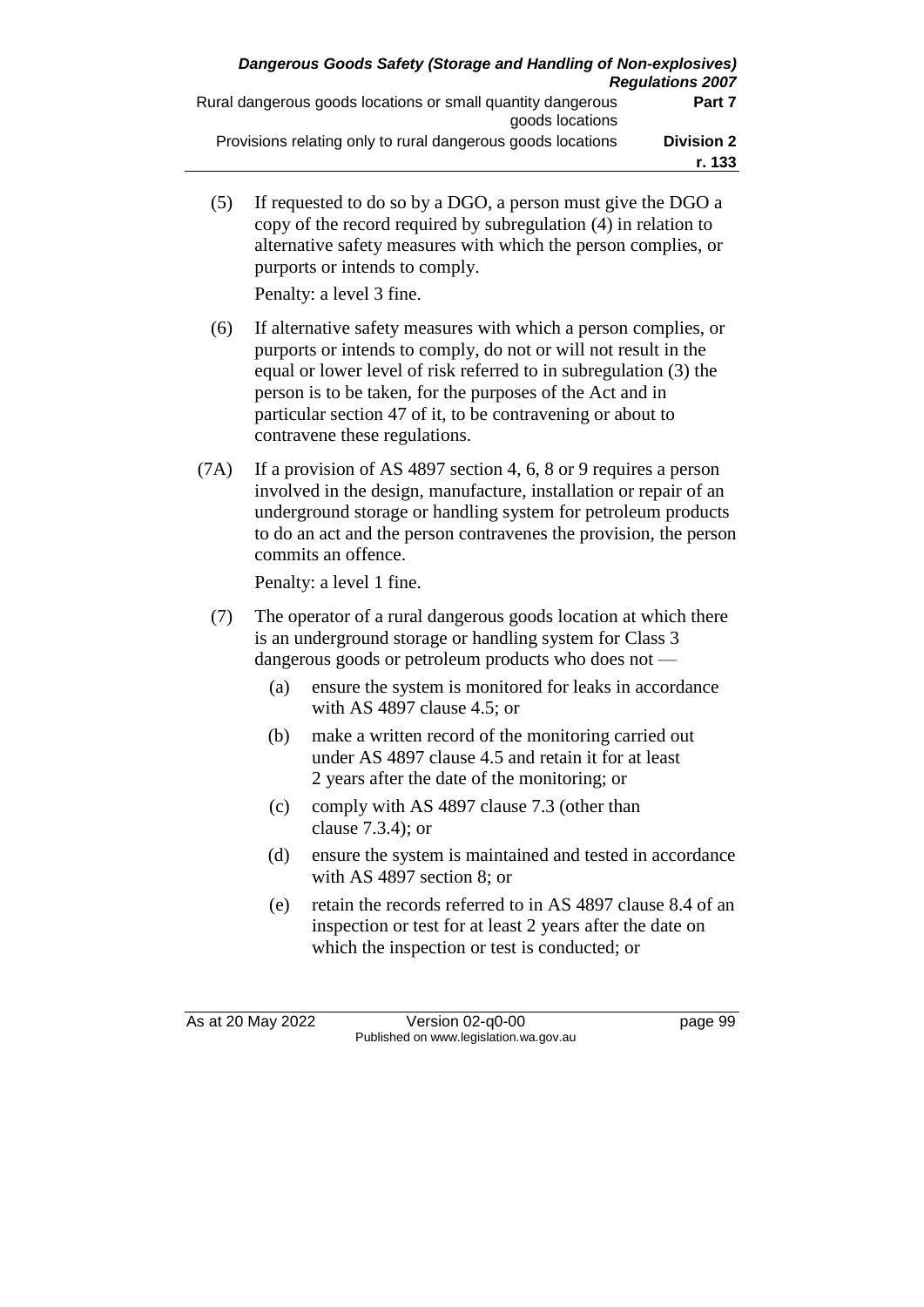| Dangerous Goods Safety (Storage and Handling of Non-explosives)<br><b>Regulations 2007</b> |                                                                                |  |  |
|--------------------------------------------------------------------------------------------|--------------------------------------------------------------------------------|--|--|
| Part 7                                                                                     | Rural dangerous goods locations or small quantity dangerous<br>goods locations |  |  |
| <b>Division 2</b>                                                                          | Provisions relating only to rural dangerous goods locations                    |  |  |
| r. 133                                                                                     |                                                                                |  |  |

(f) ensure any repair of the system is done in accordance with AS 4897 clause 9.2,

commits an offence.

Penalty: a level 2 fine.

(8) The owner of a rural dangerous goods location at which there is an underground storage or handling system for Class 3 dangerous goods or petroleum products must retain any record that AS 4897 requires to be retained, other than a record referred to in subregulation (7), for the period specified in AS 4897.

Penalty: a level 2 fine.

(9) The occupier must ensure that a leaking component of an underground storage or handling system for petroleum products is emptied, sealed off from the storage and handling system and not otherwise used until the leak has been repaired.

Penalty: a level 1 fine.

*[Regulation 133 amended: Gazette 16 Mar 2012 p. 1232-5.]*

page 100 Version 02-q0-00 As at 20 May 2022 Published on www.legislation.wa.gov.au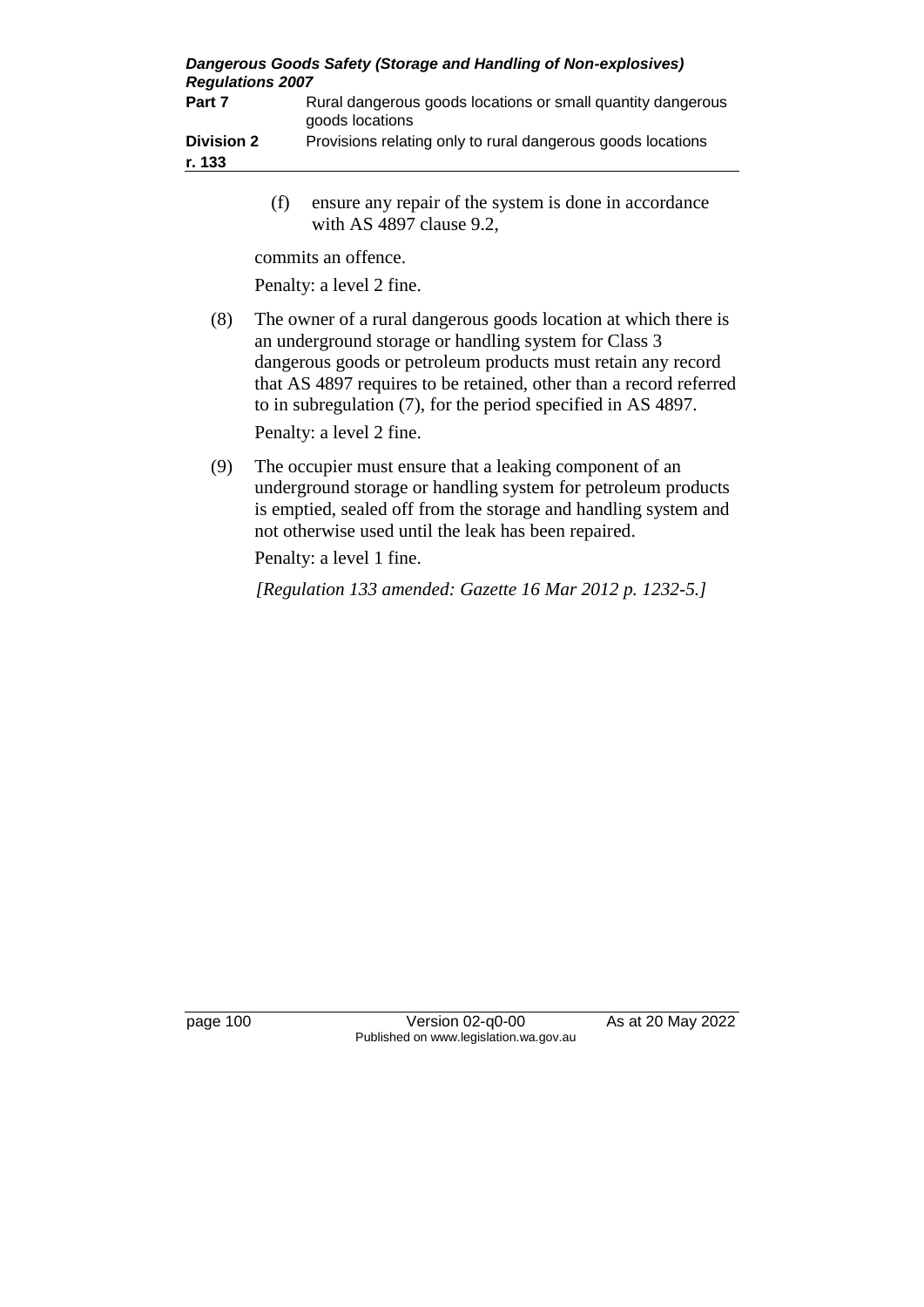# **Part 8A — Dangerous goods in ports**

*[Heading inserted: Gazette 2 Dec 2013 p. 5541.]*

## **Division 1 — Preliminary matters**

*[Heading inserted: Gazette 2 Dec 2013 p. 5541.]*

## **134. Terms used**

In this Part, unless the contrary intention appears —

*berth* means a berth in a port area but does not include any vessel moored at the berth;

*consignor*, of dangerous goods, has the meaning given in regulation 135A;

*explosion risk goods* has the meaning given in regulation 135B;

*handle*, dangerous goods, means (despite section 3(1) of the  $Act$ ) —

- (a) to load them on to a vehicle or into a container;
- (b) to unload them from a vehicle or container;
- (c) to carry, move or transport them by any means;
- (d) to store them while they await being so loaded, unloaded, carried, moved or transported;

## *harbour master* —

- (a) of a port subject to the *Port Authorities Act 1999*, has the meaning given in section 3(1) of that Act;
- (b) of a port subject to the *Shipping and Pilotage Act 1967*, has the meaning given in section 3 of that Act;

*operator*, of a berth, means the person who controls and manages the operations at the berth;

#### *port* means —

(a) a port as defined in the *Port Authorities Act 1999* section  $3(1)$ ; or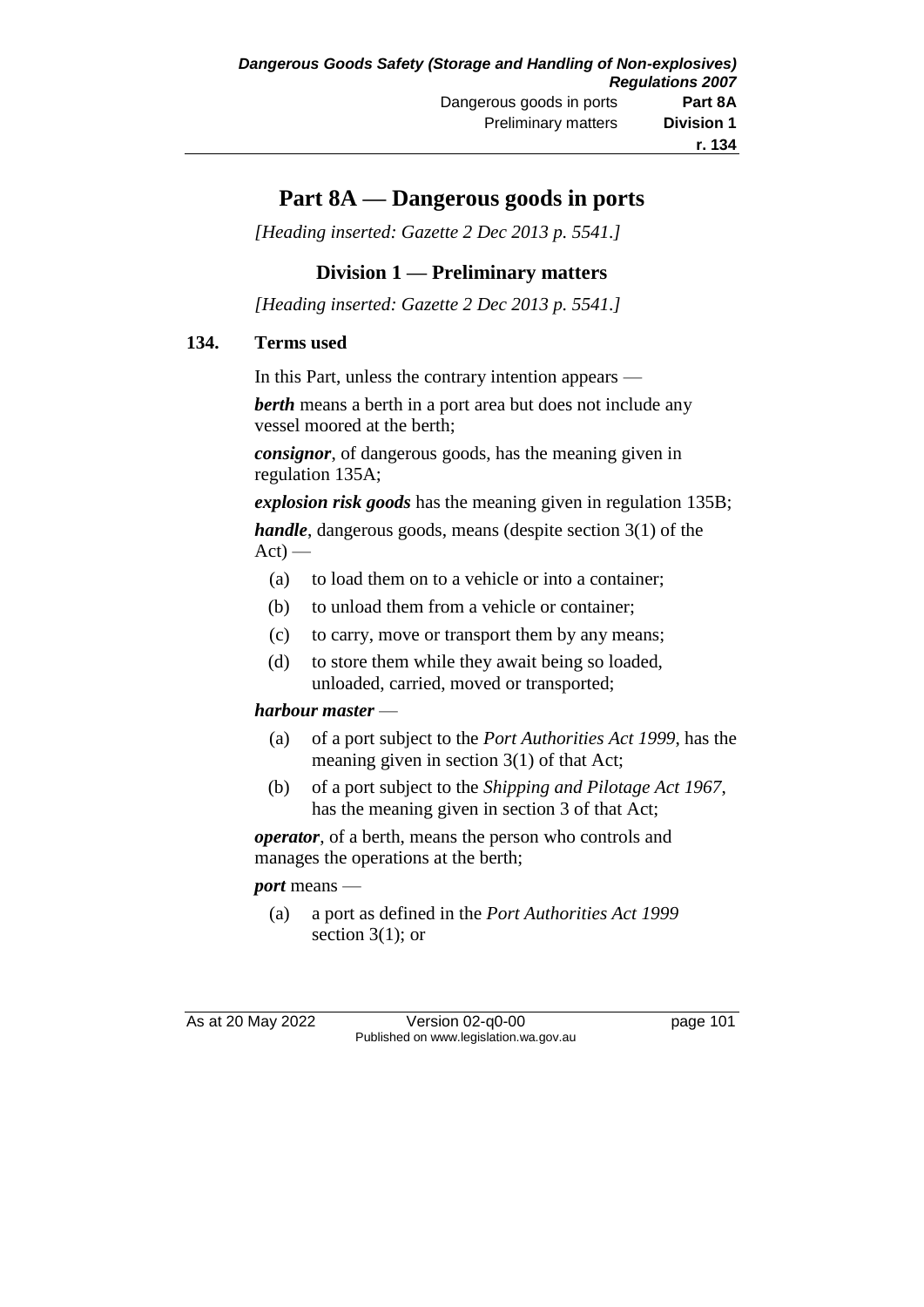| Dangerous Goods Safety (Storage and Handling of Non-explosives)<br><b>Regulations 2007</b> |                            |  |  |
|--------------------------------------------------------------------------------------------|----------------------------|--|--|
| Part 8A                                                                                    | Dangerous goods in ports   |  |  |
| <b>Division 1</b>                                                                          | <b>Preliminary matters</b> |  |  |
| r. 135A                                                                                    |                            |  |  |

(b) a port as defined in the *Shipping and Pilotage Act 1967* section 3;

*port area* means the area associated with a port being —

- (a) if the port is subject to the *Port Authorities Act 1999* the area or areas described in relation to the port under section 24 of that Act; and
- (b) if the port is subject to the *Shipping and Pilotage Act 1967* — the area bounded by the limits specified in relation to the port under section 10 of that Act;

*special berth (non-explosives)* means a berth that, under regulation 135K, is declared to be a special berth (non-explosives);

*vessel* means anything, including a hovercraft, capable of transporting people or things by water.

*[Regulation 134 inserted: Gazette 2 Dec 2013 p. 5541-2.]*

## **135A. Meaning of consignor**

For the purposes of these regulations, a person is the consignor of dangerous goods in a port area —

- (a) if the person, with the person's authority, is named or otherwise identified as the consignor of the goods in documentation associated with transporting the goods into or from the port area; or
- (b) if paragraph (a) does not apply to the person or anyone else — if the person —
	- (i) engages another person, either directly or through an agent or other intermediary, to transport the goods into or from the port area; or
	- (ii) has possession of, or control over, the goods immediately before the goods are transported into or from the port area;

or

page 102 Version 02-q0-00 As at 20 May 2022 Published on www.legislation.wa.gov.au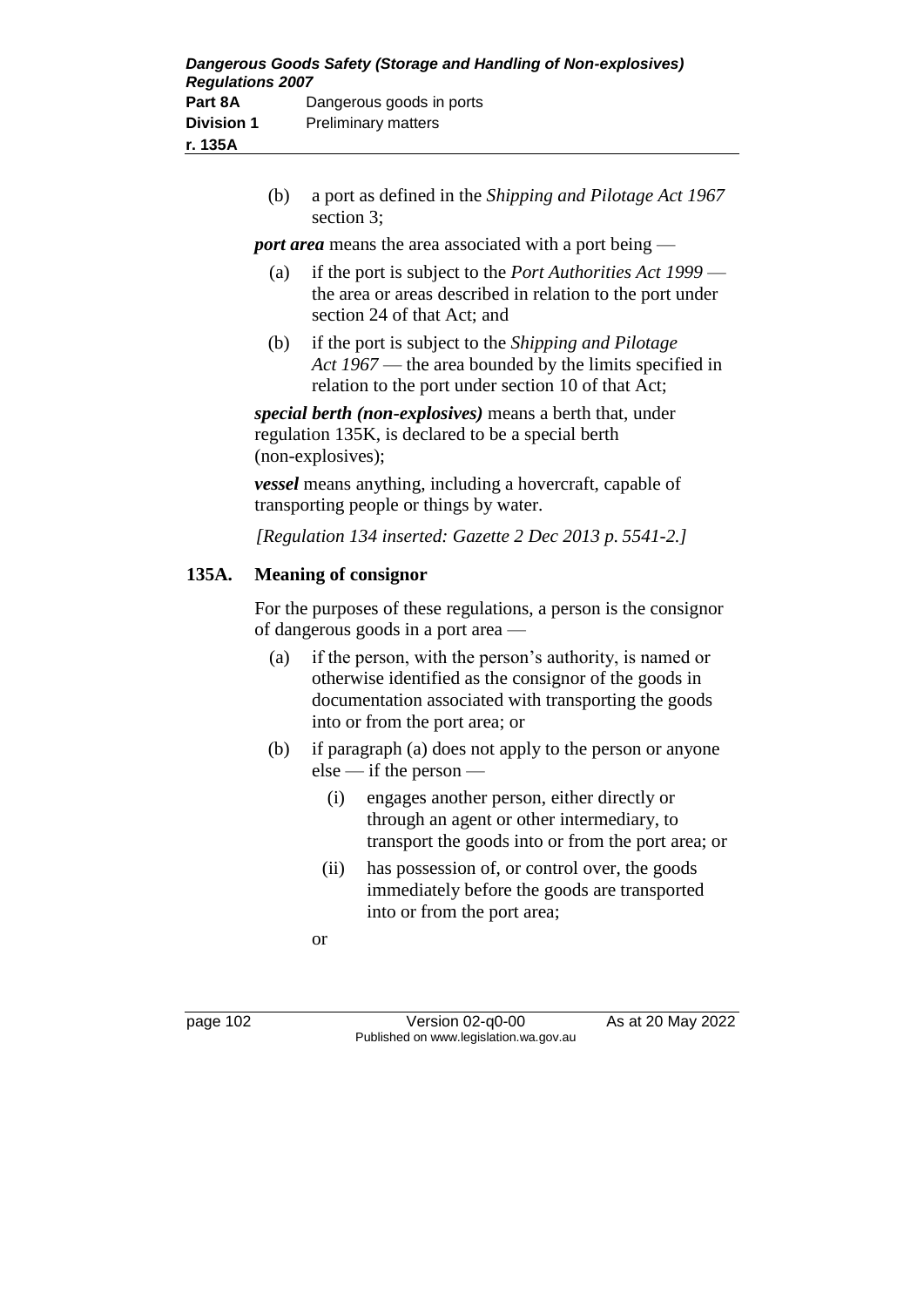(c) if neither paragraph (a) nor (b) applies to the person or anyone else and the goods are being imported into Australia — if the person is the importer.

*[Regulation 135A inserted: Gazette 2 Dec 2013 p. 5542-3.]*

### **135B. Meaning of explosion risk goods**

For the purposes of this Part, the dangerous goods listed in the Table are explosion risk goods.

| Dangerous goods                                                                                                                                                                       | UN No. | <b>Class</b> |
|---------------------------------------------------------------------------------------------------------------------------------------------------------------------------------------|--------|--------------|
| Ammonium nitrate, with not more<br>than 0.2% total combustible material,<br>including any organic substance,<br>calculated as carbon to the exclusion<br>of any other added substance | 1942   | 5.1          |
| Ammonium nitrate based fertiliser                                                                                                                                                     | 2067   | 5.1          |
| Ammonium nitrate, liquid (hot<br>concentrated solution)                                                                                                                               | 2426   | 5.1          |
| Ammonium nitrate emulsion or<br>suspension or gel, immediate for<br>blasting explosives                                                                                               | 3375   | 5.1          |
| Calcium hypochlorite, dry or calcium<br>hypochlorite mixture, dry, with more<br>than 39% available chlorine (8.8%<br>available oxygen)                                                | 1748   | 5.1          |
| Calcium hypochlorite, dry with more<br>than 10% but not more than 39%<br>available chlorine                                                                                           | 2208   | 5.1          |
| Calcium hypochlorite, hydrated or<br>calcium hypochlorite, hydrated<br>mixture, with not less than 5.5% but<br>not more than 16% water                                                | 2880   | 5.1          |

| ۰.<br>٠<br>۰,<br>×<br>× |
|-------------------------|
|-------------------------|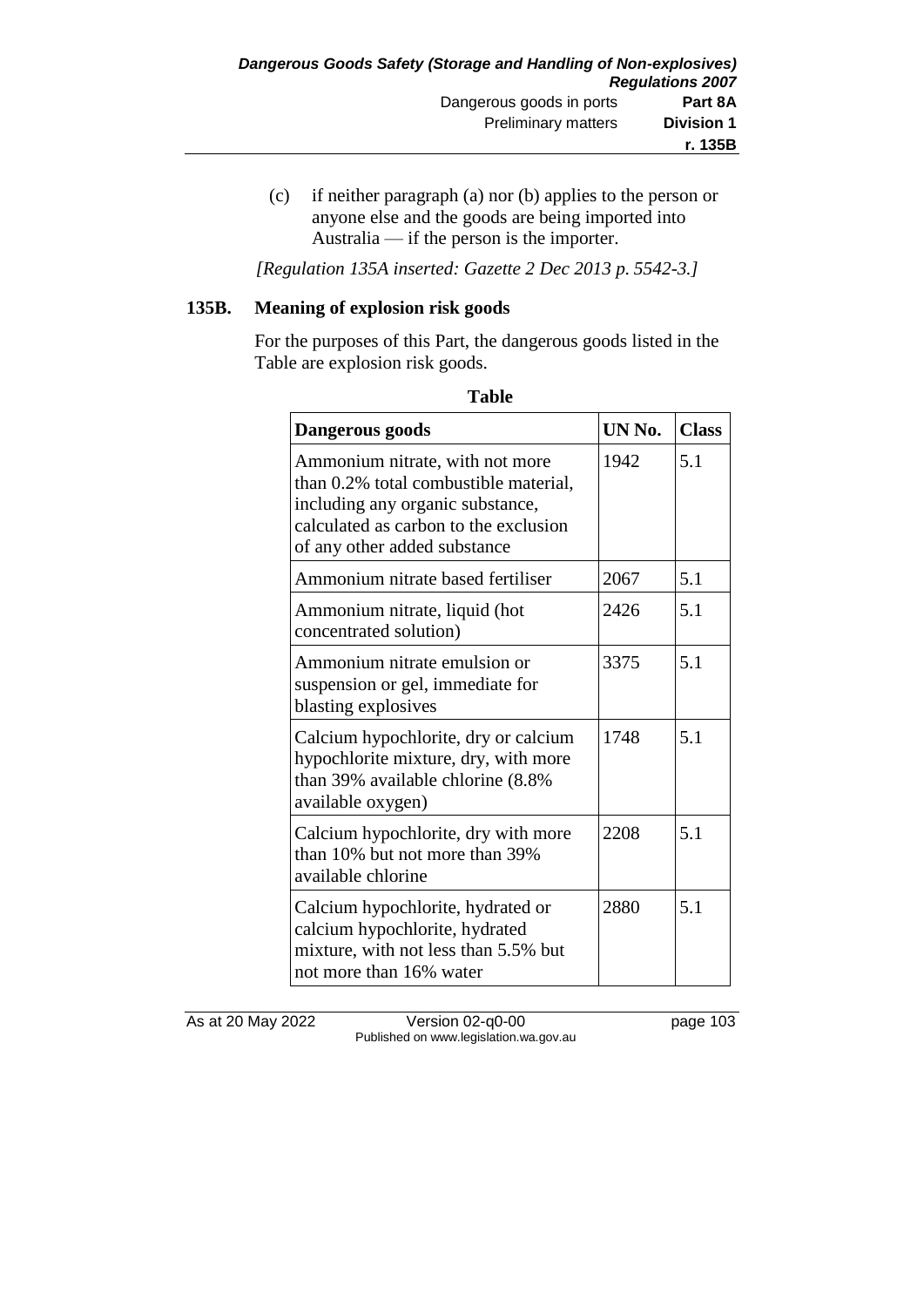*Dangerous Goods Safety (Storage and Handling of Non-explosives) Regulations 2007* **Part 8A** Dangerous goods in ports **Division 2** Non-explosives in port areas **r. 135C**

| Dangerous goods                                                                                                                                                | UN No. | Class |
|----------------------------------------------------------------------------------------------------------------------------------------------------------------|--------|-------|
| Calcium hypochlorite, dry, corrosive<br>or calcium hypochlorite mixture, dry,<br>corrosive with more than 39%<br>available chlorine (8.8% available<br>oxygen) | 3485   | 5.1   |
| Calcium hypochlorite mixture, dry,<br>corrosive with more than 10% but not<br>more than 39% available chlorine                                                 | 3486   | 5.1   |
| Calcium hypochlorite, hydrated,<br>corrosive or calcium hypochlorite,<br>hydrated mixture, corrosive with not<br>less than 5.5% but not more than 16%<br>water | 3487   | 5.1   |

*[Regulation 135B inserted: Gazette 2 Dec 2013 p. 5543-4.]*

# **Division 2 — Non-explosives in port areas**

*[Heading inserted: Gazette 2 Dec 2013 p. 5545.]*

## **135C. Application of this Division**

This Division applies to dangerous goods in a port area, whether or not at a special berth (non-explosives).

*[Regulation 135C inserted: Gazette 2 Dec 2013 p. 5545.]*

## **135D. Packaging and documentation requirements for non-explosives**

 $(1)$  In this regulation —

*ADG compliant* has the meaning given in subregulation (2);

*designated ADG document*, for dangerous goods, means the dangerous goods transport document for the goods that complies with the ADG Code Chapter 11.1;

page 104 Version 02-q0-00 As at 20 May 2022 Published on www.legislation.wa.gov.au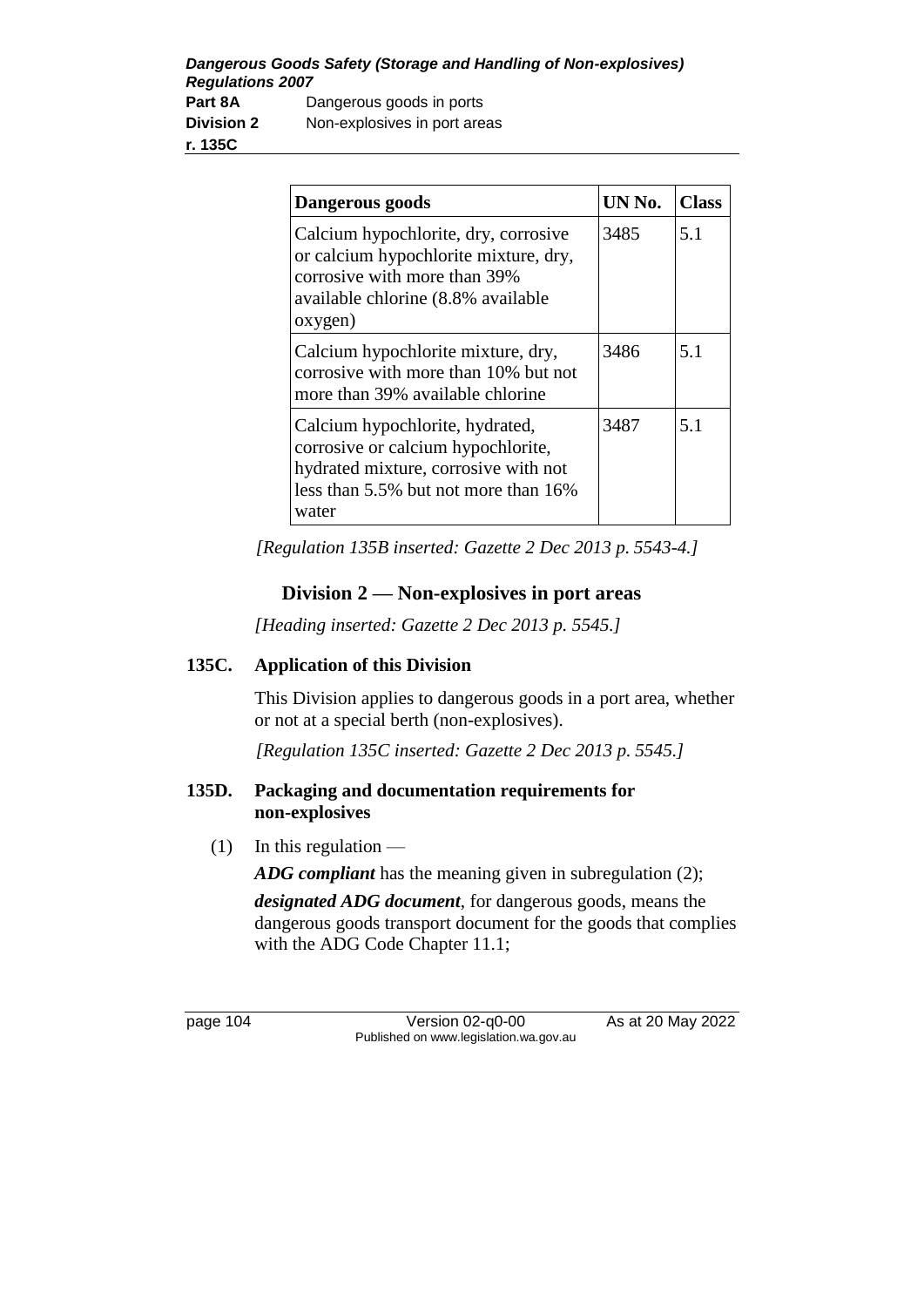*designated IMDG documents*, for dangerous goods, means these documents —

- (a) the dangerous goods transport document that, under the IMDG Code, has to be signed by the consignor of the goods and to accompany the goods;
- (b) the container/vehicle packing certificate that, under the IMDG Code, has to be provided for the goods;

*IMDG compliant* has the meaning given in subregulation (3).

- (2) In this regulation, dangerous goods are *ADG compliant* if
	- (a) they are packed, marked, labelled and placarded in accordance with; and
	- (b) their packaging complies with,

the ADG Code.

- (3) In this regulation, dangerous goods are *IMDG compliant* if
	- (a) they are packed, marked, labelled and placarded in accordance with; and
	- (b) their packaging complies with,

those provisions of the IMDG Code that that Code says are mandatory.

(4) A person must not import dangerous goods into a port area by sea from within Australia unless the goods are ADG compliant or IMDG compliant.

Penalty: a level 1 fine.

- (5) A person must not import dangerous goods into a port area by sea from within Australia unless the goods are accompanied by the designated ADG document, or the designated IMDG documents, for the goods. Penalty: a level 1 fine.
- (6) A person must not import dangerous goods into a port area by sea from outside Australia unless the goods are IMDG compliant.

Penalty: a level 1 fine.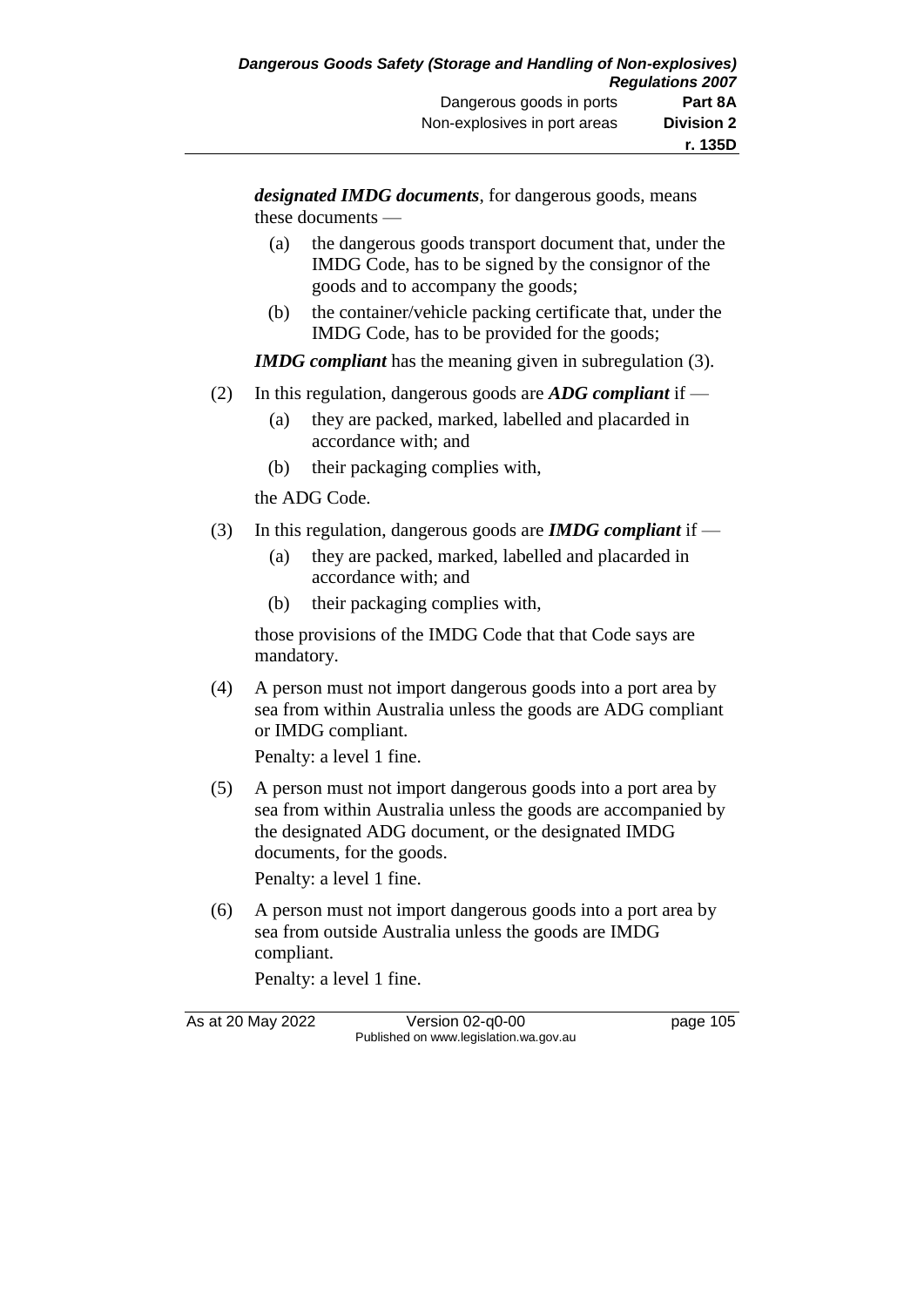- (7) A person must not import dangerous goods into a port area by sea from outside Australia unless the goods are accompanied by the designated IMDG documents for the goods. Penalty: a level 1 fine.
- (8) The consignor of dangerous goods in a port area for the purposes of being transported by sea to a place within Australia commits an offence if the goods are neither ADG compliant nor IMDG compliant.

Penalty: a level 1 fine.

(9) The consignor of dangerous goods in a port area for the purposes of being transported by sea to a place within Australia commits an offence if the goods are not accompanied by the designated ADG document, or the designated IMDG documents, for the goods.

Penalty: a level 1 fine.

- (10) The consignor of dangerous goods in a port area for the purposes of being transported by sea to a place outside Australia commits an offence if the goods are not IMDG compliant. Penalty: a level 1 fine.
- (11) The consignor of dangerous goods in a port area for the purposes of being transported by sea to a place outside Australia commits an offence if the goods are not accompanied by the designated IMDG documents.

Penalty: a level 1 fine.

*[Regulation 135D inserted: Gazette 2 Dec 2013 p. 5545-7.]*

## **135E. Master's duties as to emergency plan for vessel**

The master of a vessel transporting more than the manifest quantity of dangerous goods must not take the vessel into a port area unless —

(a) there is on board a written emergency plan for dealing with any dangerous situation involving the goods that

page 106 Version 02-q0-00 As at 20 May 2022 Published on www.legislation.wa.gov.au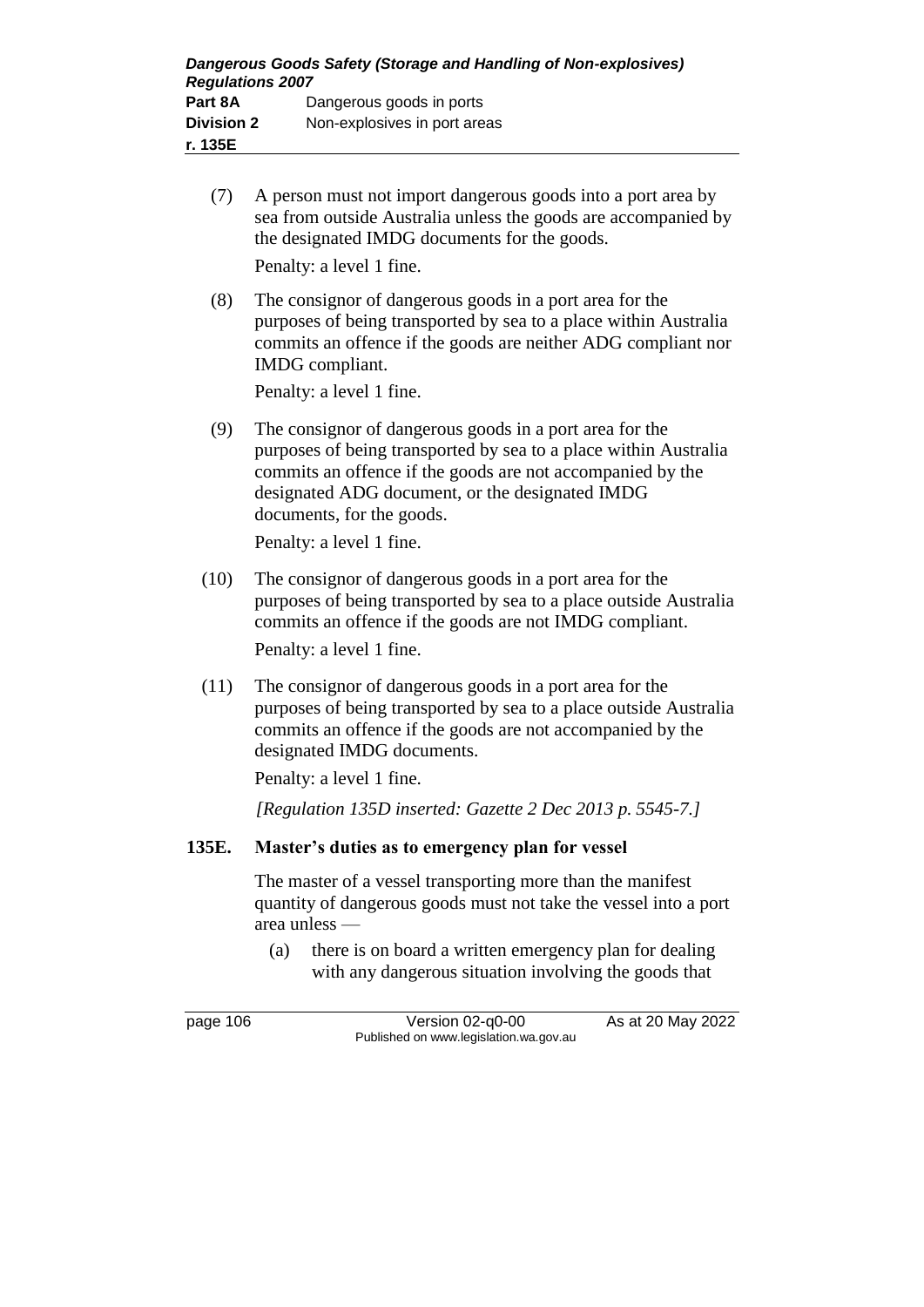arises on the vessel while the vessel is in the port area; and

- (b) the vessel has adequate crew and equipment to carry out the plan should the need to do so arise; and
- (c) the master has consulted the harbour master of the port about the management of any emergency that might arise from handling or transporting the goods in the port area.

Penalty: a level 1 fine and imprisonment for 10 months.

*[Regulation 135E inserted: Gazette 2 Dec 2013 p. 5547.]*

## **135F. Berth operator's duties as to emergency plan for berth**

- (1) This regulation applies to a berth for which regulation 75 requires that the berth operator have an emergency plan.
- (2) The berth operator of a berth to which this regulation applies must not handle dangerous goods at the berth unless —
	- (a) the berth operator has given the harbour master of the port a copy of the emergency plan for the berth required by regulation 75; and
	- (b) the harbour master has agreed to the plan.

Penalty: a level 1 fine and imprisonment for 10 months.

*[Regulation 135F inserted: Gazette 2 Dec 2013 p. 5548.]*

## **135G. Berth operator's duty to minimise time dangerous goods kept at berth**

- (1) This regulation applies when dangerous goods are unloaded from or loaded on to a vessel at a berth.
- (2) The operator of the berth must ensure that any handling of the dangerous goods at the berth is completed as soon as practicable after the vessel berths at the berth or the dangerous goods arrive on the berth.

Penalty: a level 1 fine and imprisonment for 10 months.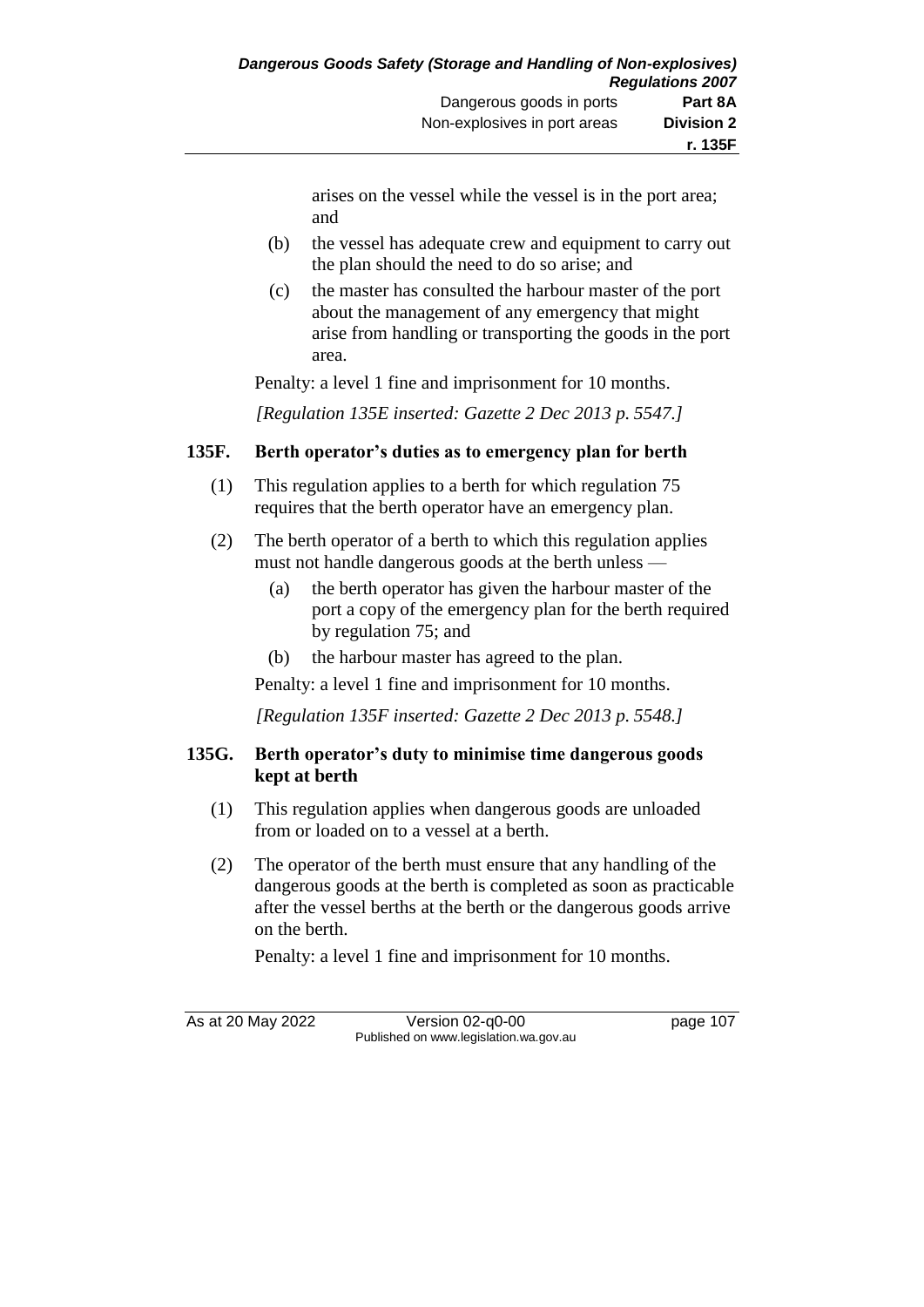(3) The operator of the berth must ensure that the vessel does not remain at the berth for any longer than is reasonably necessary to complete any handling of the dangerous goods.

Penalty: a level 1 fine and imprisonment for 10 months.

*[Regulation 135G inserted: Gazette 2 Dec 2013 p. 5548.]*

## **Division 3 — Explosion risk goods in port areas**

*[Heading inserted: Gazette 2 Dec 2013 p. 5549.]*

### **135H. When special berth (non-explosives) required**

- (1) If a vessel carrying more than 1 030 t of explosion risk goods is moored at a berth that is not a special berth (non-explosives), the operator of the berth commits an offence. Penalty: a level 1 fine.
- (2) If 30 t or more of explosion risk goods are unloaded from or loaded on to a vessel at a berth that is not a special berth (non-explosives), the operator of the berth commits an offence. Penalty: a level 1 fine.
- (3) If 30 t or more of explosion risk goods are on a berth that is not a special berth (non-explosives), the operator of the berth commits an offence.

Penalty: a level 1 fine.

*[Regulation 135H inserted: Gazette 2 Dec 2013 p. 5549.]*

## **135I. Applying for declaration of special berth (non-explosives)**

- (1) Only these persons may apply for a berth to be declared a special berth (non-explosives) —
	- (a) the harbour master of the port;
	- (b) the operator of the berth.
- (2) An application for a berth to be declared a special berth (non-explosives) must —
	- (a) be made to the Chief Officer; and

page 108 Version 02-q0-00 As at 20 May 2022 Published on www.legislation.wa.gov.au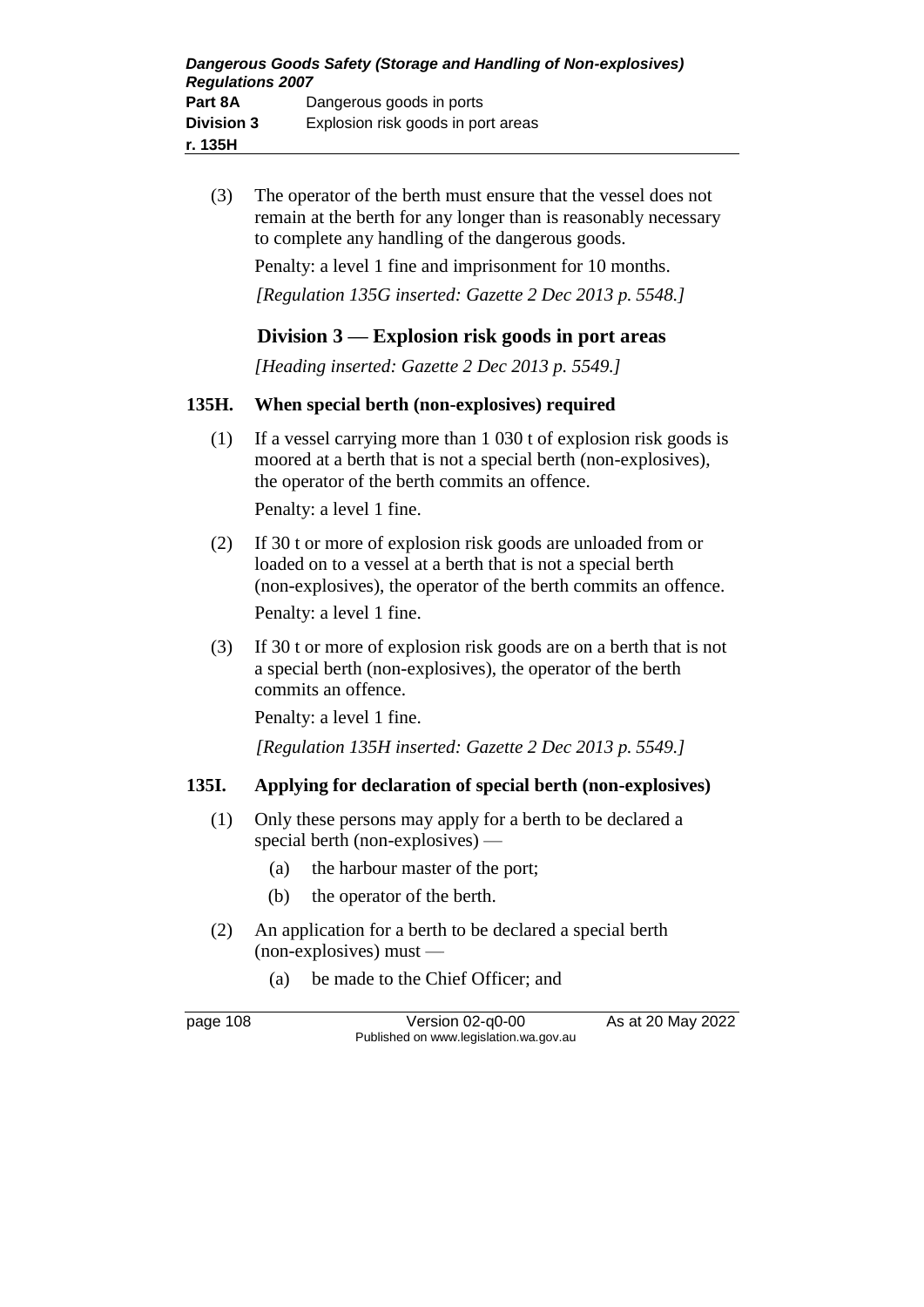- (b) be in an approved form; and
- (c) specify the following
	- (i) the name of the berth operator;
	- (ii) the location and dimensions of the berth;
	- (iii) the UN Number and proper shipping name of the explosion risk goods that will be handled at the berth;
	- (iv) the maximum quantity of the explosion risk goods that will be at the berth and on any vessel at the berth, including any such goods on board that are not handled while the vessel is at the berth;
	- (v) the maximum quantity of the explosion risk goods that will be handled at the berth in respect of any one vessel;
	- (vi) any other matter required by the approved form; and
- (d) be signed by the applicant; and
- (e) be accompanied by the following
	- (i) an aerial photo of the berth and its surroundings on which are marked concentric circles with radii of 500 m, 1 000 m and 2 000 m from the centre of the berth;
	- (ii) a risk assessment for the berth that complies with regulation 135J(1);
	- (iii) an implementation plan that complies with regulation 135J(2);
	- (iv) an emergency plan that complies with regulation 75;
	- (v) a fee of \$4 424.00.
- (3) One application may specify more than one kind of explosion risk goods.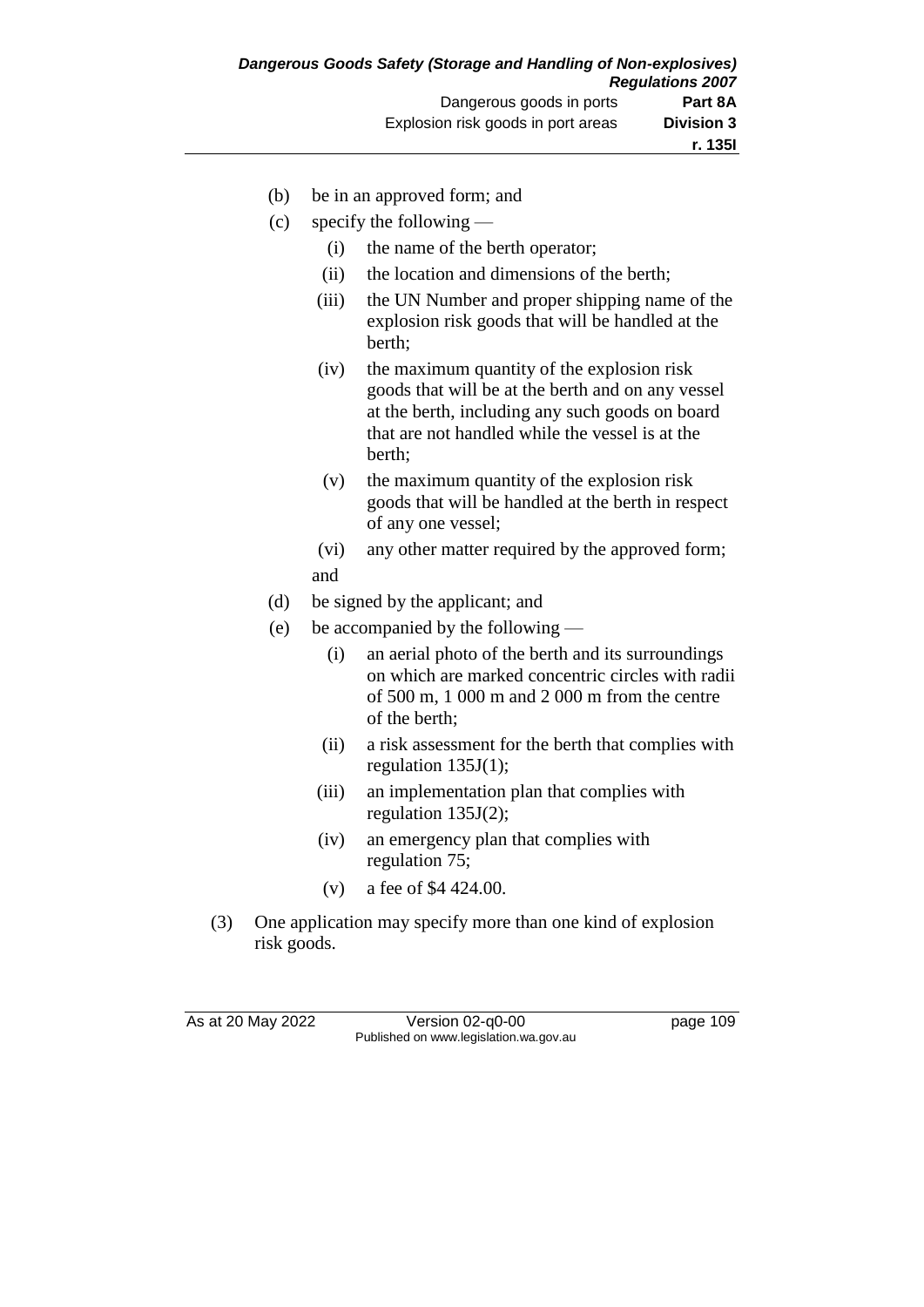*[Regulation 135I inserted: Gazette 2 Dec 2013 p. 5549-50; amended: Gazette 24 Jun 2016 p. 2329; 23 Jun 2017 p. 3290; 25 Jun 2018 p. 2305; 18 Jun 2019 p. 2044.]*

## **135J. Content of risk assessment and implementation plan**

- (1) For the purposes of regulation  $135I(2)(e)(ii)$ , a risk assessment for a berth is a document that —
	- (a) is in a form acceptable to the Chief Officer; and
	- (b) identifies all hazards relating to the explosion risk goods specified in the application and to handling them at the berth; and
	- (c) for each hazard, assesses
		- (i) the probability of the hazard causing a fire or explosion; and
		- (ii) the nature and extent of the harm to people, property and the environment that is likely to result from any such fire or explosion;

and

- (d) for each hazard, identifies the measures that will eliminate or, if it is not reasonably practicable to eliminate, that will reduce so far as is reasonably practicable —
	- (i) the probability of the hazard causing a fire or explosion; and
	- (ii) the harm to people, property and the environment that is likely to result from any such fire or explosion;

and

- (e) records the method of reasoning used to determine the matters referred to in paragraphs (b) to (d); and
- (f) contains the information listed in, and addresses, the items listed in AS 3846 clause 6.5.2.

page 110 Version 02-q0-00 As at 20 May 2022 Published on www.legislation.wa.gov.au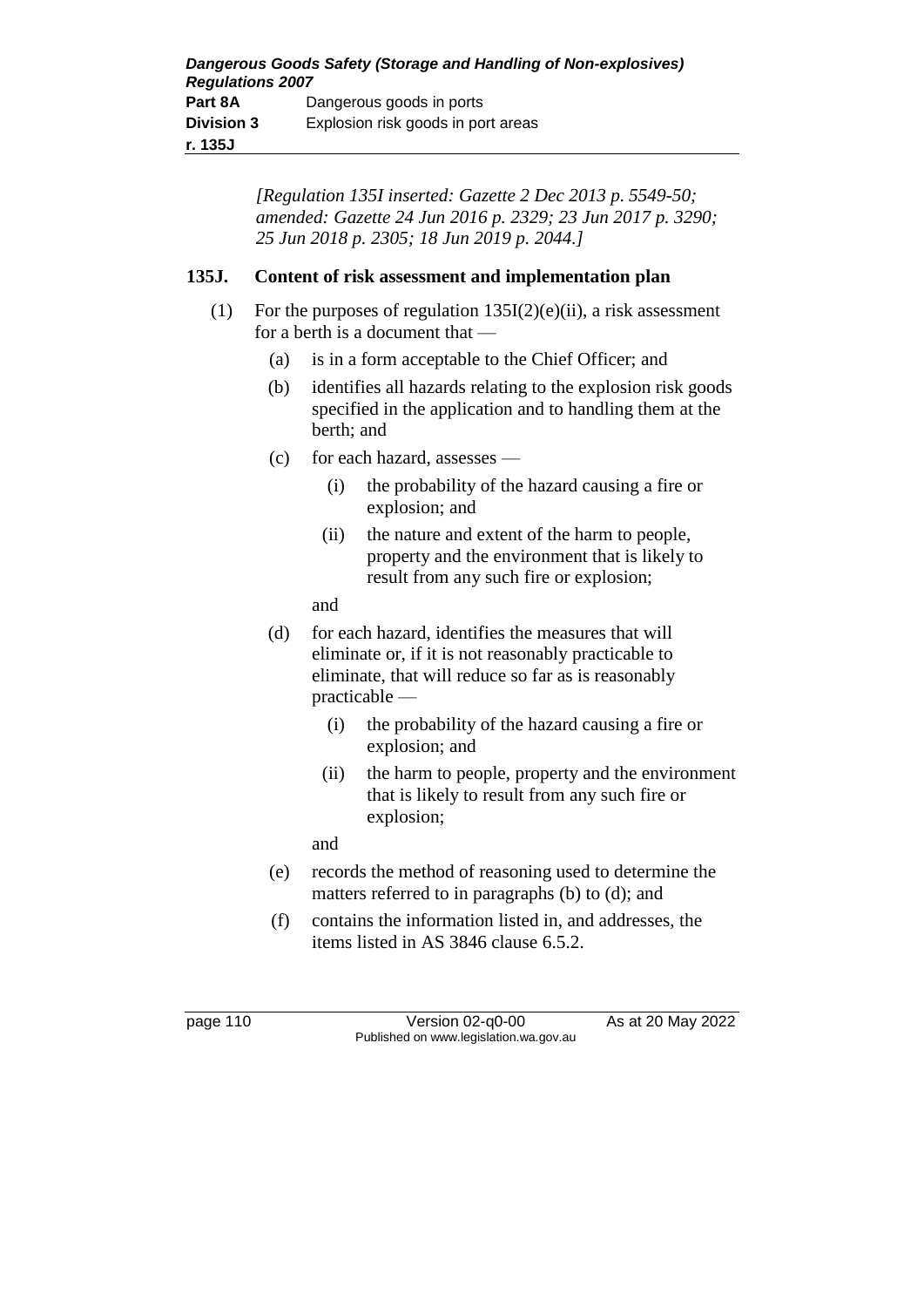- (2) For the purposes of regulation  $135I(2)(e)(iii)$ , an implementation plan must —
	- (a) state which measures in the risk assessment have been taken at the time the application is made; and
	- (b) state which such measures have not been taken and when they will be taken; and
	- (c) state the procedures that will be followed by people when handling the explosion risk goods at the berth.

*[Regulation 135J inserted: Gazette 2 Dec 2013 p. 5551-2.]*

## **135K. Dealing with application under r. 135I**

- (1) Any decision made by the Chief Officer under this regulation must be in writing.
- (2) The Chief Officer may ask a person who has made an application under regulation 135I for more information to enable the Chief Officer to decide it and may delay deciding it until the information is supplied.
- (3) A person who does not obey such a request within 21 days after the date on which it is made, or any longer period permitted by the Chief Officer, is taken to have withdrawn the application and is entitled to a refund of the fee.
- (4) On an application made under regulation 135I, the Chief Officer may declare the berth to be a special berth (non-explosives) for a period, not over 5 years, specified in the declaration.
- (5) Without limiting the matters the Chief Officer may consider before making a declaration under subregulation (4), he or she must not make a declaration unless he or she has considered —
	- (a) the adequacy of the risk assessment accompanying the application; and
	- (b) the items listed in AS 3846 clause 6.5.2.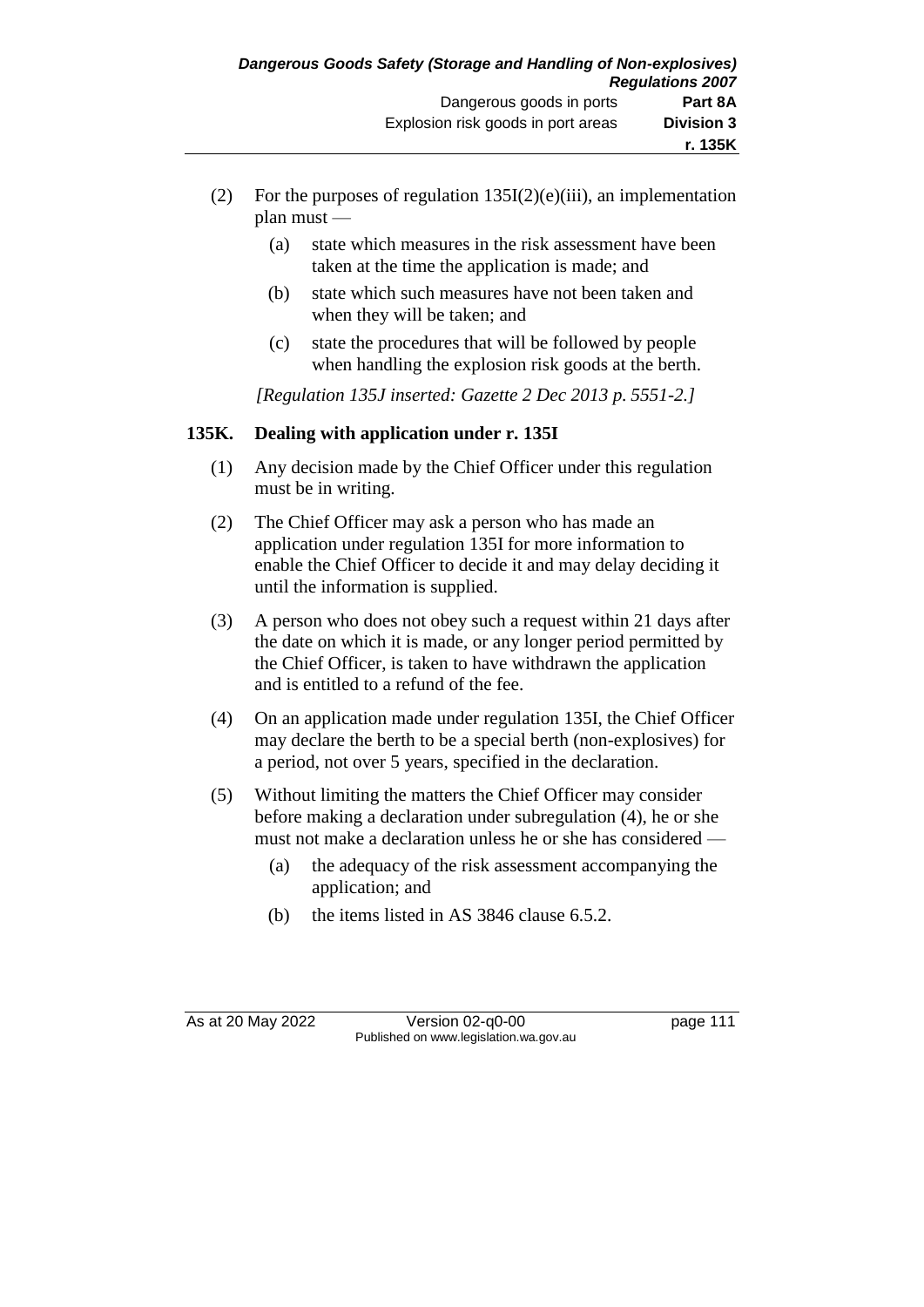| Dangerous Goods Safety (Storage and Handling of Non-explosives)<br><b>Regulations 2007</b> |                                    |  |  |
|--------------------------------------------------------------------------------------------|------------------------------------|--|--|
| Part 8A                                                                                    | Dangerous goods in ports           |  |  |
| <b>Division 3</b>                                                                          | Explosion risk goods in port areas |  |  |
| r. 135K                                                                                    |                                    |  |  |

- (6) A declaration made under subregulation (4) must specify the following —
	- (a) the name of the berth operator;
	- (b) the berth to which it applies;
	- (c) the UN Number and proper shipping name of the explosion risk goods that can be handled at the berth.
- (7) A declaration made under subregulation (4) may specify more than one kind of explosion risk goods.
- (8) A declaration made under subregulation (4) may specify any of these requirements that the Chief Officer considers necessary to ensure the explosion risk goods are handled safely at the special berth (non-explosives) —
	- (a) the maximum quantity of the explosion risk goods that are permitted to be on any vessel at the berth, including any such goods on board that are not handled while the vessel is at the berth;
	- (b) the maximum quantity of the explosion risk goods that are permitted to be handled at the berth in respect of any one vessel;
	- (c) any requirements that must be obeyed when the explosion risk goods are handled at the berth.
- (9) The Chief Officer at any time may amend or cancel a declaration made under subregulation (4).
- (10) If the Chief Officer
	- (a) refuses an application; or
	- (b) makes a declaration that includes a requirement,

he or she must give reasons for the decision.

*[Regulation 135K inserted: Gazette 2 Dec 2013 p. 5552-3.]*

page 112 Version 02-q0-00 As at 20 May 2022 Published on www.legislation.wa.gov.au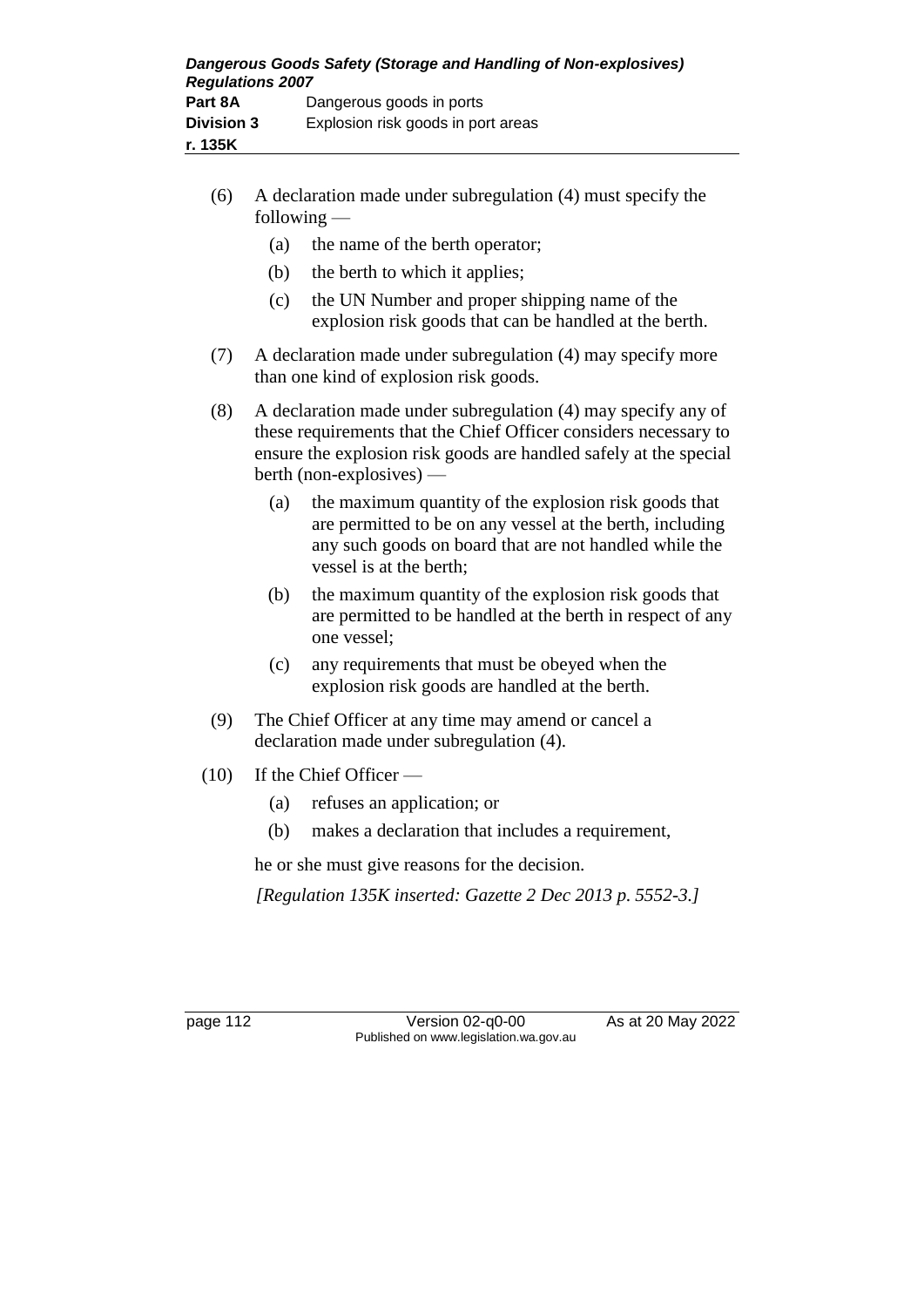### **135L. Explosion risk goods not to be in loose form**

- (1) For the purposes of this regulation, explosion risk goods are in a loose form if they are to be handled while they are not in a container that itself can be loaded on to or unloaded from a vehicle.
- (2) The consignor of explosion risk goods in a port area for transport by sea commits an offence if the goods are consigned in a loose form.

Penalty: a level 1 fine.

(3) A person who imports explosion risk goods into a port area by sea commits an offence if the goods are imported in a loose form.

Penalty: a level 1 fine.

(4) The operator of a berth commits an offence if explosion risk goods in a loose form are handled at the berth.

Penalty: a level 1 fine.

(5) It is a defence to a charge of an offence under subregulation (4) to prove the explosion risk goods were in a loose form because they had spilled as a result of a broken container.

*[Regulation 135L inserted: Gazette 2 Dec 2013 p. 5554.]*

- **135M. Ammonium nitrate (UN 1942 and 2067) not to be imported, consigned or handled without evidence of analysis and testing**
	- $(1)$  In this regulation —

*alleged*, in relation to goods, means alleged in the documents accompanying the goods;

*designated AN* means these dangerous goods of Division 5.1 —

(a) ammonium nitrate, with not more than 0.2% total combustible material, including any organic substance, calculated as carbon to the exclusion of any other added substance;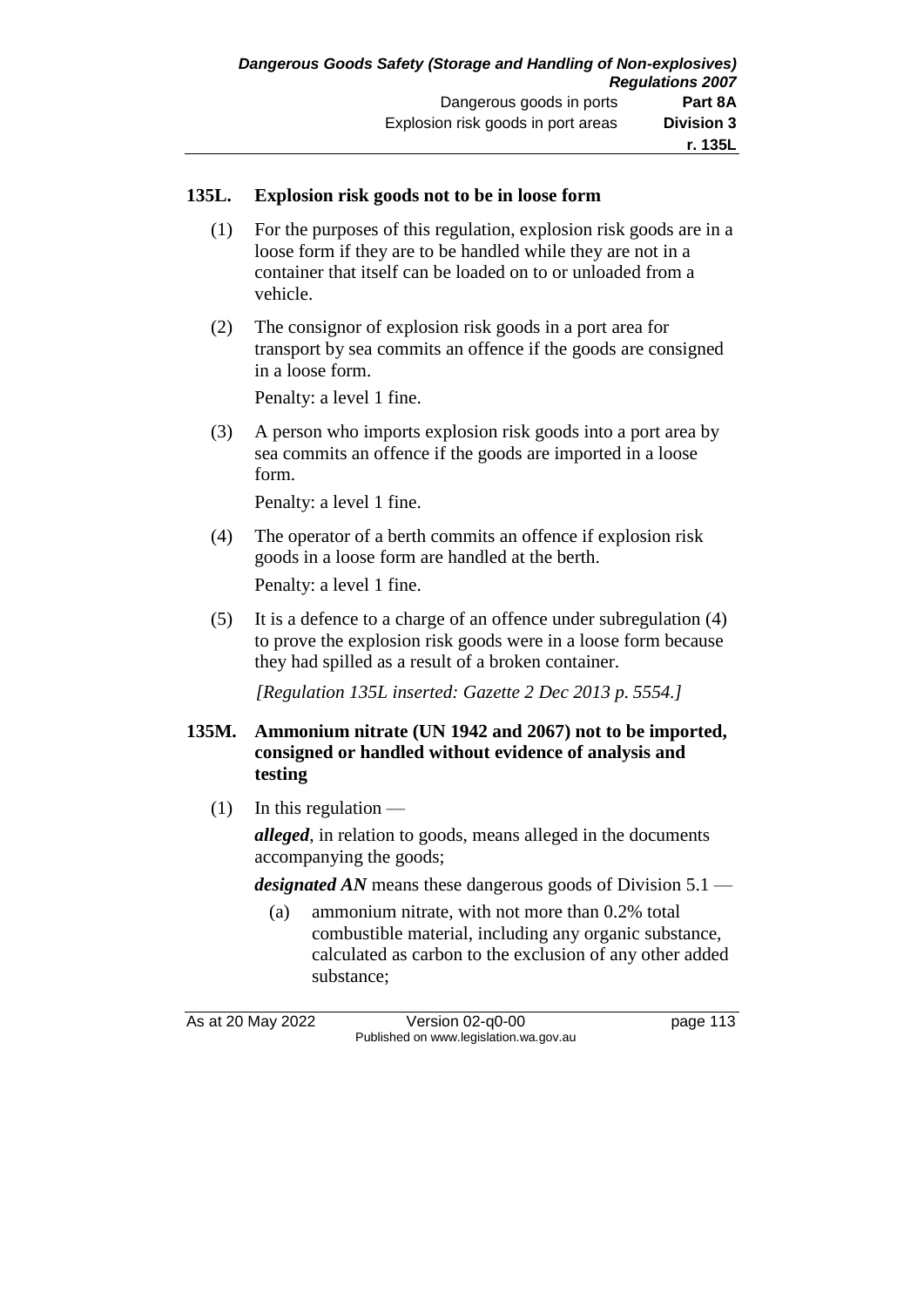(b) ammonium nitrate based fertiliser;

*sufficient evidence* has the meaning given in subregulation (2).

- (2) For the purposes of this regulation, evidence is not sufficient evidence that goods are designated AN unless it includes these documents —
	- (a) written evidence that the goods have been chemically analysed;
	- (b) written evidence of the analysis stating, as percentages, each constituent, including organic carbon, of the goods;
	- (c) written evidence that the goods have undergone
		- (i) the UN gap test, being test Type  $2(a)$  in Test Series 2 described in section 12 of the UNTC, in accordance with that section 12; or
		- (ii) a test, approved by the Chief Officer, as to whether the goods have explosive properties;
	- (d) written evidence of the result of the test;
	- (e) written evidence that the classification code of the goods has been assigned to them in accordance with the IMDG Code,

and the documents confirm the goods are designated AN.

(3) A person must not import into a port area by sea 30 t or more of goods that are alleged to be designated AN unless the goods are accompanied by sufficient evidence that the goods are designated AN.

Penalty: a level 1 fine and imprisonment for 10 months.

(4) If 30 t or more of goods alleged to be designated AN are unloaded from or loaded on to a vessel at a berth, the operator of the berth commits an offence if the goods are not accompanied by sufficient evidence that the goods are designated AN.

Penalty: a level 1 fine and imprisonment for 10 months.

page 114 Version 02-q0-00 As at 20 May 2022 Published on www.legislation.wa.gov.au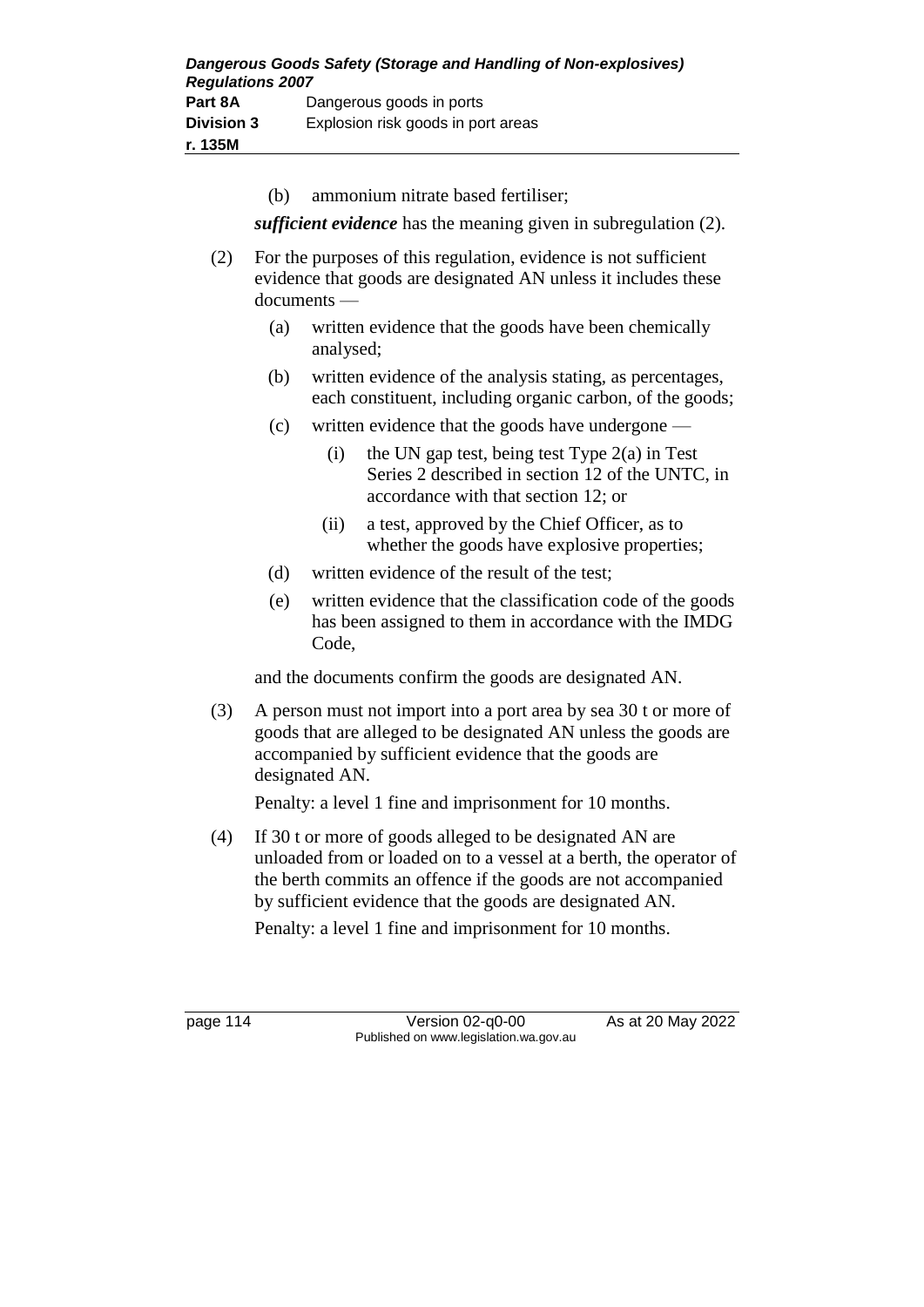(5) If 30 t or more of goods alleged to be designated AN are on a berth, the consignor of the goods commits an offence if the goods are not accompanied by sufficient evidence that the goods are designated AN.

Penalty: a level 1 fine and imprisonment for 10 months.

*[Regulation 135M inserted: Gazette 2 Dec 2013 p. 5554-6.]*

## **135N. Master's duties**

- (1) This regulation applies when 30 t or more of explosion risk goods are unloaded from or loaded on to a vessel at a berth.
- (2) The master of the vessel commits an offence if any of the following occurs in relation to the unloading or loading —
	- (a) any of the requirements of AS 3846 clause 6.6.1(i) is contravened;
	- (b) any of the requirements of AS 3846 clause 6.6.1(b), (e),  $(f)$ ,  $(g)$ ,  $(j)$ ,  $(k)$  or  $(l)$  is contravened on board the vessel;
	- (c) any of the requirements of AS 3846 clause 6.6.2 is contravened.

Penalty: a level 1 fine and imprisonment for 10 months.

- (3) The master of the vessel commits an offence if any of the following occurs in relation to the unloading or loading —
	- (a) any of the requirements of the IMDG Code clause 5.4.3 is contravened;
	- (b) any of the requirements of the IMDG Code Chapter 7.1 is contravened;
	- (c) any of the requirements of the IMDG Code Chapter 7.2 is contravened.

Penalty: a level 1 fine and imprisonment for 10 months.

*[Regulation 135N inserted: Gazette 2 Dec 2013 p. 5556-7.]*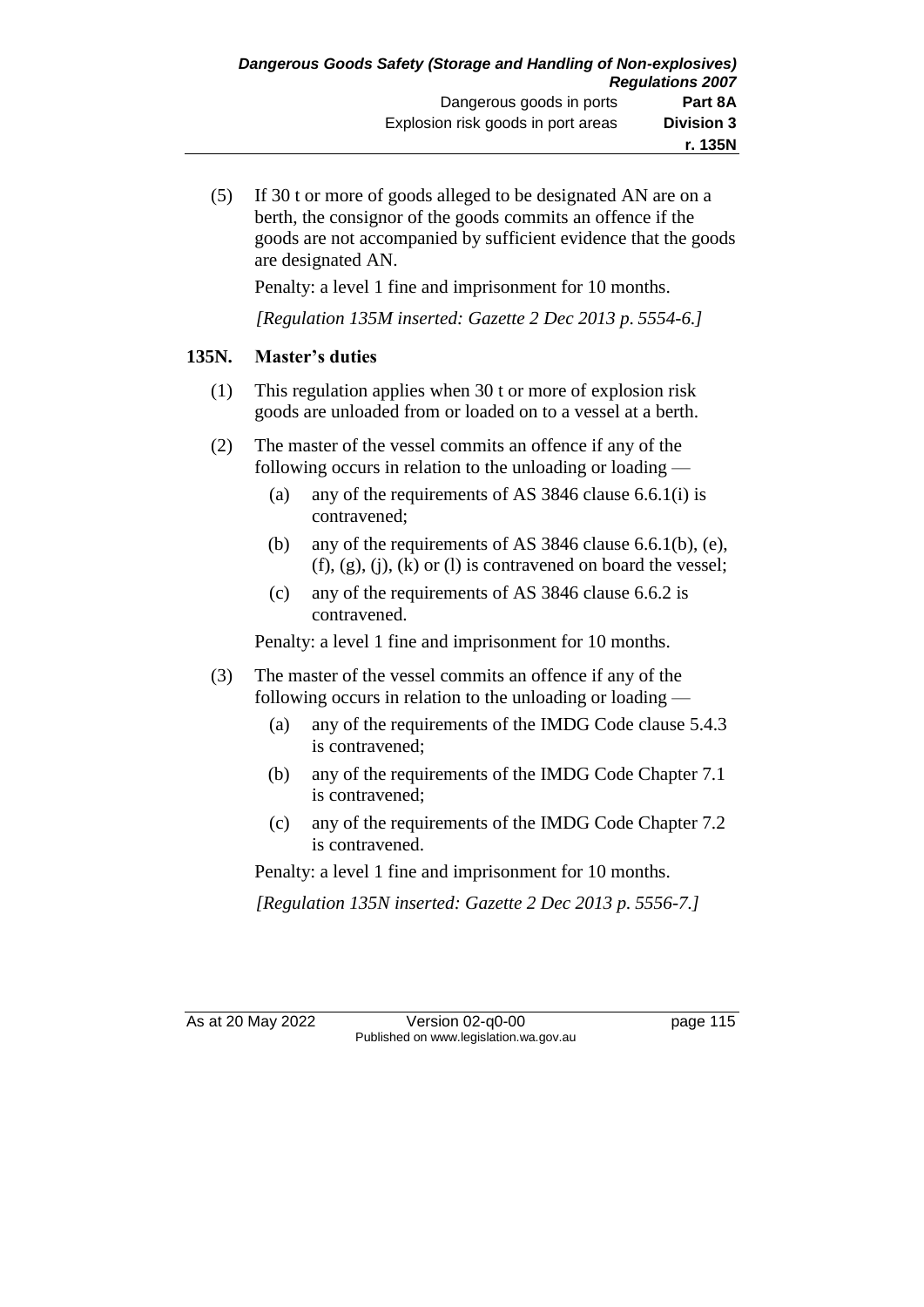### **135O. Berth operator's duties**

 $(1)$  In this regulation —

*damaged*, in relation to a container, means damaged or defective to the extent that the container is not safe to use to transport explosion risk goods;

*hot work* means any use of a welding device, or of a tool or device that causes or might cause heat, sparks or a flame.

- (2) This regulation applies when
	- (a) 30 t or more of explosion risk goods are unloaded from or loaded on to a vessel at a berth; or
	- (b) 30 t or more of explosion risk goods are on a berth.
- (3) Subregulations (4), (5), (6), (10) and (11)(a) apply if a vessel carrying more than 1 030 t of explosion risk goods is moored at a berth.
- (4) The operator of the berth commits an offence if any requirement specified in a declaration made under regulation 135K is contravened at the berth.

Penalty: a level 1 fine and imprisonment for 10 months.

(5) The operator of the berth must ensure any handling of the explosion risk goods at the berth is completed as soon as practicable after the vessel berths at the berth or the goods arrive on the berth.

Penalty: a level 1 fine and imprisonment for 10 months.

(6) The operator of the berth must ensure the vessel does not remain at the berth for any longer than is reasonably necessary to complete any handling of the explosion risk goods.

Penalty: a level 1 fine and imprisonment for 10 months.

(7) The operator of the berth must not handle the explosion risk goods at the berth unless the operator has written procedures for

page 116 Version 02-q0-00 As at 20 May 2022 Published on www.legislation.wa.gov.au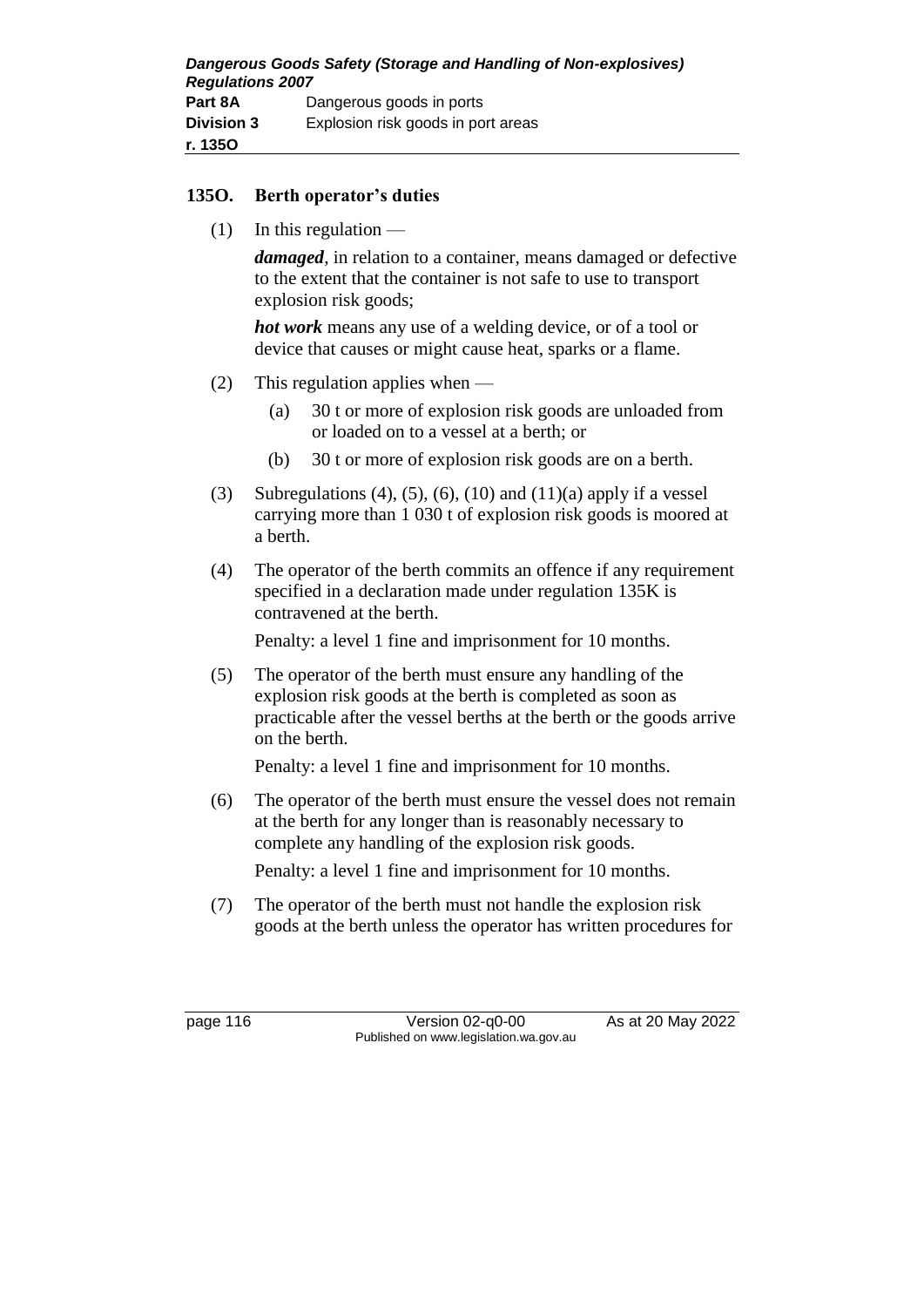controlling and managing the movement of road and rail vehicles on the berth.

Penalty: a level 1 fine and imprisonment for 10 months.

(8) The operator of the berth must not handle the explosion risk goods at the berth unless the operator has written procedures that state the maximum quantity of the goods that can be on the berth at any one time.

Penalty: a level 1 fine and imprisonment for 10 months.

- (9) The operator of the berth must ensure all people and vehicles are excluded from the berth and from a reasonable area surrounding the vessel other than these —
	- (a) any member of the vessel's crew;
	- (b) any person who has a statutory duty to fulfil in respect of the berth, the vessel, its cargo or the explosion risk goods;
	- (c) any person whose presence is essential to enable the explosion risk goods to be handled at the berth;
	- (d) any person who is a member of an emergency service,

and any vehicle carrying such a person.

Penalty: a level 1 fine and imprisonment for 10 months.

(10) The operator of the berth must ensure signs prohibiting hot work, smoking and the lighting of a flame or fire are displayed prominently on the vessel and the berth.

Penalty: a level 1 fine and imprisonment for 10 months.

- (11) The operator of the berth commits an offence if any of the following occurs at the berth —
	- (a) if a person on the berth does any hot work, smokes or lights a flame or fire;
	- (b) if there are any other dangerous goods or any explosives on the berth;
	- (c) if any substance that could contaminate the explosion risk goods, and any combustible dust or debris, is not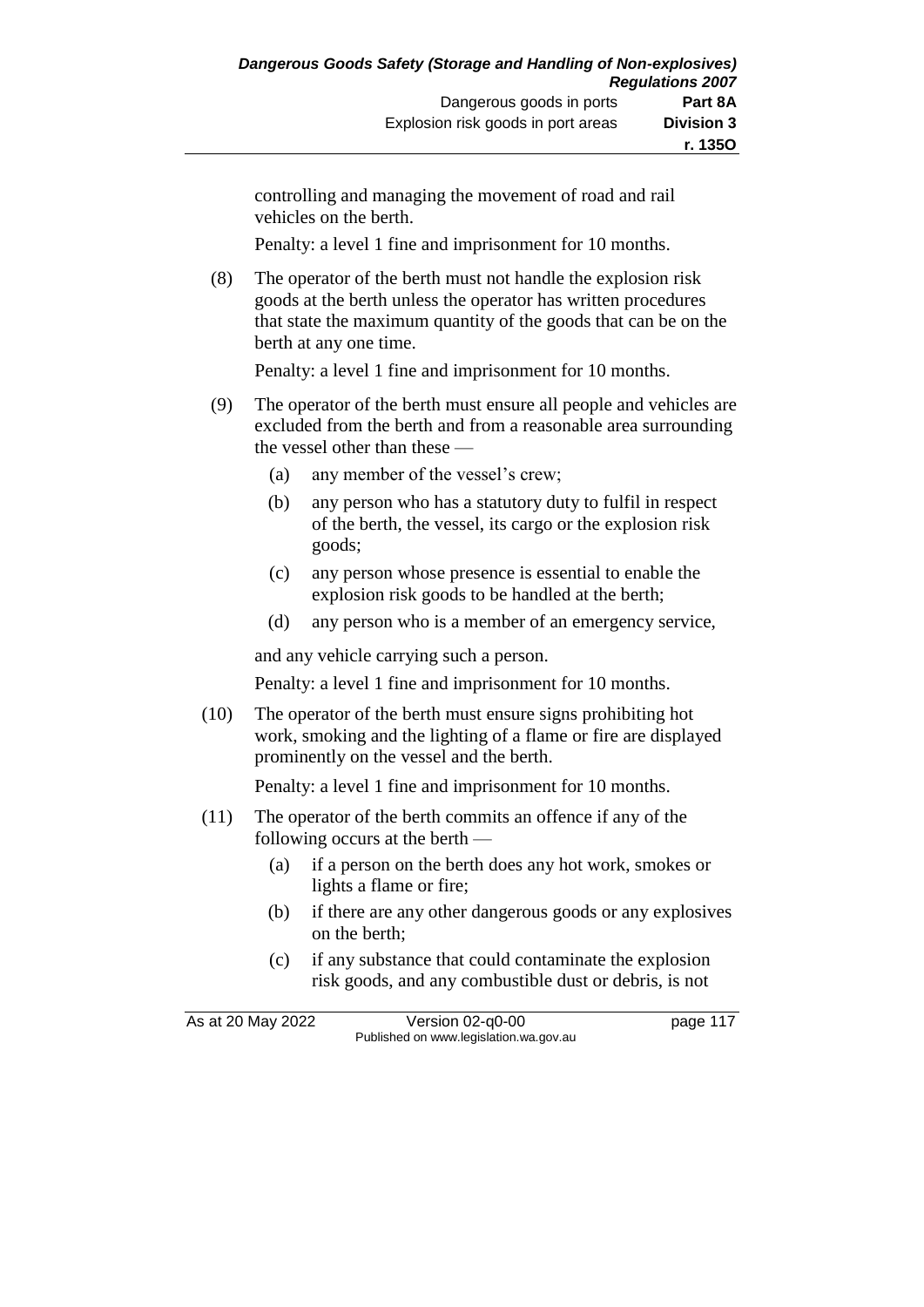| Dangerous Goods Safety (Storage and Handling of Non-explosives)<br><b>Regulations 2007</b> |                                    |  |  |
|--------------------------------------------------------------------------------------------|------------------------------------|--|--|
|                                                                                            |                                    |  |  |
| Part 8A                                                                                    | Dangerous goods in ports           |  |  |
| <b>Division 3</b>                                                                          | Explosion risk goods in port areas |  |  |
| r. 135P                                                                                    |                                    |  |  |

cleaned from the berth before the explosion risk goods are handled;

- (d) if any damaged container containing the explosion risk goods is not removed from the berth as soon as practicable after the damage is discovered;
- (e) if any damaged container containing the explosion risk goods is removed from the berth for any purpose other than to enable the explosion risk goods to be —
	- (i) repackaged; or
	- (ii) dealt with in some other way so that the explosion risk goods can be safely handled;
- (f) if any spillage of the explosion risk goods is not cleaned up immediately;
- (g) if any of the explosion risk goods are on the berth after the handling of them is completed.

Penalty: a level 1 fine and imprisonment for 10 months.

(12) For the purposes of subregulation (11), the berth includes the reasonable area surrounding the vessel from which subregulation (9) requires that all people (other than those specified in subregulation  $(9)(a)$  to  $(d)$ ) be excluded.

*[Regulation 135O inserted: Gazette 2 Dec 2013 p. 5557-60.]*

## **135P. Berth operator to give Chief Officer report after handling explosion risk goods**

- (1) This regulation applies if
	- (a) explosion risk goods are handled at a special berth (non-explosives); and
	- (b) before, during or after the explosion risk goods are handled, any of the following occurs —
		- (i) a failure to comply with this Part;
		- (ii) a failure to comply with the procedures required by regulation  $135O(7)$  and  $(8)$ ;

page 118 Version 02-q0-00 As at 20 May 2022 Published on www.legislation.wa.gov.au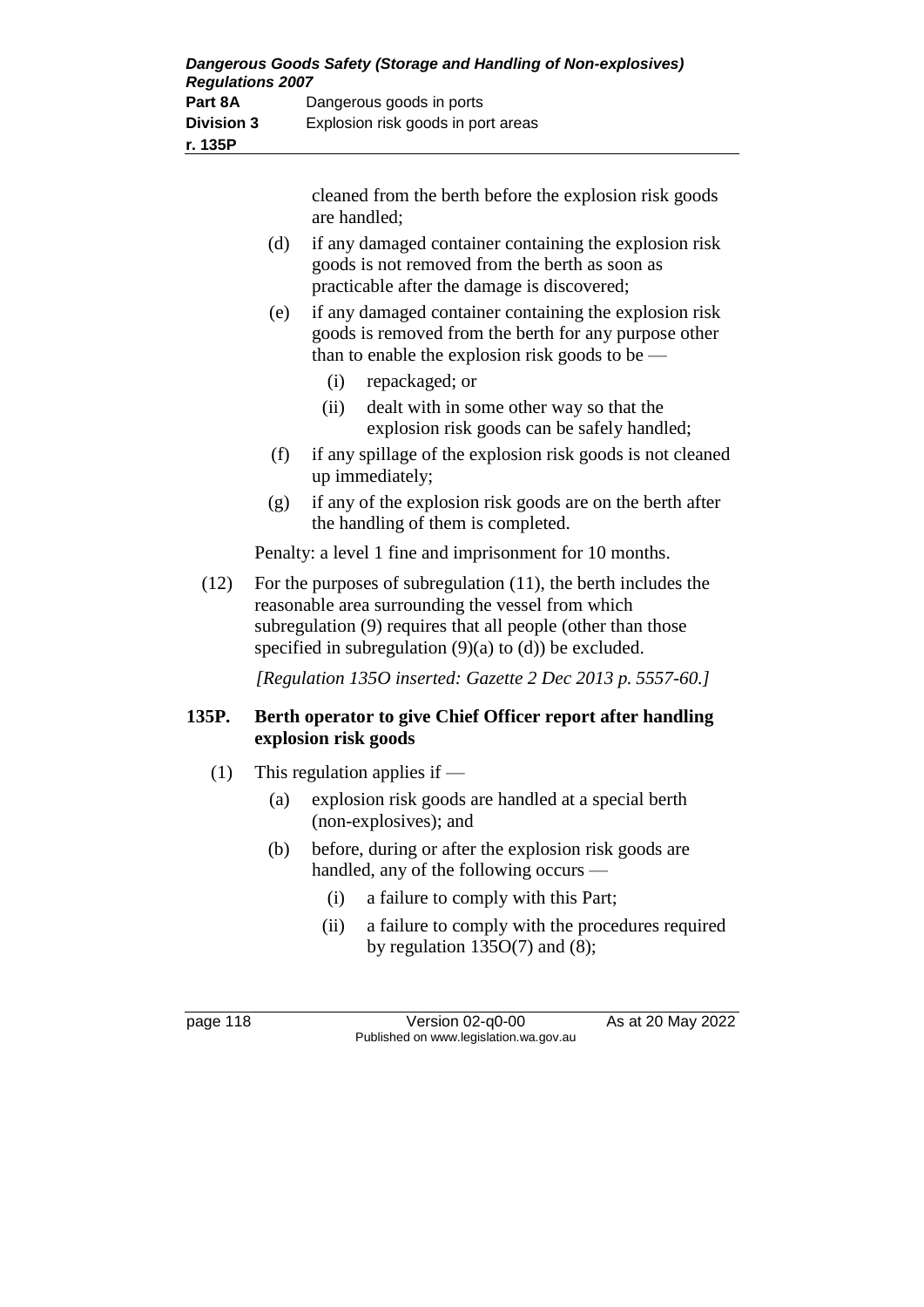- (iii) a failure to take a measure specified in the risk assessment required by regulation  $135I(2)(e)(ii)$ for the berth.
- (2) If this regulation applies then, within 14 days after the explosion risk goods are handled at the special berth (non-explosives), the operator of the berth must give the Chief Officer a written report that complies with subregulation (3).

Penalty: a level 2 fine.

- (3) The report required by subregulation (2) must include the following —
	- (a) a description of the failure referred to in subregulation  $(1)(b)$  that gave rise to the report;
	- (b) a statement of whether or not the failure resulted in any adverse consequences, and (if it did) a description of those consequences and what measures were, are being or will be taken to remedy them;
	- (c) a description of what measures have been, are being or will be taken to ensure that the failure does not happen again;
	- (d) if any measures of the kind referred to in paragraph (c) have not been taken, when those measures will be taken.

*[Regulation 135P inserted: Gazette 2 Dec 2013 p. 5560-1.]*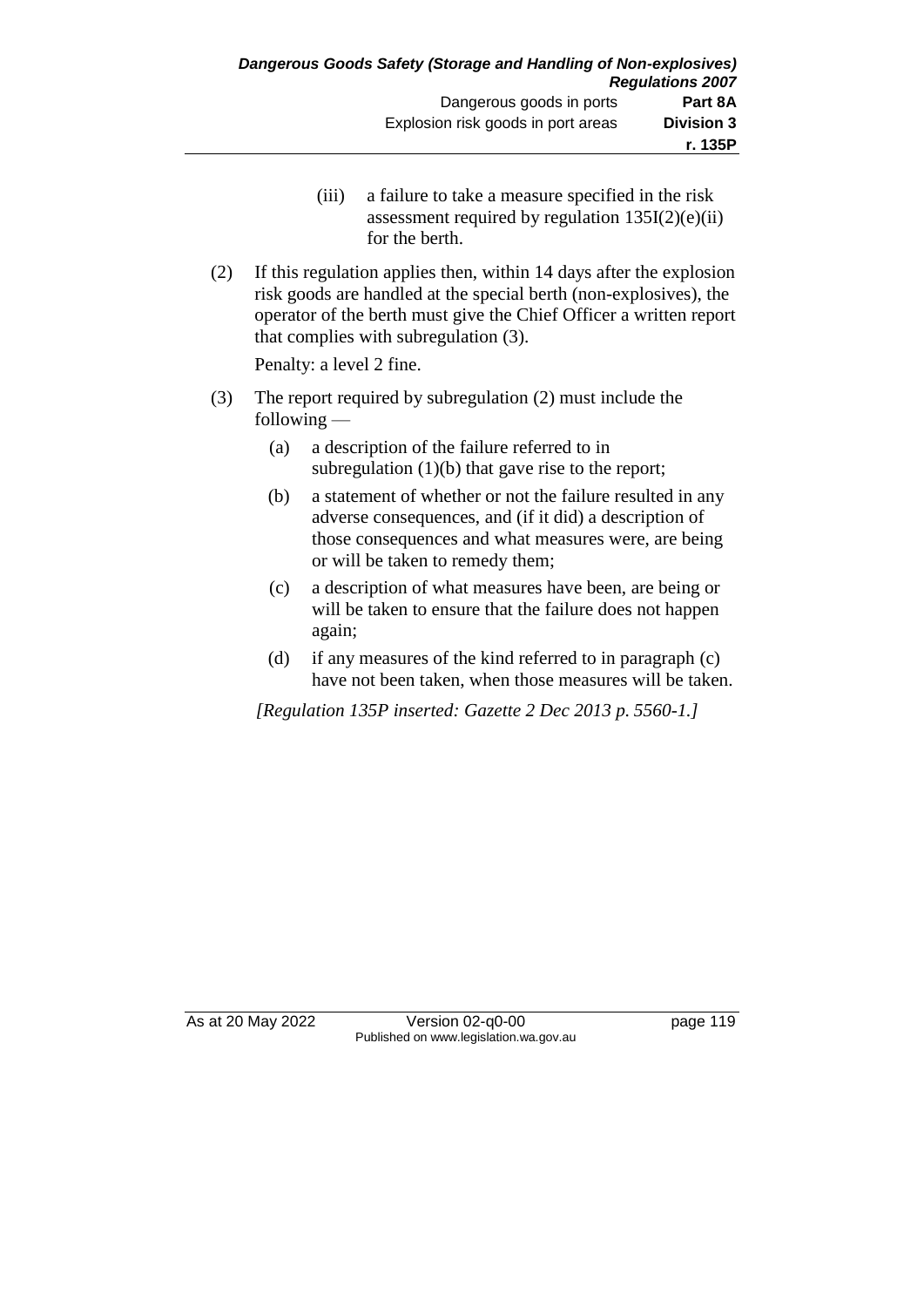**r. 135**

# **Part 8 — Miscellaneous**

### **135. Storage or handling systems and pipelines, duties of manufacturers etc. of**

(1) A manufacturer or supplier of a storage or handling system or dangerous goods pipeline must ensure that the system or pipeline has been designed and built so that, so far as is reasonably practicable, it can be operated with minimal risk to people, property and the environment.

Penalty: a level 2 fine.

(2) An installer of a storage or handling system or dangerous goods pipeline must ensure that the system or pipeline has been installed and commissioned so that, so far as is reasonably practicable, it can be operated with minimal risk to people, property and the environment.

Penalty: a level 2 fine.

*[136. Deleted: Gazette 20 Mar 2018 p. 1005.]*

## **137. Flammable liquids, filling of tanks etc. with**

(1) A person must not smoke or have any open flame within 4 m of a fuel tank or other storage or handling system while flammable liquid is being supplied from a discharge facility to that tank or system.

Penalty: a level 2 fine.

(2) A person must not dispense any flammable liquid into the fuel tank of an engine while the engine is running except as permitted under the *Civil Aviation Act 1988* of the Commonwealth.

Penalty: a level 2 fine.

page 120 Version 02-q0-00 As at 20 May 2022 Published on www.legislation.wa.gov.au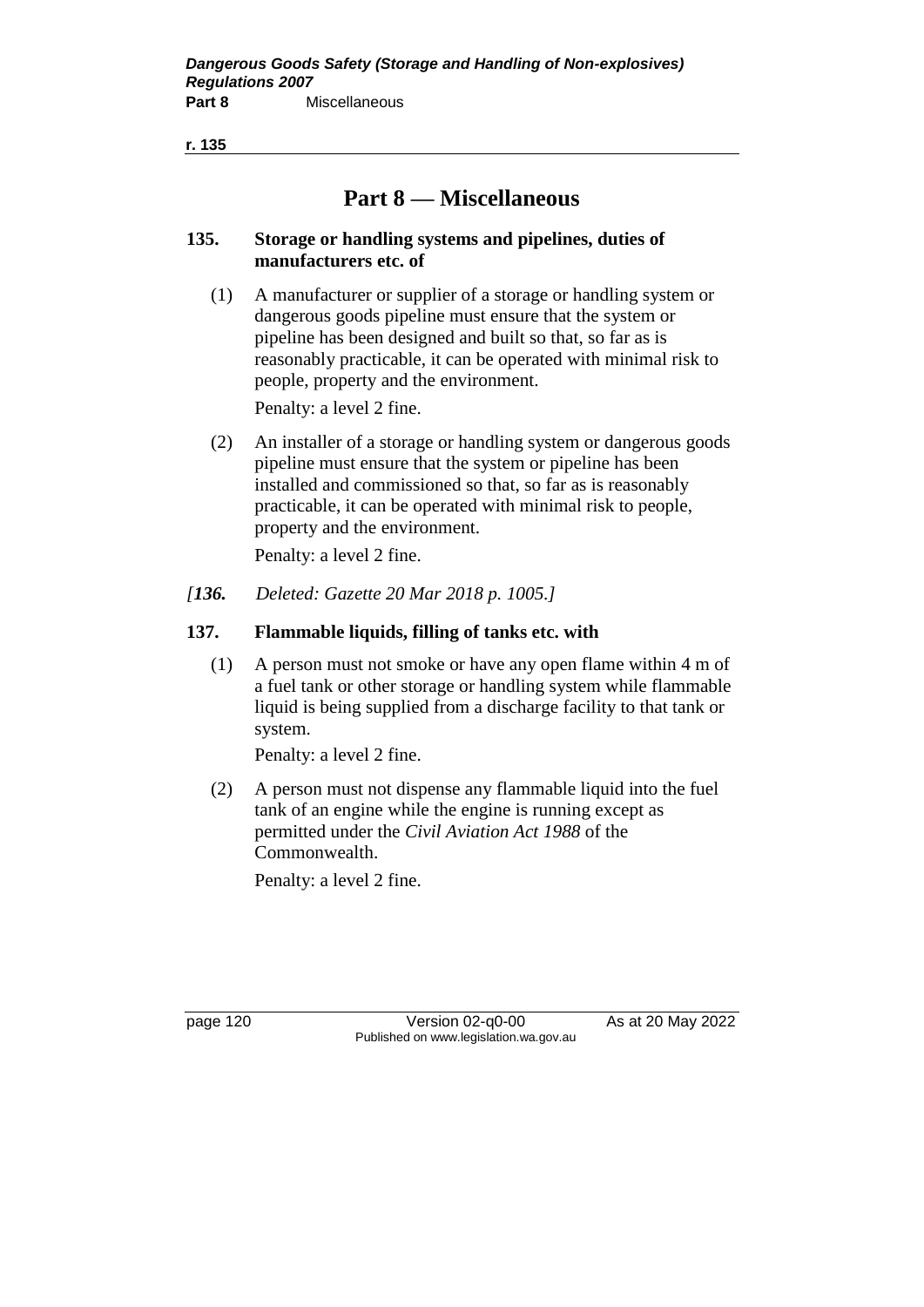- (3) Except as provided in subregulation (4), a person at a service station must not fill a container other than a fuel tank with any flammable liquid unless the container —
	- (a) has a capacity of 25 L or less; and
	- (b) is in contact with the ground; and
	- (c) complies with AS/NZS 2906 or is otherwise leak proof, made of metal and is capable of being securely closed.

Penalty: a level 2 fine.

- (4) Despite subregulation (3), a person at a service station may fill a container that has a capacity of more than 25 L with a flammable liquid if —
	- (a) the container has a capacity of not more than 250 L; and
	- (b) the flammable liquid is to be used at the service station.

### **138. Storage of Class 3 or combustible liquids in vehicles**

A person must not use a vehicle for the storage of dangerous goods of Class 3 or combustible liquids unless —

- (a) the goods or liquids are stored in a tank for the purpose of propelling the vehicle; or
- (b) the goods or liquids are stored for the purpose of transport under the *Dangerous Goods Safety (Road and Rail Transport of Non-explosives) Regulations 2007* and not otherwise.

Penalty: a level 2 fine.

*[Regulation 138 amended: Gazette 3 Mar 2017 p. 1481.]*

## **139. False or misleading information, offence**

A person must not give materially false or misleading information in, or in connection with —

- (a) any notice or report that the person is required to give to another person under these regulations; or
- (b) an application for or in relation to a licence or registration; or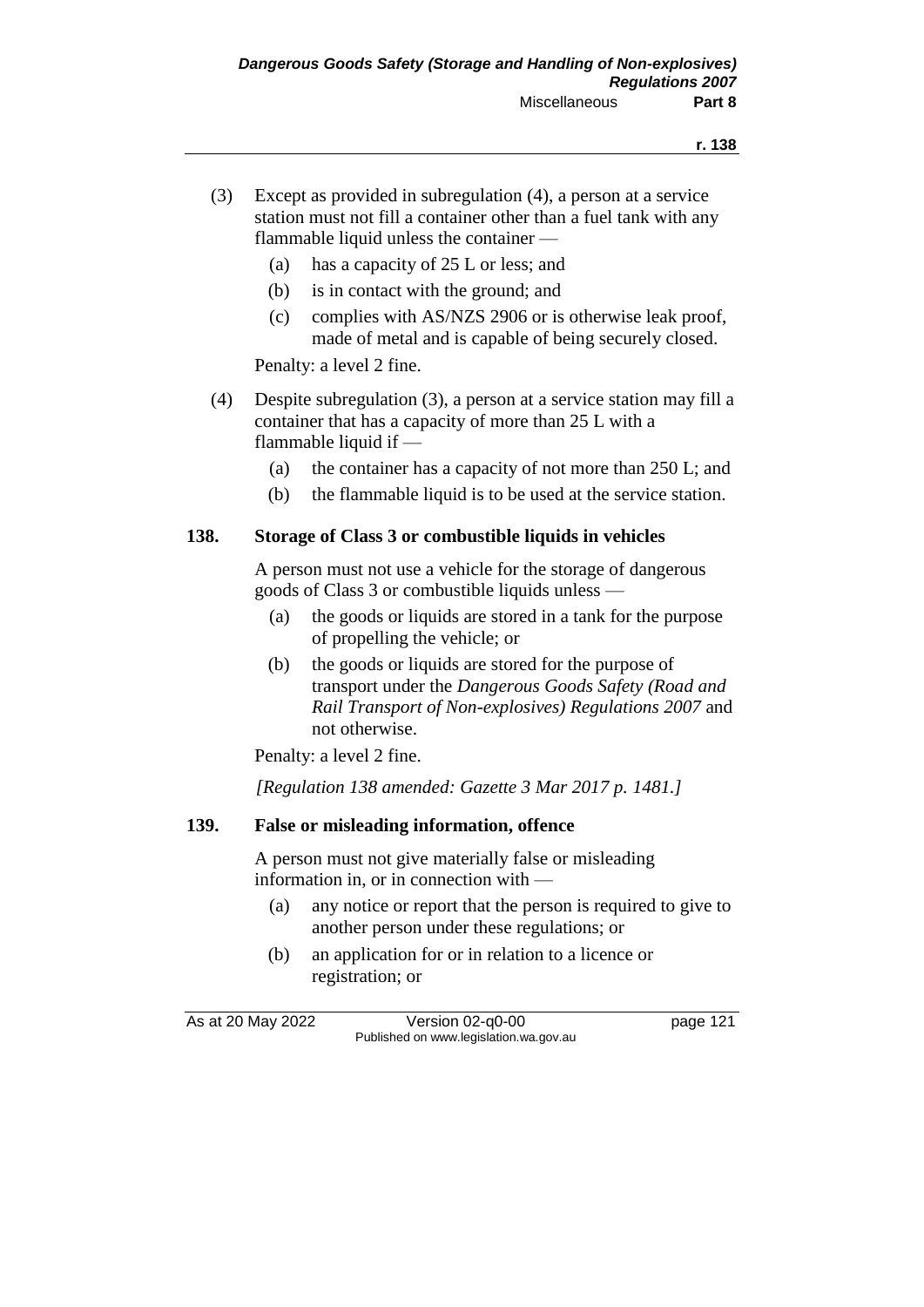#### **r. 140**

- (c) any other application that may be made under these regulations; or
- (d) any certificate that may be given under these regulations.

Penalty: a level 1 fine and imprisonment for 10 months.

*[Regulation 139 amended: Gazette 16 Mar 2012 p. 1235; 2 Dec 2013 p. 5561-2.]*

#### **140. Infringement notices, offences and modified penalties (Act s. 56(3))**

- (1) Except as provided in subregulation (2), for the purposes of section  $56(3)$  of the Act —
	- (a) each offence under these regulations the penalty for which is a level 2 fine or a level 3 fine is a prescribed offence; and
	- (b) the modified penalty for each such offence is 10% of the maximum fine for the offence under these regulations.

Note for this subregulation:

The *Dangerous Goods Safety (General) Regulations 2007* prescribe the form of an infringement notice and other matters for the purposes of the Act s. 56.

(2) Subregulation (1) does not apply to the offences specified in the Table to this subregulation.

#### **Table**

r. 22 r. 65 r. 48(3)

*[Regulation 140 amended: Gazette 20 Mar 2018 p. 1005.]*

#### **141. Savings and transitional (Sch. 6)**

Schedule 6 sets out savings and transitional provisions.

page 122 Version 02-q0-00 As at 20 May 2022 Published on www.legislation.wa.gov.au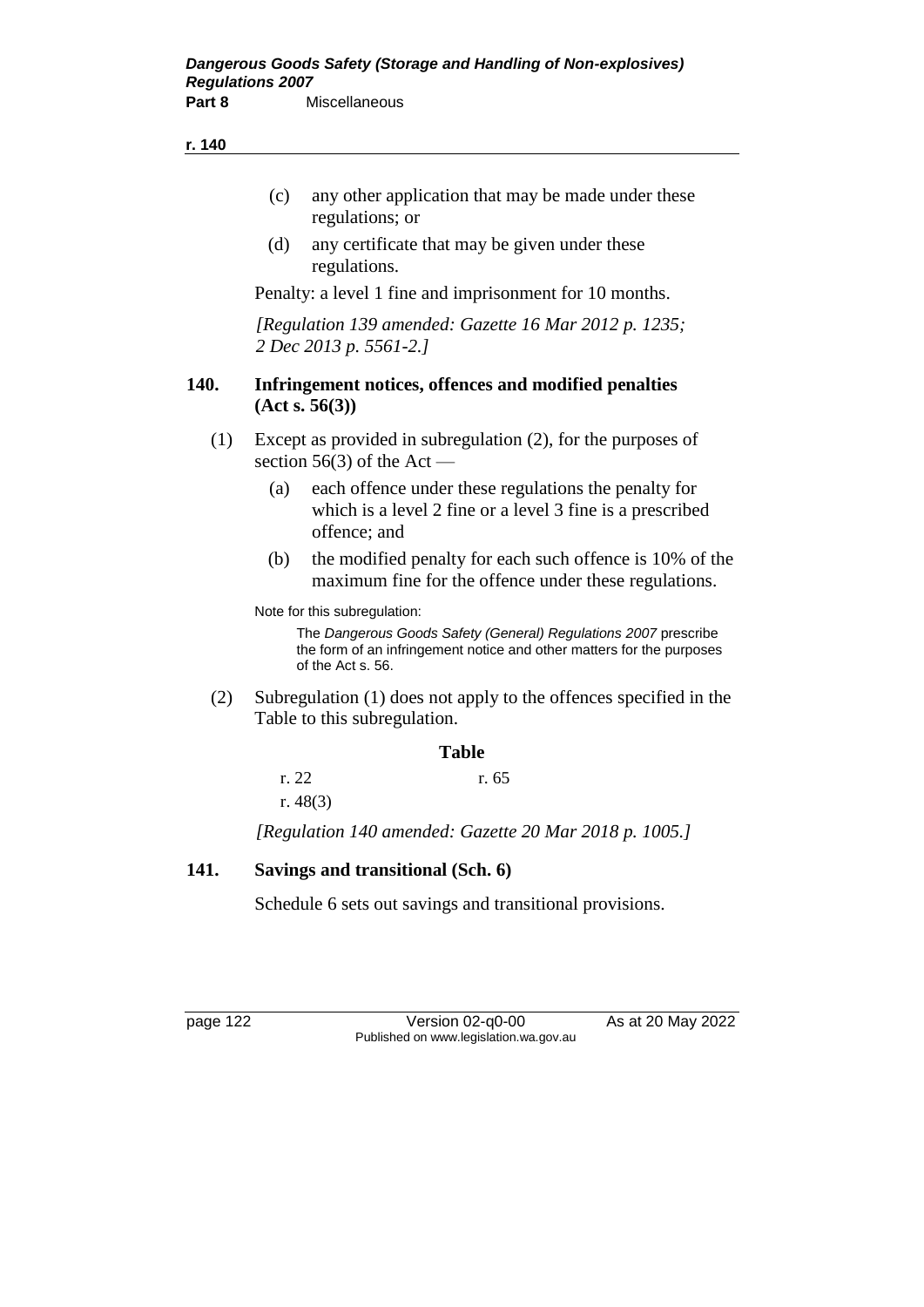# **Schedule 1 — Quantities of dangerous goods**

[r. 68, 69(1) and 78(1)]

- 1. For the purposes of the Table below, the placarding quantity or manifest quantity is equal to the total of the quantities determined in accordance with regulation 12.
- 2. In the Table below —

*kg or L* means, where this combination of letters immediately follows numbers, the combined total of —

- (a) the number of kilograms of non-liquid dangerous goods; and
- (b) the number of litres of liquid dangerous goods; and
- (c) the capacity of containers of Class 2 dangerous goods,

determined in accordance with regulation 12.

| <b>Item</b> | <b>Description of</b><br>dangerous<br>goods                                                                                  | Packing group                                                                                                               | <b>Placarding</b><br>quantity | <b>Manifest</b><br>quantity |
|-------------|------------------------------------------------------------------------------------------------------------------------------|-----------------------------------------------------------------------------------------------------------------------------|-------------------------------|-----------------------------|
| 1.          | Division 2.1<br>except aerosols                                                                                              | N/A                                                                                                                         | 500L                          | 5 000 L                     |
| 2.          | Division 2.2<br>except aerosols                                                                                              | N/A                                                                                                                         | 1000L                         | 10 000 L                    |
| 3.          | Division 2.3                                                                                                                 | N/A                                                                                                                         | 50 L                          | 500 L                       |
| 4.          | Division 2.1<br>and 2.2 aerosols                                                                                             | N/A                                                                                                                         | 5 000 L                       | 10 000 L                    |
| 5.          | Any one of                                                                                                                   | T                                                                                                                           | $50 \text{ kg}$ or L          | $500 \text{ kg}$ or L       |
|             | Class 3,<br>Division 4.1, 4.2<br>or 4.3.                                                                                     | II and III<br>(aggregate)                                                                                                   | 1 000 kg or L                 | 10 000 kg or L              |
|             | Division 5.1<br>or 5.2,<br>Division 6.1,<br>Class 8<br>or Class 9, or any<br>combination of<br>those classes or<br>divisions | I, II and III<br>(aggregate)<br>where quantity<br>of goods in<br>packing group I<br>does not exceed<br>$50 \text{ kg}$ or L | 1 000 kg or L                 | 10 000 kg or L              |
| б.          | Goods too<br>dangerous to<br>transport                                                                                       | N/A                                                                                                                         | 5 kg or L                     | $50 \text{ kg}$ or L        |

#### **Table**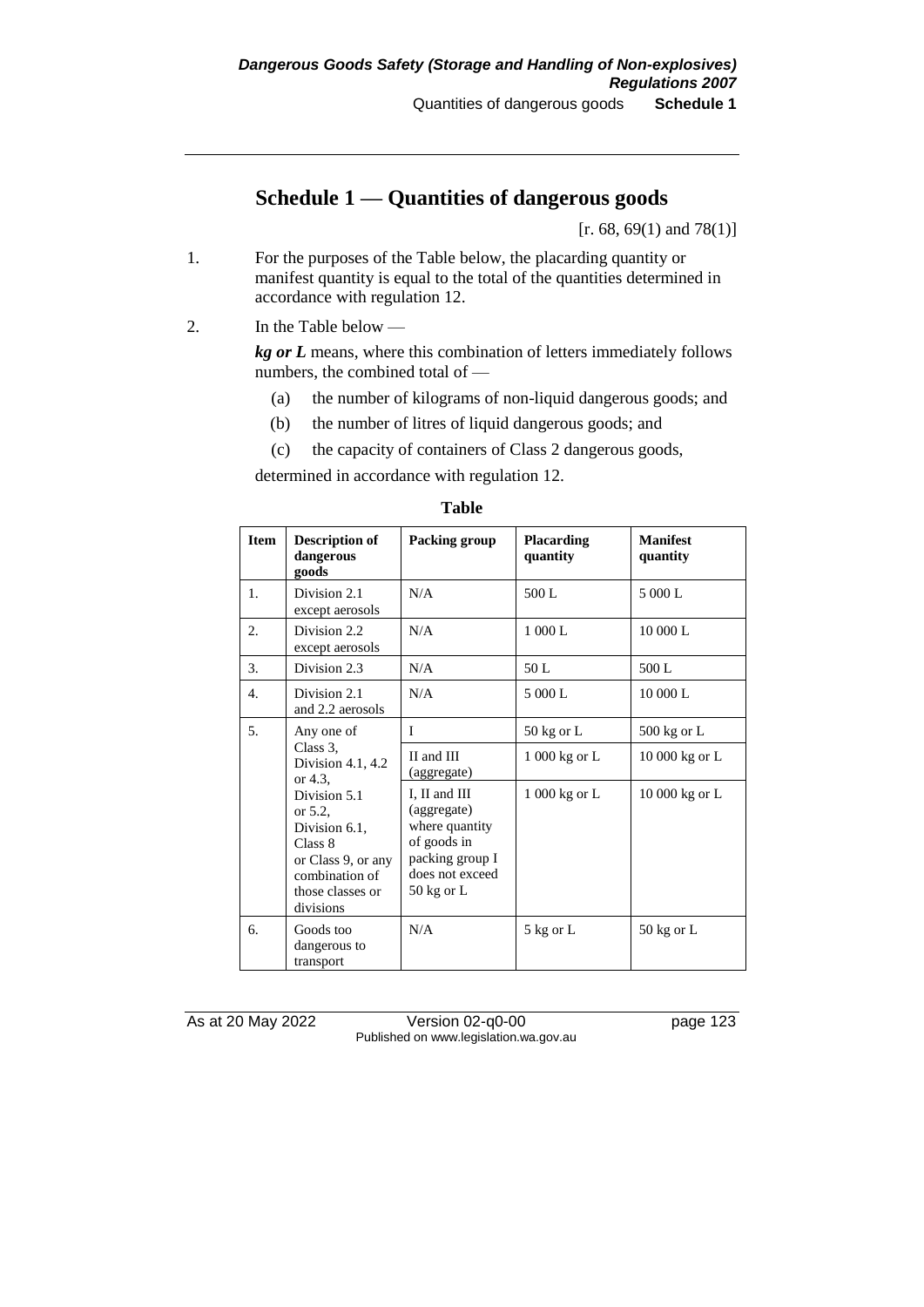# *Dangerous Goods Safety (Storage and Handling of Non-explosives) Regulations 2007*

**Schedule 1** Quantities of dangerous goods

| <b>Item</b> | Description of<br>dangerous<br>goods                         | Packing group | <b>Placarding</b><br>quantity | <b>Manifest</b><br>quantity |
|-------------|--------------------------------------------------------------|---------------|-------------------------------|-----------------------------|
| 7.          | combustible<br>liquids with fire.<br>risk dangerous<br>goods | N/A           | 1 000 L                       | 10 000 L                    |
| 8.          | Other combustibl<br>e liquids                                | N/A           | 10 000 L                      | 100 000 L                   |

Note for this Schedule:

For the purposes of item 5 in the Table —

- (a) all Type B Division 4.1 Self Reactive Substances that do not have a packing group assigned to them are to be taken to be assigned to packing group I;
- (b) all Types C to F Division 4.1 Self Reactive Substances that do not have a packing group assigned to them are to be taken to be assigned to packing group II;
- (c) all Type B Division 5.2 Organic Peroxides that do not have a packing group assigned to them are to be taken to be assigned to packing group I;
- (d) all Types C to F Division 5.2 Organic Peroxides that do not have a packing group assigned to them are to be taken to be assigned to packing group II;
- (e) Class 9 dangerous goods that do not have a packing group assigned to them are to be taken to be assigned to packing group III;
- (f) all other articles and things that do not have a packing group assigned to them are to be taken to be assigned to packing group II.

*[Schedule 1 amended: Gazette 3 Mar 2017 p. 1481.]*

*[Schedule 2 deleted: Gazette 2 Dec 2013 p. 5562.]*

page 124 Version 02-q0-00 As at 20 May 2022 Published on www.legislation.wa.gov.au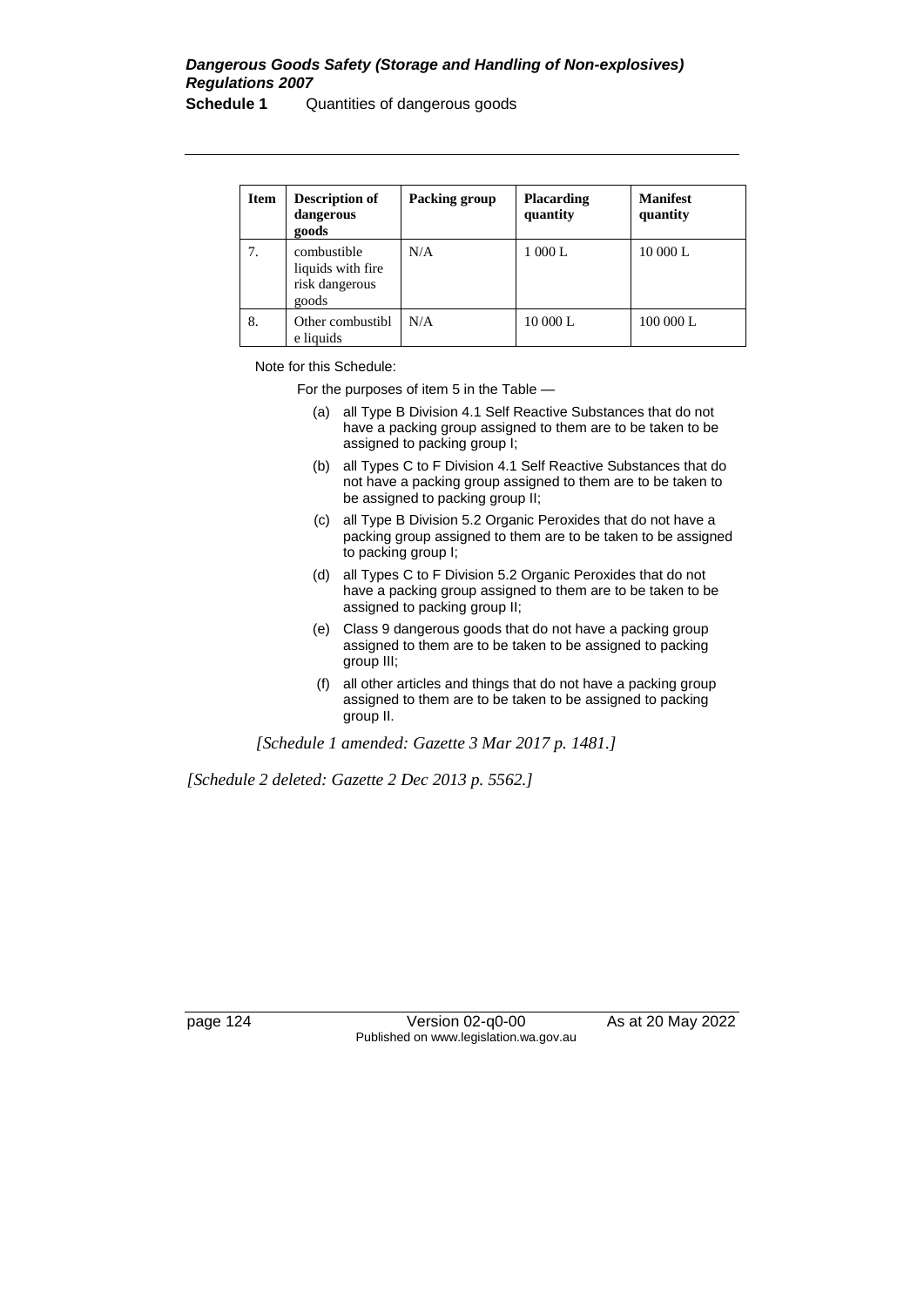# **Schedule 3 — Manifest and dangerous goods site plan**

[r. 78]

### **Division 1 — General**

#### **1. Term used: storage location**

In this Schedule —

*storage location* means any place or area on a dangerous goods site where dangerous goods of a particular type are kept either in bulk or in a quantity exceeding that specified in the column headed "Placarding quantity" in Schedule 1.

#### **Division 2 — Manifest**

#### **2. General information in manifest**

The manifest must contain —

- (a) the name of the operator of the dangerous goods site; and
- (b) the address of the dangerous goods site; and
- (c) the date when the manifest was prepared or last revised.

#### **3. Emergency contacts in manifest**

The manifest must contain contact information for at least 2 persons (or for one person if that person is available at all times) who may be contacted in the event of an emergency for information as to the nature and quantity of dangerous goods likely to be at the dangerous goods site.

#### **4. Dangerous goods at site, information in manifest about**

The manifest must contain a summary list that specifies the maximum quantity of —

- (a) each packing group of each class or division of dangerous goods that has packing groups; and
- (b) each class or division of dangerous goods that does not have packing groups; and
- (c) combustible liquids; and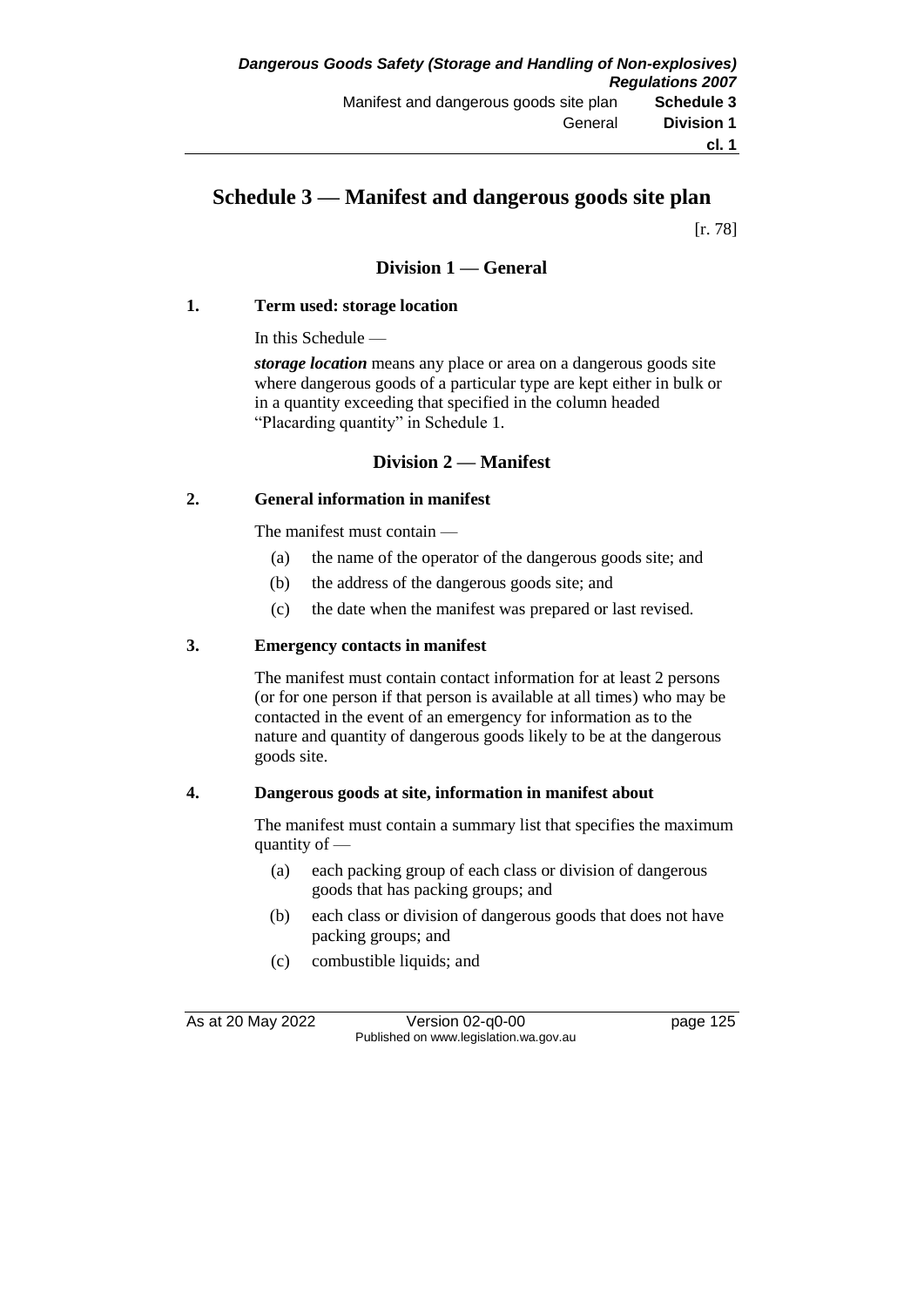(d) each type of goods too dangerous to be transported,

that the dangerous goods site may store or handle.

*[Clause 4 amended: Gazette 3 Mar 2017 p. 1481.]*

#### **5. Bulk dangerous goods not in IBCs and certain other dangerous goods, information in manifest about**

- (1) In relation to each container (other than an IBC) and each other form of storage of dangerous goods in bulk at the site, the manifest must contain —
	- (a) any identification number or code of the container or storage area; and
	- (b) the type of container or manner of storage; and
	- (c) the quantity or mass of the dangerous goods being stored in the container or other form of storage.
- (2) In relation to dangerous goods that are
	- (a) dangerous goods other than combustible liquids or goods too dangerous to be transported — the manifest must contain the proper shipping name, the UN Number, and the class or division, of the dangerous goods; and
	- (b) combustible liquids the manifest must contain the product name and the words "combustible liquid"; and
	- (c) goods too dangerous to be transported the manifest must contain the name of the goods specified in the ADG Code Appendix A and the statement "Goods too dangerous to be transported"; and
	- (d) packing group  $I$  the manifest must contain the packing group.

*[Clause 5 amended: Gazette 16 Mar 2012 p. 1235-6; 3 Mar 2017 p. 1481.]*

#### **6. Packaged dangerous goods etc., information in manifest about**

In relation to each storage location that contains packaged dangerous goods or dangerous goods in IBCs, and that is required to be

page 126 Version 02-q0-00 As at 20 May 2022 Published on www.legislation.wa.gov.au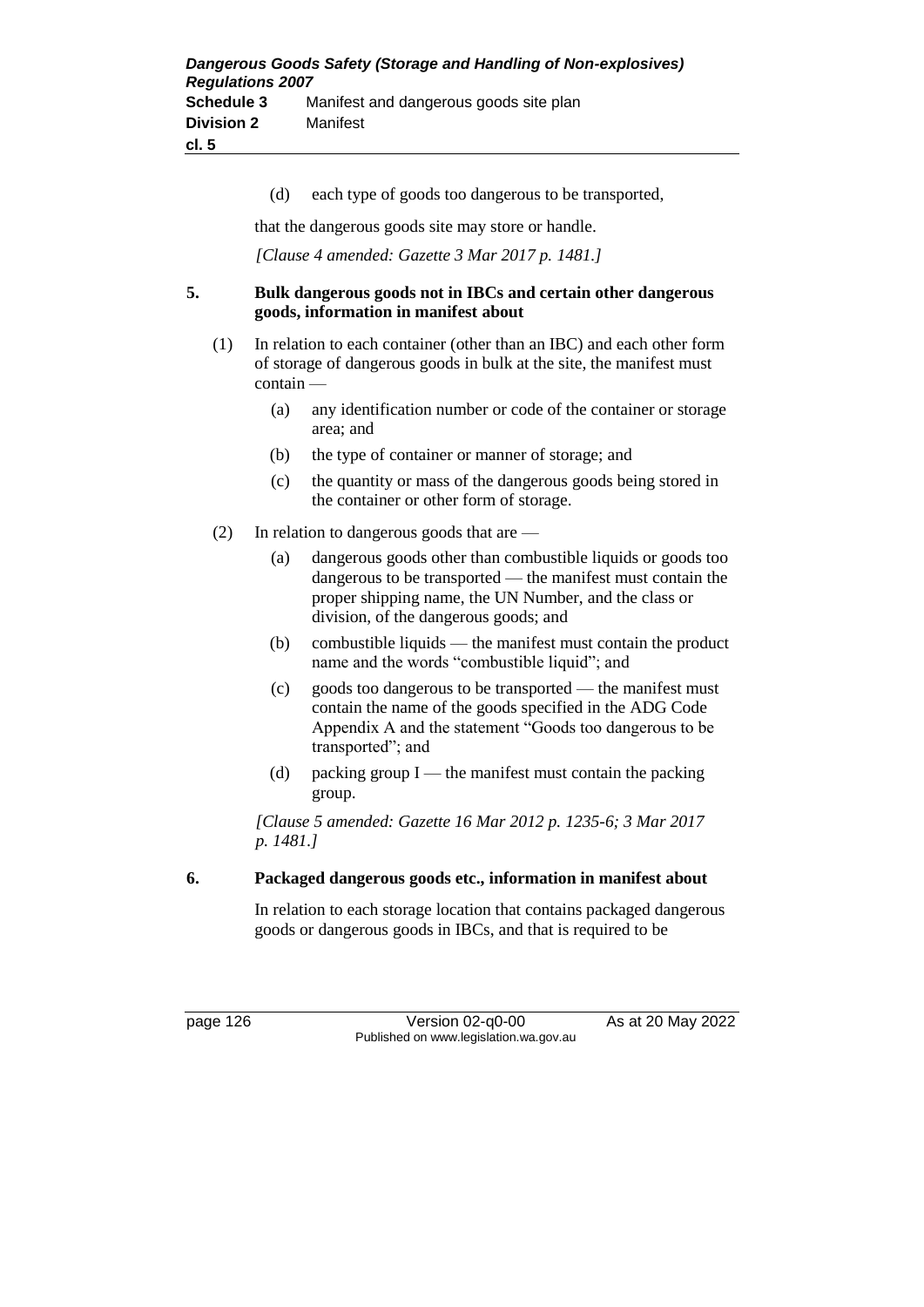placarded in accordance with Part 4 Division 2 Subdivision 3, the manifest must contain —

- (a) the identification number or code for the storage location; and
- (b) for dangerous goods of packing group I or Division 2.3 that are likely to be kept in the storage location —
	- (i) the proper shipping name of the dangerous goods that are assigned to a class; and
	- (ii) the class or division and packing group; and
	- (iii) the current aggregate quantity or maximum quantity of each of the dangerous goods that may be stored or handled in the storage location;

and

- (c) for goods too dangerous to be transported that are likely to be kept in the storage location —
	- (i) the name of the dangerous goods specified in the ADG Code Appendix A; and
	- (ii) the statement "Goods too dangerous to be transported"; and
	- (iii) the current aggregate quantity or maximum quantity of each of the dangerous goods that may be stored or handled in the storage location;

and

- (d) for other dangerous goods that are likely to be kept in the storage location —
	- (i) for dangerous goods with an assigned class or division — the class or division for the dangerous goods; and
	- (ii) for combustible liquids the words "combustible liquid"; and
	- (iii) in any case, the current aggregate quantity or maximum quantity of —
		- (I) each class or division of dangerous goods; and
		- (II) combustible liquids,

that may be stored or handled in the storage location.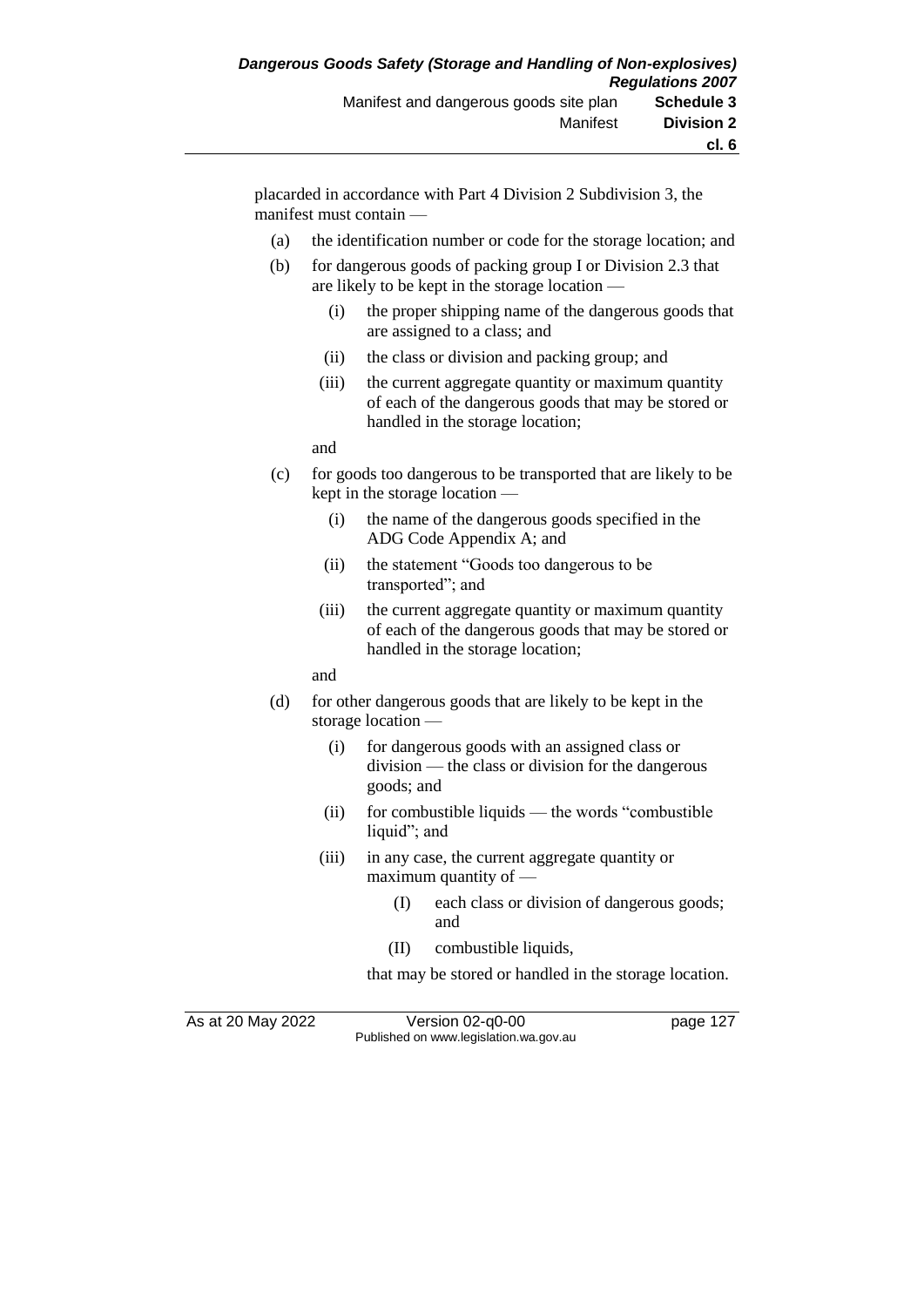*[Clause 6 amended: Gazette 16 Mar 2012 p. 1236; 3 Mar 2017 p. 1481.]*

#### **7. Dangerous goods in manufacture or process, information in manifest about**

In relation to each storage location where dangerous goods are manufactured or processed, the manifest must contain —

- (a) the identification number or code of the manufacturing or processing location; and
- (b) for dangerous goods with an assigned class or division the class or division of each type of dangerous goods and the maximum quantity of each class or division that can be handled in the location; and
- (c) for goods too dangerous to be transported the statement "Goods too dangerous to be transported" and the maximum quantity of those goods that can be handled in the location; and
- (d) for combustible liquids the statement "combustible liquid" and the maximum quantity of combustible liquids that can be handled in the location.

*[Clause 7 amended: Gazette 3 Mar 2017 p. 1481.]*

#### **8. Dangerous goods in transit, information about for cl. 4, 5 and 6**

If, in relation to dangerous goods in transit there are dangerous goods transport documents that comply with the ADG Code available for the goods, the information required by clauses 4, 5 and 6 may be provided in the form of a compilation of those transport documents.

#### **Division 3 — Dangerous goods site plan**

#### **9. General information in plan**

The dangerous goods site plan must contain —

- (a) the name of the operator of the dangerous goods site; and
- (b) the address of the dangerous goods site; and
- (c) the date when the dangerous goods site plan was prepared or last revised; and
- (d) specify the scale to which the plan is drawn.

page 128 Version 02-q0-00 As at 20 May 2022 Published on www.legislation.wa.gov.au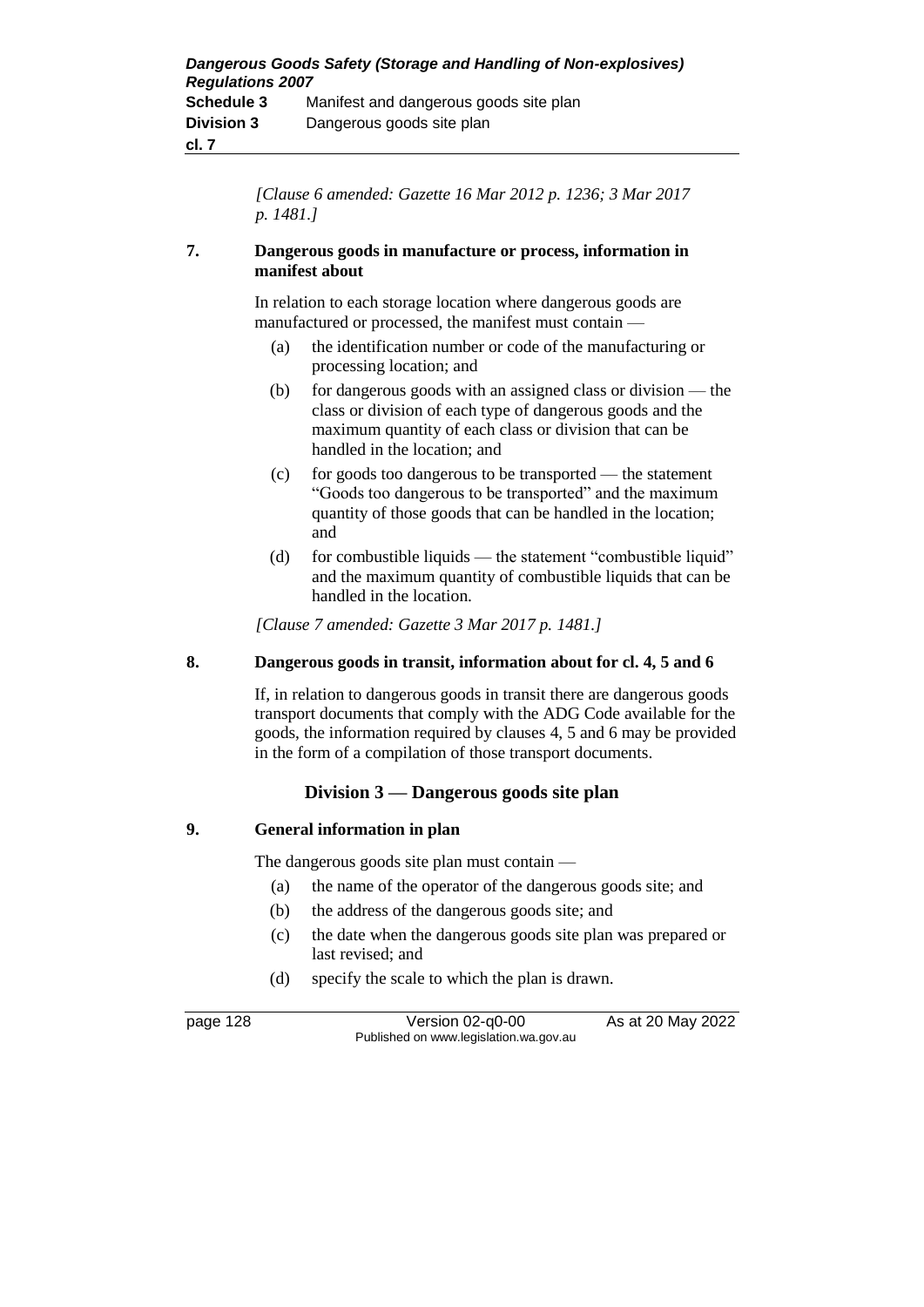#### **10. Other information in plan**

The plan of the dangerous goods site must —

- (a) be accurate; and
- (b) show the site's boundaries; and
- (c) show any buildings on the site together with a textual description; and
- (d) show the location of
	- (i) the containers and other forms of storage of dangerous goods in bulk referred to in clause 5; and
	- (ii) the storage locations for packaged dangerous goods and dangerous goods in IBCs referred to in clause 6; and
	- (iii) the storage locations where dangerous goods are manufactured or processed referred to in clause 7;
	- and
- (e) include a description in words of the location of
	- (i) the items referred to in paragraph (d); and
	- (ii) areas where dangerous goods in transit may be located;
	- and
- (f) provide the identification number or code for the items referred to in paragraph (e); and
- (g) provide a legend for the identification numbers and codes referred to in paragraph (f); and
- (h) show the location of
	- (i) the main entrance and the other points of entry to the site; and
	- (ii) essential site services, including fire services and isolation points for fuel, gas, water and power; and
	- (iii) the manifest; and
	- (iv) all drains on the site;
	- and
- (i) describe the nature of the occupancy of adjoining sites or site; and
- (j) show the direction of north.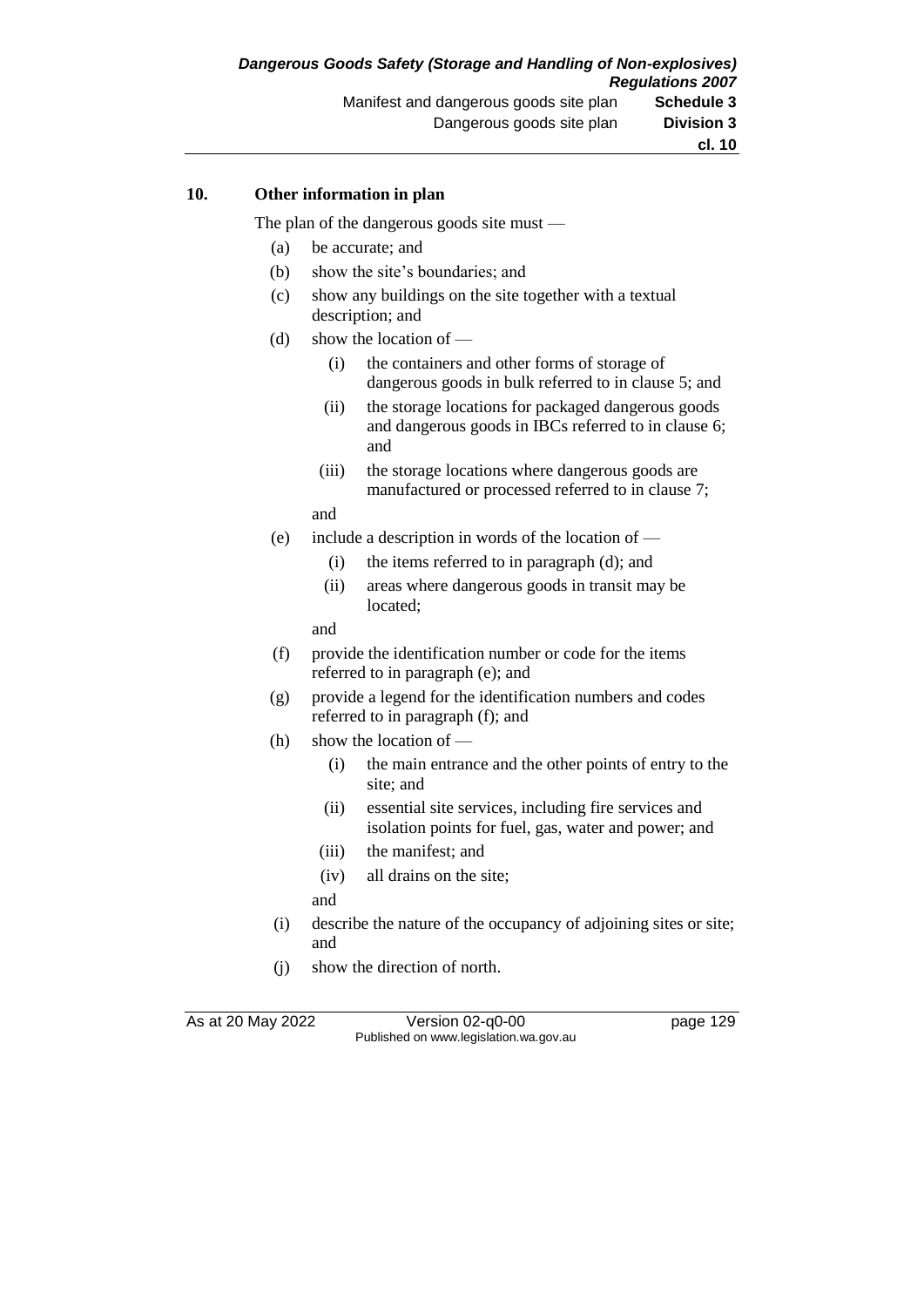**cl. 1**

# **Schedule 4 — Placarding requirements**

[r. 68, 69 and 70]

*[Heading inserted: Gazette 16 Mar 2012 p. 1236.]*

#### **1. Figures referred to in Sch. 4**

In this Schedule a reference to a figure followed by a number is a reference to a figure with that number in this clause.

Notes for this subclause:

- 1. For the purposes of Figure 2 the numerals and letters used for showing the proper shipping name or name of the goods, UN Number and Hazchem Code must be —
	- (a) black on a white background, except where a letter of the Hazchem Code is white on a black background; and
	- (b) at least 100 mm high, except where the proper shipping name requires 2 lines to be used, in which case the lettering must be at least 50 mm high.
- 2. For the purposes of Figure 3 the placard shown in Figure 3 must have sides at least 100 mm long.
- 3. For the purposes of Figure 4 the label shown in Figure 4 must have sides at least 100 mm long.

page 130 Version 02-q0-00 As at 20 May 2022 Published on www.legislation.wa.gov.au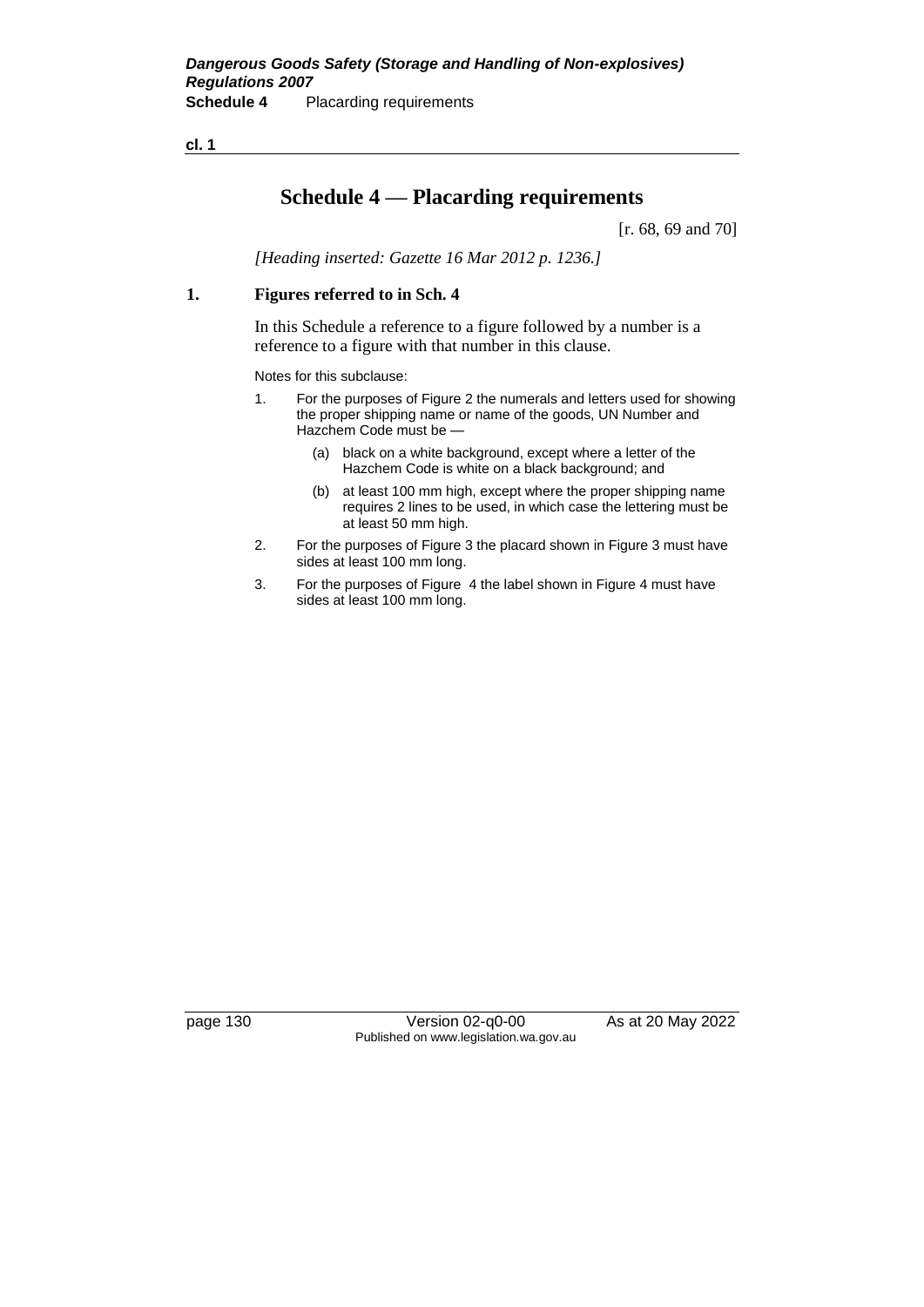



**Figure 2 — Template for a placard for dangerous goods (other than combustible liquids) in bulk**



**Figure 3 — Form and dimensions of a placard for storage of packaged dangerous goods**





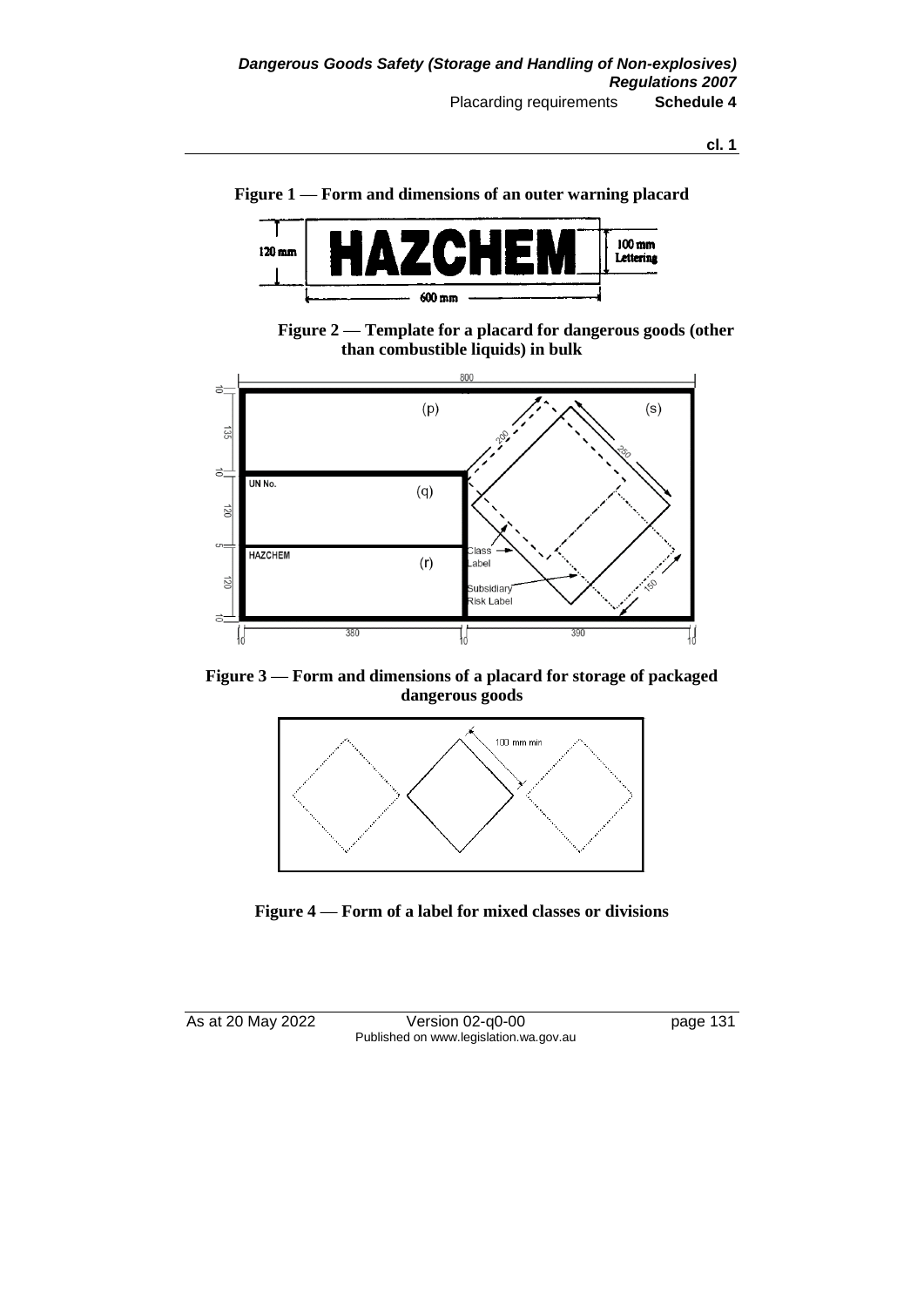*Dangerous Goods Safety (Storage and Handling of Non-explosives) Regulations 2007* **Schedule 4** Placarding requirements

**cl. 1**



*[Clause 1 inserted: Gazette 16 Mar 2012 p. 1236-9; amended: Gazette 3 Mar 2017 p. 1481.]*

page 132 Version 02-q0-00 As at 20 May 2022 Published on www.legislation.wa.gov.au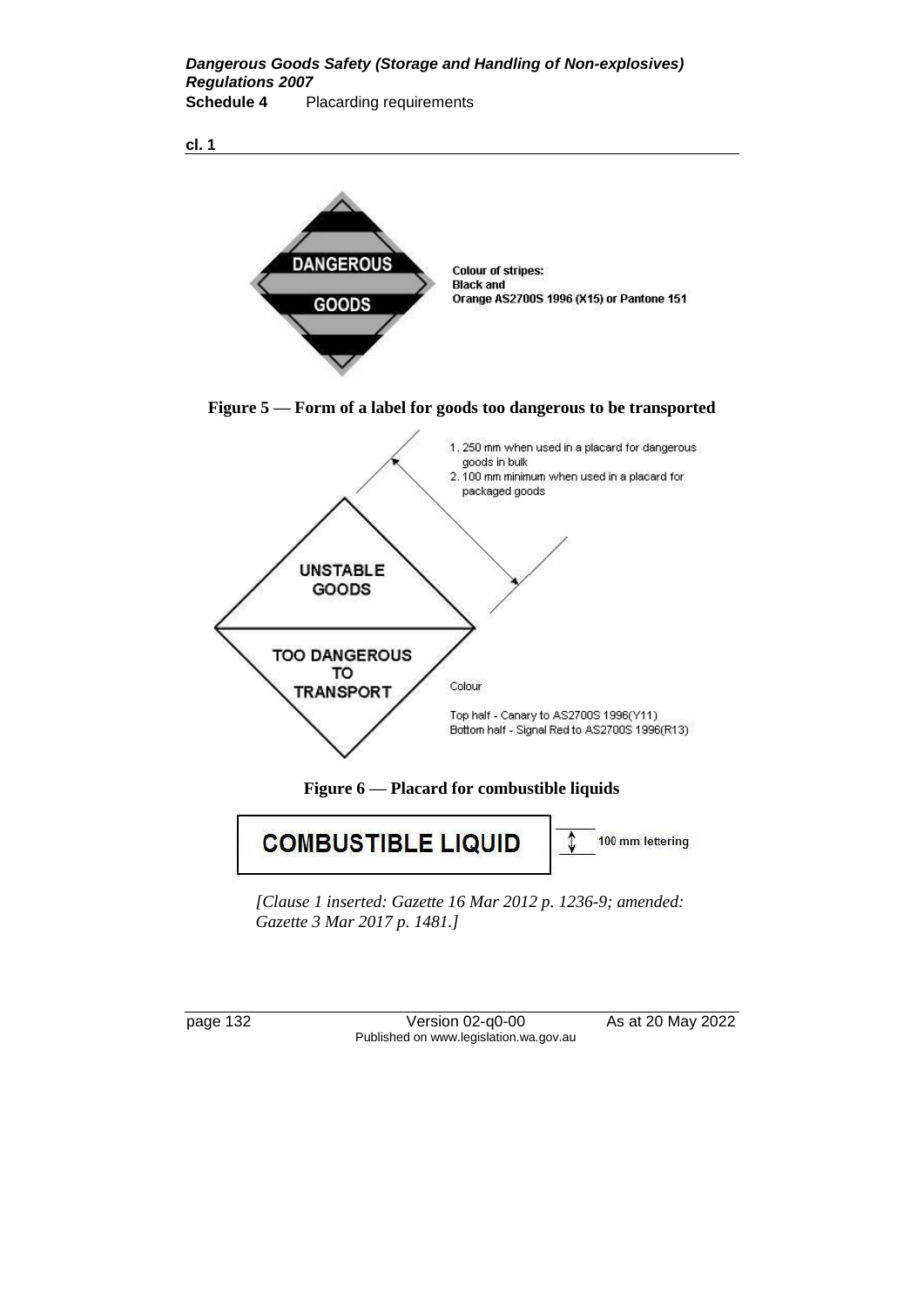#### **2. Outer warning placard (r. 68)**

- (1) The placard must have
	- (a) the form shown in Figure 1; and
	- (b) dimensions not less than those shown in Figure 1.
- (2) The placard must display the word "HAZCHEM" in red letters not less than 100 mm high and of the style shown in Figure 1, on a white or silver background.
- (3) For the purposes of subclause (2), *red* means the colour Signal Red in accordance with AS 2700S–1996 (R13).

*[Clause 2 inserted: Gazette 16 Mar 2012 p. 1239.]*

#### **3. Placard for dangerous goods in bulk that are not goods too dangerous to transport or combustible liquids (r. 69)**

- (1) The placard must have
	- (a) the form shown in Figure 2; and
	- (b) dimensions not less than those shown in Figure 2.
- (2) The placard must contain the following information
	- (a) in space (p) in Figure 2, the proper shipping name;
	- (b) in space (q) in Figure 2, the UN Number;
	- (c) in space (r) in Figure 2, the Hazchem Code for the dangerous goods specified in the ADG Code Appendix C;
	- (d) in space (s) in Figure 2, the class or division label and subsidiary hazard label, if any.
- (3) For the purposes of subclause  $(2)(d)$ 
	- (a) the class or division label and the subsidiary hazard label, if any, must have the form and colouring specified in the ADG Code; and
	- (b) if there is more than one subsidiary hazard label, the width of the right hand portion of the placard may be extended.

*[Clause 3 inserted: Gazette 16 Mar 2012 p. 1239-40; amended: Gazette 3 Mar 2017 p. 1481; SL 2020/193 r. 32.]*

As at 20 May 2022 Version 02-q0-00 page 133 Published on www.legislation.wa.gov.au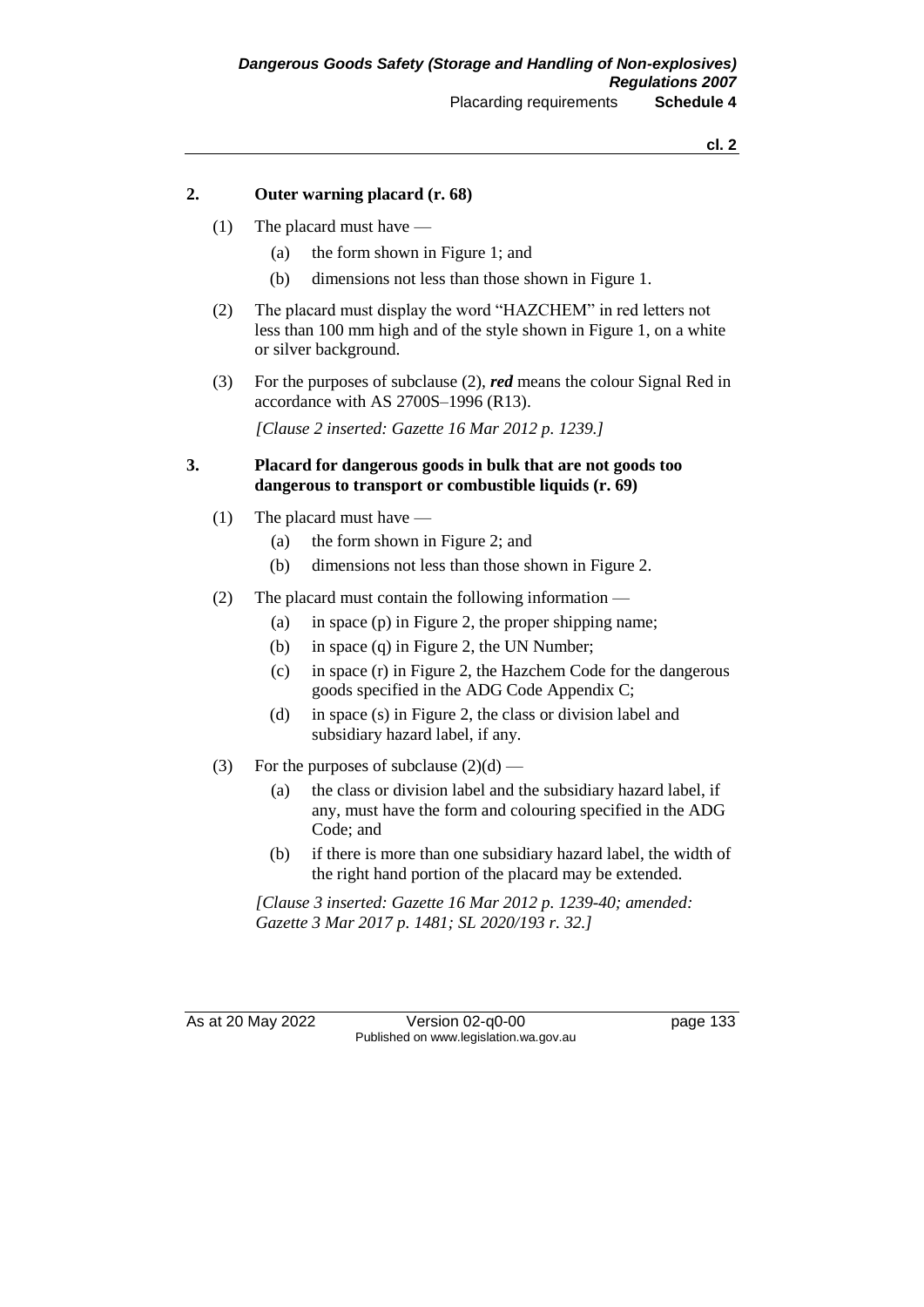| Placard for dangerous goods in bulk that are goods too dangerous |
|------------------------------------------------------------------|
| to transport $(r, 69)$                                           |

(1) The placard must have —

**cl. 4**

- (a) the form shown in Figure 2; and
- (b) dimensions not less than those shown in Figure 2.
- (2) The placard must comply with the following
	- (a) space (p) in Figure 2 must contain the name for the goods specified in the ADG Code Appendix A;
	- (b) space (q) in Figure 2 must be left blank;
	- (c) space (r) in Figure 2 must be left blank;
	- (d) space (s) in Figure 2 must contain the label specified in Figure 5.

*[Clause 4 inserted: Gazette 16 Mar 2012 p. 1240.]*

#### **5. Placard for packaged dangerous goods (r. 70)**

- (1) The placard must have the form shown in Figure 3 and be of sufficient size to accommodate the labels to be displayed on it.
- (2) The placard must have a white or silver background.
- (3) The placard must display
	- (a) for dangerous goods present in the storage area, other than goods too dangerous to be transported —
		- (i) the corresponding class or division label for each class or division of dangerous goods present in a quantity that exceeds the quantity specified in the column headed "Placarding quantity" in Schedule 1; and
		- (ii) if the total quantity of any combination of the classes or divisions of dangerous goods specified in item 5 of the Table in Schedule 1 exceeds the placarding quantity — a class or division label for each class or division of dangerous goods, or the label specified in Figure 4; and

page 134 Version 02-q0-00 As at 20 May 2022 Published on www.legislation.wa.gov.au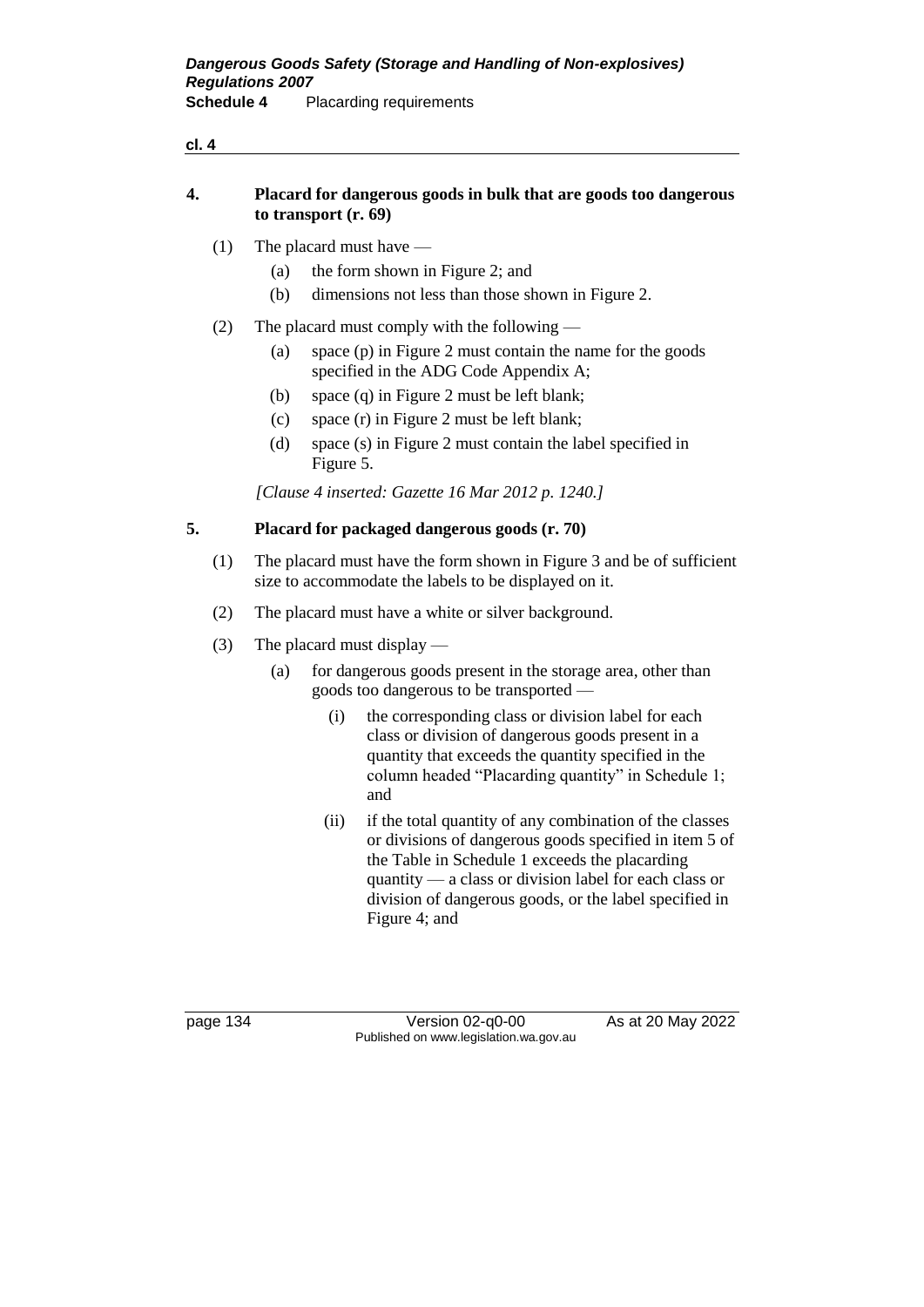**cl. 6**

(iii) if the goods are combustible liquids in a total quantity of more than 1 000 L and they are stored with fire risk dangerous goods — a class label for Class 3;

and

(b) for goods too dangerous to be transported present in the storage area, the label specified in Figure 5.

*[Clause 5 inserted: Gazette 16 Mar 2012 p. 1240-1; amended: Gazette 3 Mar 2017 p. 1481.]*

#### **6. Placard for combustible liquids (in bulk or in containers) (r. 69 and 70)**

A placard for combustible liquids in bulk or in containers must display the words "COMBUSTIBLE LIQUID" as shown in Figure 6, in black letters in the style shown, not less than 100 mm high and on a white or silver background.

*[Clause 6 inserted: Gazette 16 Mar 2012 p. 1241; amended: Gazette 3 Mar 2017 p. 1481.]*

As at 20 May 2022 Version 02-q0-00 page 135 Published on www.legislation.wa.gov.au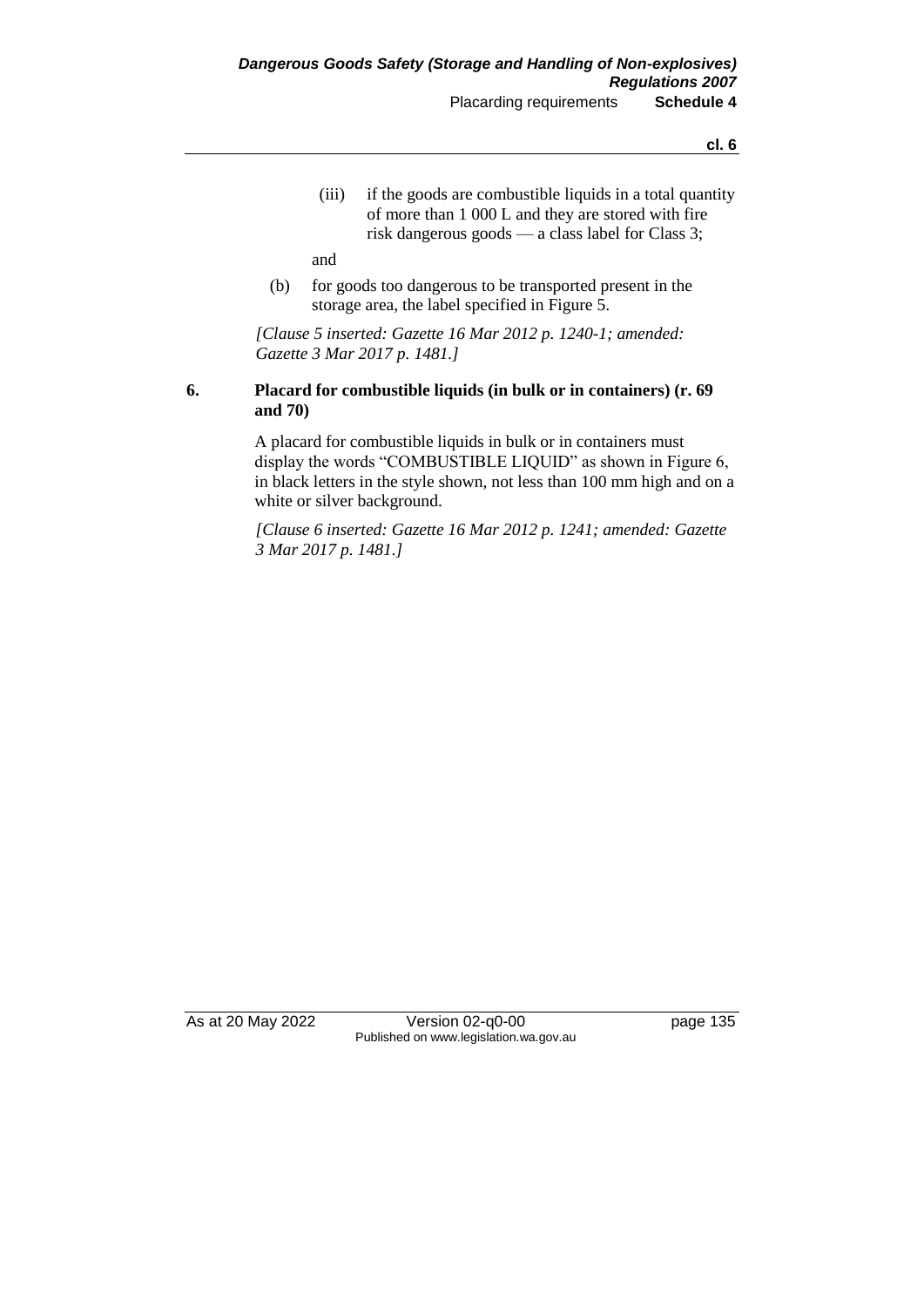*Dangerous Goods Safety (Storage and Handling of Non-explosives) Regulations 2007* **Schedule 5** Fees **Division 1** Fees for grant, renewal or amendment of licence for dangerous goods site

**cl. 1**

# **Schedule 5 — Fees**

[r. 26, 27, 29 and 44A]

*[Heading amended: SL 2020/197 r. 15; SL 2021/85 r. 17(1).]*

#### **Division 1 — Fees for grant, renewal or amendment of licence for dangerous goods site**

*[Heading amended: Gazette 31 Dec 2010 p. 6895.]*

#### **1. Interpretation**

- (1) For the purposes of the Table to clause 2, the quantity of dangerous goods stored or handled is equal to the total of the quantities determined in accordance with regulation 12.
- (2) In this Division —

*kg or L* means, where this combination of letters immediately follows numbers, the combined total of —

- (a) the number of kilograms of non-liquid dangerous goods; and
- (b) the number of litres of liquid dangerous goods; and
- $(c)$  either
	- (i) in the case of liquid dangerous goods or Class 2 dangerous goods — the capacity of the storage or handling system; or
	- (ii) in the case of solid dangerous goods the mass of the goods in the storage or handling system,

determined in accordance with regulation 12. *[Clause 1 amended: Gazette 2 Dec 2013 p. 5562.]*

#### **2. Annual fee for Part 4 licence**

The fee for a licence granted under Part 4 for a dangerous goods site, for a year or part of a year, is the fee in the Table that relates to the site.

page 136 Version 02-q0-00 As at 20 May 2022 Published on www.legislation.wa.gov.au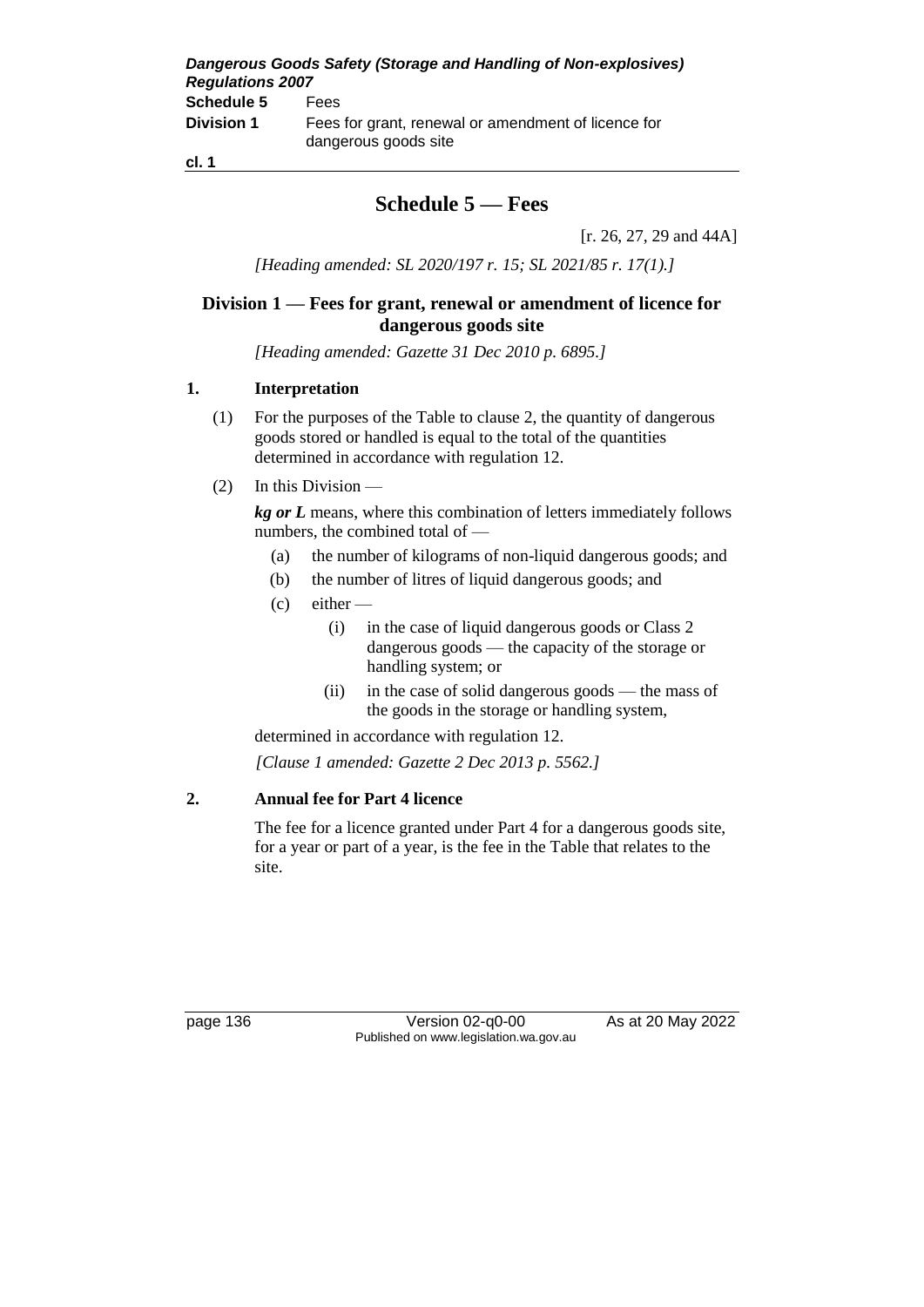*Dangerous Goods Safety (Storage and Handling of Non-explosives) Regulations 2007* Fees **Schedule 5** Fees for grant, renewal or amendment of licence for dangerous goods site **Division 1**

**cl. 2.**

#### **Table**

| Item | Maximum quantity of dangerous goods<br>specified in the licence for the site | Fee<br>$\left( \text{\$}\right)$ |
|------|------------------------------------------------------------------------------|----------------------------------|
|      | Less than $50000$ kg or L                                                    | 234.00                           |
|      | 50 000 kg or L or more                                                       |                                  |

*[Clause 2 inserted: Gazette 16 Mar 2012 p. 1241-2; amended: Gazette 26 Jun 2015 p. 2263; 24 Jun 2016 p. 2329; 23 Jun 2017 p. 3290; 25 Jun 2018 p. 2305; 18 Jun 2019 p. 2045; SL 2021/85 r. 17(2).]*

*[3. Deleted: Gazette 2 Dec 2013 p. 5562.]*

*[Division 2 deleted: Gazette 16 Mar 2012 p. 1242.]*

As at 20 May 2022 Version 02-q0-00 page 137 Published on www.legislation.wa.gov.au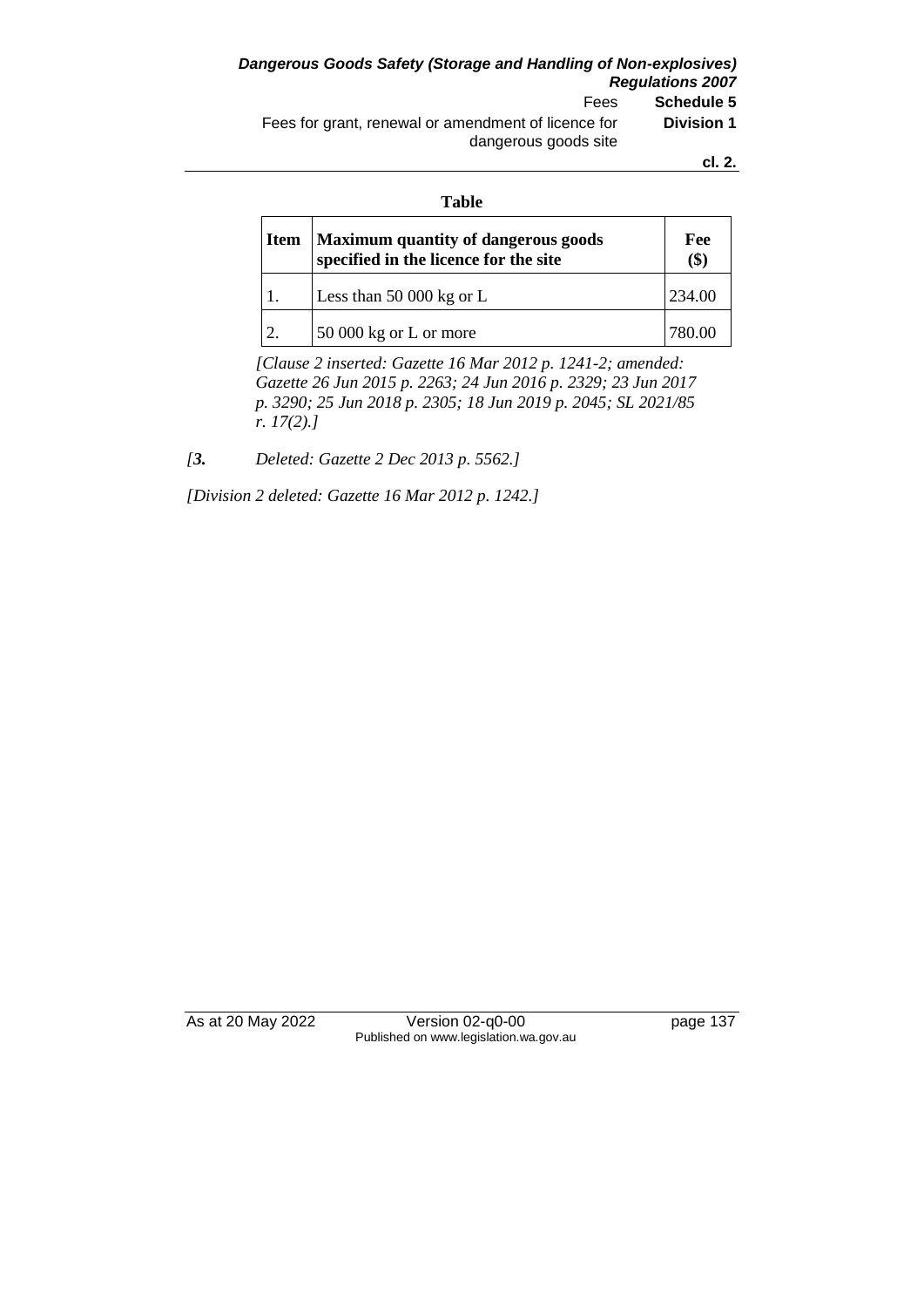## **Schedule 6 — Savings and transitional provisions**

[r. 141]

#### **Division 1 — Provisions relating to the commencement of these regulations**

#### **1. Terms used**

In this Division —

*commencement day* means the day on which these regulations come into operation;

*repealed regulations* means the *Explosives and Dangerous Goods (Dangerous Goods Handling and Storage) Regulations 1992*.

#### **2. Dangerous goods sites**

- (1) This clause applies to a dangerous goods site that, immediately before the commencement day, constituted licensed premises under the repealed regulations Part 4 Division 1.
- (2) If, within 2 years after the commencement day, the operator of the dangerous goods site makes an application under regulation 26 for the site to be licensed, then the licence under the repealed regulations is to continue as if it were a licence for a dangerous goods site under these regulations, until the Chief Officer decides the application.
- (3) For the purposes of subclause (2), an application under regulation 26 does not have to be accompanied by a written report referred to in subregulation  $(2)(c)(i)$  or (ii) of that regulation if the application is made within one year after the commencement day.
- (4) However each licence granted within one year after the commencement day is subject to the condition that a written report referred to in regulation  $26(2)(c)(i)$  or (ii) is provided to the Chief Officer within one year after the licence is granted.

#### **3. Dangerous goods pipelines**

(1) This clause applies to a dangerous goods pipeline that was, immediately before the commencement day, approved by the Chief Officer under the repealed regulations Part 7.

page 138 Version 02-q0-00 As at 20 May 2022 Published on www.legislation.wa.gov.au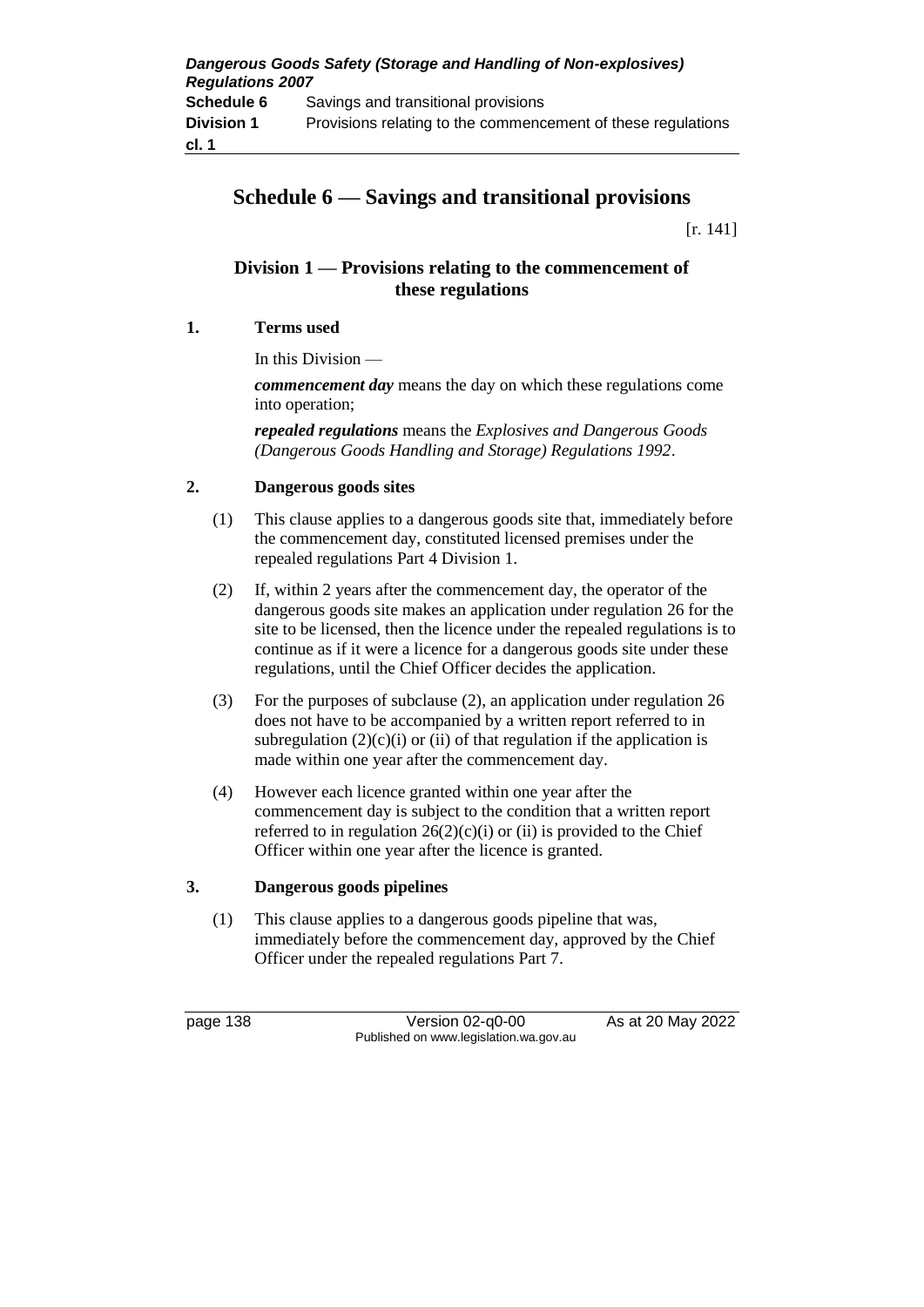(2) If, within 2 years after the commencement day, the operator of the dangerous goods pipeline makes an application under regulation 89 for the pipeline to be registered, then the approval under the repealed regulations is to continue as if it were a registration of a dangerous goods pipeline under these regulations, until the Chief Officer grants or refuses the application in accordance with regulation 95.

#### **4. Spill containment**

Regulation 51 does not apply to the operator of a dangerous goods site where dangerous goods are stored in vertical, flat-bottomed above ground containers if —

- (a) the site was in operation before the commencement day; and
- (b) it is impracticable to provide spill or leak containment of the kind referred to in regulation 51; and
- (c) the operator conducts an assessment of the containers and ensures that they are in good condition and are unlikely to leak; and
- (d) on request, the operator provides to a DGO evidence relating to the fulfilment of the operator's obligation under paragraph (c); and
- (e) the operator complies with any additional spill containment measures relating to the containers as specified in writing by the Chief Officer.

#### **Division 2 — Provisions relating to** *Dangerous Goods Safety (Storage and Handling of Non-explosives) Amendment Regulations 2012*

*[Heading inserted: Gazette 16 Mar 2012 p. 1242.]*

#### **5. Placards about combustible liquids**

On and after 1 April 2012, a placard that states —

- (a) "C1 COMBUSTIBLE LIQUID"; or
- (b) "COMBUSTIBLE LIQUID C1",

and that otherwise complies with, and is displayed in accordance with, these regulations is taken to comply with these regulations notwithstanding that it does not state "COMBUSTIBLE LIQUID".

*[Clause 5 inserted: Gazette 16 Mar 2012 p. 1242.]*

As at 20 May 2022 Version 02-q0-00 page 139 Published on www.legislation.wa.gov.au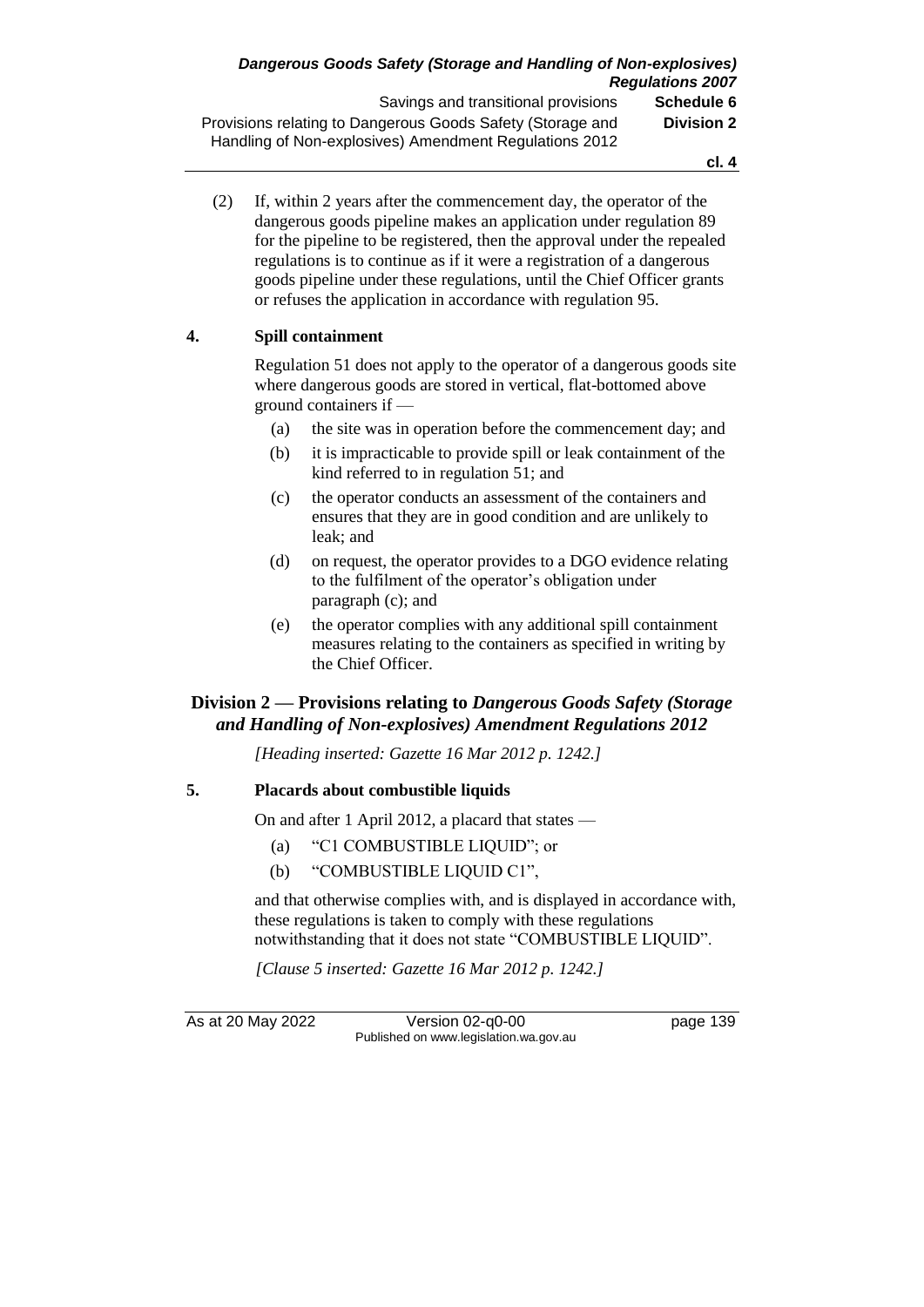| <b>Regulations 2007</b> | Dangerous Goods Safety (Storage and Handling of Non-explosives)                                                      |
|-------------------------|----------------------------------------------------------------------------------------------------------------------|
| Schedule 6              | Savings and transitional provisions                                                                                  |
| <b>Division 3</b>       | Provisions relating to Dangerous Goods Safety (Storage and<br>Handling of Non-explosives) Amendment Regulations 2013 |
| cl. 6                   |                                                                                                                      |

#### **Division 3 — Provisions relating to** *Dangerous Goods Safety (Storage and Handling of Non-explosives) Amendment Regulations 2013*

*[Heading inserted: Gazette 2 Dec 2013 p. 5562.]*

#### **6. Term used: commencement day**

In this Division —

*commencement day* means the day on which the *Dangerous Goods Safety (Storage and Handling of Non-explosives) Amendment Regulations 2013*, other than regulations 1 and 2, come into operation.

*[Clause 6 inserted: Gazette 2 Dec 2013 p. 5562.]*

#### **7. Emergency plans**

If, immediately before commencement day, the operator of a dangerous goods site has an emergency plan for the site that complies with the *Dangerous Goods Sites — Emergency Planning code* ISBN 978-1-921163-09-7 published by the Department, then on and after commencement day the plan is taken to be an emergency plan for the purposes of regulation 75.

*[Clause 7 inserted: Gazette 2 Dec 2013 p. 5563.]*

#### **8. Special risk plans deemed FES emergency response guides**

If, immediately before commencement day, the operator of a dangerous goods site has a special risk plan prepared in accordance with the *Dangerous Goods Sites — Emergency Planning code* ISBN 978-1-921163-09-7 published by the Department, then on and after commencement day the plan is taken to be an agreed FES emergency response guide for the purposes of regulation 76B.

*[Clause 8 inserted: Gazette 2 Dec 2013 p. 5563.]*

#### **9. Deferral of licensing requirement for unlicensed dangerous goods site in port area**

(1) If a dangerous goods site in a port area (as defined in regulation 134) is not licensed under Part 4 immediately before commencement day, regulation 25 does not apply to the site until the day after the period of 6 months beginning on commencement day.

page 140 Version 02-q0-00 As at 20 May 2022 Published on www.legislation.wa.gov.au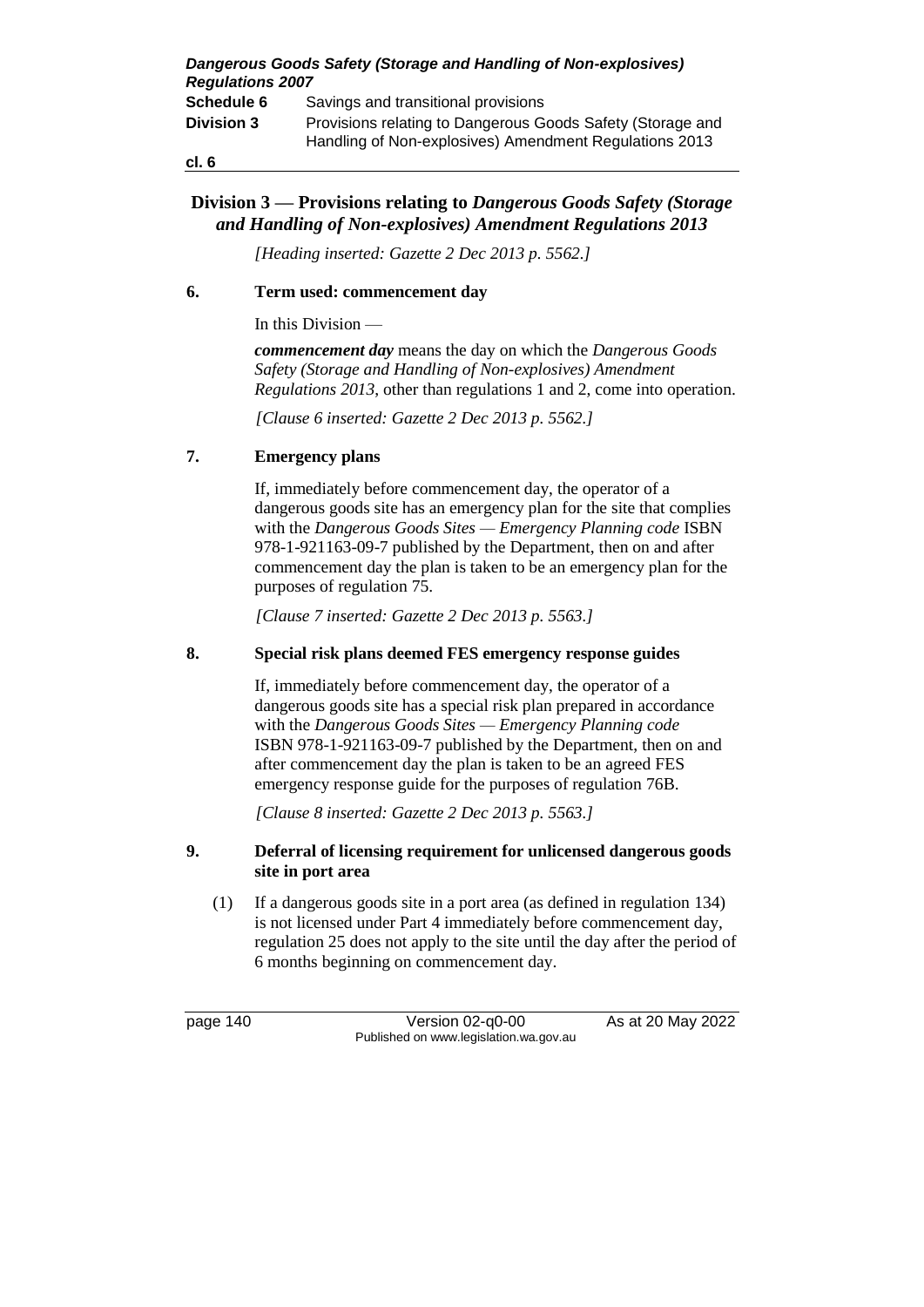(2) Subclause (1) does not prevent the application for or grant of a licence under Part 4 for such a dangerous goods site on and after commencement day.

*[Clause 9 inserted: Gazette 2 Dec 2013 p. 5563.]*

#### **Division 4 — Provisions relating to** *Dangerous Goods Safety (Goods in Ports) Repeal Regulations 2013*

*[Heading inserted: Gazette 2 Dec 2013 p. 5564.]*

#### **10. Term used: commencement day**

In this Division —

*commencement day* means the day on which the *Dangerous Goods Safety (Goods in Ports) Repeal Regulations 2013* regulation 3 comes into operation <sup>2</sup>.

*[Clause 10 inserted: Gazette 2 Dec 2013 p. 5564.]*

#### **11. Special berth declarations**

If, immediately before commencement day, a declaration made under the *Dangerous Goods Safety (Goods in Ports) Regulations 2007* <sup>3</sup> regulation 33 is in force in relation to a berth, then on and after commencement day —

- (a) the declaration is taken to be a declaration made under regulation 135K(4) for the same period and with the same terms and requirements; and
- (b) the berth is taken to be a special berth (non-explosives) for the purposes of Part 8A.

*[Clause 11 inserted: Gazette 2 Dec 2013 p. 5564.]*

#### **12. Application of Part 8A to certain cargoes**

(1) If a term is given a meaning in Part 8A, it has the same meaning in this clause.

As at 20 May 2022 Version 02-q0-00 Published on www.legislation.wa.gov.au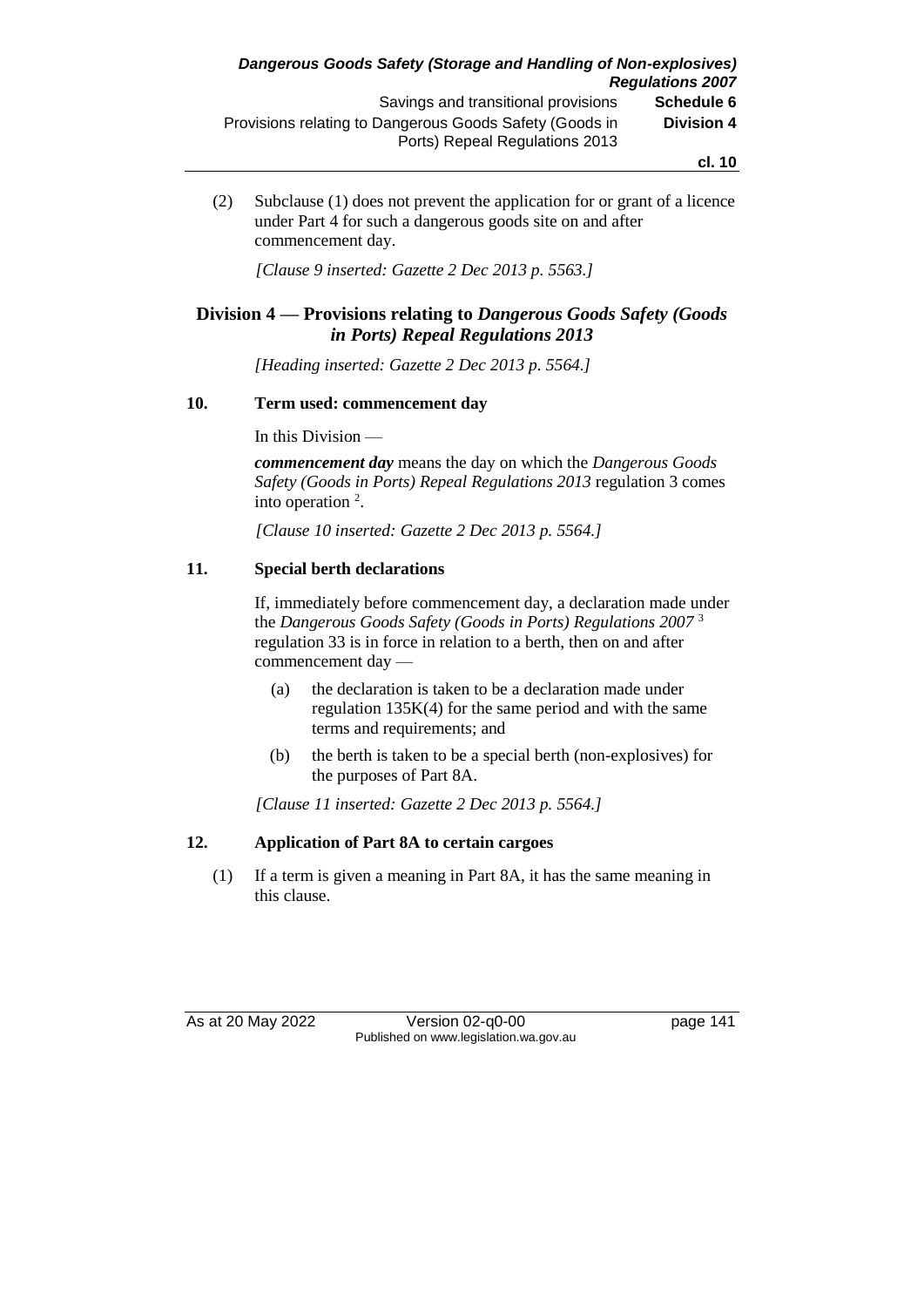| <b>Regulations 2007</b> | Dangerous Goods Safety (Storage and Handling of Non-explosives)                           |
|-------------------------|-------------------------------------------------------------------------------------------|
| Schedule 6              | Savings and transitional provisions                                                       |
| <b>Division 4</b>       | Provisions relating to Dangerous Goods Safety (Goods in<br>Ports) Repeal Regulations 2013 |
| <b>AL 19</b>            |                                                                                           |

#### **cl. 12**

(2) In this clause —

*threshold amount*, of explosion risk goods, means —

- (a) if the goods are in  $-$ 
	- (i) a freight container (as defined in the *Dangerous Goods Safety (Road and Rail Transport of Non-explosives) Regulations 2007* regulation 4); or
	- (ii) a portable tank (as defined in that regulation); or
	- (iii) a combination of those,

400 t; or

- (b) if the goods are in an IBC (as defined in regulation 34 of those regulations), 150 t.
- (3) Regulations 135H(2) and (3), 135O(4), (7) and (8) and 135P do not apply in the 6 months after commencement day if 30 t or more of explosion risk goods but less than the threshold amount of the goods are —
	- (a) unloaded from or loaded on to a vessel at a berth that is not a special berth (non-explosives); or
	- (b) at a berth that is not a special berth (non-explosives).

*[Clause 12 inserted: Gazette 2 Dec 2013 p. 5564-5.]*

page 142 Version 02-q0-00 As at 20 May 2022 Published on www.legislation.wa.gov.au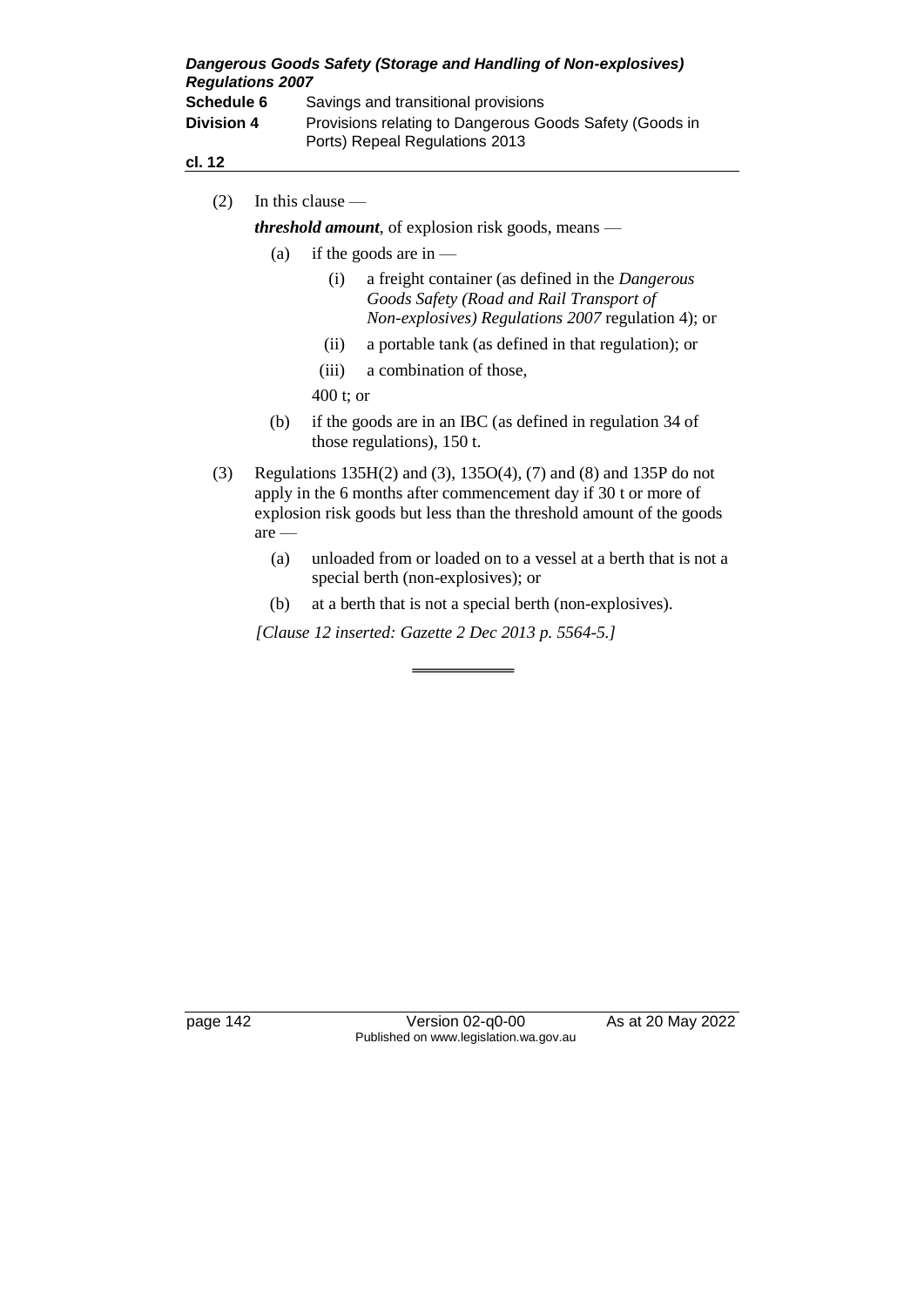# **Notes**

This is a compilation of the *Dangerous Goods Safety (Storage and Handling of Nonexplosives) Regulations 2007* and includes amendments made by other written laws. For provisions that have come into operation, and for information about any reprints, see the compilation table. For provisions that have not yet come into operation see the uncommenced provisions table.

### **Compilation table**

| <b>Citation</b>                                                                                                 | <b>Published</b>           | <b>Commencement</b>                                                                                                                                                                                                                                          |
|-----------------------------------------------------------------------------------------------------------------|----------------------------|--------------------------------------------------------------------------------------------------------------------------------------------------------------------------------------------------------------------------------------------------------------|
| Dangerous Goods Safety (Storage and<br>Handling of Non-explosives)<br><b>Regulations 2007</b>                   | 31 Dec 2007<br>p. 6777-892 | r. 1 and 2:31 Dec 2007<br>(see r. $2(a)$ );<br>Regulations other than r. 1 and 2<br>and Pt. 5 Div. 1: 1 Mar 2008<br>(see r. $2(b)$ and <i>Gazette</i><br>29 Feb 2008 p. 669);<br>Pt. 5 Div. 1: 1 Mar 2009<br>(see r. 2(c) and Gazette<br>29 Feb 2008 p. 669) |
| Dangerous Goods Safety (Storage and<br>Handling of Non-explosives)<br><b>Amendment Regulations (No. 2) 2009</b> | 16 Jun 2009<br>p. 2192-3   | r. 1 and 2: 16 Jun 2009<br>(see r. $2(a)$ );<br>Regulations other than r. 1 and 2:<br>1 Jul 2009 (see r. $2(b)$ )                                                                                                                                            |
| Dangerous Goods Safety (Storage and<br>Handling of Non-explosives)<br>Amendment Regulations (No. 2) 2010        | 25 Jun 2010<br>p. 2872-3   | r. 1 and 2: 25 Jun 2010<br>(see r. $2(a)$ );<br>Regulations other than r. 1 and 2:<br>1 Jul 2010 (see r. $2(b)$ )                                                                                                                                            |
| Dangerous Goods Safety (Storage and<br>Handling of Non-explosives)<br>Amendment Regulations (No. 3) 2010        | 31 Dec 2010<br>p. 6893-6   | r. 1 and 2:31 Dec 2010<br>(see r. $2(a)$ );<br>Regulations other than r. 1 and 2:<br>1 Jan 2011 (see r. 2(b))                                                                                                                                                |
| Dangerous Goods Safety (Storage and<br>Handling of Non-explosives)<br><b>Amendment Regulations 2012</b>         | 16 Mar 2012<br>p. 1197-242 | r. 1 and 2: 16 Mar 2012<br>(see r. $2(a)$ );<br>Regulations other than r. 1 and 2:<br>1 Apr 2012 (see r. 2(b))                                                                                                                                               |

**Reprint 1: The** *Dangerous Goods Safety (Storage and Handling of Non-explosives) Regulations 2007* **as at 24 Aug 2012** (includes amendments listed above)

| 19 Feb 2013 | r. 1 and 2: 19 Feb 2013            |
|-------------|------------------------------------|
| $p.990-1$   | (see r. $2(a)$ );                  |
|             | Regulations other than r. 1 and 2: |
|             | 20 Feb 2013 (see r. 2(b))          |
|             |                                    |

As at 20 May 2022 Version 02-q0-00 page 143 Published on www.legislation.wa.gov.au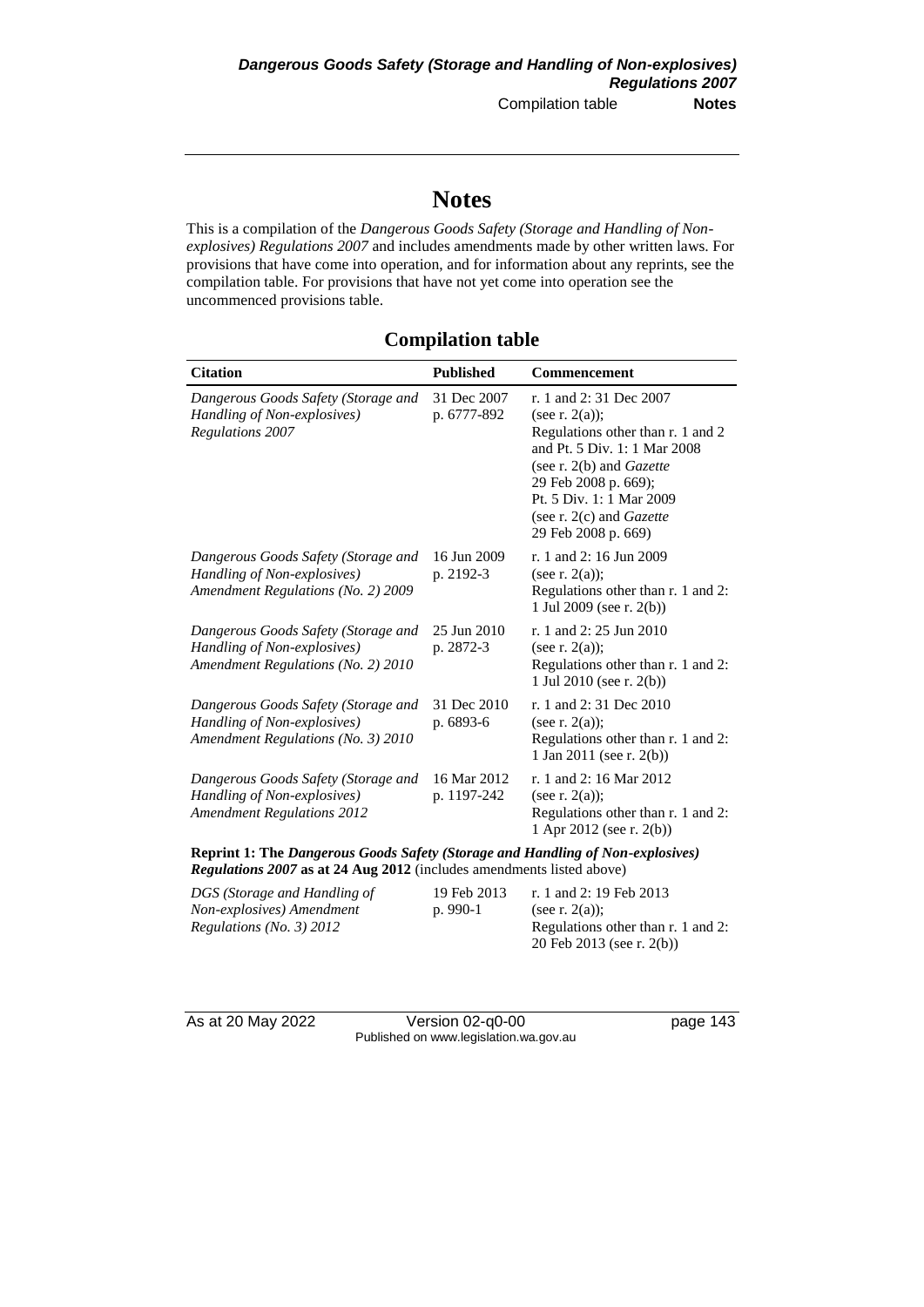| <b>Citation</b>                                                                                                                                         | <b>Published</b>           | Commencement                                                                                                   |
|---------------------------------------------------------------------------------------------------------------------------------------------------------|----------------------------|----------------------------------------------------------------------------------------------------------------|
| Dangerous Goods Safety (Storage and<br>Handling of Non explosives)<br><b>Amendment Regulations 2013</b>                                                 | 2 Dec 2013<br>p. 5517-65   | r. 1 and 2: 2 Dec 2013<br>(see r. $2(a)$ );<br>Regulations other than r. 1 and 2:<br>1 Jan 2014 (see r. 2(b))  |
| Reprint 2: The Dangerous Goods Safety (Storage and Handling of Non-explosives)<br>Regulations 2007 as at 25 Jul 2014 (includes amendments listed above) |                            |                                                                                                                |
| Dangerous Goods Safety (Storage and<br>Handling of Non explosives)<br><b>Amendment Regulations 2015</b>                                                 | 26 Jun 2015<br>p. 2262-3   | r. 1 and 2: 26 Jun 2015<br>(see r. $2(a)$ );<br>Regulations other than r. 1 and 2:<br>1 Jul 2015 (see r. 2(b)) |
| Dangerous Goods Safety Regulations<br>Amendment Regulations 2016 Pt. 7                                                                                  | 5 Feb 2016<br>p. 343-68    | 6 Feb 2016 (see r. 2(b))                                                                                       |
| Mines and Petroleum Regulations<br>Amendment (Fees and Levies)<br>Regulations 2016 Pt. 6                                                                | 24 Jun 2016<br>p. 2325-34  | 1 Jul 2016 (see r. 2(b))                                                                                       |
| Dangerous Goods Safety Regulations<br>Amendment Regulations 2017 Pt. 5                                                                                  | 3 Mar 2017<br>p. 1474-82   | 4 Mar 2017 (see r. 2(b))                                                                                       |
| Mines and Petroleum Regulations<br>Amendment (Fees and Charges)<br>Regulations 2017 Pt. 6                                                               | 23 Jun 2017<br>p. 3279-309 | 1 Jul 2017 (see r. 2(b))                                                                                       |
| Dangerous Goods Safety Regulations<br>Amendment Regulations 2018 Pt. 3                                                                                  | 20 Mar 2018<br>p. 996-1005 | 21 Mar 2018 (see r. 2(b))                                                                                      |
| Mines and Petroleum Regulations<br>Amendment (Fees and Charges)<br>Regulations 2018 Pt. 6                                                               | 25 Jun 2018<br>p. 2297-324 | 1 Jul 2018 (see r. 2(b))                                                                                       |
| Mines and Petroleum Regulations<br>Amendment (Fees and Charges)<br>Regulations 2019 Pt. 6                                                               | 18 Jun 2019<br>p. 2040-56  | 1 Jul 2019 (see r. 2(b))                                                                                       |
| Mines and Petroleum Regulations<br>Amendment (COVID-19 Response)<br>Regulations 2020 Pt. 5                                                              | SL 2020/103<br>29 Jun 2020 | Repealed by SL 2020/104 r. 3<br>prior to commencement                                                          |
| Mines and Petroleum Regulations<br>Amendment (COVID-19 Response)<br><b>Repeal Regulations 2020</b>                                                      | SL 2020/104<br>29 Jun 2020 | 29 Jun 2020 (see r. 2)                                                                                         |
| Dangerous Goods Safety Regulations<br>Amendment Regulations 2020 Pt. 6                                                                                  | SL 2020/193<br>9 Oct 2020  | 10 Oct 2020 (see r. 2(c))                                                                                      |
| Mines and Petroleum Regulations<br>Amendment (COVID-19 Response)<br>Regulations (No. 2) 2020 Pt. 5                                                      | SL 2020/197<br>27 Oct 2020 | 28 Oct 2020 (see r. 2(b))                                                                                      |

page 144 Version 02-q0-00 As at 20 May 2022 Published on www.legislation.wa.gov.au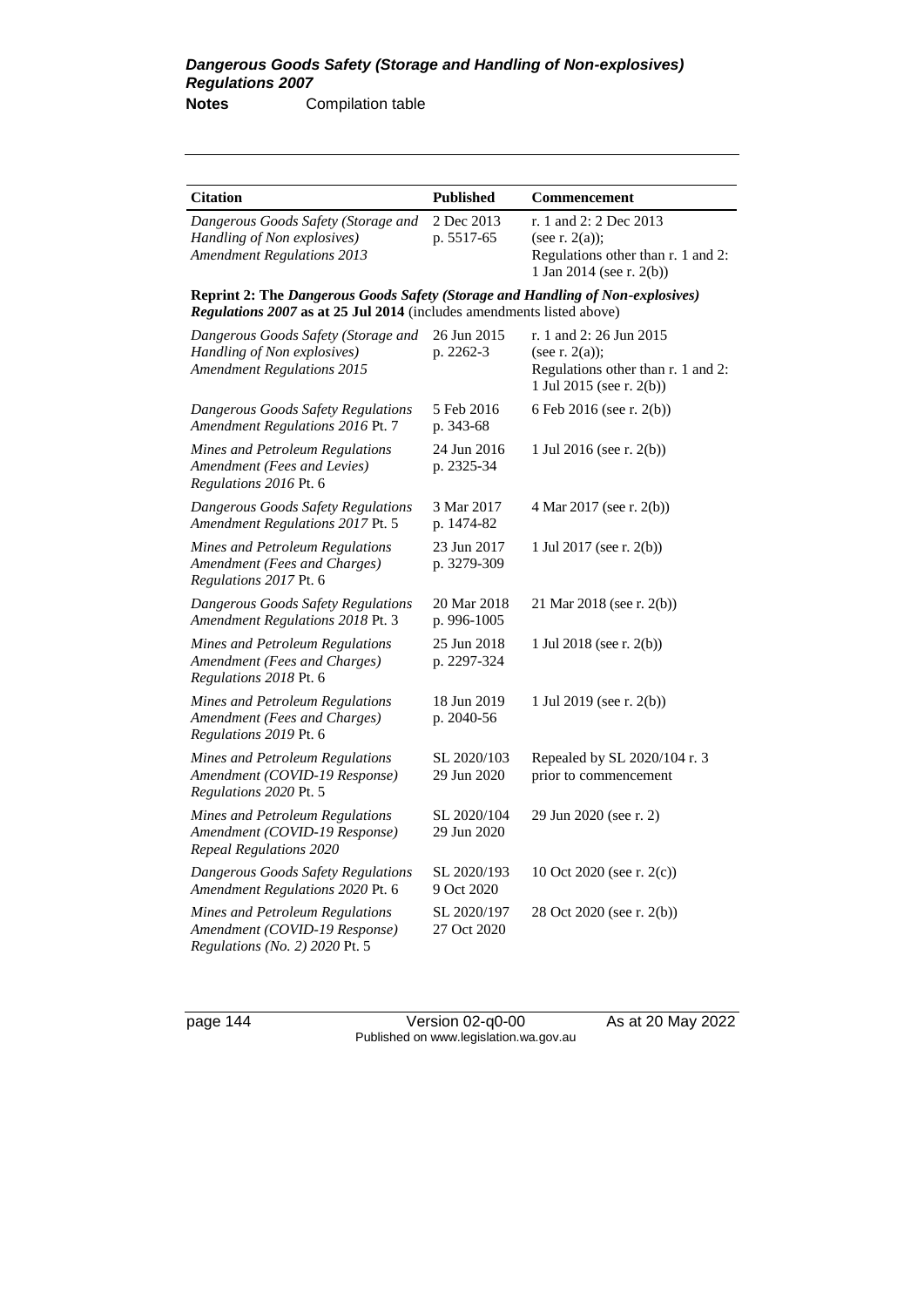| <b>Citation</b>                                                                                 | <b>Published</b>          | <b>Commencement</b>                               |
|-------------------------------------------------------------------------------------------------|---------------------------|---------------------------------------------------|
| Mines and Petroleum Regulations<br>Amendment (Fees and Charges)<br>Regulations 2021 Pt. 6       | SL 2021/85<br>21 Jun 2021 | 1 Jul 2021 (see r. $2(b)$ )                       |
| Mines and Petroleum Regulations<br>Amendment (Work Health and Safety)<br>Regulations 2022 Pt. 3 | SL 2022/24<br>11 Mar 2022 | 31 Mar 2022 (see r. 2(b) and<br>SL 2022/18 cl. 2) |

### **Uncommenced provisions table**

To view the text of the uncommenced provisions see *Subsidiary legislation as made* on the WA Legislation website.

| <b>Citation</b>                                                                                  | <b>Published</b>          | <b>Commencement</b>      |
|--------------------------------------------------------------------------------------------------|---------------------------|--------------------------|
| Mines and Petroleum Regulations<br>Amendment (Fees and Charges)<br><i>Regulations 2022 Pt. 6</i> | SL 2022/58<br>20 May 2022 | 1 Jul 2022 (see r. 2(b)) |

#### **Other notes**

- <sup>1</sup> Repealed by the *Safe Work Australia (Consequential and Transitional Provisions) Act 2008* Sch. 1 (Cwlth). Now see the *Safe Work Australia Act 2008* (Cwlth).
- <sup>2</sup> Commenced on 1 January 2014.
- <sup>3</sup> Repealed by the *Dangerous Goods Safety (Goods in Ports) Repeal Regulations 2013*.

As at 20 May 2022 Version 02-q0-00 Page 145 Published on www.legislation.wa.gov.au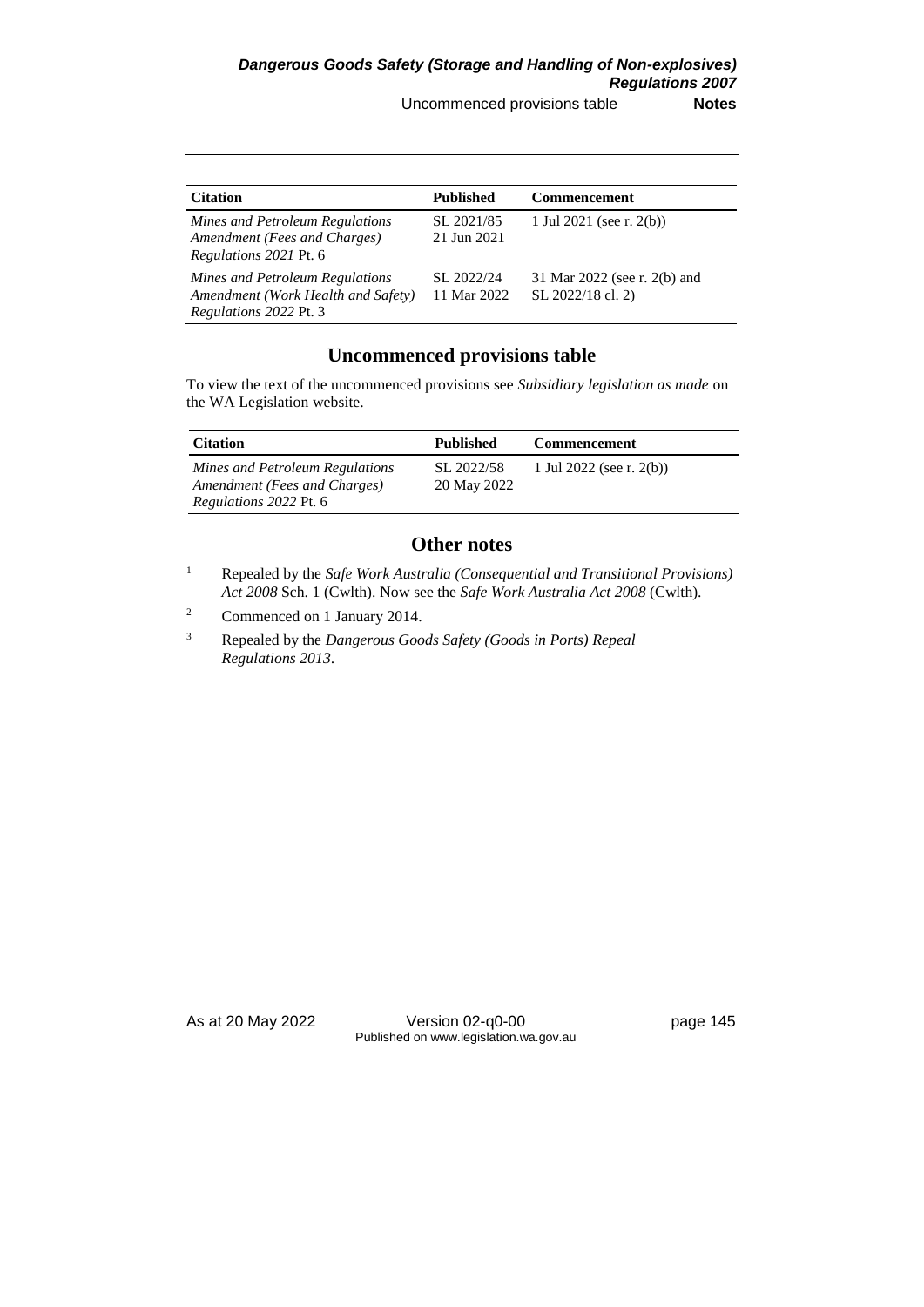#### Defined terms

# **Defined terms**

[This is a list of terms defined and the provisions where they are defined. The list is not part of the law.]

| <b>Defined term</b> | Provision(s) |
|---------------------|--------------|
|                     |              |
|                     |              |
|                     |              |
|                     |              |
|                     |              |
|                     |              |
|                     |              |
|                     |              |
|                     |              |
|                     |              |
|                     |              |
|                     |              |
|                     |              |
|                     |              |
|                     |              |
|                     |              |
|                     |              |
|                     |              |
|                     |              |
|                     |              |
|                     |              |
|                     |              |
|                     |              |
|                     |              |
|                     |              |
|                     |              |
|                     |              |
|                     |              |
|                     |              |
|                     |              |
|                     |              |
|                     |              |
|                     |              |
|                     |              |
|                     |              |
|                     |              |
|                     |              |
|                     |              |
|                     |              |
|                     |              |
|                     |              |

page 146

Version 02-q0-00<br>Published on www.legislation.wa.gov.au

As at 20 May 2022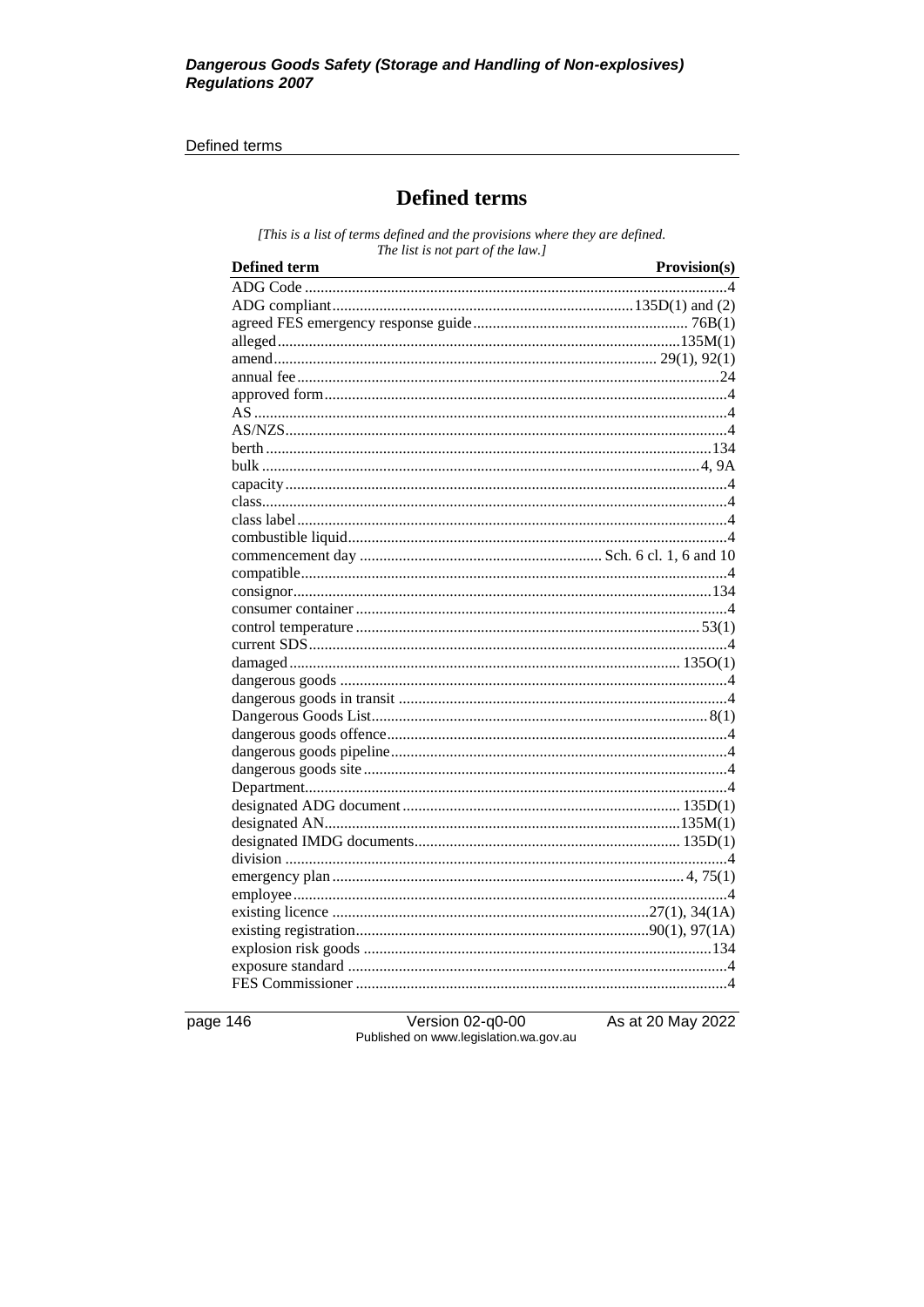# Dangerous Goods Safety (Storage and Handling of Non-explosives)<br>Regulations 2007

#### Defined terms

As at 20 May 2022

Version 02-q0-00<br>Published on www.legislation.wa.gov.au

page 147